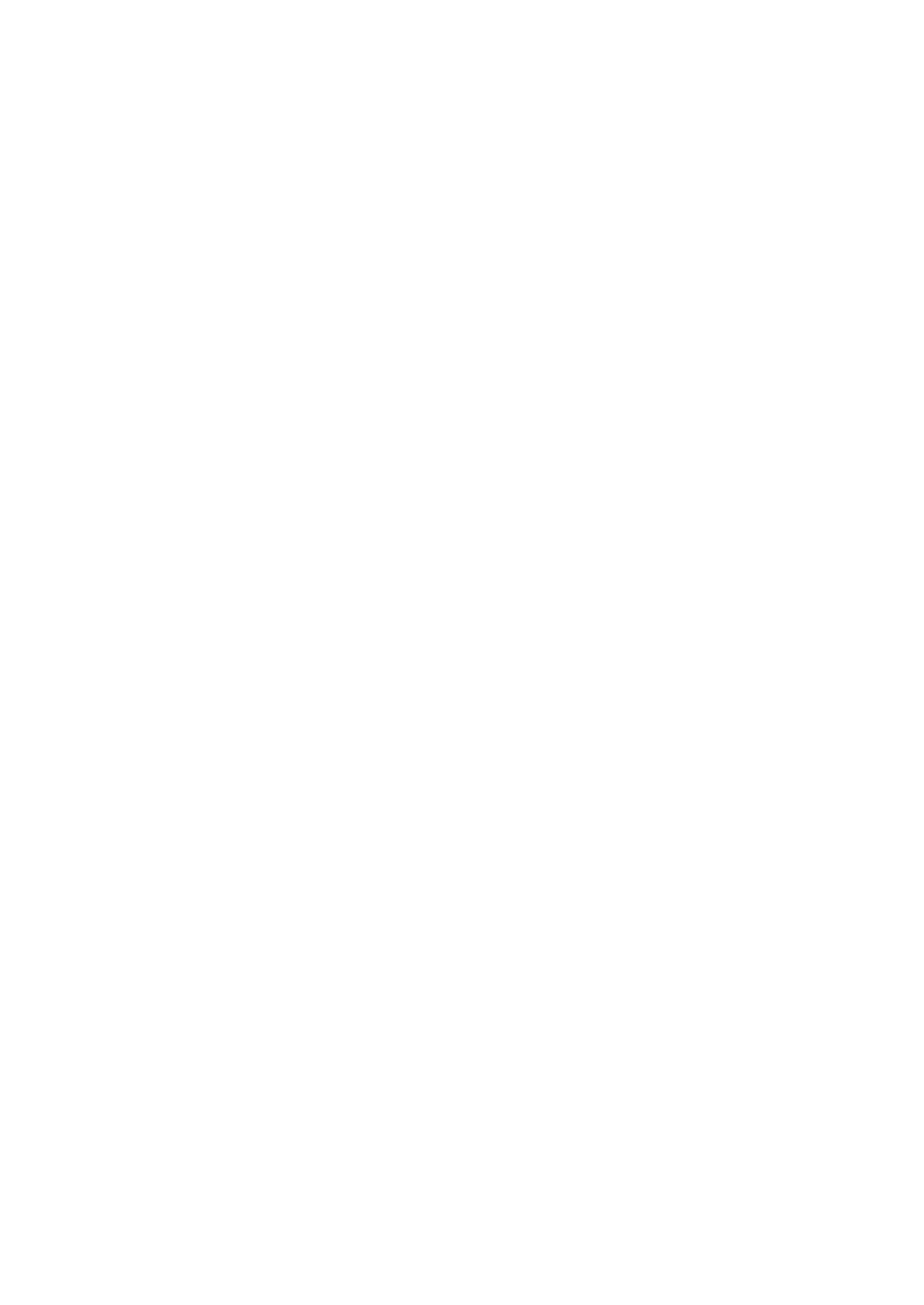# **Rock Solid?**

## **A scientific review of geological disposal of high-level radioactive waste**

Written by Helen Wallace for Greenpeace International

September 2010

**Contact details**

Greenpeace EU Unit Jan Haverkamp Email: jan.haverkamp@greenpeace.org

**GeneWatch UK** 60 Lightwood Road, Buxton, Derbyshire SK17 7BB Phone: 01298 24300 Email: mail@genewatch.org Website: www.genewatch.org

Registered in England and Wales Company Number 3556885

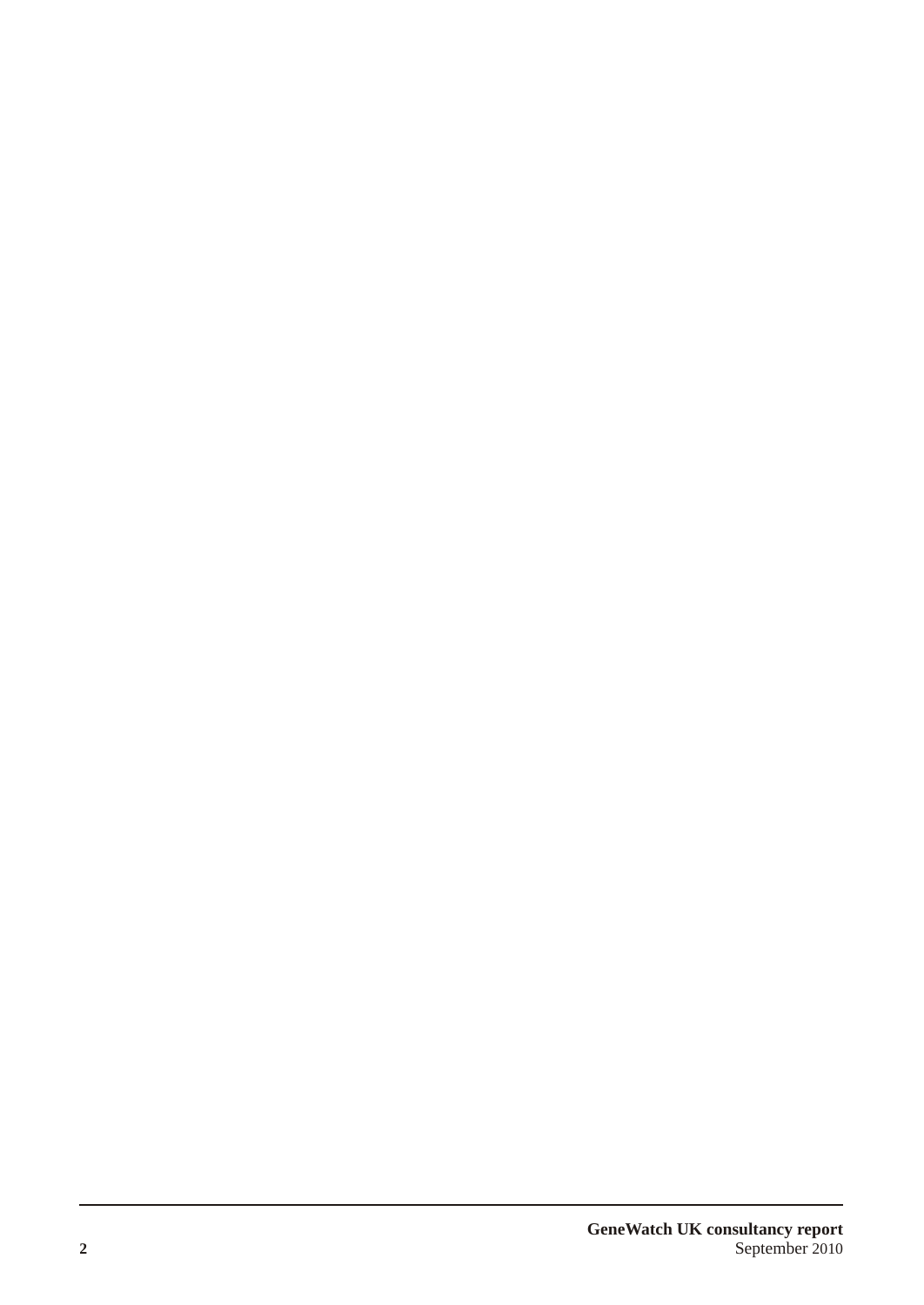#### **Acknowledgements**

The author is grateful to Dr Rachel Western for drawing her attention to Nuclear Waste Advisory Associates' *Issues Register* and a number of the other publications cited; and to Dr. Rianne Teule and the advisory group from Greenpeace International for their helpful comments on a draft of this report.

#### **Cover**

The cover photograph by Eric Shmuttenmaer is licensed under a Creative Commons Attribution-Share Alike 2.0 Generic license. The world's first nuclear reactor was rebuilt at this site in Red Gate Woods near Chicago in 1943 after initial operation at the University of Chicago.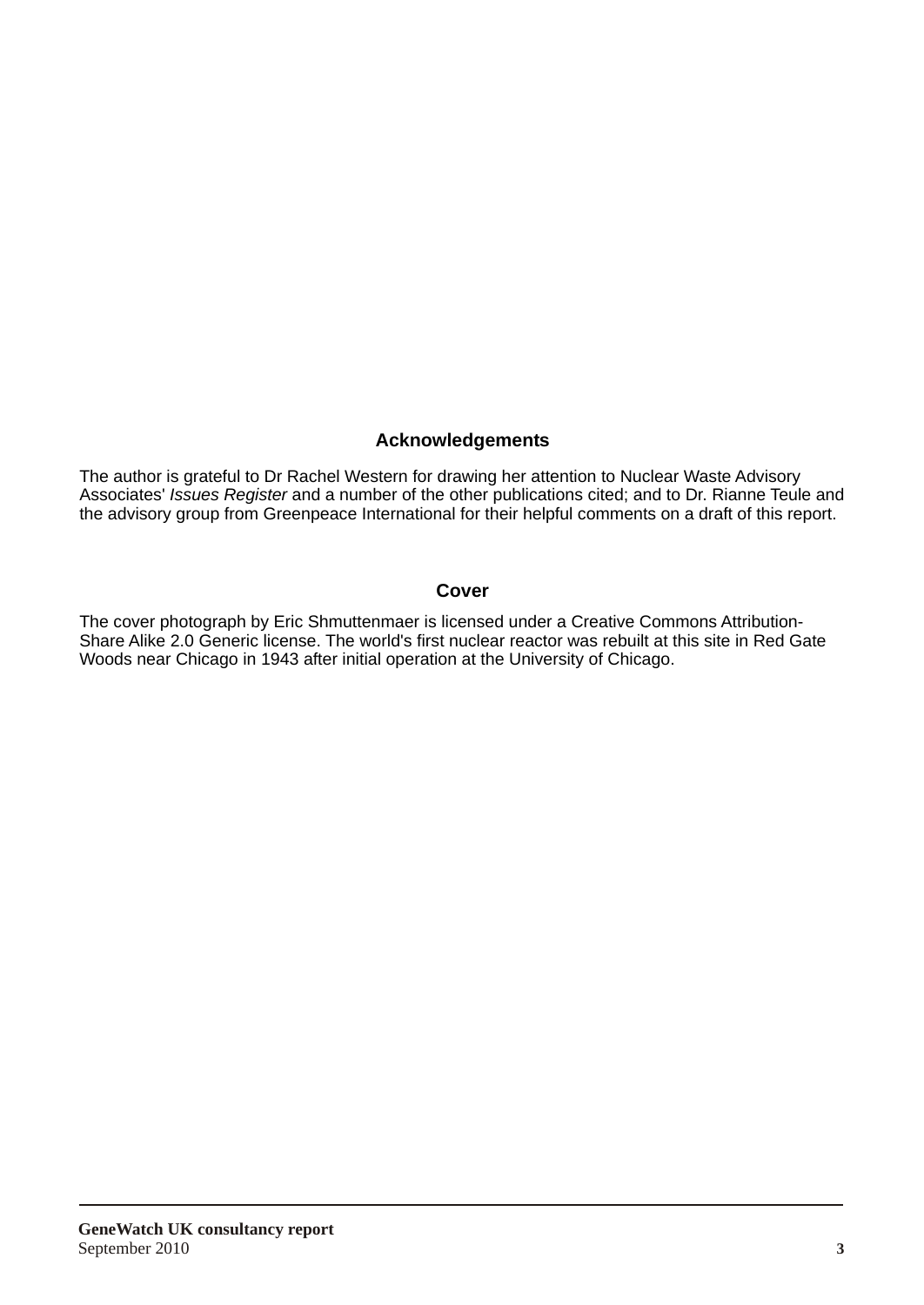# **Contents**

| $\mathbf 1$ . |  |                                                                          |  |  |  |
|---------------|--|--------------------------------------------------------------------------|--|--|--|
| 2.            |  |                                                                          |  |  |  |
|               |  |                                                                          |  |  |  |
| 3.            |  |                                                                          |  |  |  |
|               |  |                                                                          |  |  |  |
|               |  |                                                                          |  |  |  |
|               |  |                                                                          |  |  |  |
|               |  |                                                                          |  |  |  |
|               |  | 4.1. Corrosion of canisters, wastes, and repository structures 23        |  |  |  |
|               |  |                                                                          |  |  |  |
|               |  |                                                                          |  |  |  |
|               |  |                                                                          |  |  |  |
|               |  |                                                                          |  |  |  |
|               |  |                                                                          |  |  |  |
|               |  |                                                                          |  |  |  |
|               |  |                                                                          |  |  |  |
|               |  |                                                                          |  |  |  |
|               |  |                                                                          |  |  |  |
|               |  |                                                                          |  |  |  |
|               |  |                                                                          |  |  |  |
|               |  |                                                                          |  |  |  |
|               |  | 4.2.6. The role of microbes: gas production and biomineralisation30      |  |  |  |
|               |  | 4.2.7. Summary of bentonite erosion and loss of buffer capacity 31       |  |  |  |
|               |  |                                                                          |  |  |  |
|               |  |                                                                          |  |  |  |
|               |  |                                                                          |  |  |  |
|               |  |                                                                          |  |  |  |
|               |  |                                                                          |  |  |  |
|               |  | 4.3.5. Summary of solubility, sorption and transport of radionuclides 33 |  |  |  |
|               |  |                                                                          |  |  |  |
|               |  |                                                                          |  |  |  |
|               |  |                                                                          |  |  |  |
|               |  |                                                                          |  |  |  |
|               |  | 4.4.4. Summary of bedrock properties and hydrogeology 36                 |  |  |  |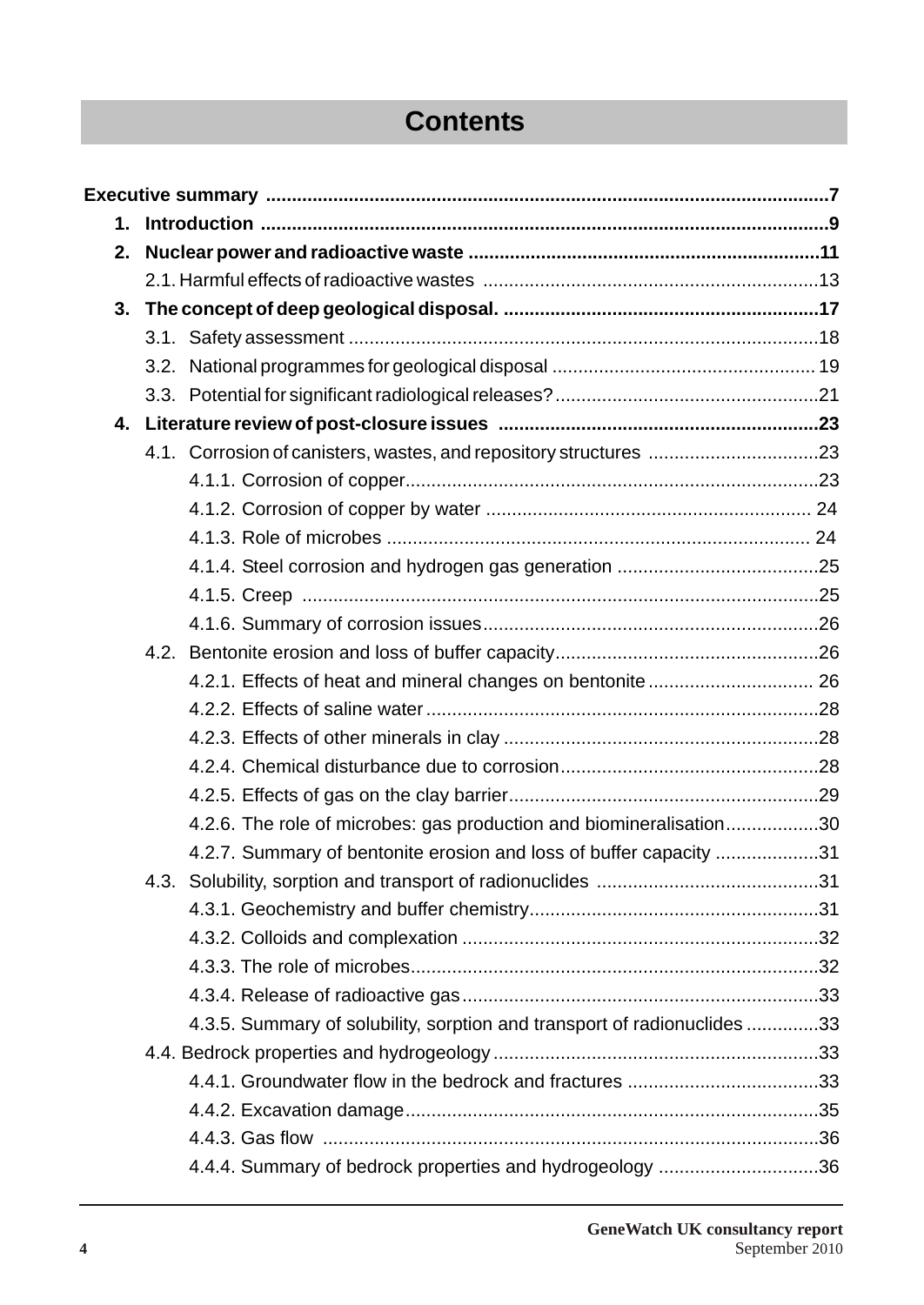|  | 5.1. Safety assessment: the evidence base, the                          |  |
|--|-------------------------------------------------------------------------|--|
|  |                                                                         |  |
|  |                                                                         |  |
|  |                                                                         |  |
|  | 5.2. Site selection, public opinion and radioactive waste inventories43 |  |
|  |                                                                         |  |
|  |                                                                         |  |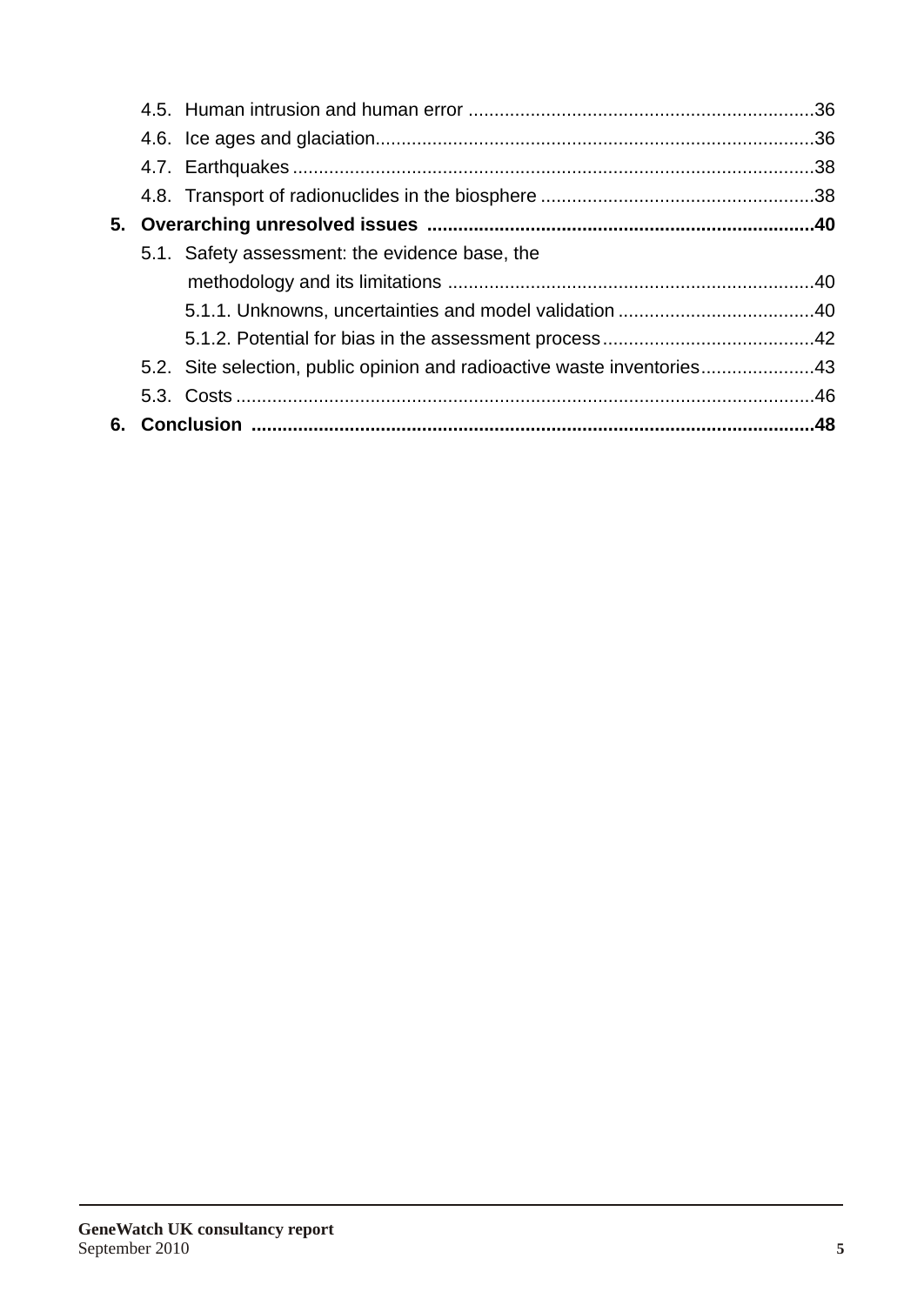# **Index of Boxes and Figures**

#### **List of text boxes**

| Box 1:    |  |
|-----------|--|
| $Box 2$ : |  |
| $Box 3$ : |  |
| Box 4:    |  |
| Box 5:    |  |
| Box 6:    |  |
| Box 7:    |  |
| Box 8:    |  |

#### **List of figures**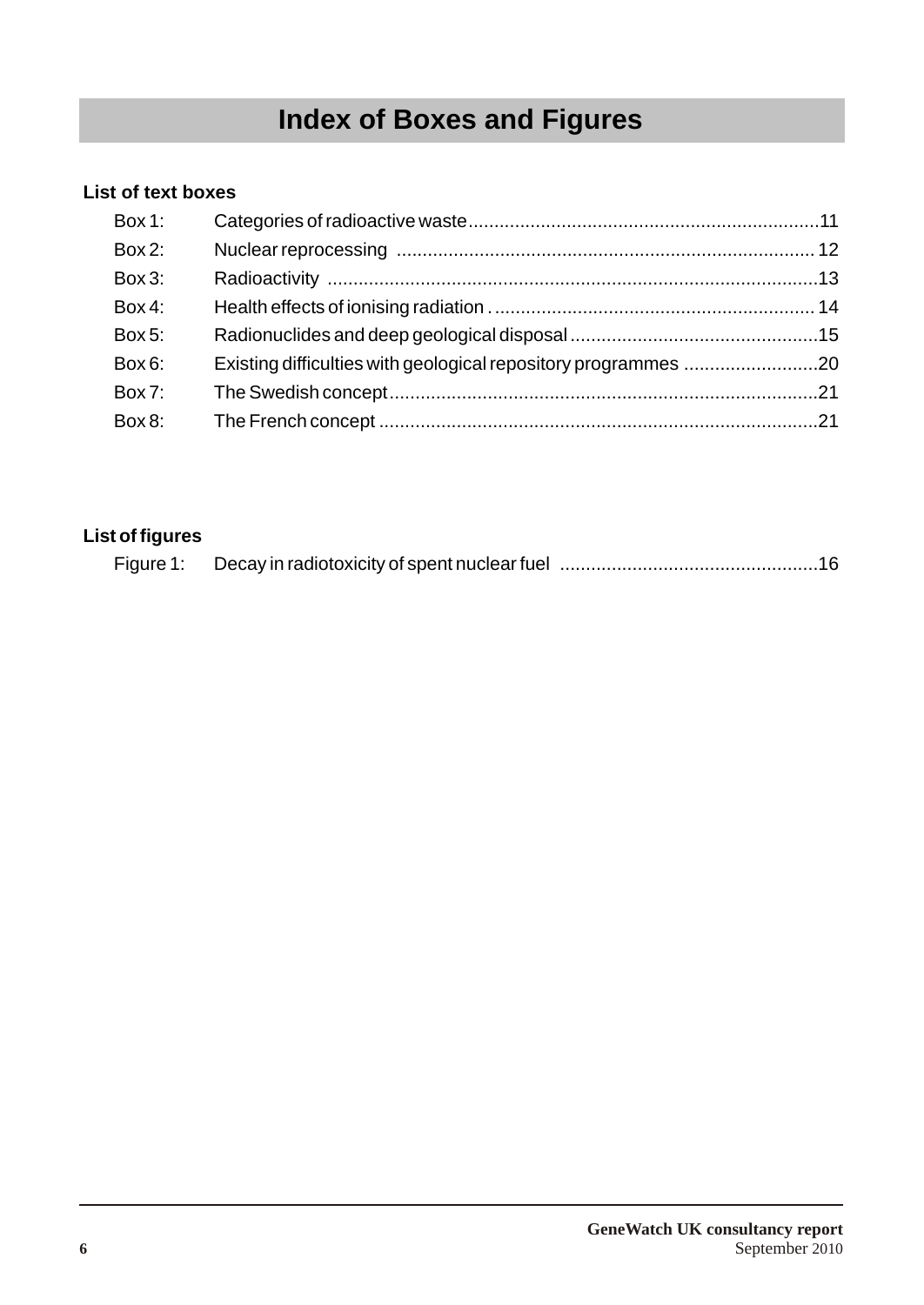# **Executive Summary**

Worldwide, thirteen countries are actively pursuing long-term waste management programmes for high-level radioactive wastes resulting from nuclear electricity generation, but no country has yet completed an operational geological disposal facility for such wastes.

The European Commission Joint Research Centre's 2009 conclusion that the technology of geological disposal has developed well enough to proceed with stepwise implementation is based largely on a description of ongoing research projects and nuclear agency reports, and references only three papers published in scientific journals. Further, the Centre's report falsely claims that it is mainly due to a lack of public acceptance that repository programmes in Germany and the UK have (temporarily) foundered, rather than because of safety issues. Similarly, the statement of the Organisation for Economic Co-operation and Development's (OECD's) Nuclear Energy Agency (NEA) that *"geological disposal is technically feasible"* and that a *"geological disposal system provides a unique level and duration of protection for high activity, long-lived radioactive waste"* is based on the collective views of its Radioactive Waste Management Committee, not on an analysis of the existing scientific evidence.

Based on a literature review of papers in scientific journals, the present report provides an overview of the status of research and scientific evidence regarding the long-term underground disposal of highly radioactive wastes.

This review identifies a number of phenomena that could compromise the containment barriers, potentially leading to significant releases of radioactivity:

- Copper or steel canisters and overpacks containing spent nuclear fuel or high-level radioactive wastes could corrode more quickly than expected.
- The effects of intense heat generated by radioactive decay, and of chemical and physical disturbance due to corrosion, gas generation and biomineralisation, could impair the ability of backfill material to trap some radionuclides.
- Build-up of gas pressure in the repository, as a result of the corrosion of metals and/or the degradation of organic material, could damage the barriers and force fast routes for radionuclide escape through crystalline rock fractures or clay rock pores.
- Poorly understood chemical effects, such as the formation of colloids, could speed up the transport of some of the more radiotoxic elements such as plutonium.
- Unidentified fractures and faults, or poor understanding of how water and gas will flow through fractures and faults, could lead to the release of radionuclides in groundwater much faster than expected.
- Excavation of the repository will damage adjacent zones of rock and could thereby create fast routes for radionuclide escape.
- Future generations, seeking underground resources or storage facilities, might accidentally dig a shaft into the rock around the repository or a well into contaminated groundwater above it.
- Future glaciations could cause faulting of the rock, rupture of containers and penetration of surface waters or permafrost to the repository depth, leading to failure of the barriers and faster dissolution of the waste.
- Earthquakes could damage containers, backfill and the rock.

Although computer models of such phenomena have undoubtedly become more sophisticated, fundamental difficulties remain in predicting the relevant complex, coupled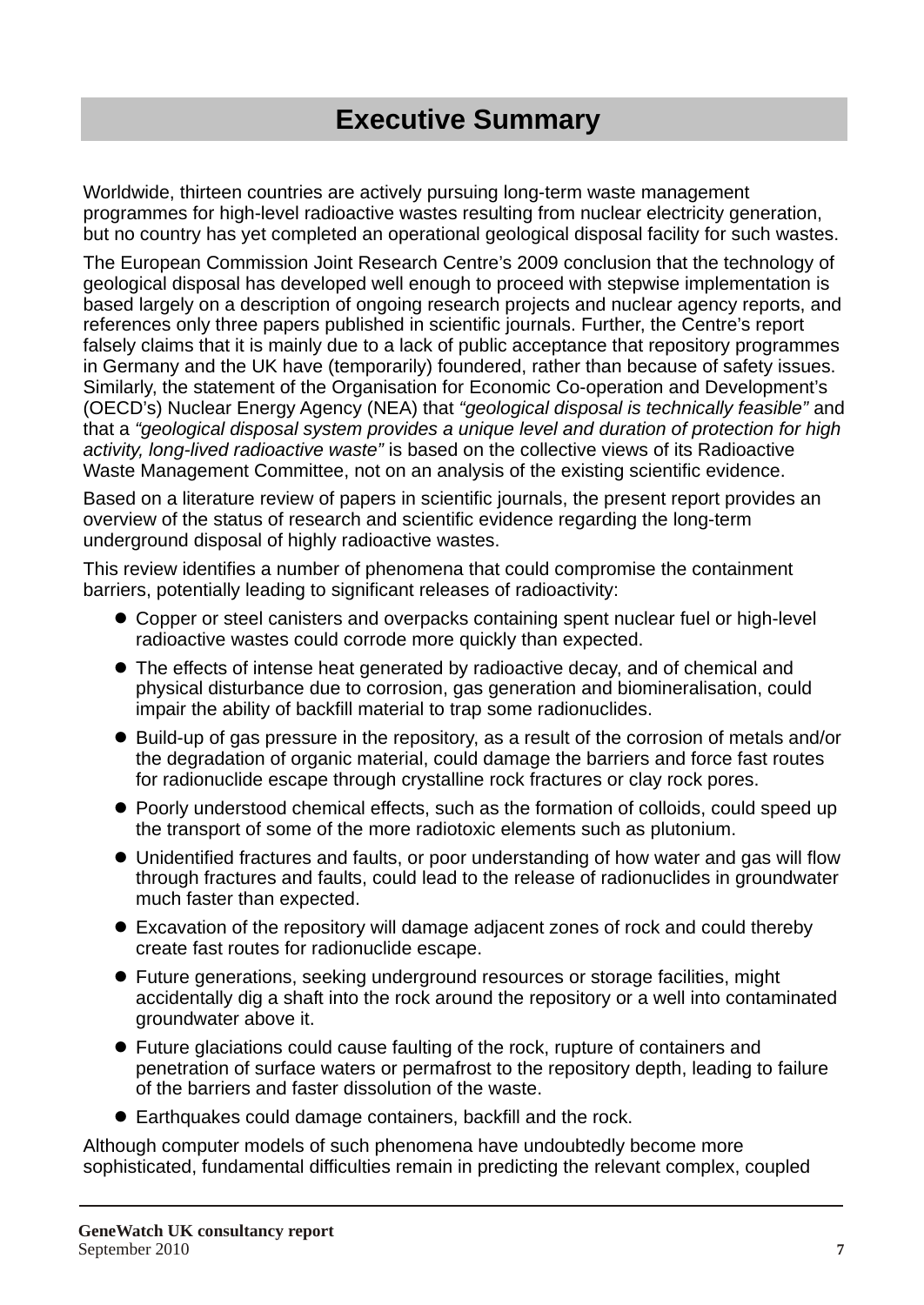processes (including the effects of heat, mechanical deformation, microbes and coupled gas and water flow through fractured crystalline rocks or clay) over the long timescales necessary. In particular, more advanced understanding and modelling of chemical reactions is essential in order to evaluate the geochemical suitability of repository designs and sites. The suitability of copper, steel and bentonite as materials for canisters, overpacks and backfill also needs to be reassessed in the light of developing understanding of corrosion mechanisms and the effects of heat and radiation.

Unless and until such difficulties can be resolved, a number of scenarios exist in which a significant release of radioactivity from a deep repository could occur, with serious implications for the health and safety of future generations. In this light, the existence in a number of countries of 'road maps' for the implementation of deep disposal, and the rejection of other options, do not automatically mean that deep disposal of highly radioactive wastes is safe.

At present, the following issues remain unresolved and have implications for policy development:

- $\bullet$  the high likelihood of interpretative bias in the safety assessment process because of the lack of validation of models, the role of commercial interests and the pressure to implement existing road maps despite important gaps in knowledge. Lack of (funding for) independent scrutiny of data and assumptions can strongly influence the safety case
- $\bullet$  lack of a clearly defined inventory of radioactive wastes, as a result of uncertainty about the quantities of additional waste that will be produced in new reactors, increasing radioactivity of waste due to the use of higher burn-up fuels, and ambiguous definitions of what is considered as waste
- $\bullet$  the question of whether site selection and characterisation processes can actually identify a large enough volume of rock with sufficiently favourable characteristics to contain the expected volume of wastes likely to be generated in a given country
- $\bullet$  tension between the economic benefits offered to host communities and long-term repository safety, leading to a danger that concerns about safety and impacts on future generations may be sidelined by the prospect of economic incentives, new infrastructure or jobs. There is additional tension between endorsement of deep disposal as a potentially 'least bad' option for existing wastes, and nuclear industry claims that deep repositories provide a safe solution to waste disposal and so help to justify the construction of new reactors
- l potential for significant radiological releases through a variety of mechanisms, involving the release of radioactive gas and/or water due to the failure of the near-field or far-field barriers, or both
- significant challenges in demonstrating the validity and predictive value of complex computer models over long timescales
- risk of significant escalation in repository costs.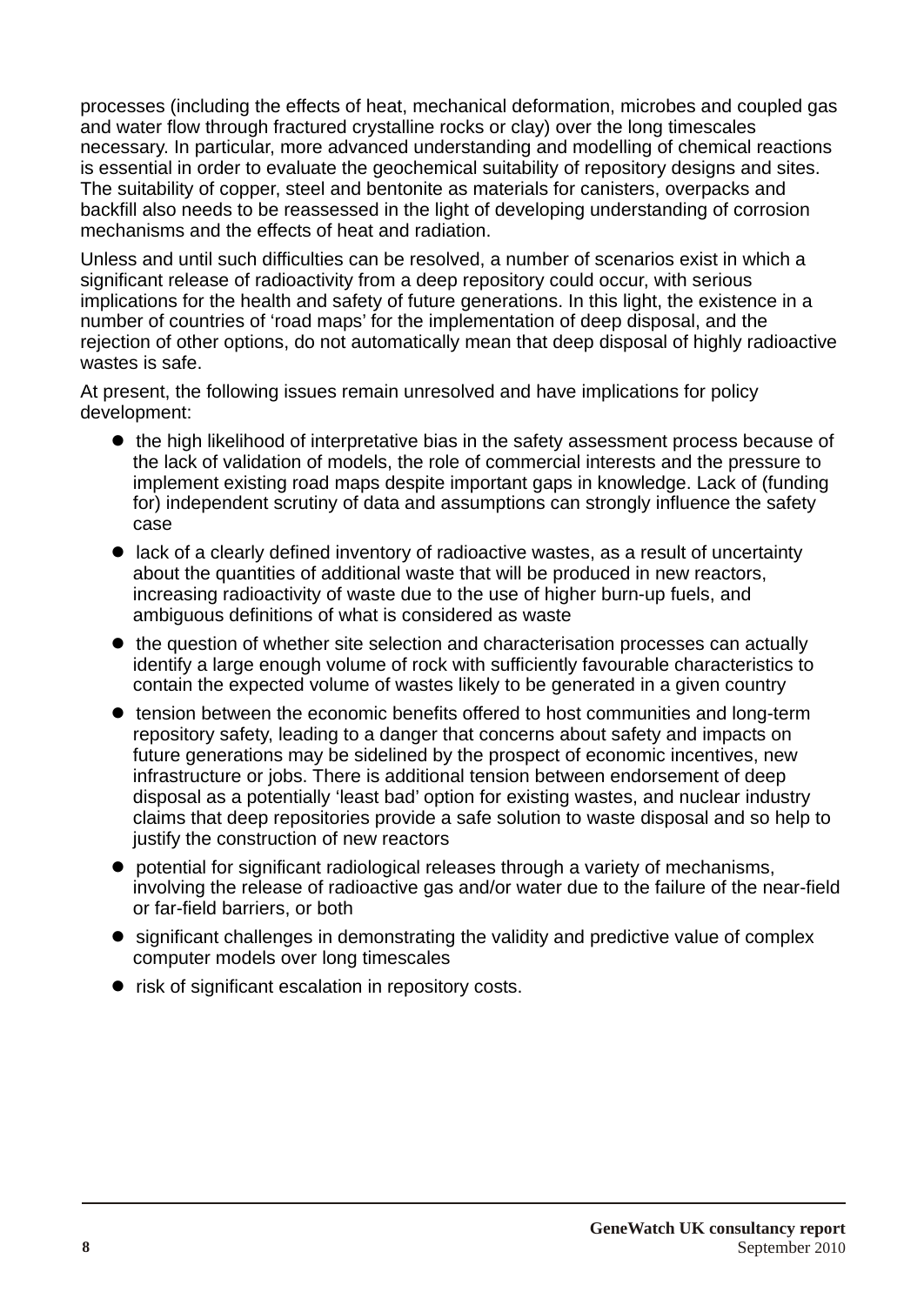# **1. Introduction**

This report examines the current state of scientific evidence regarding the geological disposal of spent nuclear fuel and other high-level and long-lived radioactive wastes.

The European Atomic Energy Community (Euratom), which was founded in 1957 to promote the use of nuclear power in Europe, has been financing research in the area of geological disposal of highlevel radioactive waste for more than three decades and has provided considerable support to national research and development programmes. $^{\textrm{\text{!`}}}$ 

Worldwide, thirteen countries are actively pursuing long-term waste management programmes for high-level radioactive wastes resulting from nuclear electricity generation, but no country has yet completed an operational geological disposal facility for such wastes. $^{2}$ 

The 2009 Euratom-funded Vision Document of the European Implementing Geological Disposal of Radioactive Waste Technology Platform (IGD-TP) states that *"a growing consensus exists"* that deep disposal is the most appropriate solution to disposing of spent nuclear fuel, high-level waste and other long-lived radioactive wastes, and that it is time to proceed to licensing the construction and operation of deep geological repositories for radioactive waste disposal.<sup>3</sup> This conclusion is supported by the 2009 report of the European Commission's (EC's) Joint Research Centre (JRC), which states that *"our scientific understanding of the processes relevant for geological disposal has*  4 *developed well enough to proceed with step-wise implementation".*

The IGD-TP Vision Document has been prepared by an Interim Executive Group with members from the nuclear waste management organisations SKB (Sweden), Posiva (Finland) and Andra (France) and the German Federal Ministry of Economics and Technology (BMWi). It adopts the vision that by 2025 the first geological disposal facilities for spent nuclear fuel, high-level waste and other longlived radioactive waste will be operating safely in Europe. The Director of Energy (Euratom) for the European Commission's Directorate-General for Research states in the Foreword:

*These will not only be the first such facilities in Europe but also the first in the world. I am convinced that through this initiative, safe and responsible practices for the long-term management of hazardous radioactive waste can be disseminated to other Member States and even 3rd countries, thereby ensuring the greatest possible protection of all citizens and*  5 *the environment both now and in the future.*

The IGD-TP states that inherent in *"all the successful outcomes to date in European nuclear waste management programmes"* are judgements that safe geological disposal of spent nuclear fuel, highlevel waste, and other long-lived radioactive waste is achievable: *"In this context, the future RD&D* [Research, Development and Demonstration] *issues to be pursued, including their associated uncertainties, are not judged to bring the feasibility of disposal into question."* This statement reflects the view expressed by the Radioactive Waste Management Committee (RWMC) of the OECD's Nuclear Energy Agency (NEA)<sup>6</sup> that *"geological disposal is technically feasible" and that a "geological bluest disposal system provides a unique level and duration of protection for high activity, long-lived radioactive waste".* 

However, the OECD/NEA position is merely a collective statement, based on the views of the RWMC, not an analysis of the existing scientific evidence. Similarly, the IGD-TP report relies on a road map towards radioactive waste management developed by the European Nuclear Energy Forum<sup>7</sup>, and includes no references to papers in scientific journals. The EC's JRC report is largely a description of ongoing research projects; it cites only three papers published in academic journals (one of which dates from 1999) plus lists of background reports, largely published by the NEA and International Atomic Energy Agency (IAEA), and a few conference papers. The report makes no obvious links between these summaries of research activity and its conclusion that Europe is ready to proceed to implementation of deep geological disposal.<sup>8</sup> In a rare example of a referenced claim, the JRC's statement that corrosion of steel (and the generation of hydrogen gas by this process) will not compromise the safety of a repository is based solely on an unpublished note of a panel discussion held in Brussels in 2007. Further, the report falsely claims that repository programmes in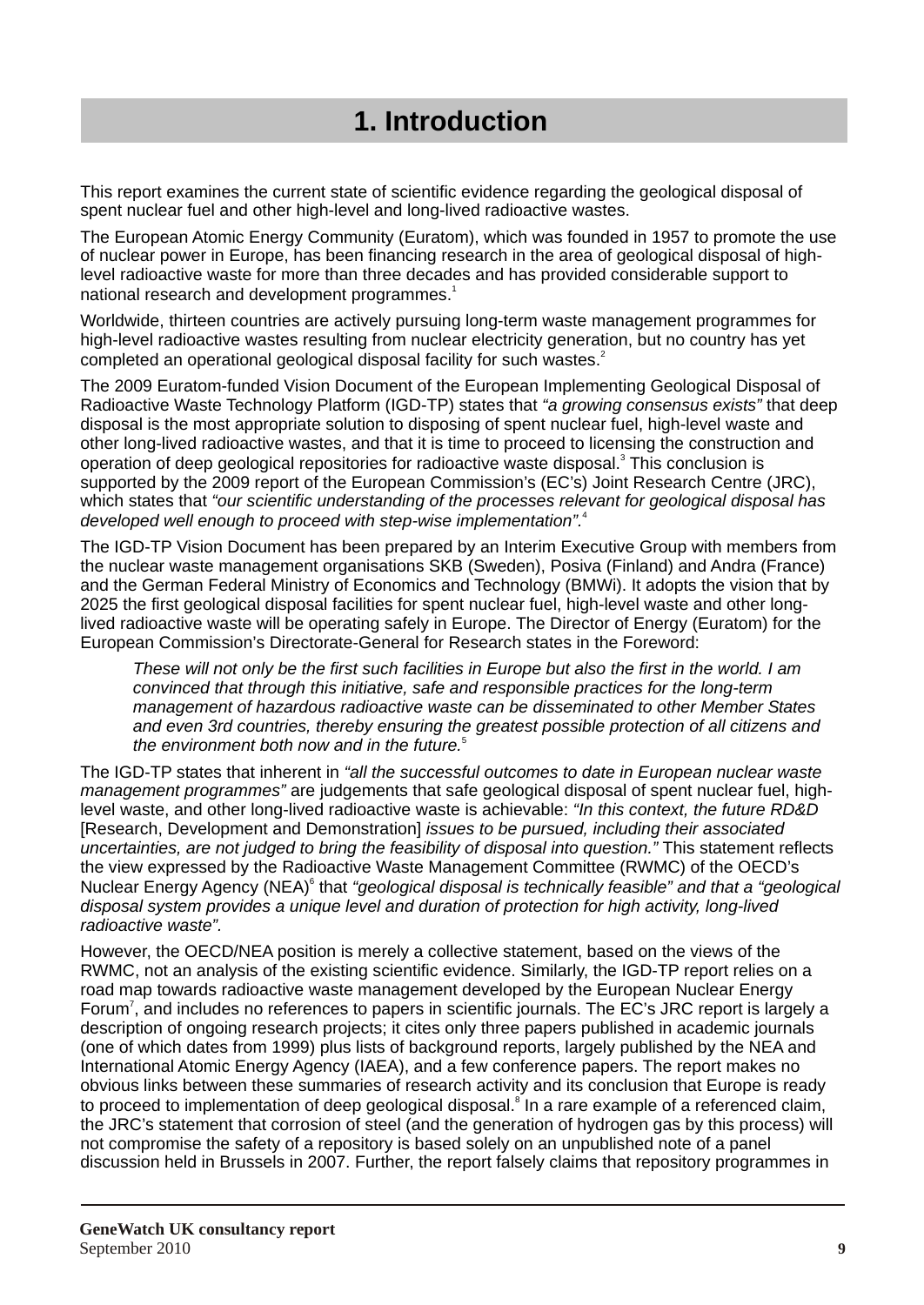Germany and the UK have *"(temporarily) foundered mainly for reasons of public acceptance"*, rather than because of safety issues.

In contrast, the present report is based on a literature review of research on deep disposal published in peer-reviewed scientific journals. It provides an overview of the status of research and scientific evidence regarding the long-term underground storage of highly radioactive wastes, and asks whether this evidence supports the view that such wastes can be disposed of safely underground. It finds that significant scientific uncertainties remain and it accordingly questions whether strong conclusions in favour of deep disposal can be drawn until all the relevant issues have been addressed.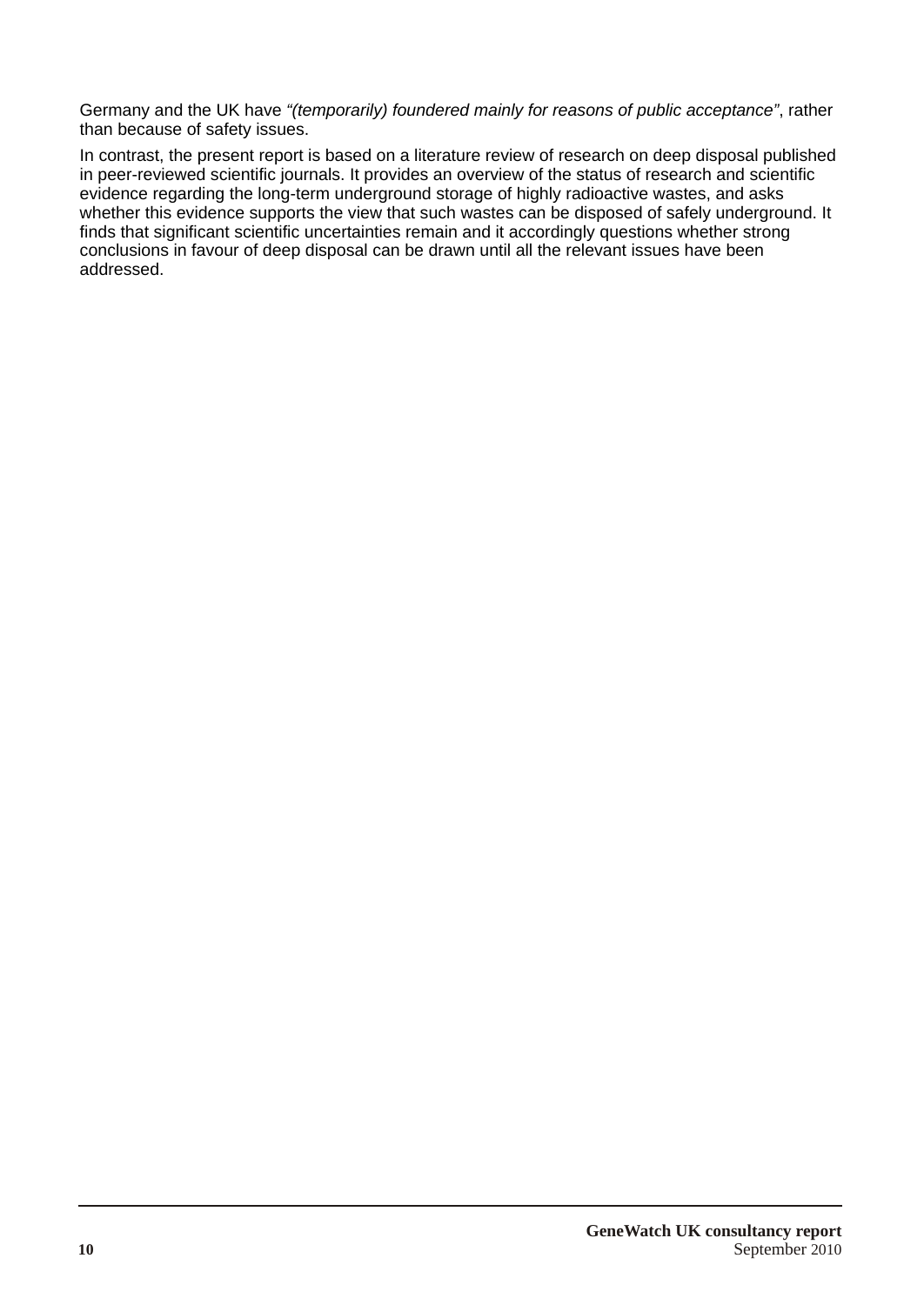### **2. Nuclear power and radioactive waste**

Nuclear reactors are used to generate electricity in 31 countries in the world.<sup>9</sup> Currently, there are 438 operational nuclear power plants in the world, with a total net installed capacity of 372.038  $GW(e).$ <sup>10</sup>

The IAEA lists 61 nuclear power reactors as currently under construction, mainly in China, Russia, South Korea and India.<sup>11</sup> In Europe, new reactors are being built at Olkiluoto in Finland, Flamanville in France and Mochovce in the Slovak Republic. Globally, China is expected to be the fourth largest generator of nuclear power by 2025, behind the USA, France and Japan.<sup>12</sup>

Nuclear electricity generation creates large quantities of radioactive wastes, not only in nuclear power plants themselves, but at all stages of the nuclear chain, from uranium mining to decommissioning of nuclear facilities. The most highly radioactive wastes are those which are produced in the core of the reactor. The focus of this report is on *spent nuclear fuel:* this is nuclear fuel that has been involved in the nuclear chain reaction at the heart of the reactor (see Box 1). Some countries intend to dispose of spent nuclear fuel directly, but in other countries it is first reprocessed (Box 2). Reprocessing changes the characteristics of the wastes that will ultimately be sent to a repository.

The amount of radioactive waste produced in a reactor depends on the reactor type. On the basis of data from 1992, the IAEA estimates that one year's operation of a Light Water Reactor (LWR) producing 1GW of power typically results in spent fuel assemblies containing a total of 30 to 50 metric tonnes of heavy metal, with an initial activity of around 5 to 8.3 million TBq of radioactivity.<sup>13</sup> According to the IAEA, current reprocessing procedures would separate about 15 $m<sup>3</sup>$  of vitrified highlevel radioactive waste from this quantity of spent fuel. These figures are indicative only and have changed significantly with time. More modern reactors using higher burn-up fuel will produce smaller quantities of spent fuel but with higher levels of radioactivity per fuel rod. These changes can have significant implications for the safety case for a repository.<sup>14</sup>

#### **Box 1: Categories of radioactive waste**

**Naturally Occurring Radioactive Material (NORM)** includes radioactive wastes created by mining and milling of naturally occurring uranium ores in order to produce fuel for nuclear reactors.

**Low-Level Waste (LLW)** makes up the bulk of the volume of waste produced in the nuclear fuel chain. It consists of materials such as paper, rags, tools, clothing and filters, which may contain small amounts of mostly short-lived radioactivity.

**Intermediate-Level Waste (ILW)** contains higher levels of radioactivity and normally requires shielding. It includes resins, chemical sludges, metal fuel cladding, and contaminated materials from the decommissioning of reactors or from nuclear reprocessing. Short-lived ILW is typically disposed of in shallow land burial, but long-lived ILW is destined for geological disposal.

**High-Level Waste (HLW)** and **Spent Nuclear Fuel** both contain fission products (radioactive elements created when atoms are split in the nuclear chain reaction) and transuranic elements (see Box 5) generated in the reactor core. These are highly radioactive and generate heat due to radioactive decay. In countries where spent nuclear fuel is reprocessed, liquid high-level waste is separated from other radioactive waste streams (see Box 2) and is vitrified (turned into glass blocks) before disposal. Depending on the waste disposal concept the heat-generating spent fuel and high-level waste require a cooling period of up to several decades prior to ultimate disposal.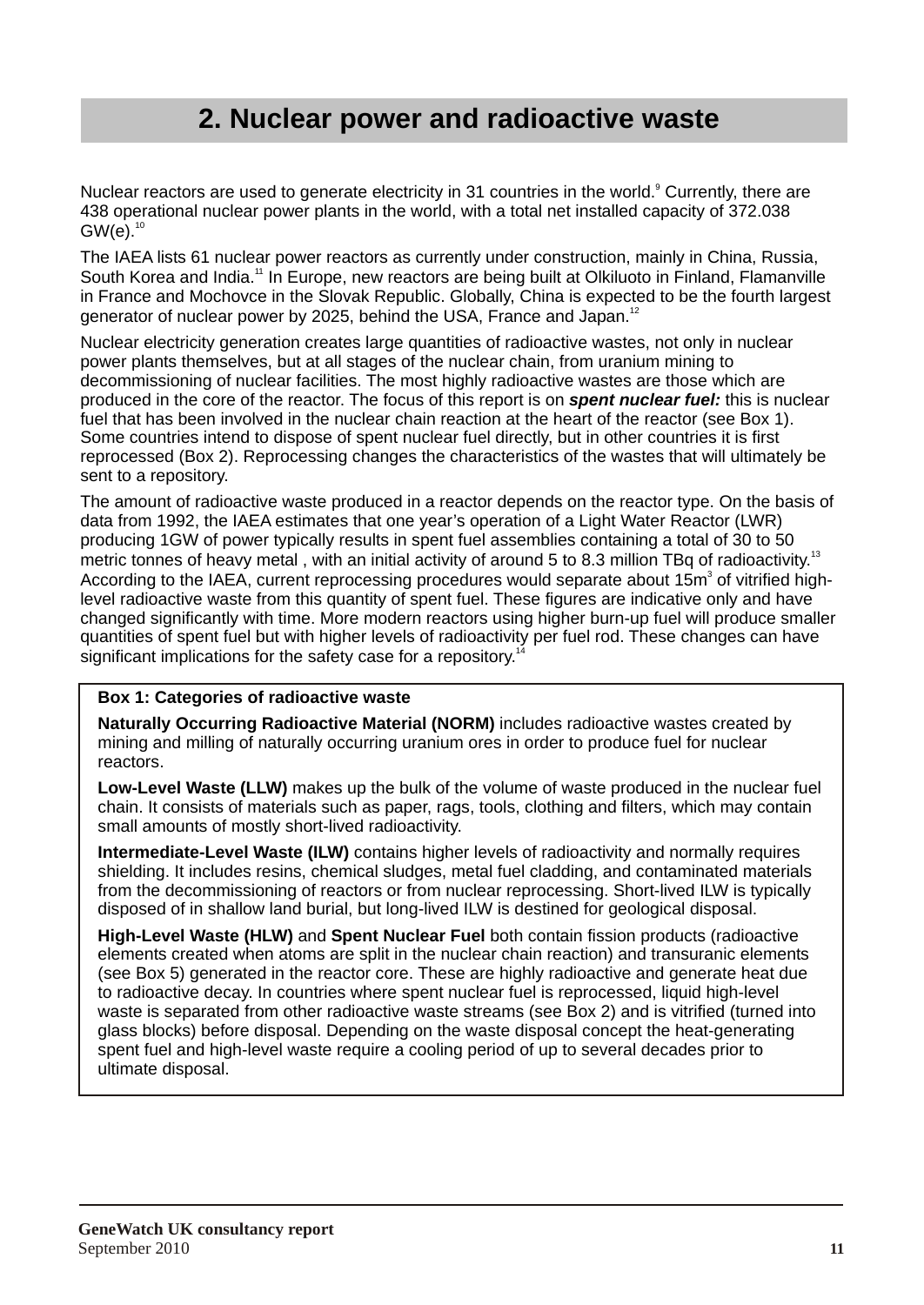#### **Box 2: Nuclear reprocessing**

Nuclear reprocessing involves treating spent nuclear fuel by means of a chemical process (usually by dissolving it in nitric acid<sup>15</sup>) after it has been removed from the reactor and stored for several years. The spent fuel is separated into plutonium, uranium, and high-level and intermediate-level wastes, and radioactive waste streams are also discharged as liquids into the sea or other water courses and as gases to air.

Liquid high-level wastes are stored in tanks, which require constant cooling, and are later vitrified (turned into glass blocks). The volume of high-level waste contained in these glass blocks is smaller than the volume of the original spent nuclear fuel.<sup>16</sup> However, reprocessing increases the total volume of radioactive material, and creates a large volume of long-lived intermediate-level wastes, which are usually also considered to require deep underground  $disposal.<sup>17</sup>$ 

Four countries (France, India, Russia and the UK) currently have reprocessing plants which take spent nuclear fuel from non-military reactors on a commercial scale, while Japan and China have pilot plants and aim to reprocess commercially in the future.<sup>18</sup> Reprocessing facilities were originally developed to extract plutonium from spent nuclear fuel in order to make nuclear weapons. The separated plutonium from commercial reprocessing is now mainly added to existing stockpiles, although small quantities are used in the production of mixed-oxide (MOX) nuclear fuel. Separated uranium was originally intended to be reused as nuclear fuel, but at present this rarely happens, probably as a result of its poor quality compared with fresh uranium (due to contamination with unwanted uranium isotopes).

France, the UK, Russia and China are nuclear weapons states with a significant legacy of wastes from nuclear reprocessing for weapons production, as well as from their ongoing civil nuclear programmes. Reprocessing in these countries continues to generate large amounts of liquid high-level wastes.<sup>19</sup> Japan has sent large quantities of spent fuel to the UK and France but is now planning to reprocess its own fuel. The USA reprocessed spent nuclear fuel in the past, although not on a commercial scale. It ceased the practice in 1997 due to concerns about the nuclear proliferation risks associated with separated plutonium, along with a combination of severe technical, economic and safety problems.<sup>20</sup>

In Europe, the Sellafield site in England and La Hague in France are the main reprocessing plants. Significant radioactive discharges to sea and air have been made from both sites over the past  $60$  years.<sup>21</sup> The Strategy on Radioactive Substances adopted by the Oslo and Paris Convention (OSPAR) in 1998, which covers discharges to sea in the North-East Atlantic area, requires that by the year 2020 the discharges, emissions and losses of radioactive substances be reduced to levels where the additional concentrations in the marine environment above historic levels resulting from such discharges, emissions and losses are close to zero. $22$  With the exception of UK and France, OSPAR member states interpreted the Strategy to mean that reprocessing should cease and be replaced with storage of spent nuclear fuel (the nonreprocessing option).<sup>23</sup> The UK and France have disputed the implications for reprocessing, but the UK has accepted that operational discharges from Sellafield from reprocessing should have fallen to zero by  $2020.^{24}$ 

A number of other European countries have sent their spent nuclear fuel for reprocessing abroad. However, this practice has largely ceased due to concerns about costs, the harm to human health and the environment caused by the radioactive discharges, and the nuclear proliferation risk associated with separated plutonium.<sup>25</sup> Vitrified high-level wastes and plutonium from past reprocessing are intended to be returned from the UK and France to the countries of origin. However, the return of intermediate-level wastes will be limited.

In total, over 10,000 metric tonnes of spent nuclear fuel are being produced globally each year. The global inventory of spent nuclear fuel is expected to more than double to over 445,000 metric tonnes by 2020, $^{26}$  with the highest percentage increases in developing countries. Yet, to date, no country has achieved an effective solution for the long-term management of spent nuclear fuel. $^{27}$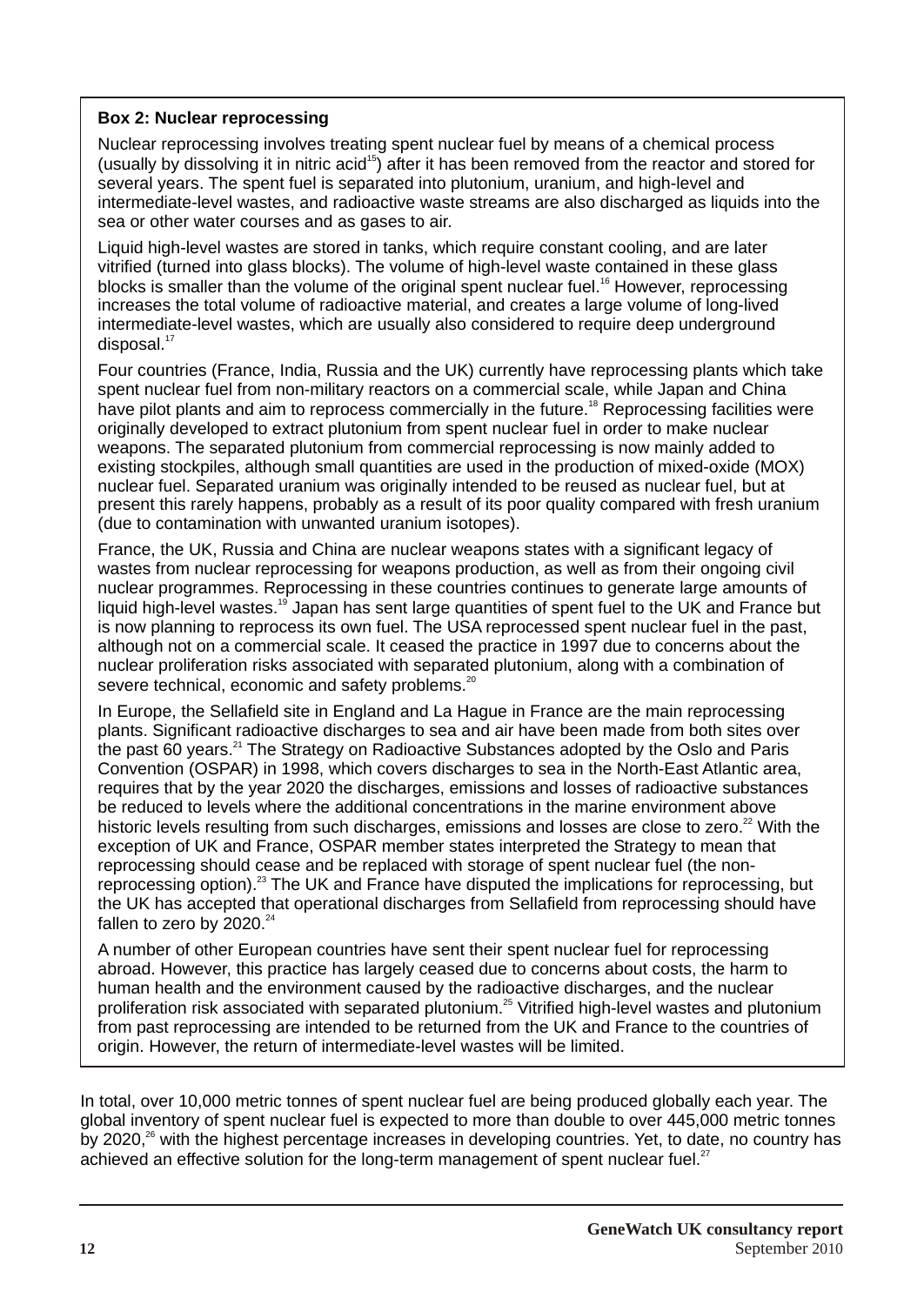According to 2004 statistics cited by the IGD-TP,<sup>28</sup> the annual production in the EU Member States of radioactive waste and spent fuel considered suitable for deep geological disposal is 5,100m<sup>3</sup> of longlived low- and intermediate-level waste (excluding that produced in Germany which is to be disposed of in the Konrad mine), 280m<sup>3</sup> of high-level waste and 3,600 tonnes heavy metal of spent fuel. At the end of 2004, an estimated 220,000m<sup>3</sup> of long-lived low- and intermediate level waste, 7,000m<sup>3</sup> of high-level radioactive waste and 38,000 tonnes of heavy metal of spent fuel were stored in Europe. However, there are considerable uncertainties in these figures.

In reprocessing countries such as the UK and France, spent nuclear fuel and reprocessed plutonium and uranium are not currently classified as nuclear waste, on the grounds that spent fuel is a recyclable material and that reprocessed uranium and plutonium might be used to make fresh fuel. This situation results in large volumes of radioactive material that may ultimately be buried in a repository not being included in the official inventories of radioactive waste in these countries.<sup>29</sup> Plutonium (which is a nuclear weapons material) has no currently licensed disposal route and in practice most separated uranium is not reused.

Spent nuclear fuel requires interim storage, to allow time for cooling after it is first removed from a reactor during refuelling. Wet storage involves keeping the spent fuel rods in racks under water in cooling ponds. Dry storage requires the use of casks designed to cool the waste by air convection and to protect it from fires and mechanical impacts. Interim storage in Europe is normally at the reactor sites or at centralised interim storage facilities; concerns about the safety of such facilities are beyond the scope of this report.<sup>30</sup> In countries with reprocessing plants, spent nuclear fuel, liquid and vitrified high-level wastes and other radioactive wastes are stored at the reprocessing plant before and after reprocessing. Even if repositories are established by the projected dates in Sweden and Finland (the only countries which have so far selected sites), the amount of waste generated annually will account for much of the quantity scheduled to be transferred annually to the repository: hence it will take decades to reduce the amount of on-site radioactive waste significantly even once repositories are constructed.<sup>31</sup>

The focus of this report is on deep geological disposal of spent nuclear fuel and high-level nuclear wastes from reprocessing, i.e. heat-generating wastes. Long-lived intermediate-level wastes from reprocessing are also considered, but in less detail.

#### **2.1. Harmful effects of radioactive wastes**

Nuclear waste generates concerns because the radiation it emits (known as ionising radiation) can cause cancer and other serious illnesses in humans, and harm other living organisms (see Boxes 3 and 4). High-level nuclear waste is so radioactive that exposure to it is deadly: high doses of radiation cause skin burns, radiation sickness and death. Lower doses of radiation damage human cells in a way that increases the risk of diseases such as cancer; the higher the dose the greater the risk. If radioactive wastes leak from an underground repository they will expose people to low levels of radiation which can harm health and the environment; the safety assessment for a repository is required to take account of this.

#### **Box 3: Radioactivity**

The basic constituents of radioactive wastes are called *radionuclides*. These are atoms which are unstable and change to other more stable forms in a process known as *radioactive decay*, until a stable form is reached. The unit of radioactivity is the *becquerel* (Bq), defined as one decay per second. The *half-life* is a measure of how quickly a particular radionuclide decays: it is the time taken for the radioactivity to decay to half of its initial value. Different radionuclides have different half-lives, varying from fractions of a second to millions of years.<sup>32</sup>

After the decay of a radionuclide atom, the remaining nucleus can be either stable (i.e. nonradioactive) or unstable. If it is unstable, it will decay again: for some radionuclides long chains of decays result as one atom changes to another and then another, emitting radiation at each step.

When a radionuclide decays it can emit alpha, beta or gamma radiation. *Alpha radiation* consists of two protons and two neutrons bonded together in a particle that is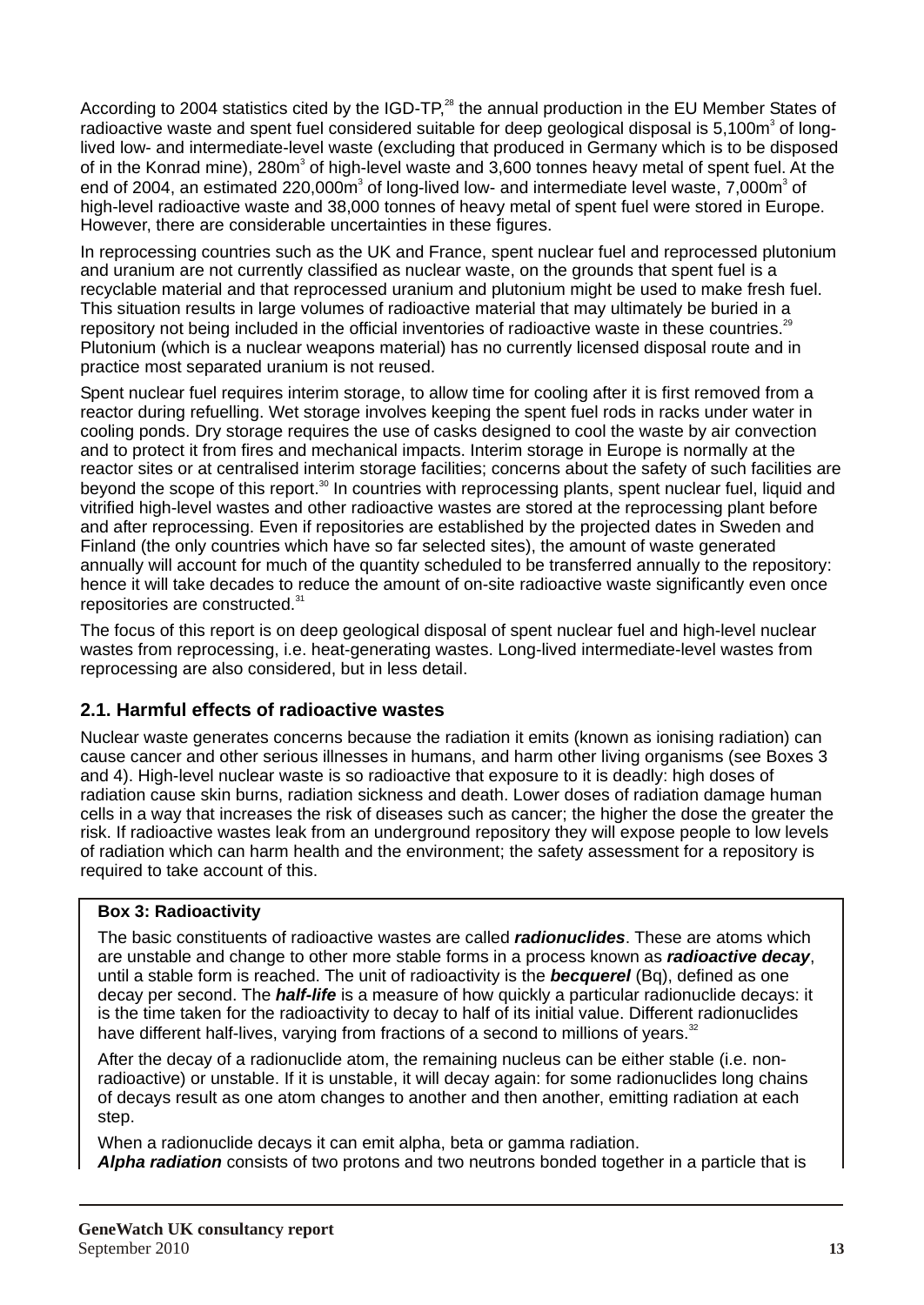identical to the nucleus of a helium atom. It can be emitted when a heavy radionuclide decays. Alpha particles are easily blocked (for example by a sheet of paper), but can be very dangerous if they are emitted inside the human body (for example, from a radionuclide breathed into the lungs, or ingested by eating or drinking contaminated food or water).

*Beta radiation* consists of high-energy electrons (or positrons). It is more penetrating than alpha radiation and can penetrate living matter to some extent. However, it is less damaging, so the same amount of exposure does less damage than exposure to alpha radiation.

*Gamma radiation* consists of electromagnetic radiation of very high energy. It is often produced at the same time as alpha or beta particles, or at the end of a long chain of decays. Gamma rays act like powerful X-rays which can pass through the human body, necessitating protection by thick shielding (for example lead or concrete).

The harmfulness of radiation varies with the kind of radiation and its energy.

#### **Box 4: Health effects of ionising radiation**

The health effects of ionising radiation are not fully understood.<sup>33</sup> The estimates of harm are based mainly on the ongoing study of survivors of the Hiroshima and Nagasaki bombings in 1945, supplemented by some more recent studies (e.g. of the effects of medical exposures to radiation and the Chernobyl accident).

People can be exposed to radiation either externally, when radionuclides decaying outside the body expose it to ionising radiation, or internally if radionuclides are breathed in or swallowed (for example, by eating radioactively contaminated food). Some radionuclides *bioaccumulate*: i.e. they build up in the food chain, reaching higher concentrations in fish or seafood than in the surrounding water, and thereby posing a risk of increased radiation dose to anyone eating the contaminated food.

Radiation can cause genetic damage to cells. Sometimes this damage can be repaired by mechanisms within the cell, but sometimes it can lead to the out-of-control growth of cancer cells. Damage to eggs or sperm can be passed on to future generations.

*Radiotoxicity* is a measure of how harmful a radionuclide is to human health when inhaled or ingested: it depends on the type and energy of the radiation emitted and the radionuclide's biochemical behaviour in the human body (for example, whether it is excreted quickly or builds up in bones or organs). The harm that is done depends on the dose of radiation received. But calculating this *dose* is not straightforward.

The *absorbed dose* (measured in *grays* or Gy) is defined as the average amount of energy (in joules or J) that is deposited per unit mass (in kilograms or kg) of tissue from an exposure to radiation. The *effective dose* (measured in *sieverts* or Sv) is calculated by weighting for how harmful the type of radiation is thought to be (its estimated Relative Biological Effectiveness, RBE) and the relative sensitivity to radiation of the organs in the body which are expected to be exposed (e.g. lungs, liver, etc.). A sievert is the dose of a given type of radiation in grays that is expected to cause equivalent damage in humans to 1 Gy of X-rays or gamma radiation: but this is not known exactly.

The International Commission on Radiological Protection (ICRP) is an advisory body which sets international standards on the calculation of doses and radiological protection.<sup>34</sup>

High-level radioactive wastes are so radioactive that the decay process generates significant amounts of heat. They contain a wide variety of radionuclides, each with different physical and chemical properties. Each radionuclide decays differently and has a different half-life. The physics of radioactive decay is well understood, but the inventory of radionuclides in the wastes is not well known. In addition, the chemistry of how wastes will behave in a repository is very complicated, because each element can take different forms and form a variety of compounds: some of these chemicals may dissolve easily and leak out of the repository in groundwater, while others may attach to the backfill or the surrounding rock and thus be contained more easily. Some can also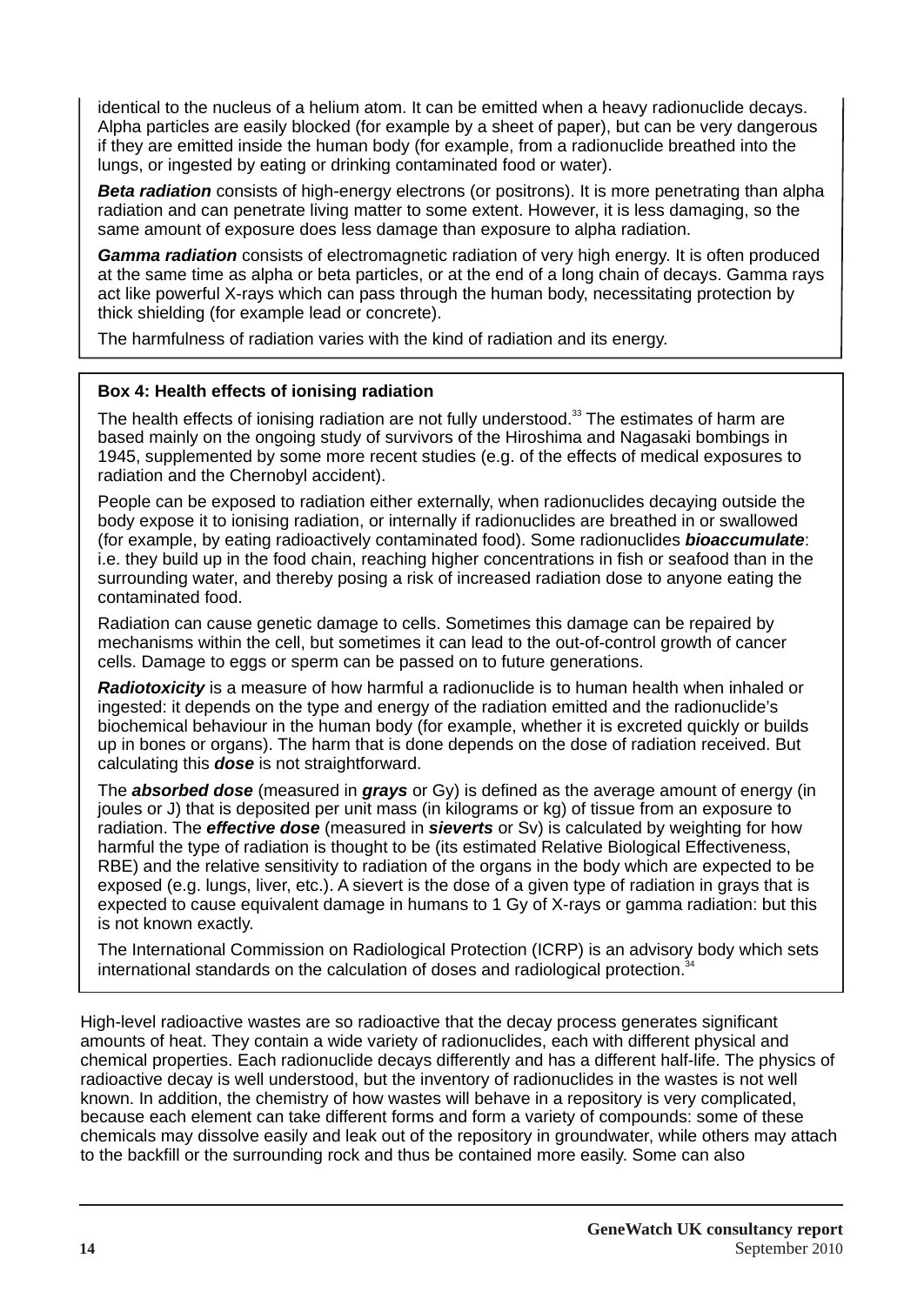bioaccumulate in the food chain once they reach the living environment (known as the biosphere), and each one may have different health effects on humans exposed to it. A few of these radionuclides and their relevant properties are described in Box 5.

#### **Box 5: Radionuclides and deep geological disposal**

A *chemical element* is a pure chemical substance containing one type of atom. Each element has a different number of protons in its nucleus – known as its *atomic number*. *Isotopes* are atoms of the same element but having different numbers of neutrons. Unstable isotopes are radioactive.

*Actinides.* The actinides are a series of elements with atomic numbers from 90 to 103 (thorium to lawrencium, including uranium and plutonium). They are all radioactive and have a number of different radioactive isotopes. Only thorium and uranium occur in significant quantities in nature. Elements that are heavier than uranium are known as transuranic. Many actinide isotopes have long half-lives (tens of thousands of years) and are also highly radiotoxic. They exist in large quantities in spent nuclear fuel; successful containment of actinides is therefore very important in the safety case for a geological repository.

*Mobile radionuclides.* Some radionuclides are expected to escape more easily from deep repositories in significant quantities because they are highly mobile in groundwater and have long half-lives, meaning that they are likely to reach the biosphere before they have decayed and so pose a risk to living organisms. These are mainly negatively charged (anionic) species (forms in which chemicals exist), which are not expected to be significantly retarded in the backfill or the rock. The main radionuclides of concern are iodine-129 ( $^{129}$ I, half-life 15.7 million years), chlorine-36 (<sup>36</sup>Cl, half-life 300,000 years), selenium-79 (<sup>79</sup>Se, half-life 295,000 vears) and technetium-99 ( $\rm{^{99}Tc}$ , half-life 212,000 years).  $\rm{^{35}}$  These radionuclides are less radiotoxic than the actinides, but occur in large quantities in high-level radioactive wastes. Radioactive iodine that is ingested by humans tends to concentrate in the thyroid gland, where it can cause thyroid cancer and other problems. Technetium-99 bioaccumulates in the food chain, particularly in shellfish such as lobster.<sup>36</sup> Selenium is an essential micronutrient for many organisms and selenium-79 can also bioaccumulate in the food chain.

**Carbon-14** (<sup>4</sup>C) has a half-life of 5,715 years and undergoes beta-decay into nitrogen-14. It is relevant to radioactive waste disposal because it is the main radionuclide that might escape from a repository as gas, in the form of carbon dioxide  $(CO<sub>2</sub>)$  or methane  $(CH<sub>a</sub>)$ . In nuclear wastes, carbon-14 exists mainly in irradiated metals (especially steels). Smaller quantities in irradiated uranium can also impact on safety if the corrosion rate is high. There are particular problems with carbon-14 in the UK inventory of intermediate-level waste from nuclear  $reprocessing<sup>37</sup>$ 

Figure 1 shows how the radiotoxicity of spent fuel decays with time, on the basis of published calculations for spent fuel from an LWR with a burn-up of 33 GWd per tonne of heavy metal, initial enrichment 3.2% of uranium-235, and five years' cooling.<sup>38</sup> The radionuclide content and hence the decay curve will differ for higher burn-up spent fuels and those from different reactor types.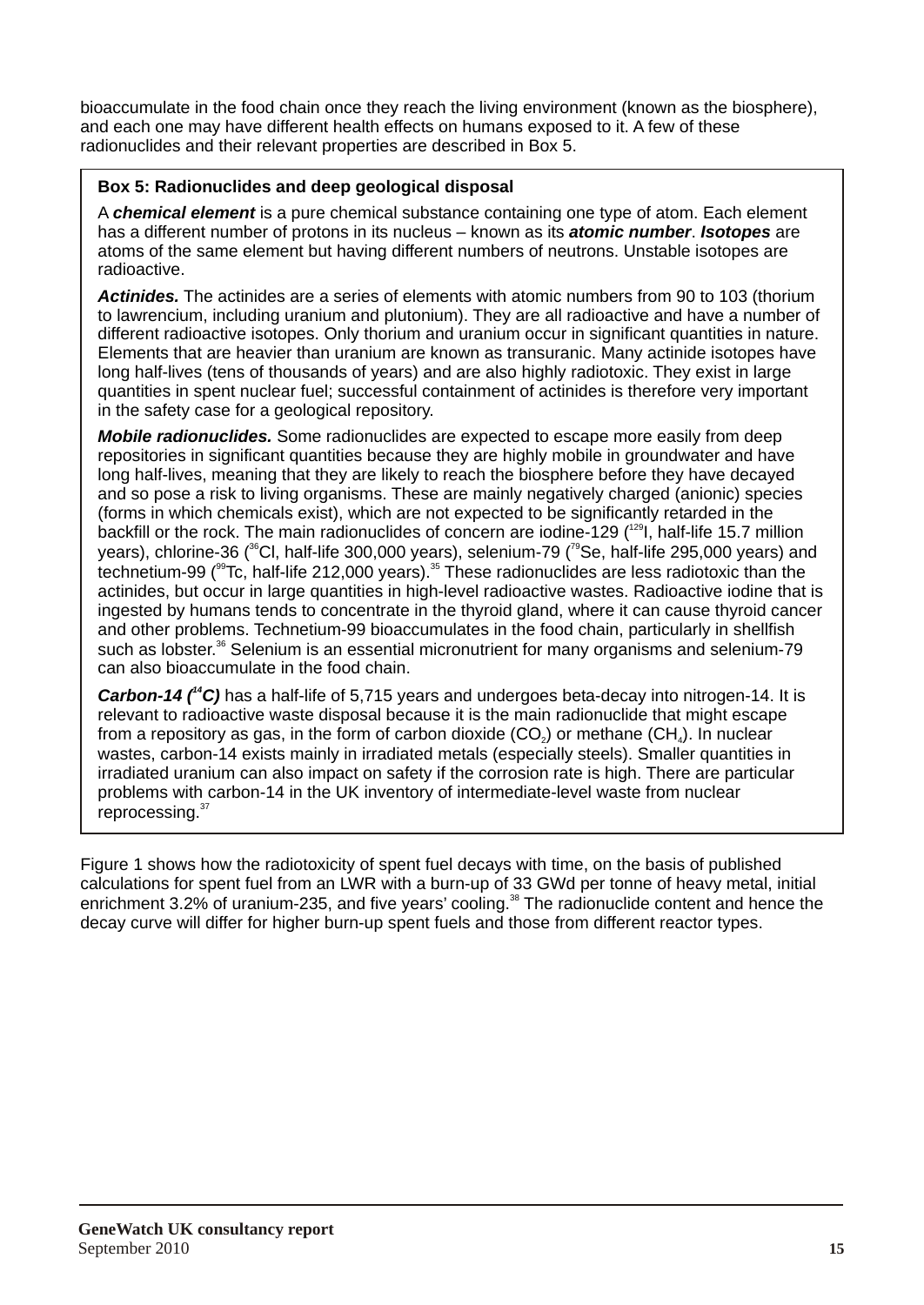#### **Figure 1: Decay in radiotoxicity of spent nuclear fuel**

Adapted from Bombini et al. (2009).<sup>39</sup>

1 – total radiotoxicity of spent nuclear fuel; 2 – plutonium and decay products; 3 – minor actinides and decay products;  $4 -$  fission products;  $5 -$  uranium and decay products.  $6 -$  (for comparison) radiotoxicity of uranium ore. Units are Sieverts per million metric tonnes (Sv/Mt).

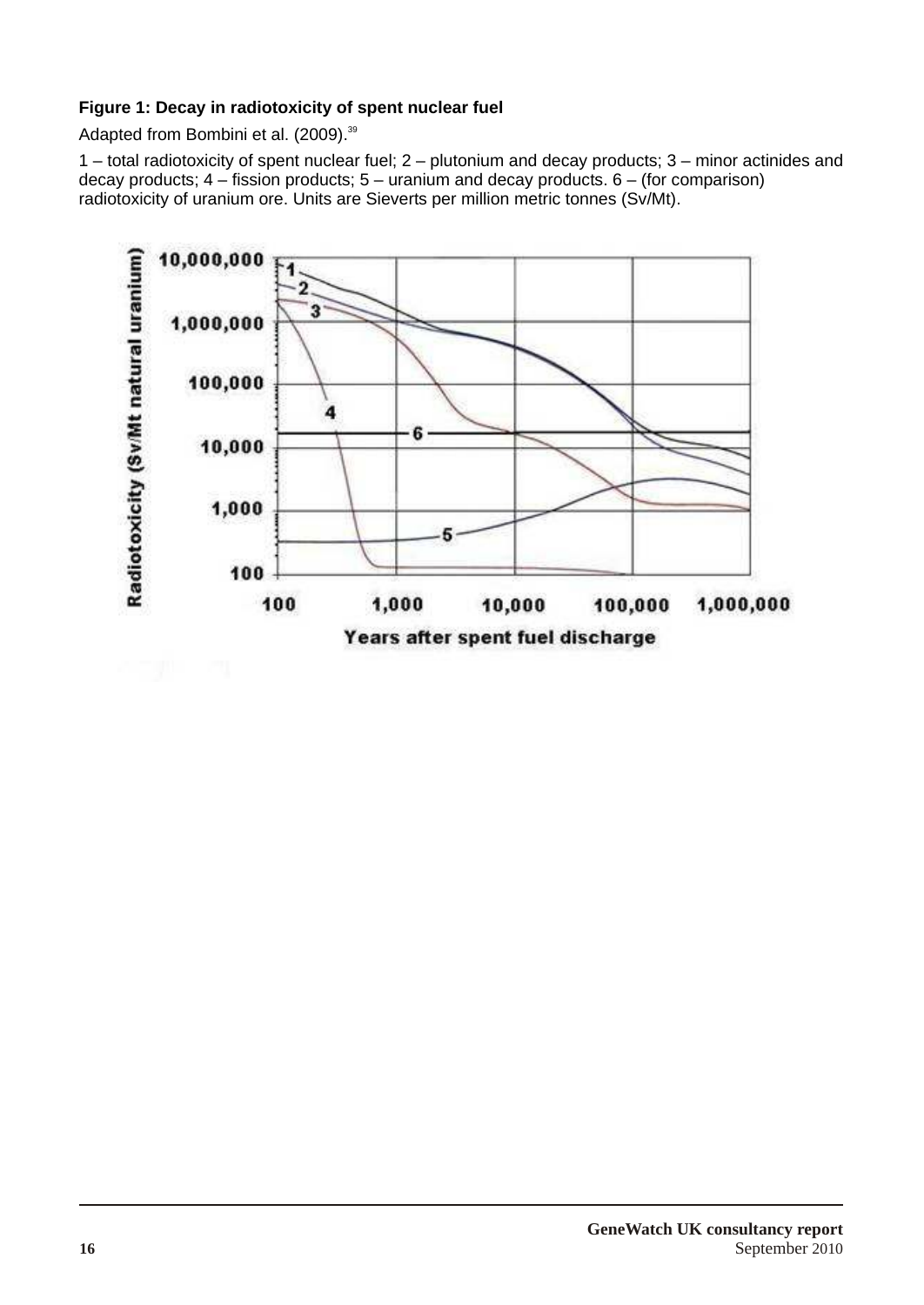# **3. The concept of deep geological disposal**

Research on nuclear waste disposal began in the1950s but a concerted attempt to solve the problem did not begin until the late 1970s.

In 1976 the influential Flowers Report, published by the UK Royal Commission on Environmental Pollution, concluded that *"There should be no commitment to a large programme of nuclear fission power until it has been demonstrated beyond reasonable doubt that a method exists to ensure the*  safe containment of long-lived radioactive waste for the indefinite future.<sup>"40</sup> In April 1977, the Swedish Parliament passed the groundbreaking Nuclear Stipulation Act (*Villkorslagen*) that reinforced this standpoint by requiring the operators of nuclear power plants to have *"proven how and where a completely safe final storage facility"* could be constructed for spent nuclear fuel or reprocessed highlevel waste before operating permission was granted. In the USA, the Interagency Review Group on Nuclear Waste Management called for the development of geological repositories for high-level nuclear waste disposal in 1979.<sup>41</sup>

Since the adoption of these policies in the late 1970s, the focus of high-level nuclear waste disposal has been on burving wastes underground. Other options – such as firing the waste into space in rockets, burying it under the Antarctic ice sheet or dumping at sea – have been progressively ruled out as unfeasible and/or unsafe. As a result deep geological disposal has dominated research priorities for over 30 years.<sup>42</sup>

The option of deep geological disposal would involve excavating a repository in rock, hundreds of metres underground. The radioactive waste would then be put in containers which would in turn be placed in deposition holes in tunnels in the rock. Tunnels would be backfilled to keep the containers in place and to slow the release of radionuclides from the waste once the containers had corroded. The site is supposed to be chosen so that the flow of water through the waste and back to the surface would be slow enough for the radioactivity to decrease significantly before the living environment above the repository could become contaminated. The release of gas from corroding canisters and other structures, and radioactive gas from the waste itself, also needs to be considered, as does the risk of future earthquakes or glaciation affecting the repository. The geology of the chosen site and the engineered barriers around the waste are intended to be passively safe (i.e. not to require human intervention) after the closure of drifts and shafts. However, some designs would also allow retrieval of wastes should future generations decide to undertake this. The geological disposal concept involves multiple barriers in an attempt to ensure the long-term protection of the living environment.

The key stages for implementation of geological disposal are:

- $\bullet$  establishment of the waste inventory
- $\bullet$  development of concepts and technologies
- site selection and characterisation
- $\bullet$  design of the deep geological repository
- safety demonstration based on scientific knowledge and demonstration of technology
- $\bullet$  licensing
- construction and manufacturing
- waste emplacement
- $\bullet$  backfilling and sealing
- $\bullet$  final closure.

Siting a repository may take several decades and construction is expected to take another decade. Final closure is expected to be at least several decades more after the start of the operational phase.

As well as the repository itself, encapsulation facilities would also be needed: here spent fuel or the vitrified waste from reprocessing would be placed in canisters or overpacks. Long-lived intermediatelevel waste is often encapsulated in concrete or bitumen and may be placed in steel barrels.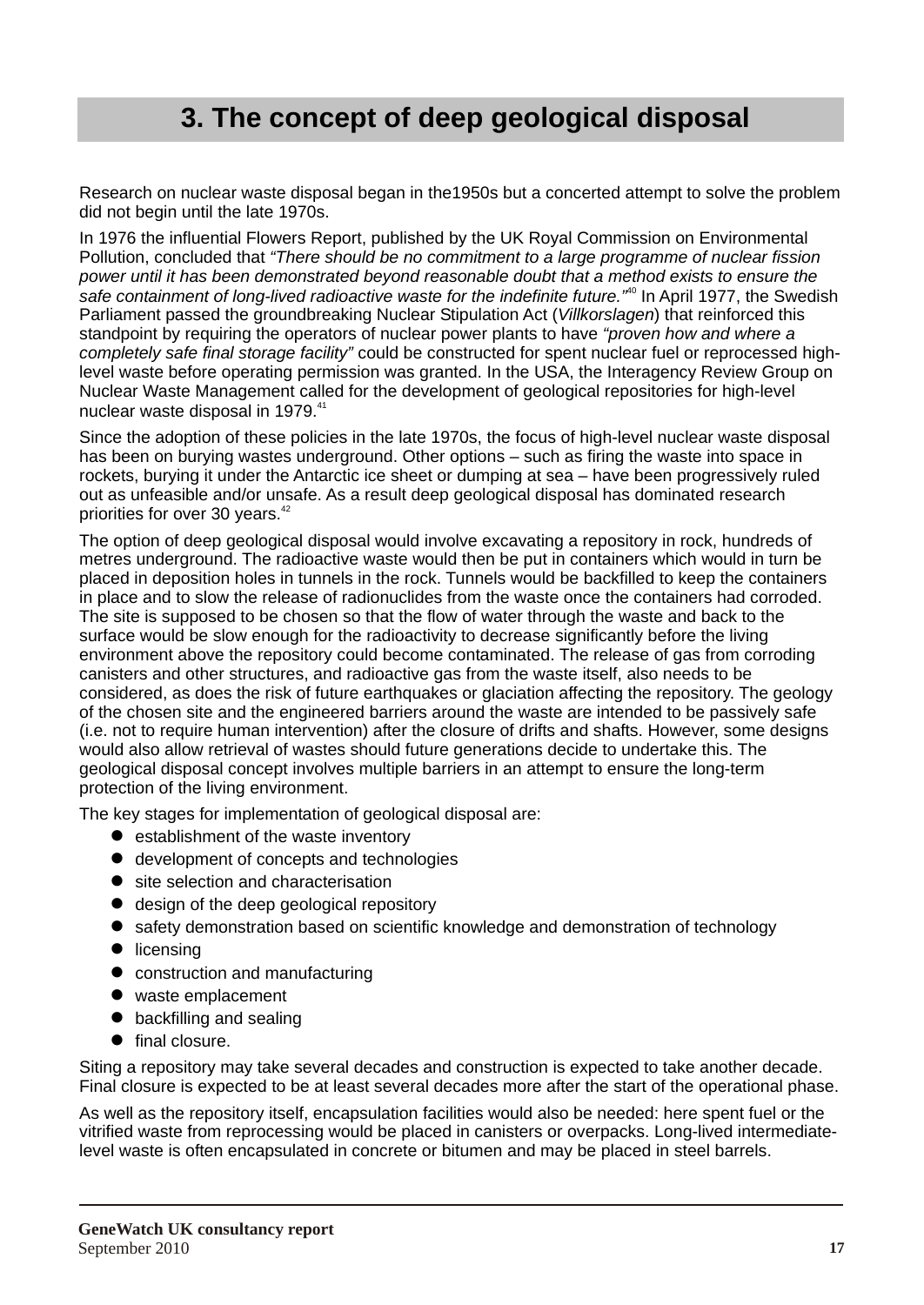A transportation system would also be necessary to transport the highly radioactive wastes from the interim storage facilities to the encapsulation plant and on to the geological disposal facility.

#### **3.1. Safety assessment**

Before a proposed repository can be licensed for use, a safety assessment must be produced and approved by the relevant government regulators.

The IAEA manages the Joint Convention on the Safety of Spent Fuel Management and on the Safety of Radioactive Waste Management.<sup>43</sup> It has published guidance documents on the siting of geological <sup>44</sup> <sup>45</sup> repositories and safety standards for their operation. The NEA has also developed guidelines for the post-closure safety case. $46$ 

The ICRP bases its recommendations on three fundamental principles – justification of exposures, dose optimisation, and dose limits (which are not to be exceeded).<sup>47</sup>

The principle of justification requires that nuclear activities must be justified in the sense of doing more good than harm. The ICRP states that *"no practice involving exposures to radiation should be adopted unless it produces sufficient benefit to the exposed individual or to society to offset the detriment it causes".* This principle also requires the *collective dose* (the average dose for a group exposed multiplied by the number of people in the group) to be weighed against the benefits of the practice (such as the generation of electricity). The collective dose gives an indication of the number of cancers and other adverse health effects that can be expected. Such cost-benefit analyses are inevitably subjective but, importantly, the requirement to consider the collective dose is intended to prevent the safety case being overly dependent on dilution and dispersion of radionuclides in the environment.<sup>48</sup> There is no known safe dose of radiation, and a high collective dose can arise if a large number of people are collectively exposed to very low individual doses over time.

The ICRP has set a dose limit of 1 milli-Sievert (mSv) per year for exposure situations where individuals received planned exposures from activities which are of no direct benefit to them (unplanned activities – such as major nuclear accidents – might sometimes exceed such limits).  $49$  A lower 'dose constraint' is set as an upper bound on the predicted dose that is allowed from planned future exposures such as that caused by waste leaking from an underground repository. For prolonged exposure to gradually accumulating long-lived radionuclides from a deep underground repository, the ICRP dose constraint is 0.1mSv per year (equating to a risk of death of one in a million per year).<sup>50</sup> However, the ICRP is an advisory body and in practice different countries have taken different approaches to regulatory requirements. A 2007 review by the NEA found that dose constraints set by individual countries span a range of 0.1–0.3mSv per year, while risk constraints are set at one in 100,000 or one in a million per year.<sup>51</sup> A major issue in the case of deep underground repositories is whether these limits can be met in practice, due to the difficulties of predicting the radiation exposures that will actually be experienced by future generations. Nevertheless the regulatory system is intended to reflect key principles, including the concept of 'inter-generational equity' or the idea that there should be no undue burden on future generations as a result of producing nuclear electricity today.<sup>52</sup>

The dose constraint is always lower than the dose limit and represents a basic level of protection which sets an upper bound for a process known as *dose optimisation*. Optimisation is an iterative process that involves the identification of possible protection options and the selection and implementation of the best option under the prevailing circumstances. It is intended to ensure that doses are 'as low as reasonably achievable' (ALARA), economic and social factors being taken into account.<sup>53</sup>

The most recent (2007) ICRP recommendations also expand the concept of radiological protection to protection of the environment, including the maintenance of biological diversity, the conservation of species and the health and status of natural habitats. However, the environmental impact of radionuclides has only recently begun to be considered and the main focus of safety assessments remains human exposures.

Safety assessment requires the post-closure behaviour of the radioactive wastes in a repository to be predicted hundreds of thousands to millions of years into the future. The limitations of the computer models that are used to make these predictions and the difficulties of validating them – i.e. of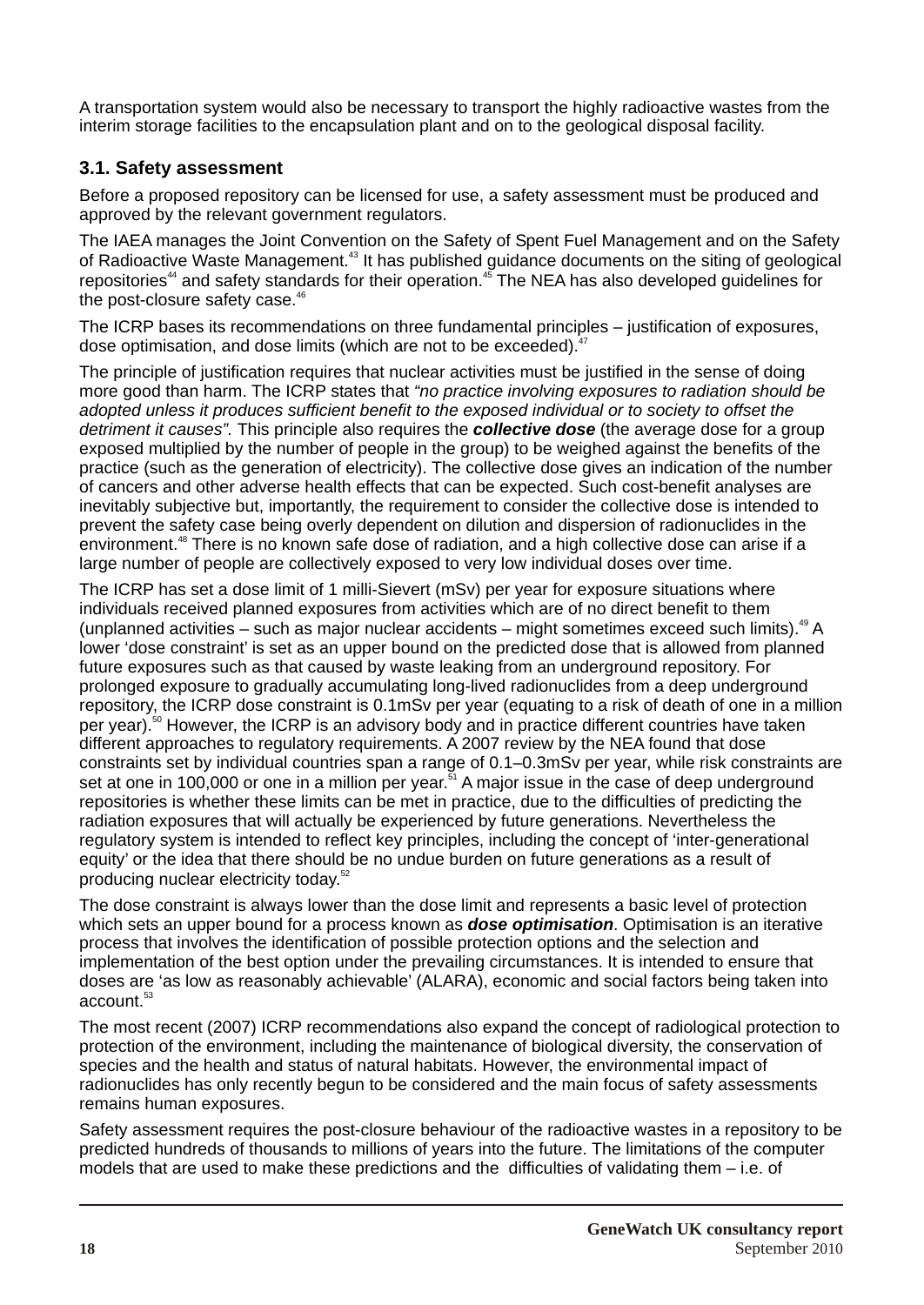confirming that they will give sufficiently reliable predictions over such long timescales – are among the key issues for safety assessment.<sup> $54,55$ </sup> Computer models of the evolution of the engineered barriers and interaction between the multiple barriers have to be developed, to include all the complex thermal, mechanical, hydrogeological, chemical, and microbiological processes which will 56,57 affect migration of the wastes as they are released from the containers. The release of radioactive water and gas through the rock also calls for complex computer models, taking account of chemical interactions with the rock, the transport of water and gas through cracks and fissures, and any potential fast routes for escape, such as via the backfilled tunnels and shafts of the repository or 58,59,60 fractures and faults in the host rock. The effects of earthquakes (which can affect underground water flow or damage packaging, even when they are not major events), long-term climate change (which can alter sea level and underground hydrology) and the behaviour of future generations (who might for example dig a well above the repository at some point in the future) also need to be considered. Because many of the complex processes involved are poorly understood and many model assumptions impossible to verify, the question of whether computer predictions are sufficiently reliable to underpin a repository safety case is a matter of considerable debate.

The chemical conditions inside the repository are very important because they will influence which chemical reactions can occur and at what rate. This in turn will affect the corrosion rates of the waste containers, the properties of the bentonite clay expected to be used as backfill, and how quickly the wastes dissolve and migrate through the backfill and rock. For example, corrosion of metals involves both oxidation and reduction.<sup>61</sup> Relevant chemical properties in a repository will include how acidic or alkaline the groundwater becomes (its pH) during the lifetime of the repository and its redox (reduction-oxidation) potential. Solutions with a pH less than 7 are said to be acidic and solutions with a pH greater than 7 are said to be basic or alkaline. Reduction potential (Eh) is a measure of the tendency of a chemical species to acquire electrons and thereby be reduced. Both Eh and pH influence the type of chemical reactions that can occur. Eh-pH diagrams are commonly used in geology for assessment of the stability fields of different minerals and dissolved substances: they show under which conditions a mineral or chemical species is the most stable form.<sup>62</sup> Understanding and predicting the rate of the complex chemical reactions which will occur underground is central to a robust repository safety case. However, many gaps in knowledge and uncertainties remain.

In order to meet the safety requirements, predicted doses to a 'reference person' living near the proposed repository are supposed to be calculated many generations into the future. The habits used as a basis for this calculation (e.g. consumption of foodstuffs and use of local resources) should be typical of the small number of individuals expected to be most highly exposed.<sup>63</sup> There are obviously considerable uncertainties in defining these habits, as well as disagreements regarding the impacts of radiation on vulnerable groups such as children, babies and developing embryos.<sup>64</sup>

Because of the role that the geological surroundings are expected to play in containment of the wastes, site selection is a key part of the safety case.<sup>65</sup>

The inventory of wastes is also important because it determines the quantities of different radionuclides, the chemical reactions that will take place, the volume of rock likely to be needed and the amount of heat that will be generated by radioactive decay. Because high burn-up fuel contains increased amounts of long-lived hazardous radionuclides in the spent fuel, such as americium, curium and plutonium, for the same amount of energy produced, and generates significantly more heat, the proposed use of high burn-up fuel in new nuclear reactors could have significant implications for repository safety cases.<sup>66</sup>

#### **3.2. National programmes for geological disposal**

Repository programmes are at different stages in various countries, and involve several different approaches to containing highly radioactive wastes.<sup>67</sup>

To date, major problems with repository programmes have been encountered in several countries, for example the UK, Germany and the USA (Box 6).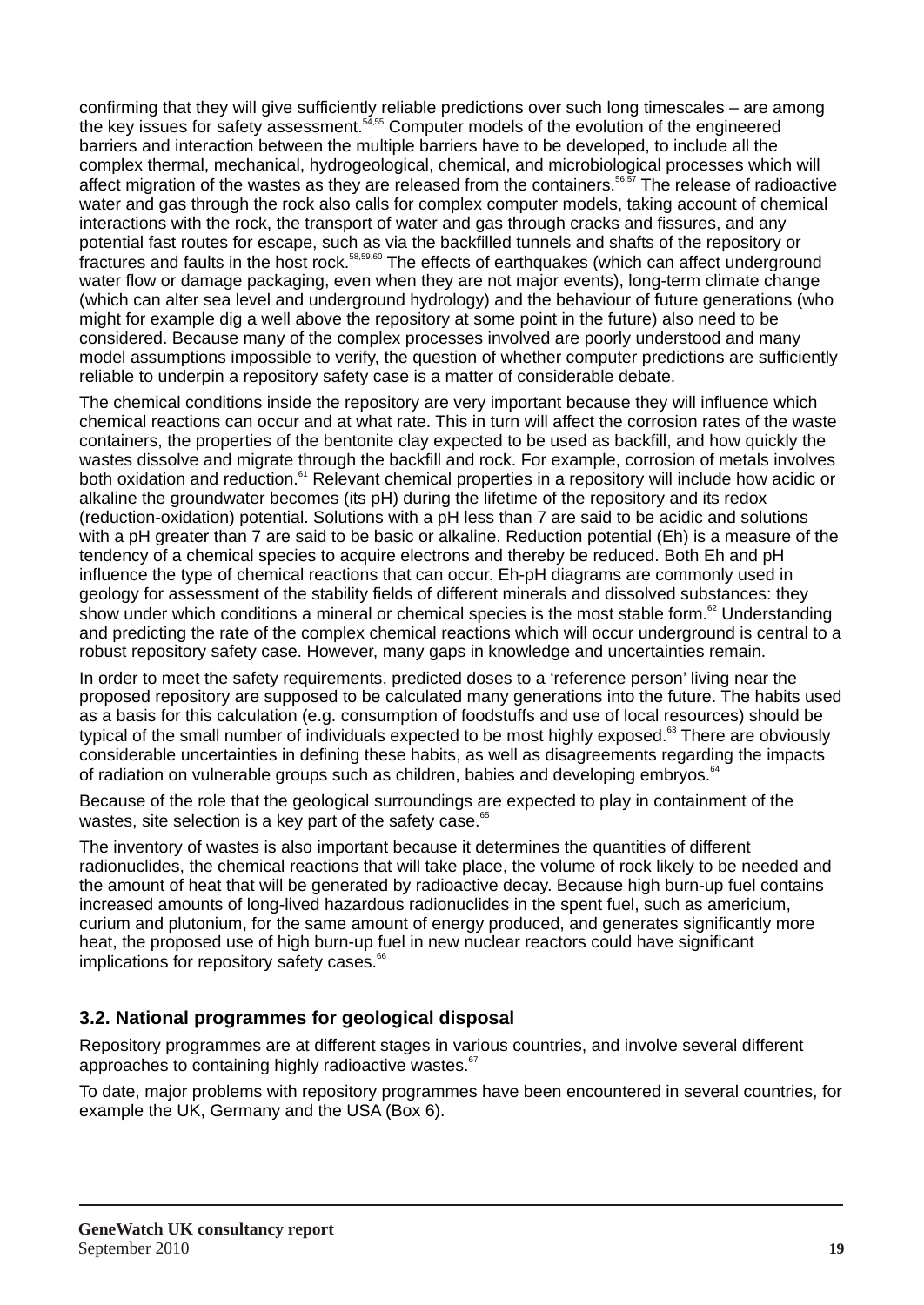#### **Box 6: Existing difficulties with geological repository programmes**

**United Kingdom:** A planning inquiry into a proposal to build the first stage (known as a 'Rock Characterisation Facility') of a deep repository for long-lived intermediate-level wastes led to the rejection of the plans in 1997. The planning inspector concluded that the site near Sellafield was unsuitable for a repository for safety reasons.<sup>68,69,70</sup> Various generic problems with deep disposal and the site selection process were also highlighted in the rejection of the plans. Although the proposal did not explicitly include high-level wastes, it was expected that the repository, if approved, would have been expanded to include these in the future. Following the advice of the House of Lords Science and Technology Committee<sup> $71$ </sup> (which reportedly advocated returning to the site<sup> $72$ </sup>), the UK Government subsequently changed planning law so that in future the scientific evidence concerning safety at a site would not be cross-examined.<sup>73</sup> It is now seeking volunteer communities for a repository close to the original Sellafield site, with the intention of starting a new programme to develop a repository which would accommodate high-level wastes and spent nuclear fuel as well as intermediate-level wastes. A recent change in government may mean that the planning process is revised again.

**Germany:** In Germany, the deep disposal concept has been based on the use of rock salt as the host geological formation. From 1967 until 1978 the Asse II salt mine was used for disposal of low- and intermediate-level radioactive wastes, including some long-lived wastes. In January 2010, the German authorities decided that all the waste from Asse II needs to be retrieved and repackaged due to safety problems, including the leaking of saline water into the chambers.<sup>74</sup> It has not yet been decided where the waste will be stored. The costs of this expensive operation will fall largely on German taxpayers. Repository shafts were constructed in 1985–90 in another salt dome site at Gorleben, selected for disposal of spent nuclear fuel as well as high-level waste from overseas reprocessing.<sup>75</sup> However, in 2000 a moratorium was placed on activities at Gorleben as a result of continuing concerns about the suitability of rock salt for geological disposal. This moratorium was lifted in March 2010 to examine further whether Gorleben would be a suitable site for the final storage of spent nuclear fuel.<sup>76</sup> The target date for commencing operation of a repository for spent nuclear fuel and high-level waste in Germany is still 2035, but this does not appear to be in any way realistic.

**United States:** Yucca Mountain, Nevada was identified in 1987 as the sole US site to be investigated for a high-level waste repository.<sup>77</sup> Plans at Yucca Mountain differed from those in other countries in that the waste was supposed to be placed above the water table, where it would not be in contact with the groundwater that flows through most rocks. However, a major concern was its siting in a geologically active area where there has been significant volcanic activity and faulting. The programme was halted in 2010 after the Obama administration announced that a new plan would be developed. $78$ 

Currently active programmes are mainly limited to two different approaches: the first developed by the Swedish Nuclear Fuel and Waste Management Company (SKB), and the second largely by the French nuclear waste management company ANDRA. The Swedish approach involves the disposal of spent nuclear fuel in copper canisters in crystalline rock (Box 7). The French approach involves the disposal of vitrified high-level waste in steel overpacks in clay rock formations (Box 8).

Finland and Sweden plan to start operating deep geological repositories for direct disposal of spent nuclear fuel in 2020 and 2023 respectively, following the Swedish deep repository concept. Canada and South Korea intend to follow a similar approach, as does the UK for disposal of unreprocessed spent nuclear fuel from new nuclear reactors.

France plans to start operating a deep geological repository for vitrified high-level waste from reprocessing in 2025. Belgium and Switzerland are also investigating a similar approach using clay host rocks.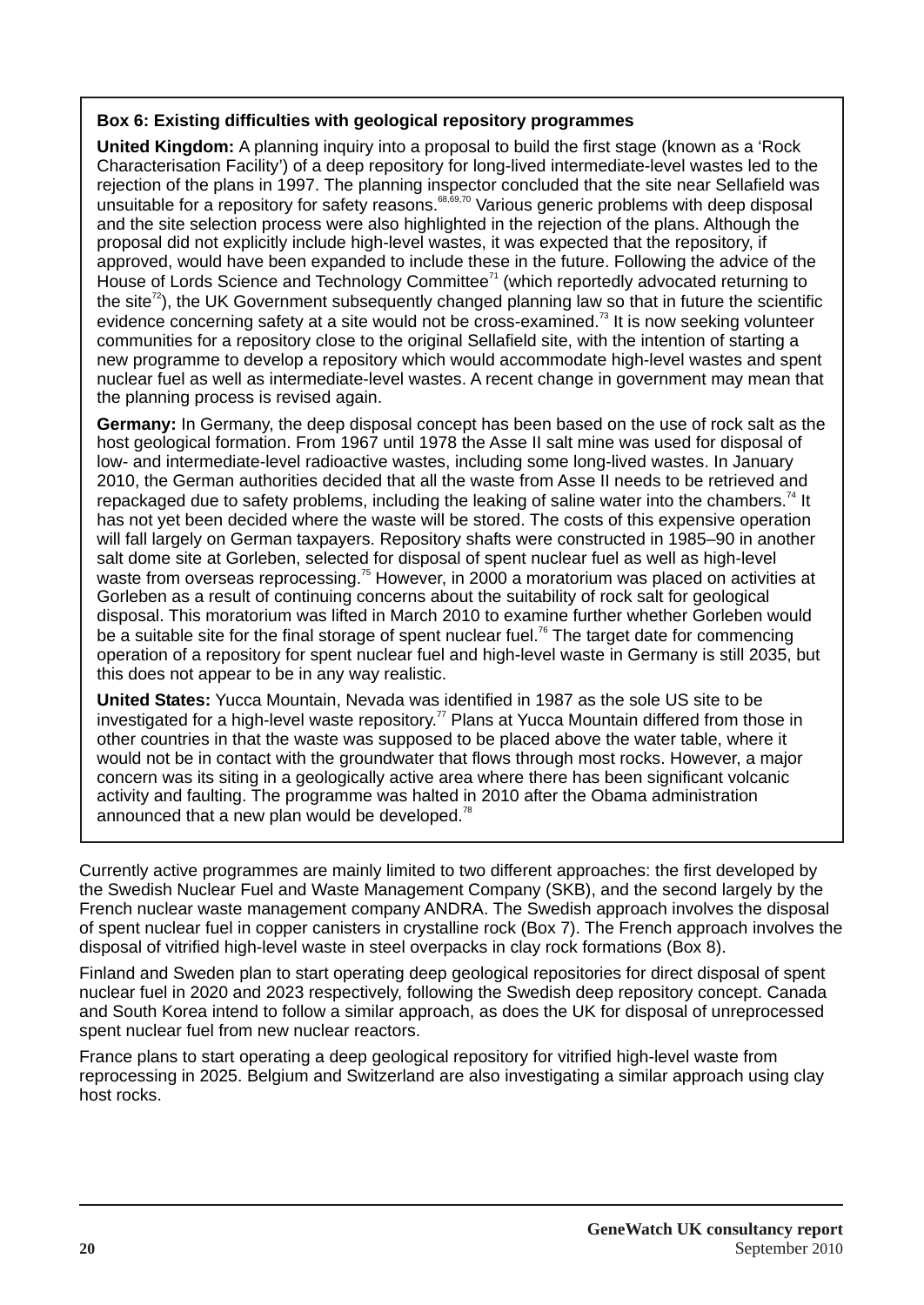#### Box 7: The Swedish concept<sup>79</sup>

In the Swedish concept for a deep geological repository, spent nuclear fuel will be placed in cast iron frames surrounded by 5cm thick copper canisters. The canisters will be deposited in granite bedrock at a depth of 500m and surrounded by highly compacted bentonite clay.

Once the repository is closed, groundwater will come into contact with the canisters containing the wastes. The copper canisters are expected to corrode very slowly in the absence of oxygen: the target lifetime for containment of radioactive waste in the canisters is 100,000 years.

The bentonite and surrounding crystalline bedrock are water-conducting, so the only absolute barrier to radionuclide migration will be the copper canisters, for as long as they remain intact. Once the canisters have corroded, radionuclides are expected to leak into the surrounding water. The bentonite clay is intended to act as a chemical buffer, slowing the movement of some radionuclides, particularly the highly radiotoxic actinides (see Box 5). It also gives the canisters mechanical support, as it swells in water.

The bentonite clay and bedrock are expected to slow the movement of radionuclides to the biosphere. However, absolute containment until the waste has decayed is not expected and some of it will migrate to the surface in groundwater or as gas.

Once radionuclides are close to the surface, the safety case relies on their dilution and dispersion in the aquifer above the repository and in the biosphere to limit the doses that humans receive through drinking or eating contaminated water or food.

#### Box 8: The French concept<sup>80</sup>

The French concept for deep disposal differs from the Swedish one in two main respects. Firstly, the rock type will be clay, not crystalline; secondly, vitrified high-level wastes will be placed in steel overpacks rather than copper canisters. Steel is expected to corrode more rapidly than copper, so the safety performance of the repository will be more reliant on the surrounding bentonite and clay rock.

Russia has been investigating the feasibility of salt, granite, clay and basalt as possible host rocks for geological repositories, but has no projected date for completion of a repository. China is investigating five potential repository sites, including a proposed underground research laboratory site in the Gobi desert, but is not expected to have an operational disposal facility until 2040 at the earliest.<sup>81</sup>

In Finland a disposal site has already been selected at Olkiluoto. In Sweden a site has been selected at Forsmark, on the east coast. In France the zone for disposal – the village of Bure in Lorraine – has been selected and the final site is to be specified by 2013. The Swedish, Finnish and French proposals are therefore the main focus of the remainder of this report.

#### **3.3. Potential for significant radiological releases?**

A number of low- and intermediate-level radioactive waste disposal sites have operated over the last 50 years. However, many of these supposedly final disposal sites have already caused unexpected environmental contamination, highlighting how difficult it is to predict what will happen to buried wastes, even over short timescales. Examples are the Dounreay nuclear waste shaft in Scotland, which exploded in 1977,<sup>82</sup> the Centre de Stockage de la Manche storage site in France, where water supplies in the aquifer have become contaminated,<sup>83</sup> and the Asse II salt mine in Germany<sup>84</sup> (see Box 6). Moreover, the disposal of high-level wastes raises unprecedented challenges because of the very long half-lives and radiotoxicity of these wastes.

Enthusiasts for deep geological disposal argue that there are examples (known as natural analogues) which demonstrate that geological formations are capable of isolating highly volatile and flammable substances such as oil and gas underground for hundreds of millions of years.<sup>85</sup> Concentrated natural uranium deposits have been largely confined for millions of years at sites such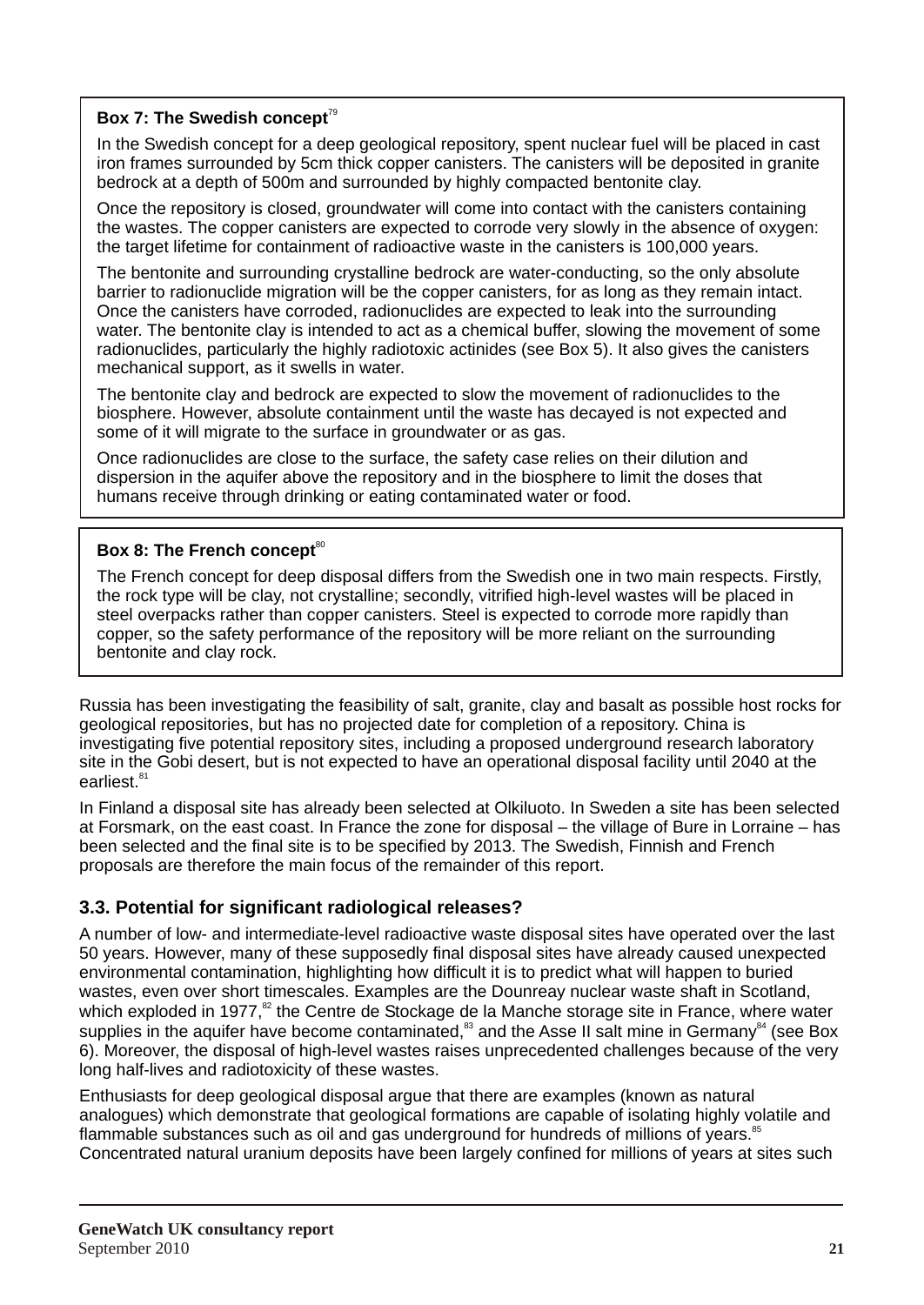as Cigar Lake in Canada, and there is even an example of a natural underground nuclear reactor containing uranium and fission products in Oklo, Gabon.<sup>86</sup>

However, the emplacement of high-level waste in an underground repository would entail a major perturbation of the geological system, involving:<sup>87</sup>

- (i) a large number of tunnels covering an area of several square kilometres
- (ii) the release of significant amounts of heat, initially of the order of tens of thousands of kilowatts per square kilometre
- (iii) intense radiation and significant quantifies of highly toxic radionuclides, each with its own complex chemistry.

Nuclear Waste Advisory Associates, a UK-based consultancy, has listed over a hundred scientific and technical issues that remain to be resolved in relation to producing a robust safety case for the deep disposal of radioactive wastes.<sup>88</sup> Significant releases of radioactivity from an underground repository could occur if the near-field or far-field barriers were breached in ways that allowed radioactive groundwater or gas to escape faster than expected.

The current state of knowledge about these issues is considered in the literature review that follows.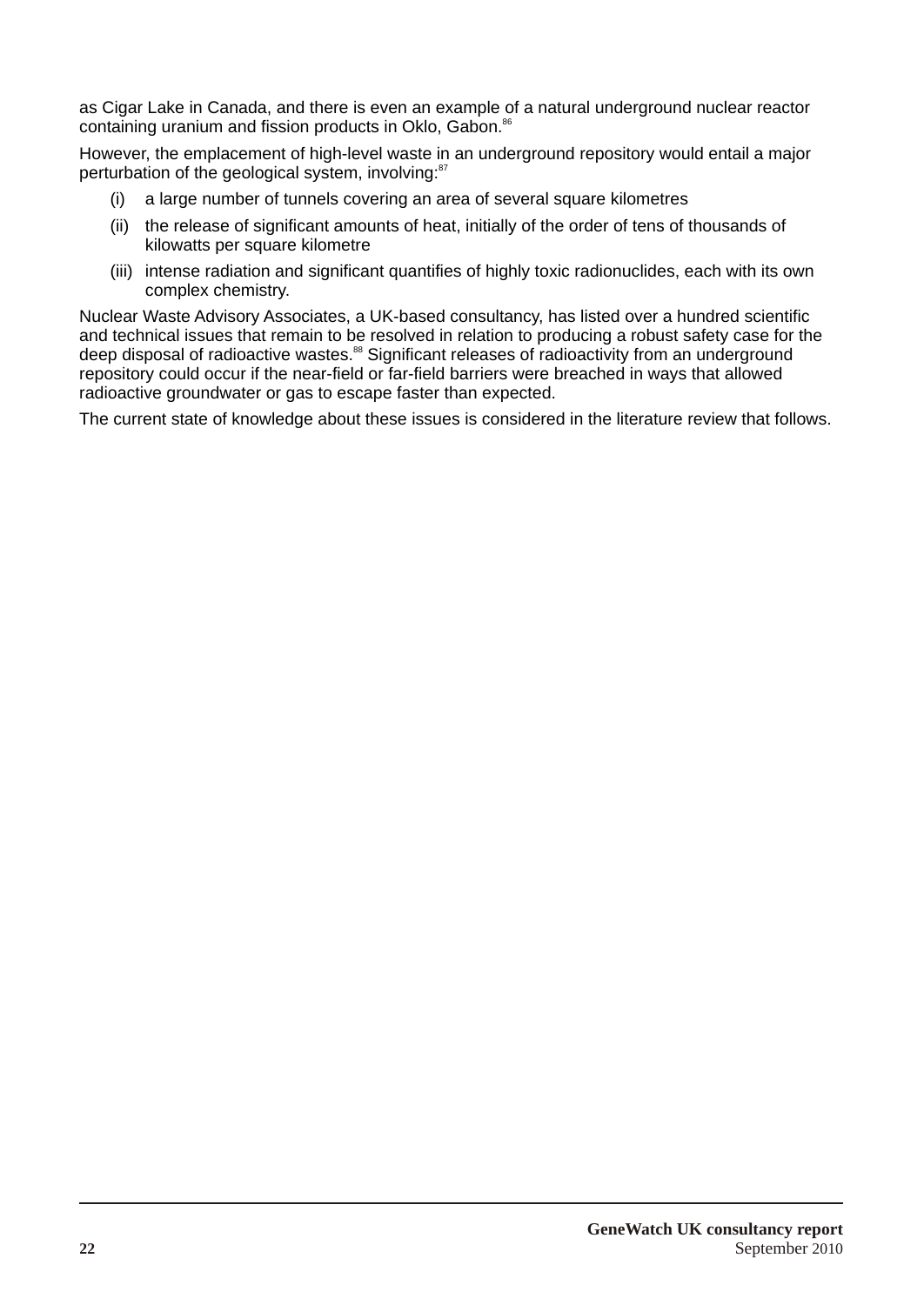# **4. Literature review of post-closure issues**

#### **4.1. Corrosion of canisters, wastes, and repository structures**

Copper or steel canisters or overpacks will be used to contain the spent nuclear fuel or high-level waste when it is placed in the repository. As groundwater from the surrounding rock flows into the repository, these canisters or overpacks will begin to corrode and eventually their radioactive contents will be released into the groundwater.

The focus of this report is on the Swedish and French designs in which the waste is below the water table and the backfill is expected to become saturated with water soon after the repository is closed. In the USA, the Yucca Mountain proposed site (now abandoned) was above the water table. However, rainwater was still expected to enter the repository and to cause corrosion.<sup>89,1</sup>

The Swedish safety case assumes that copper canisters 5cm thick will contain the wastes for 100,000 years, but there are serious question marks about the assumptions that have been made regarding the low corrosion rate of copper<sup>91</sup> (discussed further below). Steel is expected to corrode much more rapidly than copper: with a typical design life of 1,000 years. Actual life may be significantly longer than design life and the predicted lifetime of the steel overpacks is of the order of 10,000 years. $\degree$  However, the safety case for the French approach remains much more dependent than its Swedish counterpart on the performance of the clay backfill and bedrock, due to the faster corrosion of steel.

An inner material is also needed between the insides of the canisters and the spent fuel assemblies they contain, to prevent the gap filling with water and a criticality (nuclear chain reaction) from occurring. A cast iron insert will be used in the Swedish copper canisters; other materials (for example, glass or depleted uranium), each of which has different advantages and disadvantages, are being considered as possible alternative inserts in steel canisters in other countries.<sup>33</sup>

Corrosion of steel, and perhaps of copper, will release hydrogen gas into the repository. Corrosion of some wastes can also release carbon dioxide or methane, which may be radioactive (containing carbon-14). The build-up of gas pressure could be harmful, since a sudden release of pressure (or explosion) could damage the repository. Alternatively, slow release of gas could open up fractures in the backfill or rock, and speed up the release of some radionuclides from the repository. $94$ 

These issues are discussed in more detail below.

#### **4.1.1. Corrosion of copper**

The Swedish concept for deep disposal uses copper canisters because the corrosion rates are expected to be extremely slow. The corrosion behaviour of copper canisters is expected to change with time as the conditions within the repository evolve from warm and oxidising initially to cool and anoxic in the long term.<sup>95</sup> Copper corrodes in air due to the presence of oxygen, forming copper oxides. There will be air in the repository during the decades when it is operational (i.e. while the waste is being emplaced). However, after the repository is closed, safety cases assume that all the oxygen will be rapidly used up by the metabolism of oxygen-using microbes (aerobes) and other chemical reactions, so that the copper canisters can no longer corrode in this way.

Nevertheless, there remains concern about the rate of corrosion of copper during the first 100 years or so, when oxygen and heat are both likely to be present. In Canada, coating copper canisters with a polymer is being considered as an option to provide protection during this early emplacement  $phase.<sup>96</sup>$ 

After all the oxygen has been consumed, it is assumed that sulphide will be the primary corrosive agent for copper canisters in a repository, and corrosion will proceed with the formation of copper sulphide and hydrogen gas, although corrosion rates are predicted to be very slow. 97,98,99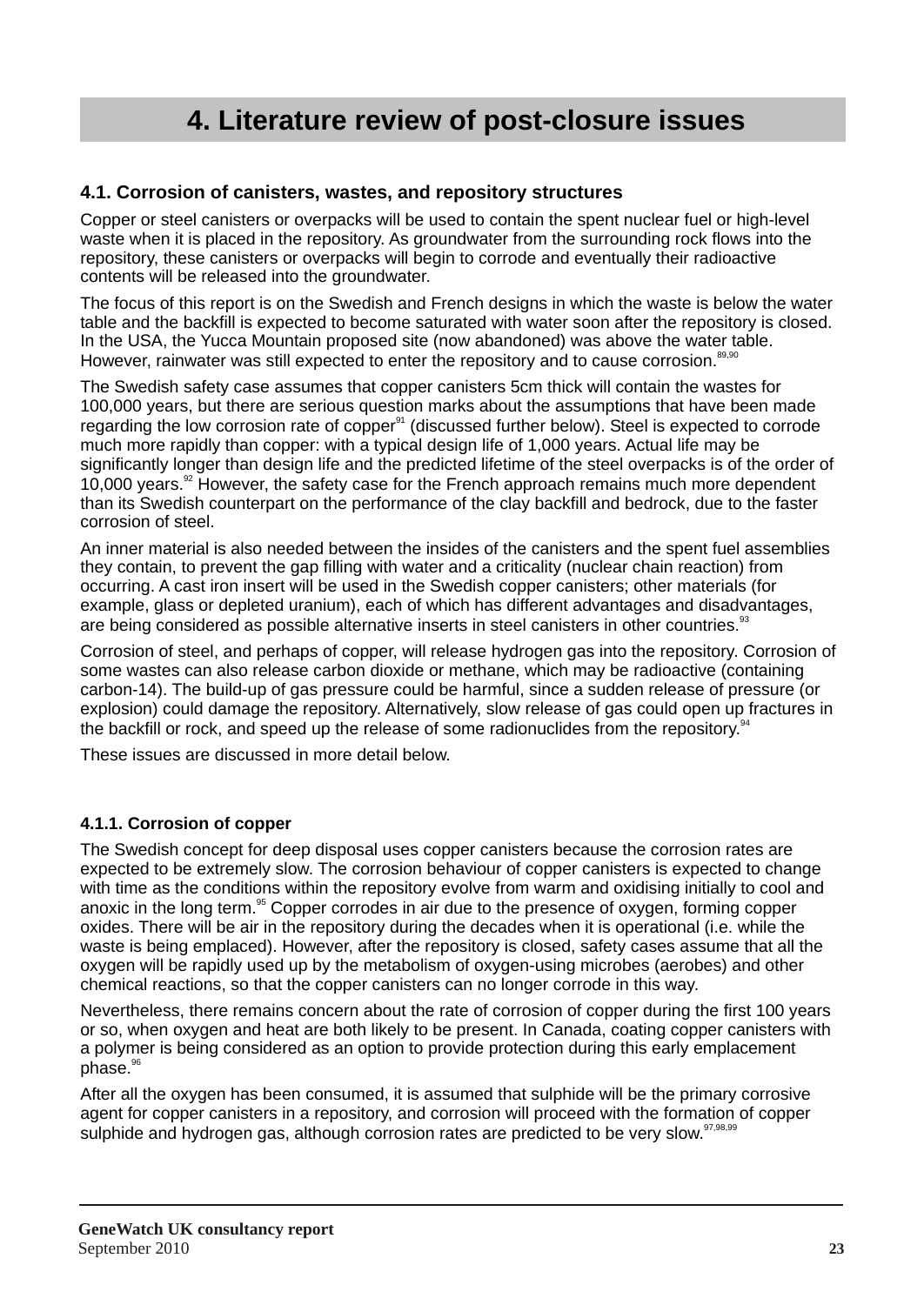In general, it is presumed that the canisters will corrode in a uniform way, rather than through  $10$  localised corrosion such as pitting.  $100,101$  However, in reality, pitting may also occur and one of the scenarios that may result in early release of radioactivity is water flow into a defective canister.<sup>102</sup>

#### **4.1.2. Corrosion of copper by water**

It has long been assumed that water alone does not corrode copper in an oxygen-free environment. If this assumption is wrong, the copper canisters used in the Swedish deep repository concept could corrode much more quickly than the current estimates suggest. The Swedish scientist Gunnar Hultquist first questioned this assumption in 1986, when he measured an increase in hydrogen concentration in the gas volume above copper in water.<sup>103</sup> The results of his experiments are open to question due to problems with the probe used to measure hydrogen pressures. Nevertheless, an additional experiment published in 1989 supported the initial findings.<sup>104</sup> These experiments have now been repeated: the researchers conclude that the results show that copper corrodes in water free of dissolved oxygen, forming a hydrogen-containing corrosion product.<sup>105</sup> The hydrogen produced by corrosion in pure water is apparently found in the metal, the corrosion product and the water as well as in the gas phase.<sup>106</sup> If this conclusion is correct, it has serious consequences for the repository safety case: calculations based largely on observations of corroded copper coins recovered from the Swedish Vasa warship, which sank in 1628, suggest that the copper canisters would need to be more than 1m thick, rather than 5cm, in order to last  $100.000$  vears.<sup>107</sup>

One response to the experiments suggests that corrosion of copper by pure water alone cannot occur and that there is an alternative explanation for the measurements: namely that the hydrogen evolution observed was caused, not by the reaction of liquid water with copper but by the reaction of adsorbed water with the stainless steel walls of the vacuum container in which the experiment was conducted.<sup>108</sup> Further, supporters of the Swedish safety case argue that the coins from the Vasa ship may have corroded because the water was polluted by sewage and contains hydrogen sulphide.<sup>109</sup> However, the original authors disagree and have defended their findings.<sup>110,111</sup> Other authors have suggested that the Eh-pH diagram for copper may differ from that currently assumed in the safety case, adding weight to the experimental evidence of Hultquist and colleagues that the corrosion of copper in water is not fully understood.<sup>112</sup>

In 2009, the Swedish National Council for Nuclear Waste (*Kärnavfallsrådet*) held a seminar to discuss this dispute. The report of the seminar includes the views of experts on the findings to date and on additional research that should be conducted.  $113$ 

#### **4.1.3. Role of microbes**

It has been known since the 1980s that microbes might survive in a deep geological repository and that the effects of microbial activity could have profound impacts on waste containment.<sup>114</sup> In 1987, microbiology became a part of the Swedish scientific programme for deep disposal.<sup>115</sup> Microbes could have a number of adverse effects on the safety of a nuclear waste repository, including causing corrosion of metal waste containers.

There is now little doubt that life could survive in a repository in the form of microbes, despite the heat and radioactivity generated by the wastes. In experiments conducted in Canada's Underground Research Laboratory, culturable populations of microbes were found at all locations studied in the bentonite-based sealing materials.<sup>116</sup> The microbes included heterotrophic aerobes, anaerobes and sulphate-reducing bacteria (SRB). (A heterotroph is an organism that cannot synthesise its own food and is dependent on complex organic substances for nutrition.) The microbes identified were more abundant at interface locations and absent only in those samples affected by heat and extreme drying (desiccation). Aerobic populations (those requiring oxygen) were significantly higher in the interface environments, especially at the rock–bentonite interface. Conditions in the backfill region also appeared to be conducive to microbial activity, causing a reduction in oxygen, followed by a decline in aerobic populations and an increase in anaerobic populations (ie those not requiring oxygen, including SRB). The viable population was considerably larger than the culturable population, suggesting potential for future increased activity if conditions became more favourable.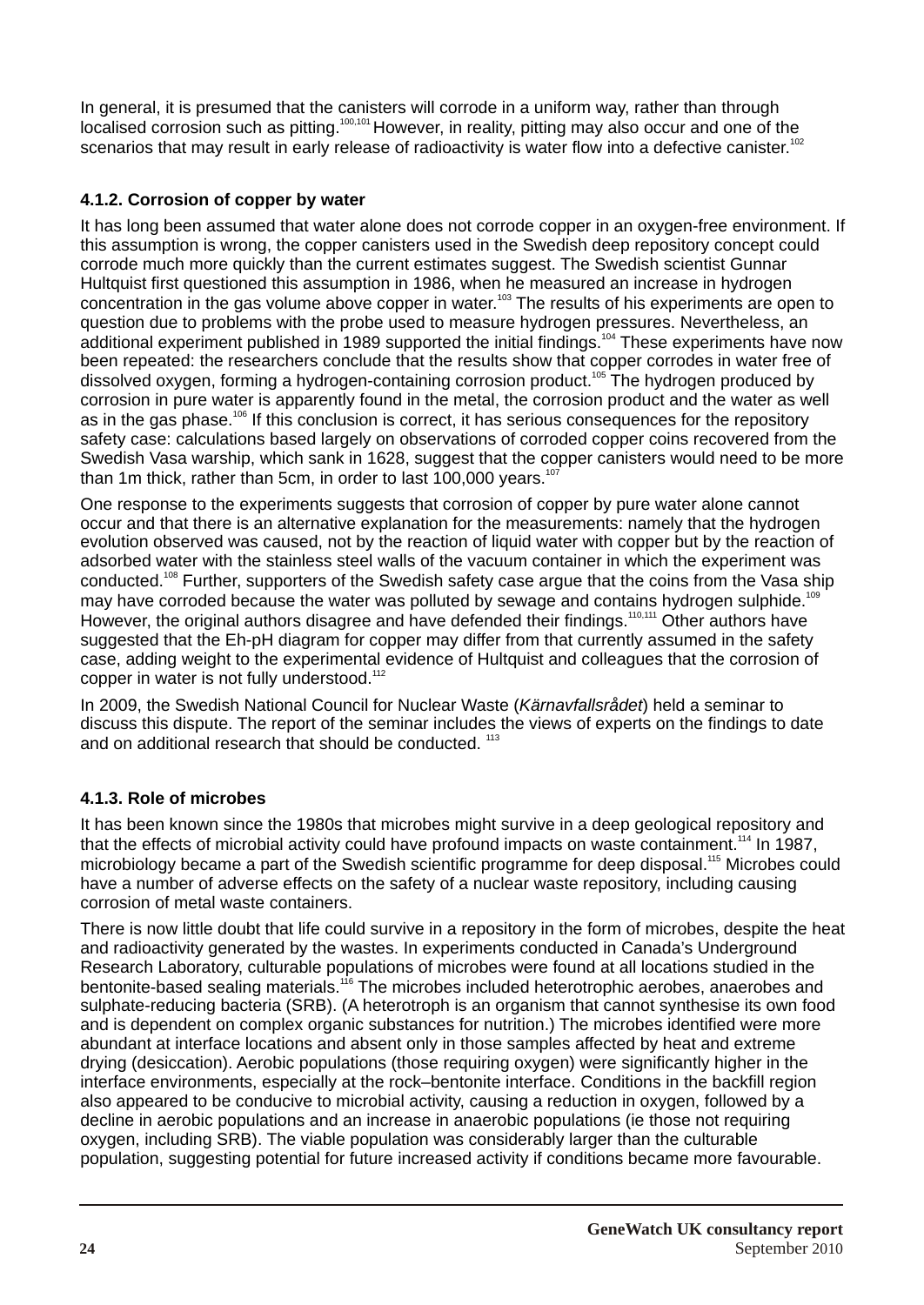Increased heat (and possibly some radiation) was found to increase nutrient availability in bentonitebased materials and to have a stimulating effect on microbial activity.<sup>117</sup> Migration of micro-organisms through the bulk of the buffer appeared to be slow, but migration along the metallic holder–buffer interface was rapid, suggesting that cracks or interfaces may form preferred pathways for migration.<sup>118</sup> The buffer used in the experiments was a mixture of sand and clay, rather than 100% bentonite. However, other experiments conducted in Sweden have found that the sulphate-reducing bacterium *Desulfovibrio africanus* is present in commercially available bentonite, and survives and is viable after exposure to high salt concentrations (which may occur in groundwater at depth) and temperatures of 100°C for 20 hours.<sup>119</sup> SRB are also a characteristic component of the Opalinus Clay formation, investigated as a potential repository host rock in Switzerland.<sup>120</sup>

SRB reduce sulphates to sulphides. Sulphides react with copper and could potentially corrode copper canisters in a repository. However, extrapolation from underground experiments suggests that the reaction rate is too low to significantly reduce the predicted lifetime of the canisters.<sup>121</sup>

In concepts where the repository is to be kept open for a long period of time, to allow for monitoring and possible retrieval of wastes, there may be added difficulties with microbes due to the presence in the ventilated caverns of a humid, oxygen-filled environment. This could provide many potential niches for microbial growth, which could then affect the integrity of the storage canisters.<sup>122</sup>

#### **4.1.4. Steel corrosion and hydrogen gas generation**

In a deep repository, hydrogen will be produced by anaerobic corrosion of iron. In the French concept, iron will be present in the steel overpacks for the vitrified high-level waste. In the Swedish concept, the canisters will contain iron, which will be exposed only once the copper has been corroded or damaged. Hydrogen can also be produced by radiolysis (the dissociation of molecules by radiation) of the organic waste contained in some waste packages: for example, in the long-lived intermediate-level wastes generated by reprocessing in the UK and France. If copper corrodes in water alone, as some evidence has suggested (see Section 4.1.2), hydrogen may also be produced by this reaction. $123$ 

The corrosion rate of iron and steel may be significantly increased by the presence of gamma radiation. Experiments involving the measurement of hydrogen produced by corroding steel in artificial groundwaters suggest that the corrosion rate could be increased 10- to 20-fold in bentoniteequilibrated groundwater exposed to high levels of gamma radiation.<sup>124</sup> The reasons for this are not fully understood.

The pressure rise in a repository due to the formation of dissolved hydrogen, and the subsequent production of gas bubbles, might be sufficient to break or fracture the barriers (this is discussed further in Section 4.2.5). Hydrogen embrittlement of the corroding metal might also occur, with detrimental effects on the mechanical characteristics of the overpacks or canisters.<sup>125,126</sup>

#### **4.1.5. Creep**

Creep is the tendency of a solid material slowly to move or deform permanently under the influence of stresses. Creep in copper occurs readily at the high temperatures expected in a nuclear waste repository. In safety assessments calculations are necessary to show that the canisters will not rupture under the stresses to which they will be subjected. Calculations based on a creep model of the Swedish deep disposal canisters under the pressure and temperature conditions expected in the repository suggest that there will be very high stresses at the edges of the canisters, where creep rates will therefore be high, and that the cylindrical canisters will distort to an hour-glass shape in the repository due to elastic and creep deformation. However, the creep strain at the edges is still expected to be less than would be needed to rupture the canisters.<sup>127</sup>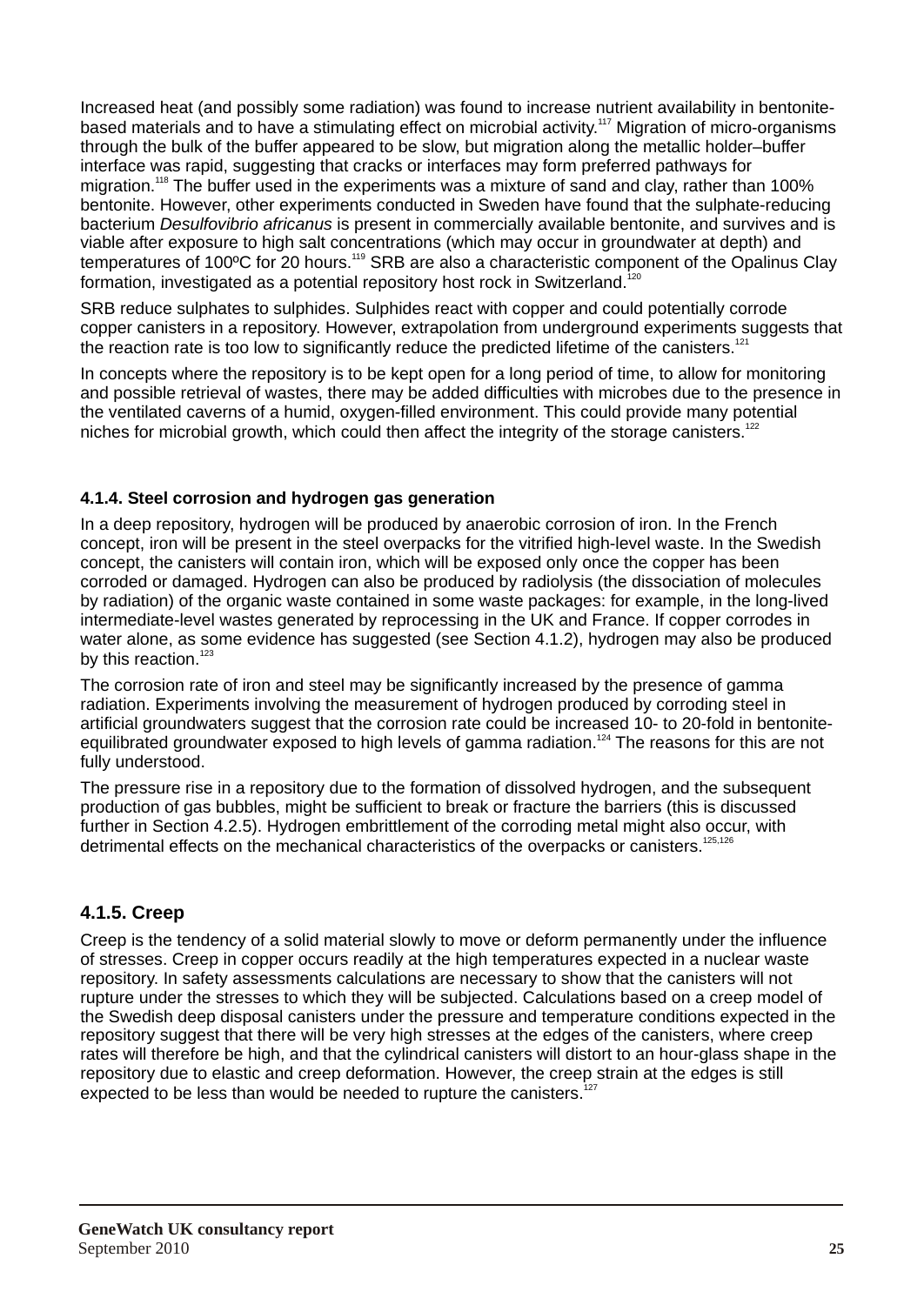#### **4.1.6. Summary of corrosion issues**

The mechanisms for corrosion – including the role of bacteria – are not fully understood. This could result in both copper canisters and steel overpacks corroding more quickly than expected, allowing faster than predicted release of radionuclides into groundwater. A key issue is whether copper canisters corrode in water in the absence of oxygen: if so, their design life has been significantly overestimated. The intense radiation in the repository is also likely significantly to increase the corrosion rate of steel.

#### **4.2. Bentonite erosion and loss of buffer capacity**

The bentonite surrounding the canisters or overpacks is expected to provide physical support and to influence the chemistry of the repository, acting as a buffer and slowing the movement of some radionuclides – particularly the highly radiotoxic actinides. However, a number of physical and chemical processes can affect bentonite in ways which could compromise safety.

Groundwater transport through bentonite remains poorly understood, with diffusion probably taking place through the interlayers of clay particles.<sup>128</sup>

#### **4.2.1. Effects of heat and mineral changes on bentonite**

The heat from the high-level waste in the repository will heat up the buffer/backfill and the surrounding rock of the different repository tunnels over a period of several decades as they are successively filled with the waste.<sup>129</sup> The different components in a repository all have different expansion coefficients and the way they move and compress may lead to a significant change in the hydraulic properties of the interfaces between them. Heating could also cause significant pore pressure changes, particularly in clay rock, affecting the stress distribution, which could in turn damage the structure of the clay rock so that water flows through it more easily. Furthermore, the heat could induce convective flow of groundwater in the surrounding rock, along with significant vaporisation of groundwater, which may be ventilated in the pre-closure stage. This phenomenon complicates the prediction of how conditions in the repository will change with time, since the effects of water vapour as well as liquid water need to be considered.

Experiments show that predicting the combined effect of heating and wetting on the bentonite 130,131 requires coupled thermo-hydro-mechanical models. Complex interactions need to be included in these computer models, such as the effects of the wetting and swelling of the bentonite on water, gas and thermal flows and the effect of the changing thermal gradient on the transport of water vapour in the bentonite.

Once the repository is sealed, there will be no escape of moisture and the excavated cavity will become re-saturated with groundwater, causing the bentonite to swell.<sup>132</sup> The temperature will build up to a peak, which will be reached after some decades near the canister but may take hundreds of years in the far field. This is also the period when the hydraulic pressure will be rebuilt in the backfilled and sealed repository opening. Thermally induced flow or convection and coupled thermalmechanical processes will last much longer than the temperature pulse and could peak at about 10,000 years.

The heat in a repository could have a significant negative impact on the properties of clay. The bentonite clay intended to be used in repositories consists mainly of montmorillonite, which is a member of the smectite group of minerals. Smectite is considered to be a good buffer material because it swells in contact with water – slowing groundwater flow and also holding the waste canisters firmly in place – and because it can retain radionuclides by sorption (a process in which they become incorporated in, or stick to, the clay particles). The swelling bentonite is expected to exert a swelling pressure on the canisters of up to 15MPa, generating considerable stresses<sup>133</sup> (see Section 4.1.5).

The high-level waste placed in a repository is expected to increase temperatures considerably until its radioactivity has decreased significantly. When smectite clay is exposed to high temperatures and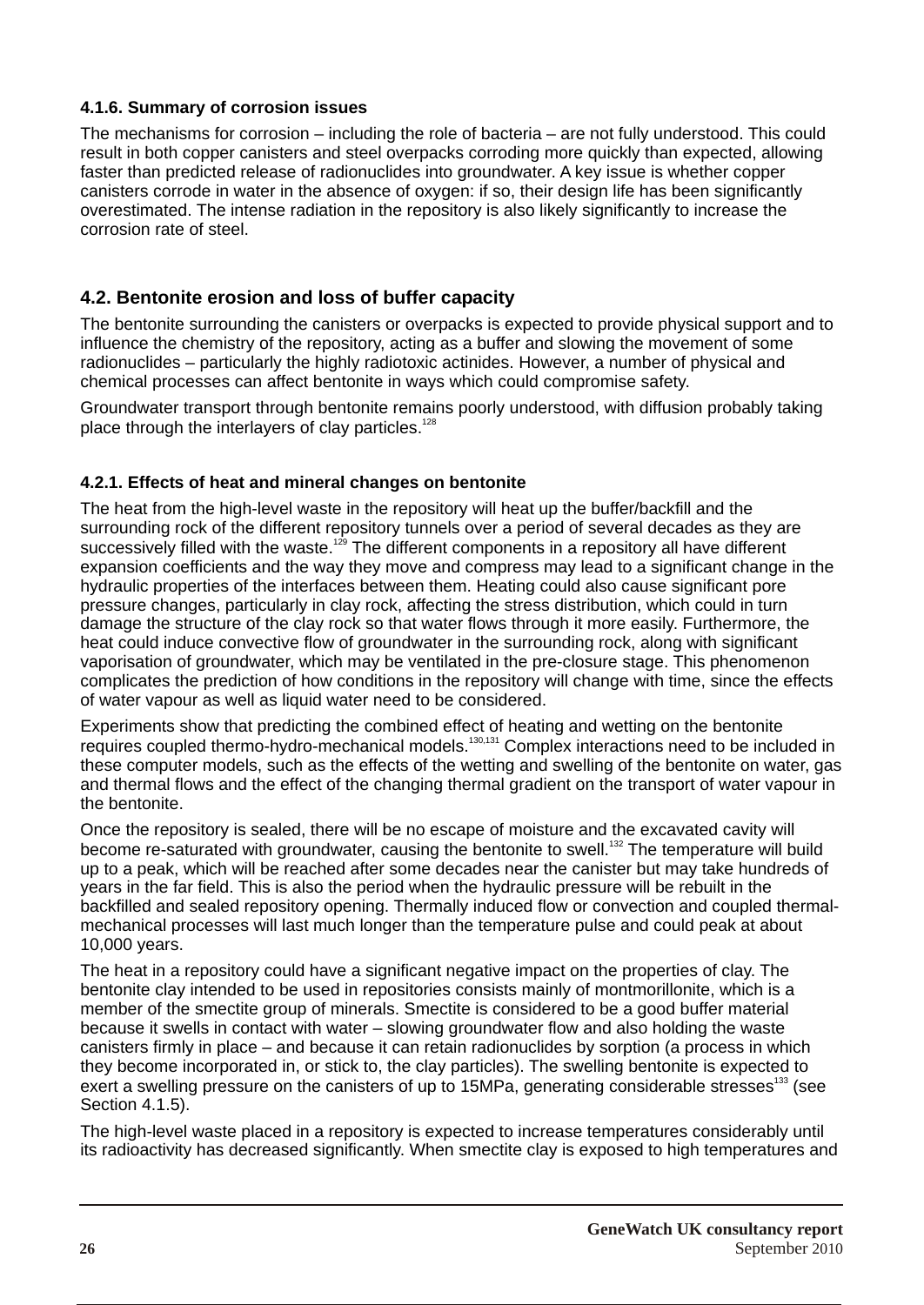the geochemical conditions of a repository for a long time it could be transformed into other minerals with different physical and chemical properties.

Smectite is converted to illite – a clay-sized but non-expanding mineral – in a reaction which becomes faster as the temperature increases. There are two possible chemical reactions, which depend on the chemical conditions. Experiments conducted in South Korea found that smectite transforms into randomly interstratified illite–smectite layers, and eventually into illite.<sup>134</sup> The experiments showed that this reaction can affect the barrier properties of smectite clay which are required for a repository. When the temperature in the experiment increased (from 90ºC to 200ºC), the percentage of the expandable smectite layers in interstratified illite–smectite decreased and its sorption capacity was very significantly reduced (with a decrease in sorption distribution coefficient Kd of more than 90% for the caesium and nickel ions tested).<sup>135</sup>

The Swedish repository concept currently assumes that the negative effects of illite production can be limited by spacing the spent fuel canisters far enough apart to keep temperatures to less than 100ºC. However, the rate of conversion of montmorillonite to illite is in fact not yet known, and other mineralogical changes can also take place which are not yet well understood.

A geological site where bentonites occur naturally at Kinkulle in Sweden suggests that a reduction of 50–75% in the proportion of montmorillonite may have taken place over about 1,000 years, at temperatures estimated to have reached a maximum of 150ºC; this may imply much quicker changes in a repository than has been assumed, which could have serious implications for the safety case.<sup>136</sup> A data synthesis reports that experiments at temperatures lower than 100ºC have also identified significant changes in the buffer: these include drops in swelling pressure of more than 50% in a Czech experiment, and a hundredfold increase in hydraulic conductivity (due to changes in particle structure) found in an experiment conducted in SKB's underground laboratory.<sup>137</sup> The most obvious change observed in experiments is the dissolution of minerals such as calcite and feldspar, which are present in the clay, but dissolution of montmorillonite also occurs. This happens in all experiments in a large part of the buffer. Precipitation of iron and silicon then welds the stacks of clay particles together, giving rise to a permanent increase in hydraulic conductivity and a drop in sealing pressure – meaning that water flows more easily through the heat-damaged clay, which loses its important sealing properties. A more detailed analysis of the Czech experiments suggests that the typical radius of the larger pores (macropores) in a mixture of 85% bentonite, 10% sand and 5% graphite increases threefold at 85ºC. The authors suggest that the observed microstructural changes in the experiment can be explained by mineralogical transformations, which have a serious impact on the geotechnical properties of the bentonite-based mixture.<sup>138</sup>

Altered mineralogy may also impact on other properties of the clay. For smectites, the risk of failure due to creep (the deformation of the clay under long-term strain, such as the weight of the canisters) is believed to be very small, with canisters expected to sink only a very small distance – of the order of 10mm – over a million years.<sup>139</sup> The drop in sealing pressure in heat-damaged clay observed in the Czech experiments might affect this, although the author of this report is not aware of any in-depth studies of creep in heat-damaged clay.

Because of the expected adverse impacts of heat on bentonite clay, SKB has developed thermal design criteria based on an upper temperature limit of 100ºC. The maximum expected bentonite temperature is a function of the thermal properties and geometry of the bentonite barrier, the thermal properties of the surrounding rock mass and the deposition geometry, i.e. the spacing between individual canisters and between tunnels. SKB has developed a computer model to predict maximum  $140$  temperature based on these parameters.<sup>140</sup> It has also conducted heating experiments in the Aspot Hard Rock Laboratory and used 'inverse modelling' to try to calculate the thermal conductivity of the rock, on the basis of how the temperature changes.<sup>141</sup> Uncertainties in the predictions appear to be dominated by spatial variability in the thermal properties of the rock. Some of the experimental measurements also appear to be influenced by groundwater movements. Allowing a margin of error, these studies can be used to determine the spacing of canisters that will be needed to meet the 100°C temperature limit.<sup>142</sup>

The spacing of the canisters is one of the parameters with most impact on the size and cost of a repository (see Section 5.3). If the maximum temperature limit were lowered in order to meet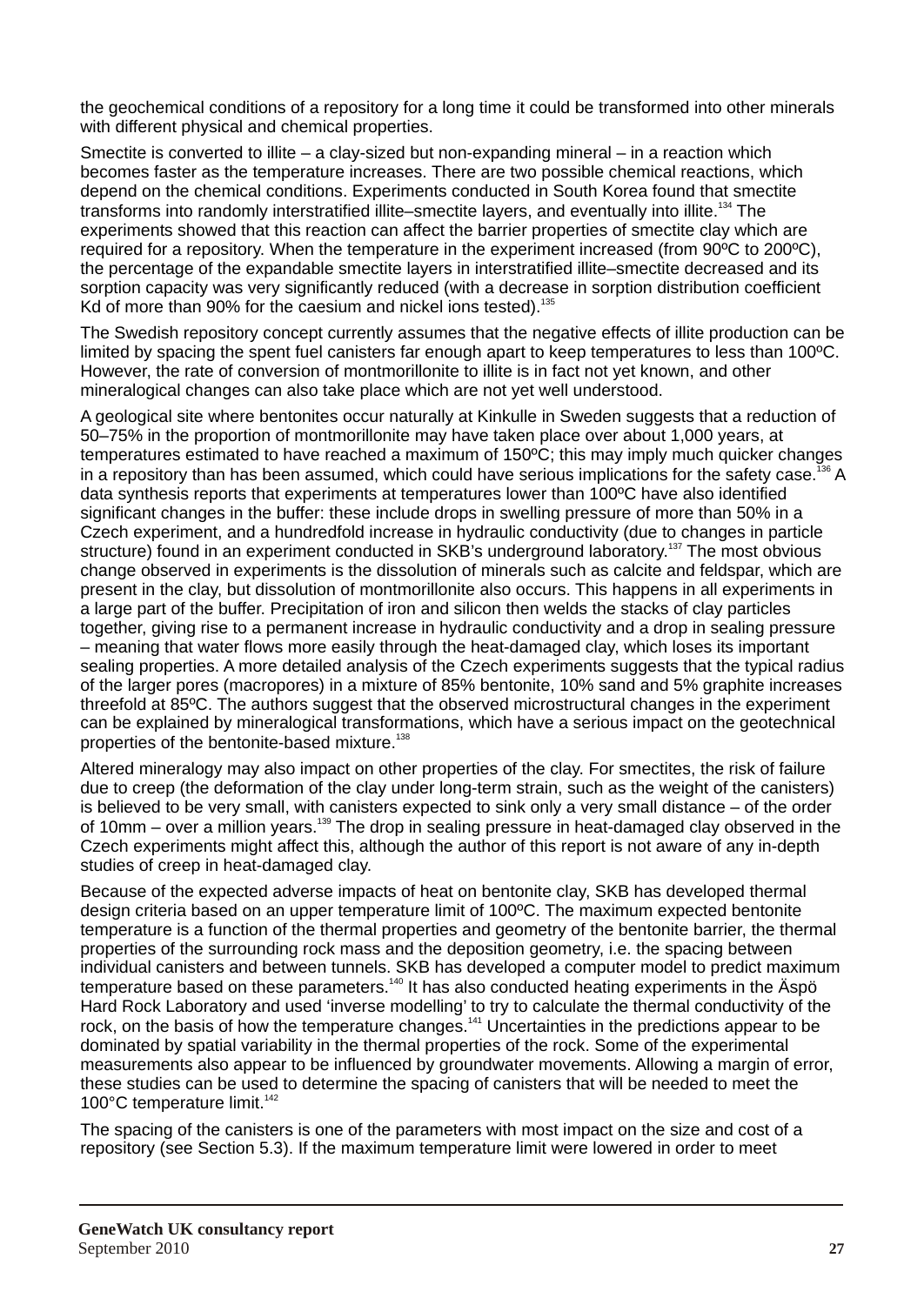concerns about the effects of temperatures below 100ºC on bentonite this could significantly increase costs and make it more difficult to dispose of a given quantity of waste in the available volume of bedrock at a potential repository site.

Heating can also release gases from clay host rocks. In a study performed in the Opalinus Clay in Switzerland, carbon dioxide and hydrogen sulphide were the most prominent gases released, both of which could interact directly with waste containers or wastes and/or change the chemical conditions in a repository.<sup>143</sup> In the experiment, the clay rock in the test field was found not to be gas- tight.

#### **4.2.2. Effects of saline water**

The salinity of groundwater can also affect the properties of bentonite. In experiments, mineral alteration of bentonite due to the accumulation of magnesium occurred in saline water at temperatures of 60°C and 90ºC. The cation exchange capacity (CEC) decreased as the amount of magnesium increased – presumably due to occupation of the internal surfaces – and the distribution coefficient Kd for caesium in the altered bentonite was half that in the original, suggesting that the thermal alteration of bentonite in saline water affects the caesium sorption capacity.<sup>144</sup> Caesium-137 was used in the experiment, as a chemical analogue for caesium-135, which has a much longer halflife and is considered to be one of the most important radionuclides in the safety assessment for a Japanese repository. The precipitated magnesium may also prevent the swelling of the bentonite. The CEC is a measure of the quantity of positively charged ions (cations) the clay can hold, so a reduced CEC combined with a higher hydraulic conductivity is likely to mean faster escape of some radionuclides.

Preliminary experiments conducted in Spain show that swelling induced by the dissolution of salt crystals in clays may be significant in saline groundwaters.<sup>145</sup>

#### **4.2.3. Effects of other minerals in clay**

Bentonite clay can also contain other minerals such as carbonates, quicklime, apatite and oxides. These minerals can be formed and dissolved in the matrix. For example, various sizes of carbonate nodule are found in bentonite mines, forming and dissolving as conditions change, and potentially creating large pores or gaps in the clay. Studies in Japan have shown that these minerals can be dissolved in acid, potentially opening spaces in the rock. However, this process may not be similar to what happens in nature. $146$ 

#### **4.2.4. Chemical disturbance due to corrosion**

Bentonite is expected to be well-buffered, leading to stable pH conditions in the repository backfill.<sup>147</sup> However, chemical disturbance due to corrosion could change the properties of the backfill.

In the French repository concept, steel overpacks rather than copper canisters are expected to be used. The interactions between the corrosion products of steel, the surrounding groundwater and the bentonite are expected to create a chemical disturbance inside the engineered barrier system. Modelling of the system over 100,000 years predicts that the porosity of the bentonite will increase, due to changes in its mineralogy, and that both the Eh and pH will change significantly. However, the model suggests that there will be a feedback effect, involving the clogging of pores in the clay near each steel overpack, which will slow the initial high corrosion rate and its influence on the  $mineralogy.<sup>148</sup>$ 

Iron frames used for spent fuel (which are to be contained inside the copper canisters in the Swedish design) will also create a chemical disturbance in the same way. The incorporation of corroded iron into clay can in theory act as a pump to accelerate corrosion. A UK model again shows slowing of corrosion after time due to clogging of pores in the clay, but the chemical reactions assumed to take place differ significantly from the model developed in France. The authors conclude that meaningful application of the model requires key missing data, such as solubilities and free energies at the mineral–fluid interface. In addition, the chemical reactivity of hydrogen gas (which is assumed to be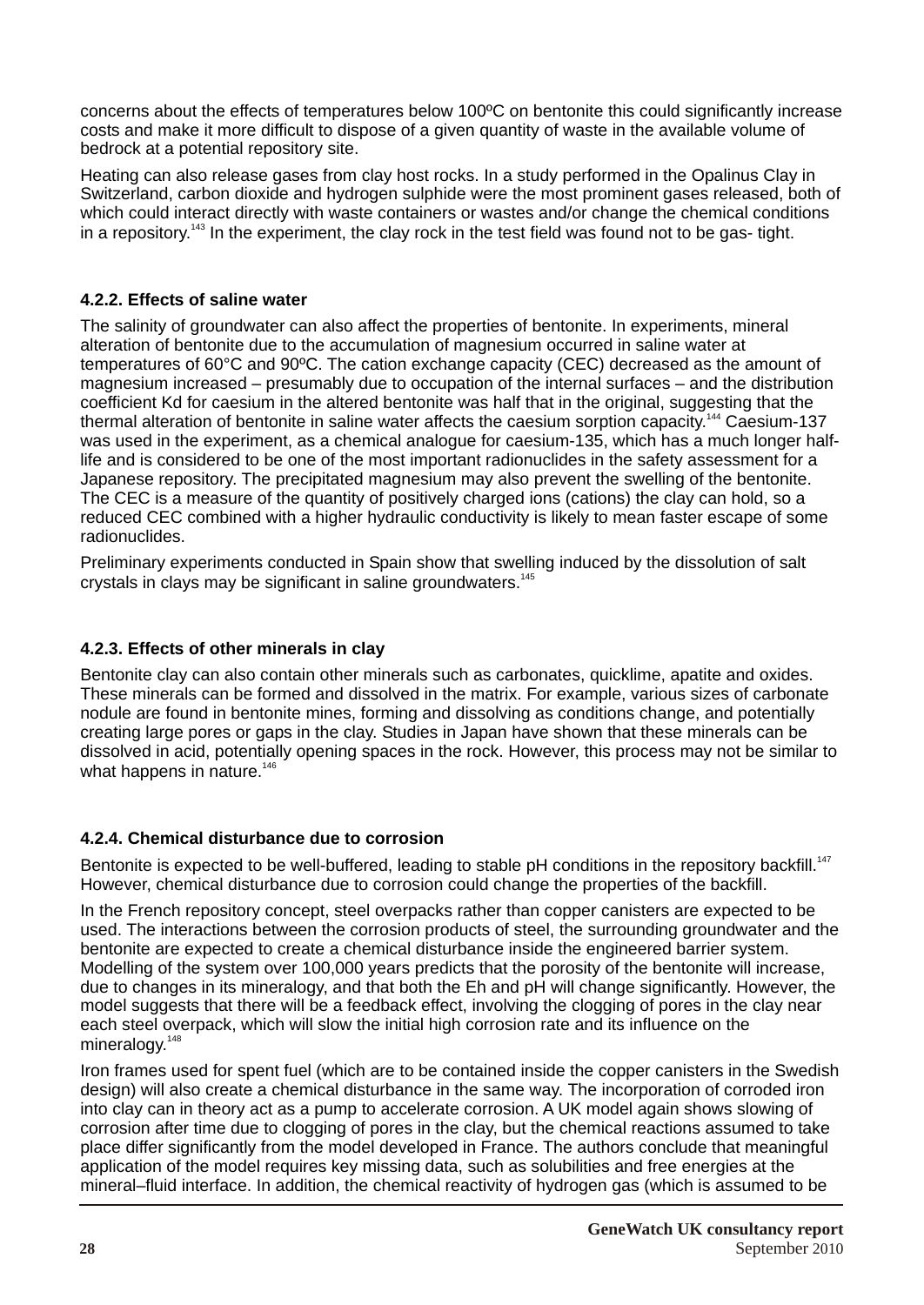inert and diffuse away into the rock) may need to be taken into account.<sup>149</sup> Experiments suggest that high concentrations of iron ions can be reached in bentonite without any mineralogical transformations but that CEC and swelling pressure may be reduced and hydraulic conductivity increased.<sup>150</sup> As with magnesium accumulation (see Section 4.2.2), a reduced CEC combined with a higher hydraulic conductivity is likely to mean faster escape of some radionuclides.

Large quantities of cement are also expected to be used in the repository for construction and sealing. The highly alkaline cement pore fluid may have adverse effects on bentonite, significantly reducing its swelling pressure and CEC.<sup>151</sup> A number of minerals are expected to form as a result of cement-bentonite interactions<sup>152</sup> and computer models of this process have been developed.<sup>153</sup> The creation of highly alkaline fluids is expected to degrade the clay rock at the interface with the barriers in the French repository concept, and concrete engineered barriers may also be susceptible to attack by groundwater containing dissolved sulphates.<sup>154</sup>

#### **4.2.5. Effects of gas on the clay barrier**

Corrosion of steel in the repository would lead to the generation of hydrogen gas in the backfilled tunnels, which could seriously affect repository safety if pressure build-up were to force fast routes through the bentonite or host rock or explosively damage their structure.

Four principal mechanisms have been identified by which gases can pass through clay barriers:<sup>155</sup>

- $\bullet$  two-phase (water plus gas) advective flow (i.e. due to bulk motion through the rock), under the control of a combination of capillarity (the pull through the clay pores due to the attraction of molecules to the clay) and hydraulic gradient (difference in pressure)
- $\bullet$  diffusion of gas through intervening fluid to neighbouring voids in the clay with lower gas concentration
- $\bullet$  deformation of the clay, creating larger pores to accommodate gas flow
- $\bullet$  fissuring and fracturing caused by gas breakthrough if the gas pressure becomes too high (i.e. if it does not dissipate fast enough through the other mechanisms).

Gas breakthrough is considered to be a serious potential problem as it could permanently damage the engineered barriers and surrounding rock. Diffusion is expected to be limited through the highly compacted clay. Experiments and computer modelling have therefore focused on demonstrating that gas could escape through advective flow before the gas pressure built up sufficiently to cause fissuring. However, advective flow could also have safety consequences because water would be pushed through the clay ahead of the gas. Advective gas flow could therefore speed up the transfer of radionuclides to the surface once groundwater had become contaminated (i.e. when the canisters or overpacks had corroded sufficiently to expose the wastes): this issue is considered further in Section 4.4.3.

The mechanisms for gas breakthrough appear to be strongly dependent on the conditions of the tests.<sup>156</sup> Gas breakthrough in bentonite is often abrupt, perhaps indicating channelling of gas or fracturing. In illite, the gas breakthrough pressure appears to be lower and less clearly defined: breakthrough seems to develop sequentially through many flow channels. Increased resistance to breakthrough can come from either an increase in saturation or an increase in clay density: the key consideration is the openness of potential flow channels. Above a certain degree of saturation (estimated at 93% in pure bentonite), breakthrough pressure rises sharply. Breakthrough is at least partly time-dependent and can occur at low pressures after a long period of time.

Modelling has suggested that hydrogen gas breakthrough could occur in the conditions expected in a repository following the French concept (i.e. using steel overpacks or canisters) and that the gas problem is a key issue for the long-term performance of the clay barrier and hence for disposal safety.<sup>157</sup> Hydrogen gas will form at the interface between the steel and bentonite and this could lead to over-pressurisation (gas build-up). Preferential pathways could form through fissuring of the rock, but could be closed again by the self-healing properties of clay, leading to a cyclical process in which the gas pressure again built up.<sup>158</sup> However, a more recent model that includes feedback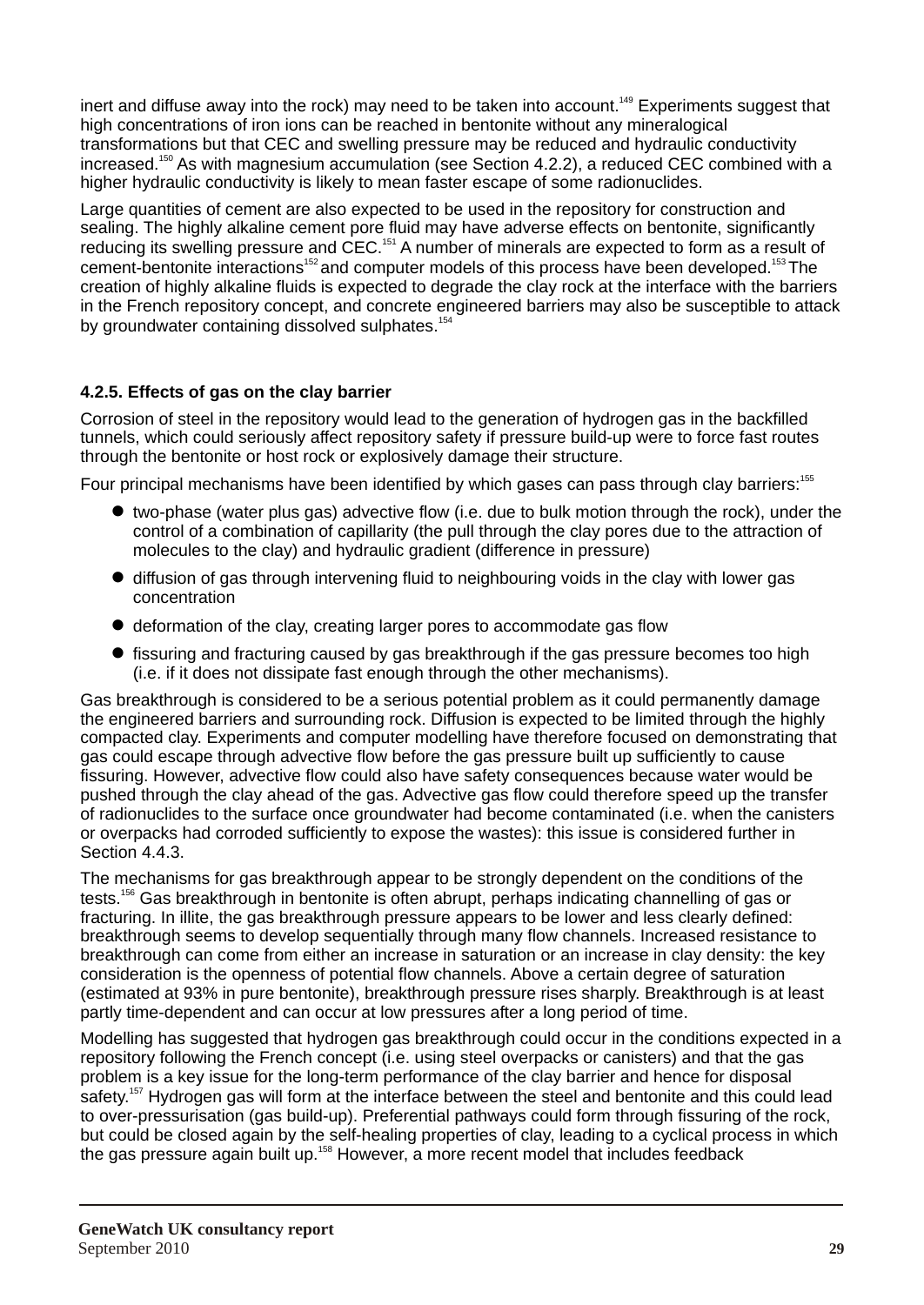mechanisms suggests that the degree and physical extent of gas pressure build-up may be much smaller than earlier models found. <sup>159</sup> In this model, the gas pressure increases initially at the canister, but later decreases and eventually returns to a stabilised pressure that is slightly higher than the background pressure.

In the Swedish repository concept, it has been assumed to date that corrosion of copper in the absence of oxygen will not occur and that the design life of the copper canisters is 100,000 years. If these assumptions are correct, hydrogen generation will be limited until the iron inside the copper canisters is exposed much later in the lifetime of the repository. If however corrosion of copper by water can occur in the absence of oxygen (see Section 4.1.2) the hydrogen generated by this reaction might also have significant implications for the safety case; however, the author of the present report is not aware of any studies that have attempted to quantify this.

Additional steel may be introduced into a repository for other reasons, e.g. as structural support during excavation (necessary to keep structures open in the case of clay rocks<sup>160</sup>); or in the form of steel barrels containing long-lived intermediate-level wastes. Hydrogen generation from the corrosion of this steel also needs to be considered in the safety case.

#### **4.2.6. The role of microbes: gas production and biomineralisation**

Microbes can corrode compacted bentonite, but current models suggest this would occur very slowly <sup>161</sup> (at a rate of a few millimetres in 10,000 years). Nevertheless, other potential effects of microbes on the backfill, in particular their alteration of the mineral composition of bentonite or their generation of gases, may have significant implications for a repository's safety case.<sup>162, 163</sup> Microbes can both  $\frac{1}{2}$  produce and consume gases<sup>164</sup> and microbial gas production could cause a build-up of gas in a repository, potentially reducing the effectiveness of the clay-based barrier. The generation of carbon dioxide and other gases could also enhance radionuclide solubility and transport.<sup>165</sup> Microbial processes could in addition affect adsorption/precipitation of radionuclides, chemical conditions and the creation of colloids (see Section 4.3.2).

At the Severnyi repository of intermediate-level liquid radioactive wastes in Siberia, Russia, injection of waste has been shown to stimulate methane and hydrogen sulphide production by microbes, which existed at all depths investigated (up to 405m).<sup>166</sup> Experiments in the Canadian Underground Rock Laboratory have shown that the production of gas (methane) in backfill is possible and could occur in the prevailing chemical conditions.<sup>167</sup> The 1996 FEBEX experiment found that significant amounts of hydrogen, carbon and hydrocarbons were formed due to either thermal or microbial decomposition in the bentonite.<sup>168</sup> More than 0.35m<sup>3</sup> of carbon dioxide per 100kg of bentonite was formed, which may indicate that the gas could enhance the transport of radionuclides and microorganisms. The gas could also have a significant impact on the permeability of the buffer material by disrupting its mechanical structure, e.g. by increasing the size and frequency of the clay pores in the bentonite near the canisters, and hence its permeability.

Microbial degradation of organic material within radioactive wastes, the main component being cellulose, can lead to generation of gases: this was a particular issue for the UK Nirex safety assessment programme due to the inclusion of large quantities of cellulose in the intermediate-level wastes destined for the proposed repository at Sellafield.<sup>169</sup> Degradation products of cellulose can also enhance the solubility of radionuclides such as plutonium.

Bacteria often play an important role in the production of minerals in a process known as **biomineralisation.** <sup>170</sup> Depending on the conditions and micro-organisms available, biomineralisation can clog pores in rock by means of precipitation or enhance permeability due to decreased solid content.<sup>171</sup> The conversion of montmorillonite to illite in the bentonite backfill (or surrounding clay rock) may have significant impacts on a repository's safety case, as described above (Section 4.2.1). Findings that micro-organisms can dissolve smectite at room temperature (by reducing Fe(III)) have been described as a major challenge in the context of deep geological disposal, since they suggest that this process may happen much faster than predicted, even in the absence of significant heat.<sup>172</sup>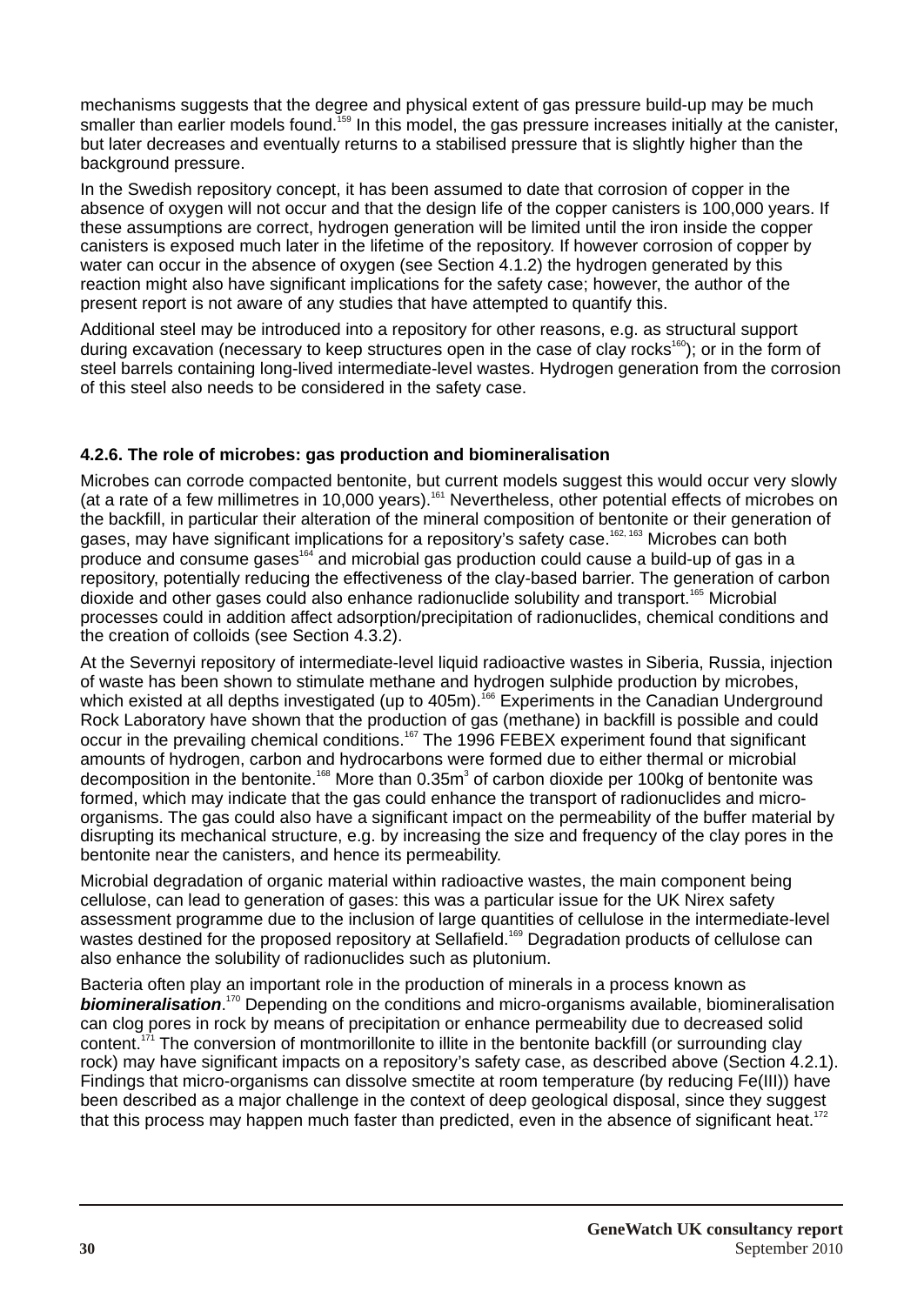#### **4.2.7. Summary of bentonite erosion and loss of buffer capacity**

The effects of intense heat on the bentonite backfill of a repository could seriously damage its ability to trap some radionuclides. Chemical and physical disturbance due to corrosion, gas generation and biomineralisation could also adversely affect the properties of the bentonite backfill.

#### **4.3. Solubility, sorption and transport of radionuclides**

#### **4.3.1. Geochemistry and buffer chemistry**

The longer it takes for a given radionuclide to diffuse across the clay buffer, the lower the rate of release of that radionuclide from the near-field engineered barrier system will be, thanks to radioactive decay.<sup>173</sup> Radionuclides released from the waste will precipitate when their concentrations in the pore water exceed their solubility in the water. This will limit the concentrations of many radionuclides in the buffer and thus their release rates to the surrounding rock.

The chemical conditions of the buffer are expected to delay significantly the release of some radionuclides but not others. For example, in the French safety case, the mobile radionuclides chlorine-36, iodine-129 and selenium-79 are assumed to be non-sorbing in the clay rock, and are consequently expected to be the only three radionuclides that enter the biosphere during a millionyear timeframe (although it is possible that the solubility of selenium may be reduced by other complex chemical mechanisms).<sup>174</sup>

In contrast, the release of actinides, such as plutonium, is expected to be delayed by the chemical properties of the buffer. Thus the thickness of the buffer is expected to have a major impact on the release of relatively short-lived actinides, such as plutonium-241 (formed by the decay of curium-245) and plutonium-239. $175$  However, the effectiveness of the buffer will depend on the chemical conditions (such as pH and Eh) and also on the physical and chemical form of the radionuclides.

The *speciation* of radionuclides is the distribution of a radionuclide among different chemical species in a system. Species are defined by a wide variety of properties, such as charge, oxidation state, structure and degree of complexation.<sup>176</sup> Safety can be significantly affected by issues such as whether radionuclides exist as particles (which may be more easily trapped in the bedrock or clay) or colloids (which may be much more mobile, see Section 4.3.2). There is particular concern that actinides, such as plutonium, might be transported long distances on colloids.

Estimation of the transport of radionuclides from a repository requires careful prediction of the chemical and physical interactions of the radioactive waste with the bentonite buffers and surrounding rock over extremely long periods of time. The complex mechanisms involved include advective-diffusive transport of radionuclides in groundwater (including advection, diffusion, and osmotic and ion restriction effects) and geochemical reactions (complexation, exchange, precipitation, adsorption and desorption) under different temperatures and pressures. Preliminary safety assessments have assumed that the chemical retardation of radionuclides in the buffer can be calculated using a constant retardation factor, Kd. However, more sophisticated computer modelling of the interactions between the different chemical species and the buffer suggest that using the Kd approach does not provide a good approximation of contaminant transport and can result in significant errors.<sup>177</sup> In particular, temperature has a great impact on the expected concentrations of contaminants in groundwater. Coupled thermo-hydro-mechanical-chemical processes will occur, which require complex modelling.<sup> $178$ </sup> The results show that there are still significant shortcomings to geochemical modelling and its applicability to real-world repository conditions.

The geochemical suitability of a repository site is determined by the composition of the host rock and groundwater, which influence radionuclide solubility, chemical buffer capacity and radionuclide retention. However, selection of suitable conditions is generally not straightforward because of the multitude and complexity of the reactions involved.<sup>179</sup> The chemical parameters used in reactive transport models are not known accurately due to the complex and heterogeneous conditions and there can be multiple alternative conceptual models, none of which explain the data.<sup>180</sup>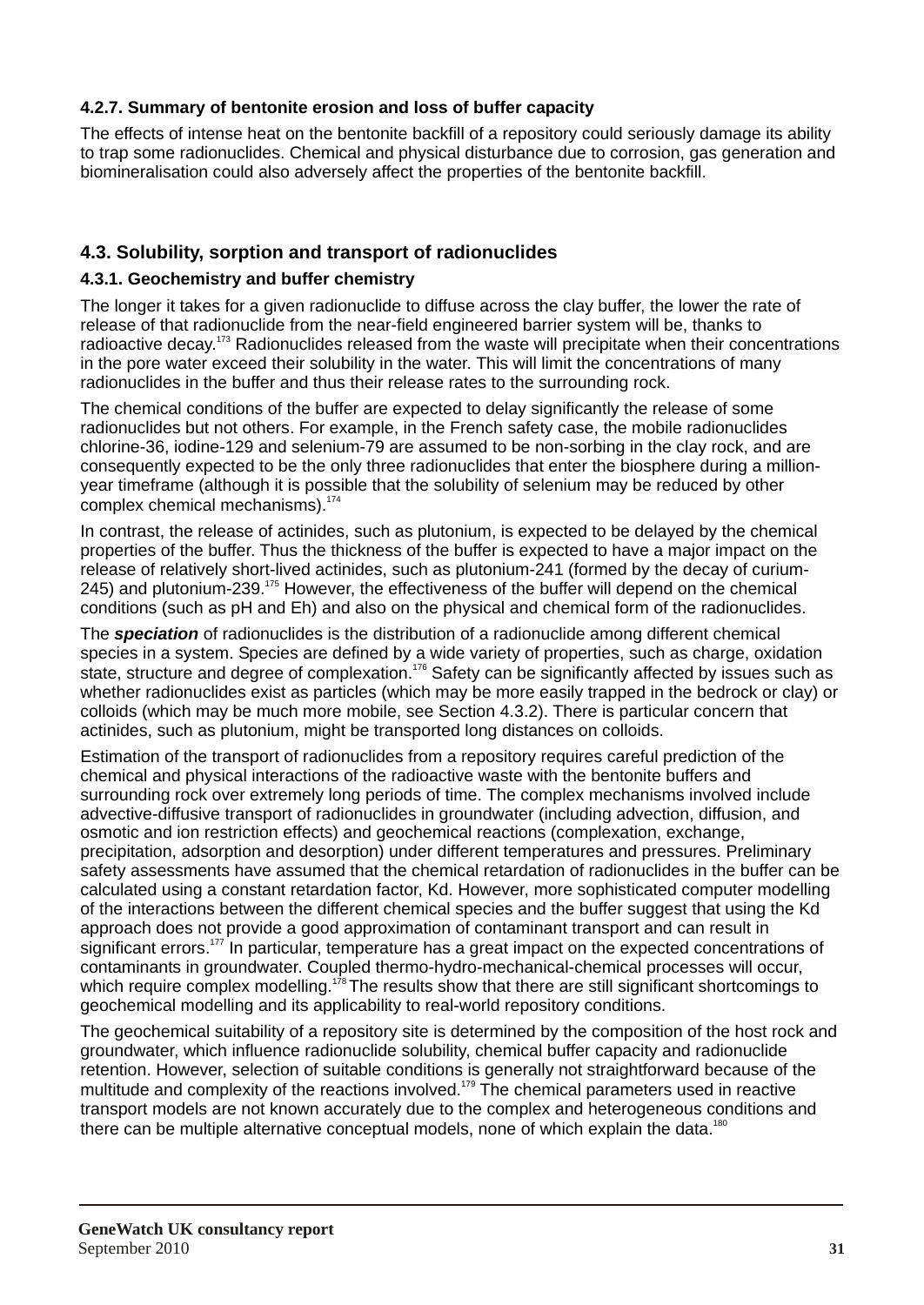Hydrogen produced by the corrosion of canisters and overpacks could act as a reducing agent and change the chemical conditions in a repository. In particular, the reduction of aqueous or mineral sulphates and other oxidised species present in the site could change the original geochemical conditions. Experiments suggest that reaction rates are highly dependent upon temperature but can probably be ignored in nuclear waste performance assessment.<sup>181</sup> However, further investigations are needed.

#### **4.3.2. Colloids and complexation**

A *colloidal system* is a type of mixture in which one substance (the *colloid*) is dispersed evenly throughout another. Milk is an example of a colloidal system, consisting of globules of fat dispersed in a water-based liquid. Colloid particles have diameters ranging from 1nm to 1µm and have a high surface area.<sup>182</sup> Many radionuclides easily sorb onto colloids suspended in water and this can make them highly mobile and more easily transported through rock. Computer models that do not account for transport by colloids can therefore significantly underestimate the rate of transport of radionuclides in groundwater.<sup>183</sup>

Migration on colloids is of particular concern in the case of actinides, such as plutonium, which can be transported large distances in groundwater as colloids, and as a result could potentially be washed out of the bentonite buffer of a repository, rather than being retained there.<sup>184</sup> There are still significant gaps in the understanding of the transport of actinides bound to minerals and colloids. However, experiments suggest that actinide speciation may be dominated by colloid forms.<sup>185</sup>

Humic matter is decayed organic matter, which is an important constituent of soil. Clay is an important source of humic colloids, which can have significant effects on radionuclide migration.<sup>186</sup> The bentonite backfill of a repository could generate colloids, which could adsorb or incorporate radionuclides and transport them over long distances, or retain them by interaction with mineral surfaces or by **agglomeration** (gathering together as a mass).<sup>187,188,189</sup> Bentonite colloids can diffuse within granite.<sup>190</sup>

Both solid particles and colloids could be detached from bentonite at the bentonite/granite interface in a repository and mobilised by the water flow. It has been shown that these colloids are very stable in low saline and alkaline waters, and could facilitate radionuclide transport in the fracture network of the excavation disturbed zone (EDZ) in the granite around a repository.<sup>191</sup>

Naturally occurring rare earth elements (REEs) can be used as chemical analogues for studying the behaviour of actinides. Preliminary studies at the Swedish Forsmark site suggest a strong association of REEs with colloids in the groundwater in the overlying aquifer but limited mixing and no evidence of transport from the bedrock groundwaters to the aquifer.<sup>192</sup>

The presence of oxidants can also enhance actinide transport significantly, due to the formation of complex species, which may increase solubility by orders of magnitude and potentially enhance mobility.<sup>193</sup>

Cementitious materials are commonly used to stabilise some radioactive wastes, such as long-lived intermediate-level wastes, which may be co-disposed with high-level wastes in some countries (such as the UK). In such wastes, cellulosic materials present in the wastes (tissues, cotton or paper) can exacerbate the above difficulties by forming organic compounds, which may then form complexes with actinides.  $194$ 

#### **4.3.3. The role of microbes**

Microbiological processes must be taken into account when modelling groundwater hydrogeochemistry: they are expected to be involved in many reactions which would not occur in a lifeless underground environment. Experiments in the Äspö Hard Rock Laboratory in Sweden confirmed the presence of SRB, which produce sulphide corrosive to copper, and autotrophic acetogens, which produce acetate from hydrogen and carbon dioxide. The analyses also showed that different rock fractures can have very different hydrogeochemical characteristics and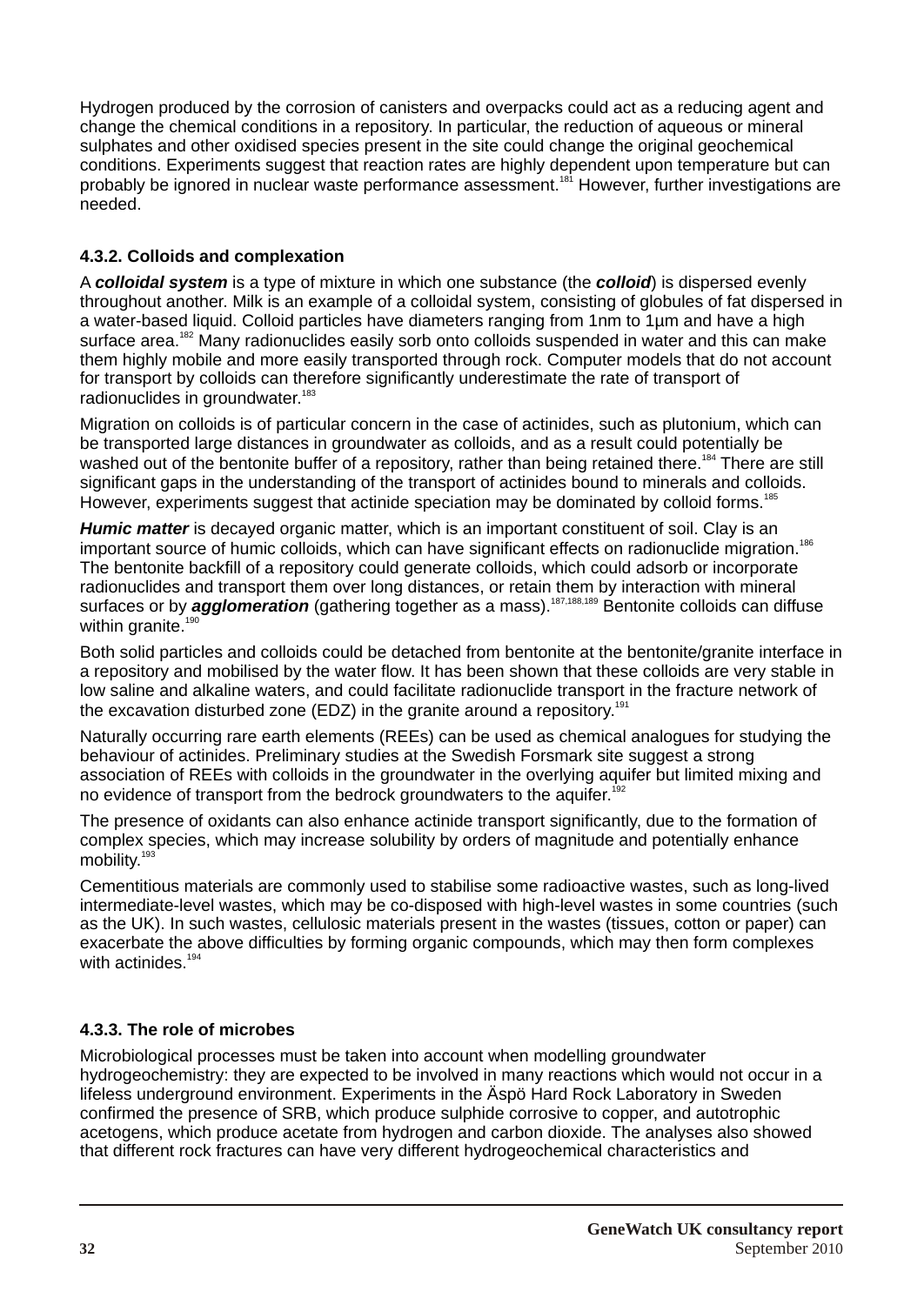microbiological profiles.<sup>195</sup> Measurements of the redox state (Eh) and pH at Forsmark and other sites in Sweden suggest that the waters are buffered by sulphate reduction, consistent with the presence of SRB.<sup>196</sup> The presence of bacteria is important because microbes can affect the mobility of radionuclides in a number of ways.<sup>197,198</sup> They can enhance radionuclide migration by sorption, or reduce it by immobilising radionuclides in biofilms. They can also influence the release of radionuclides by altering bulk water chemistry (especially pH and redox), by producing organic complexing ligands, or by direct accumulation onto or into cells. These complex biological effects on radionuclide transport are poorly understood but must be considered in a repository safety case.

#### **4.3.4. Release of radioactive gas**

The principal source of gas in repository designs that use steel waste containers is expected to be hydrogen produced by the corrosion of the steel (see Section 4.1.4). The concerns relate to any damage to containment that might be caused by pressure build-up (see Section 4.2.5) and to the potential role of the gas in pushing radioactively contaminated water upwards out of the repository. However, carbon dioxide and methane are other gases that might be produced in a repository. These gases are likely to contain radioactive carbon-14 and may pose a radiological hazard in themselves as they leak from the repository.

Carbon-14 has a high production rate in nuclear reactors and is released to the environment in discharges as well as through the disposal of radioactive waste.<sup>199</sup> It has a long half-life (5,730 years) and high mobility in the environment. The majority of carbon-14 produced in reactors is either trapped in the spent nuclear fuel, structural materials or graphite moderator, or else produced in the reactor coolant. A large inventory of carbon-14 produced in nuclear power plants is captured in ion-exchange resins, which are not heat-generating and hence not classified as high-level wastes. However, carbon-14 is also contained in spent nuclear fuel, and in some countries long-lived non-heatgenerating wastes may also be co-disposed with high-level wastes in a deep repository.

In the case of a repository for low-level radioactive waste, carbon-14 is the only radionuclide that is expected to contribute significantly to radiation exposure via the gas pathway, as all other gaseous radionuclides can be neglected due to their short half-lives, low inventories or low radiological relevance.<sup>200</sup> For example, the Asse salt mine in Germany showed a continual release of carbon-14 during its operational phases as a result of mine ventilation, providing evidence of ongoing reactions in the waste.<sup>201</sup> In many low-level waste facilities, the carbon-14 inventory is the limiting factor in meeting regulatory requirements. Carbon-14 can be released in groundwater or as carbon dioxide or methane gas. It is taken up by food crops and vegetables through photosynthesis and by root uptake from soils, and can then be ingested by humans. For the proposed US deep repository at Yucca Mountain, the collective dose due to carbon-14 was predicted to exceed the Environmental Protection Agency's limit, although the dose per person was low.<sup>202</sup>

#### **4.3.5. Summary of solubility, sorption and transport of radionuclides**

Poorly understood chemical effects, such as the formation of colloids and the role of microbes, could speed up the transport of some of the more radiotoxic elements such as plutonium. Build-up of gas pressure in a repository could damage the barriers and force fast routes for radionuclide escape through crystalline rock fractures or clay rock pores. Radioactive carbon dioxide and methane could also be released.

#### **4.4. Bedrock properties and hydrogeology**

#### **4.4.1. Groundwater flow in the bedrock and fractures**

Crystalline rocks contain fractures and faults, which are of critical importance in determining the flow of radionuclides out of a repository. In contrast, for clay rocks, used in the French concept, a key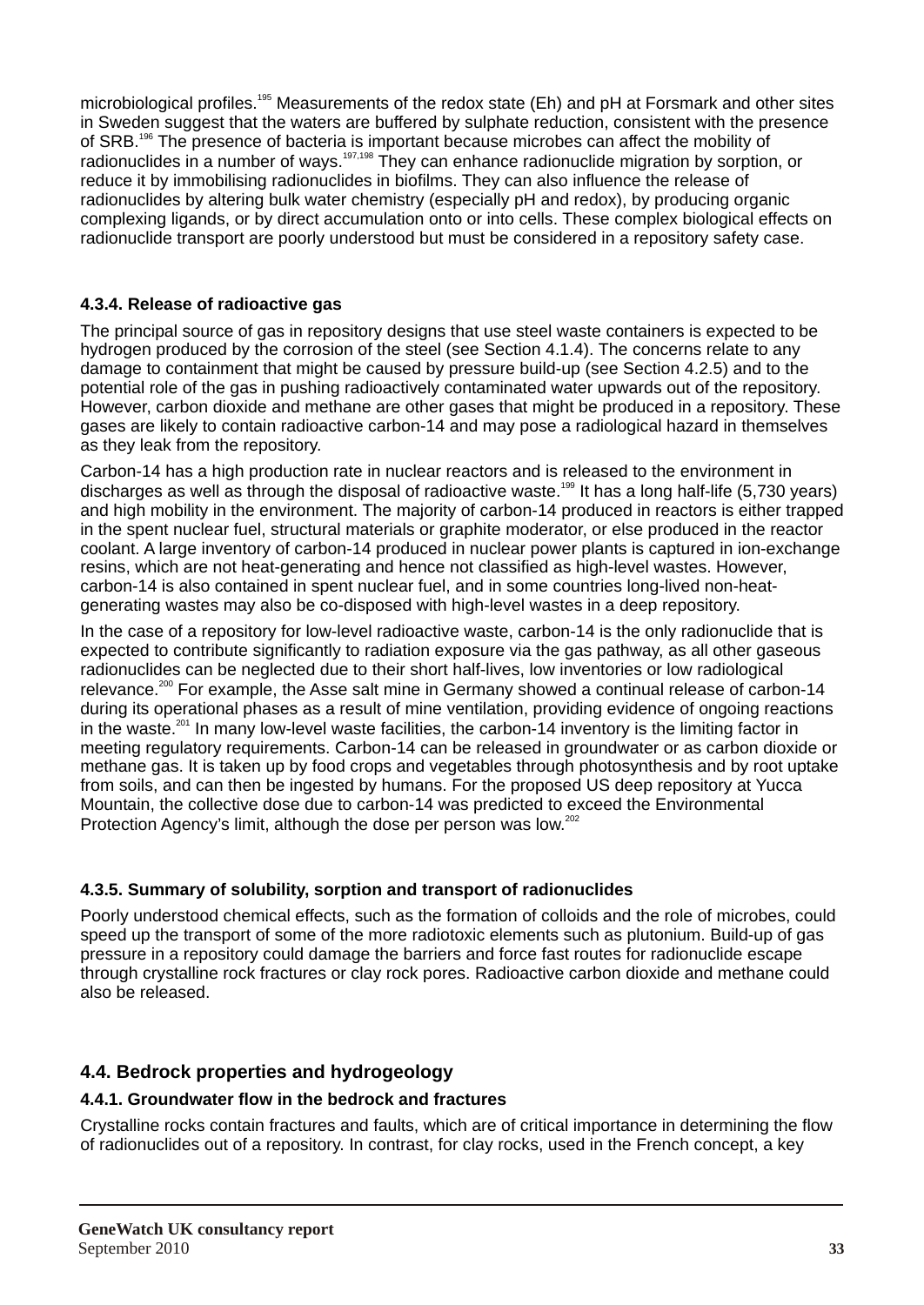assumption of the safety case is that transport would be by slow diffusion through the clay, rather than through cracks and fissures, which are assumed to be self-healing. $203$ 

Groundwater flow through crystalline rock takes place mainly through fractures, as the rock itself has very low permeability. However, flow through both fractures and porous rock needs to be considered in a safety assessment. This poses particular problems because of the very large degree of structural variation (known as *heterogeneity*) in the fracture systems, which means that the permeability of each piece of rock is different, and varies in different directions.<sup>204</sup> The hydraulic conductivity can vary by one or two orders of magnitude at different points, leading to very different thermo-hydro-mechanical properties at different points in space.

Despite the progress that has been made in scaling up the measured properties of fractured rock to try to predict overall flows, the problem is so complex that it has yet to be resolved. Producing accurate models of fractures in the rock – through which radioactive water and gas can flow – is difficult because it is hard to extrapolate from measurements on the surface of a block of rock in order to describe correctly the network of fractures inside it. This means that markedly different fracture densities, hidden in the rock, could be consistent with the same experimental data.<sup>205</sup> An attempt to characterise a three-dimensional fracture network in a 1m<sup>3</sup> block of granite has recently been published: however this is the first data-set of its kind.<sup>206</sup>

At the Forsmark repository site in Sweden, three major sets of deformation zones have been identified, plus a fourth subvertical zone. Two gently dipping brittle deformation zones seem to play an important role in determining the properties of the site, such as the distribution of stress, fracturing and transmissivity within fractures. Four main groundwater types are present.<sup>207</sup> The complex groundwater evolution and patterns are a result of many factors, including present-day topography and proximity to the Baltic Sea; past changes in hydrogeology related to glaciation/deglaciation, land uplift and repeated marine/lake water regressions/transgressions; and organic or inorganic alteration of the groundwater composition caused by microbial processes or rock/water interactions. A major conclusion from site investigations is that changes from glacial rebound and hence hydrology seem to have a major influence on groundwater chemistry.<sup>208</sup> Currently, the confidence concerning spatial variation is low due to relatively few observations having been made at depth, and there are significant uncertainties and discrepancies between models of the site as a result of the different assumptions made.<sup>209</sup> Pore water in the rock has exchanged with water circulating in fracture networks over extremely long periods of time. $210$ 

Mixing models have been used in an attempt to understand how groundwater chemistry has developed at Forsmark and the alternative Swedish repository site Simpevarp/Laxemar through mixing of the main groundwater types along with water/rock interactions and biological reactions.<sup>211,212</sup> However, the robustness of the model outputs is quite sensitive to the variables included. In addition, similar mixing proportions and mass transfers can be obtained using different reactions. Further, when chemical reactions produce an important compositional change the model may not correctly reproduce the mixing proportions.<sup>213</sup>

A coupled model of regional groundwater flow and solute transport, applied to the Simpevarp area, suggests that the main sensitivities are to the top surface flow boundary condition, the influence of variations in fracture transmissivity in different orientations (anisotropy), spatial heterogeneity in the regional deformation zones and the spacing between water-bearing fractures (in terms of its effect on diffusion through the rock matrix). Again, the best match to the observations may not be unique, introducing additional uncertainty.<sup>214</sup>

The large volume of accessible pores in fractured granitic rock may retard the migration of radionuclides through sorption onto the rock.<sup>215</sup> However, the effects depend on the radionuclide, with experiments in Sweden suggesting that some actinides are retarded in the rock, while others (e.g. neptunium) may break through with hardly any retardation.<sup>216</sup>

Data from the Callovo-Oxfordian clay formation at Bure in the eastern Paris basin – the proposed French repository zone – suggests that groundwater residence times may be very long, although significant uncertainties remain due to the complexity of the hydrogeological system.<sup>217</sup> The conductive layers in the clay are heterogeneous and there are several such layers identified as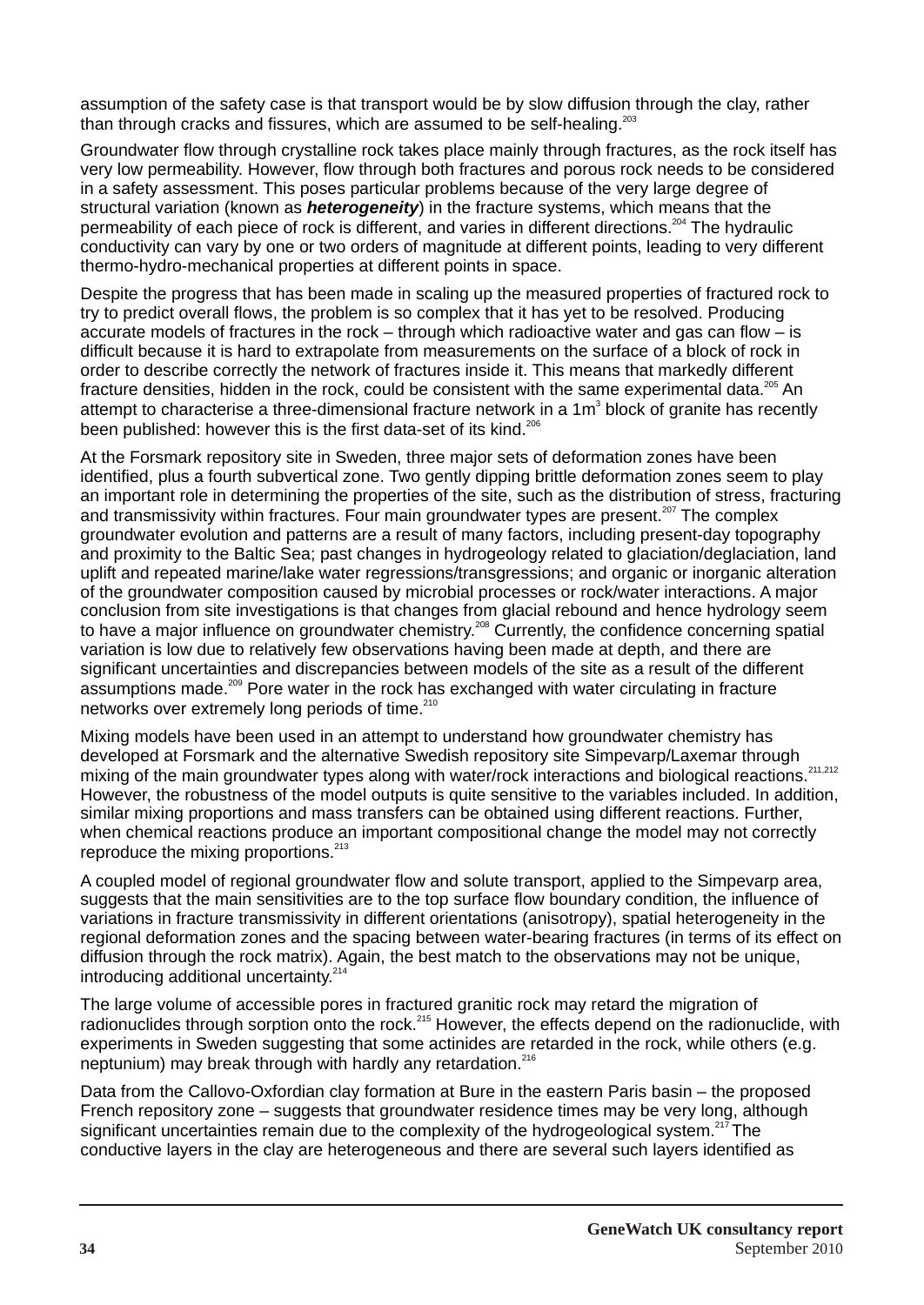'porous zones'.<sup>218</sup> There is also an overpressure – a pressure difference compared to the surrounding rock – of 20–60m within the Callovo-Oxfordian argillite, which has not yet been explained. The current preferred hypothesis is that this is due to chemical processes (chemical osmosis in which the 221<br>2219,220 rock behaves as a semi-permeable membrane).<sup>219,220</sup> Osmotic flow of water has been shown to occur<br>in samples of Onalinus Clay from Switzerland<sup>221</sup> in samples of Opalinus Clay from Switzerland.<sup>2</sup>

#### **4.4.2. Excavation damage**

Excavation causes significant stresses in rock and can change the apertures of fractures, which are important for determining the future groundwater flow through the wastes in a repository and the surrounding rock.<sup>222</sup> Reduction of pore pressure will also occur during excavation as water is taken out of the system and gases that were under pressure in the water are released. These processes can influence fracture size and permeability, making it harder to predict water and gas flows after closure. After closure, it is not expected that the system will return to pre-excavation conditions, because of mechanical hysteresis (the effects of past stresses retained in the system).

Excavation damage depends on local geological conditions and the excavation method: for example, it is greater in the case of drill and blast excavation than with mechanical excavation. The EDZ consists of a failed zone, in which blocks or slabs may detach completely from the surrounding rock; a damaged zone containing micro-cracks and fractures; and a larger disturbed zone where rock stress and water pressures may be altered. If high groundwater flow occurs in the EDZ, concerns include the possibilities that harmful chemical species may be transported from the surface to the engineered barriers, diffusion of radionuclides from the wastes into groundwater will be increased and fast routes for release of radionuclides could be created.<sup>223</sup>

When the stresses on the boundary of an underground excavation reach the rock mass strength, failure occurs. In good-quality hard rock, the failure process involves splitting and cracking, known as **spalling**. Calculations in Sweden suggest that the probability of spalling is low down to a depth of about 550m but that the probability increases below this.  $224$  Explosive spalling (rock bursts) can occur in hard, brittle rock at these depths.

At depth, it is likely that the excavations will induce stress concentrations above the rock mass strength. In addition, the heating from the spent nuclear fuel in a repository will increase stresses due to thermal expansion of the rock. These stresses could affect the stability of the rock mass pillars that surround the canisters and must be taken into account in the design. $225$ 

Repository construction will require the excavation of many underground openings. In the Swedish concept these range in size from the 1.8m diameter emplacement holes for the spent fuel, of which about 4,500 are needed, to an 8m wide x 15m high cavern required for the underground operations needed to transship spent fuel to different locations in the repository. The excavation-induced stresses form an EDZ in which hydromechanical and geochemical modifications induce significant changes in flow and transport properties.<sup>226</sup> Strength degradation of the rock may occur over time due to micro-cracking or micro-fracturing.<sup>227</sup>

In clay rocks such as those in France, methods are being developed to limit the flow of groundwater through the EDZ by creating radial slots filled with bentonite to interrupt the flow.<sup>228</sup> Clay-based seals may be key components in repository desians.<sup>229,230,231</sup>

In clay rocks studied in France and Belgium, an unpredicted hydraulic perturbation was found at a large distance (greater than 30m) from excavation in both clays. Herringbone fractures were observed ahead of the gallery excavation front and boreholes, and eye-shaped fracture patterns were also observed around boreholes.<sup>232</sup>

In the Opalinus Clay in Switzerland it has been found that the possibility of temperature-induced deformation of clay rocks due to the emplacement of high-level wastes cannot be neglected.<sup>233</sup> At the surface, an uplift of up to 1m has been predicted. This is expected to occur smoothly and over a wide area, so is not considered likely to cause major damage to surface structures. However, below the surface significant damage could occur to tunnels and to tunnel linings, unless they are sufficiently strong or flexible.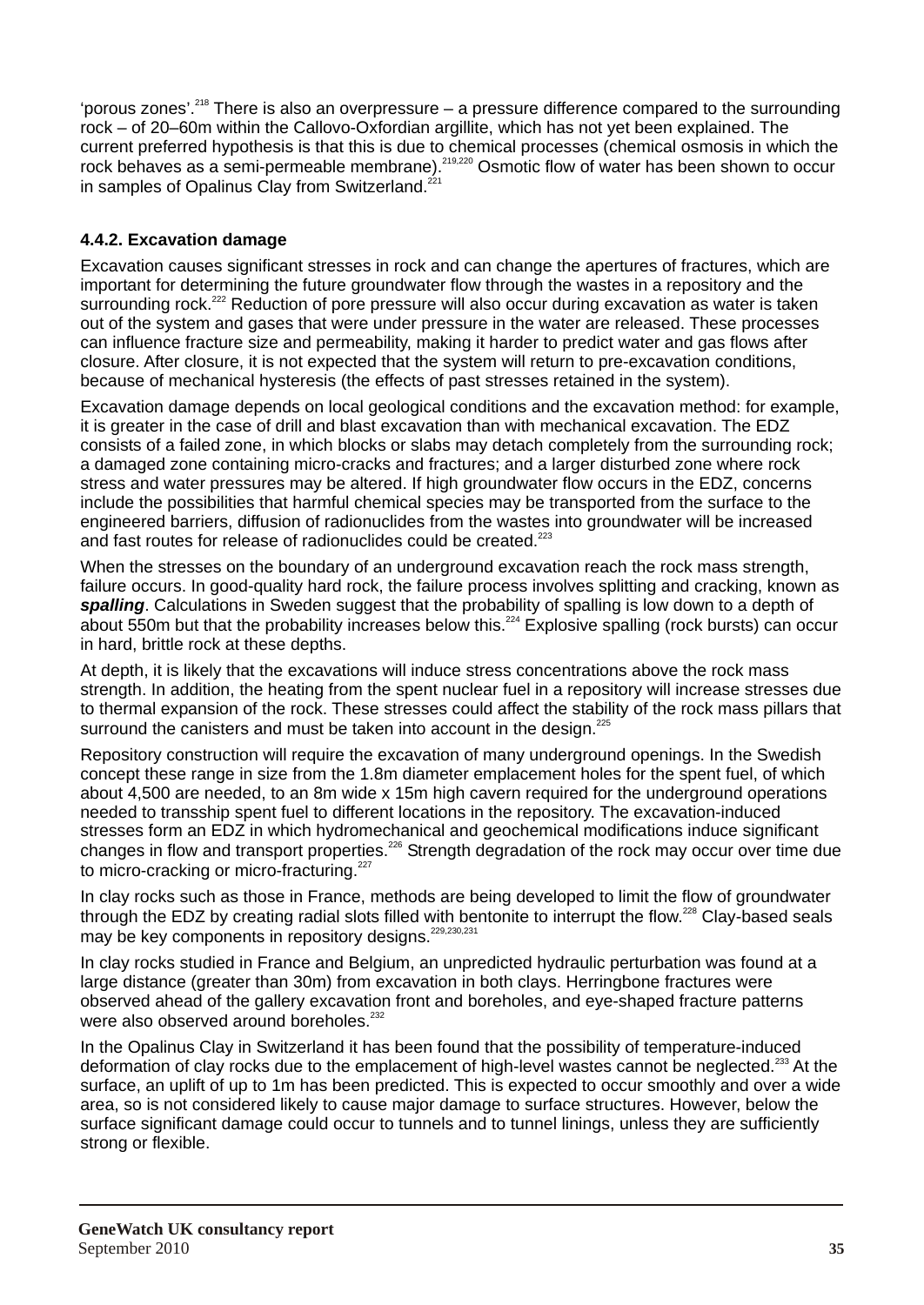#### **4.4.3. Gas flow**

It is now recognised that the ability to understand and predict underground gas migration is crucial to the design and management of nuclear waste repositories. However, computer models of combined water and gas migration (known as two-phase flow) in an underground nuclear waste repository are still at an early stage of development.<sup>234,235,236,237,238</sup> Considerable complexity exists due to the highly different porous media that may surround the gas-generating waste packages: concrete buffers or plugs, bentonite backfill, and damaged or fractured zones in different host rocks. Heat-damaged (cracked) bentonite backfill or clay rock and excavation-damaged or fractured rock may provide fast routes for gas escape.

#### **4.4.4. Summary of bedrock properties and hydrogeology**

Unidentified fractures and faults, or poor understanding of how water and gas will flow through faults, could lead to the release of radionuclides in groundwater much faster than expected. Excavation of a repository could create fast routes for radionuclide escape through the part of the rock damaged by the excavation.

#### **4.5. Human intrusion and human error**

Other scenarios which should be considered include human intrusion.<sup>239</sup> Spaces deep below ground may be subject to hydrocarbon or mineral extraction and increasingly used for geothermal energy production or for storage: for example, storage of gas for energy in salt caverns, or potentially storage of hydrogen or of CO<sub>2</sub> as part of planned carbon capture and storage systems.<sup>240</sup> This raises the possibility that future generations seeking to access such spaces may inadvertently drill into a repository and be exposed to potentially high levels of radiation. Repository sites are supposed to be chosen to minimise the risk of human intrusion by avoiding sites likely to be subject to the extraction of raw materials (minerals, coal, oil, gas) or drinking water or used for geothermal energy production.<sup>241</sup> However, in practice it may be impossible to anticipate how future generations will wish to use underground space and resources. If human intrusion takes place in the form of underground drilling, radioactive wastes could be rapidly released. Solid material, which might be highly radioactive, could be rapidly ejected from a repository into a borehole during an exploratory drilling operation if the gas pressure in the repository exceeded the pressure of the column of drilling mud.<sup>242</sup>

Deliberate intrusion is also possible in that the contents of repositories could be attractive to some some of the wastes would be suitable for the manufacture of nuclear weapons and dirty bombs for thousands of years and the sites will also contain very substantial amounts of precious raw materials.

Human error during the process of disposal is one of the hardest scenarios to identify and evaluate. Issues include the use of damaged canisters or overpacks and the disposal of poorly catalogued materials. If fresh, rather than irradiated, nuclear fuel were buried, it could undergo a nuclear chain reaction (criticality) while underground, potentially causing significant damage to the engineered barriers and the surrounding rock. $243$ 

#### **4.6. Ice ages and glaciation**

One of the greatest long-term threats to the integrity of deep repositories is likely to be the effects of future glaciation. Despite global warming, the next glaciation is expected to occur at 10,000 to 100,000 years in the future, and glaciation/deglaciation is likely to cause the most significant perturbation to a repository in this timeframe.<sup>244</sup> There have been at least five ice ages in earth's history; several factors are thought to be important in causing them, including changes in the earth's orbit around the sun and variations in the sun's output. The last glaciation ended more than 8,000 years ago but its effects on geology and groundwaters are still visible. Post-glacial rebound – the slow upward movement of rocks which occurs after the weight of the ice has been removed – is still occurring in regions that were under ice sheets, such as northern Europe and Canada.

Repository sites in Europe and Canada are likely to be affected by future glaciations because future ice sheets are likely to extend over similar regions to those in the past.<sup>245</sup> Direct erosion of glacial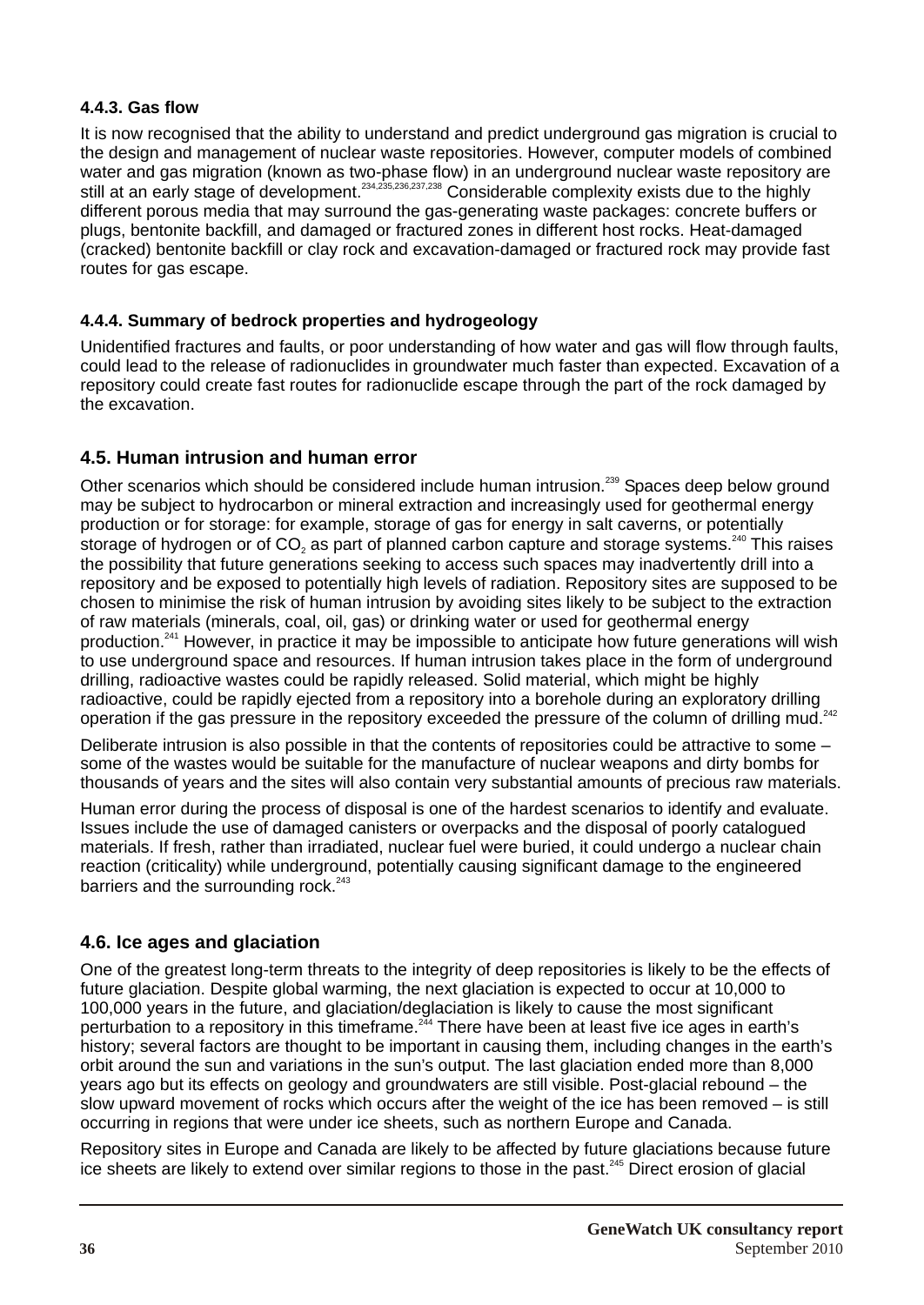troughs and fjords by ice in Europe was confined to Scandinavia, Scotland and the Alps, but more minor incisions and meltwater channels extended over a much larger area. Major fault displacements (scarps) occurred in northern Sweden and smaller ones in Finland and Canada. Sites near the margins of future ice sheets will be subject to repeated glacial advances and retreats and will thus undergo repeated rock stresses and hydrological changes. The greatest problems are likely in lowland regions exposed by the rapid retreat of thick ice fronts, where large lakes on or under thick warm-based ice are dammed by more distant cold-based ice. Groundwater in fractures dilated (opened up) by glacial unloading may reach over-pressures capable of hydraulically lifting blocks of bedrock or eroding more permeable rocks to depths of about 360m. When the load of grounded ice is lifted, deep accumulations of hydrocarbon gases may be capable of blowing craters or caves in bedrock. Rapid retreats of future ice sheets may therefore represent the horizon to practical safety assessments for nuclear waste repositories.

Ice meltwater, which is alkaline, could significantly change the composition of the pore water around a repository and the chemistry of the bentonite buffer.<sup>246</sup> An oxidising environment at depth would increase the solubility and mobility of many radionuclides and the corrosion of the canisters. Melting of glaciers is likely to be accompanied by oxidation and the formation of iron oxides, although studies in Sweden suggest that oxygenated waters do not readily penetrate beyond a depth of 100m, so a deep repository may be well-protected.<sup>247</sup> However, modelling suggests that oxygen could reach long distances downwards during the lifetime of a repository and penetration will depend on hydraulic properties that may vary significantly with location, with, for example, oxidising conditions occurring after a relatively short time if a fracture connects the repository with a highly conductive fracture zone.<sup>248</sup> The presumed depth of dissolved oxygen migration is greatly influenced by the assumptions that are made in the conceptual models. $249$ 

Research using samples of brines occurring in crystalline rocks in Canada, Finland and Sweden suggests that these waters have been concentrated from seawater, by freezing during glacial times.<sup>250</sup> The researchers calculate that these brines were formed relatively recently (within a few hundred thousand years during the Pleistocene period, which began more than 2 million years ago and ended around 10,000 years ago) and that the consequent dynamic behaviour of the cryogenic fluids is in disaccord with the established consensus that the hydrological system in deep crystalline basement rocks is stagnant. They state that this finding should raise concern about the planning and construction of high-level nuclear waste repositories in such rocks.

Measurements of minerals deposited in fractures at Forsmark show that different generations of fracture minerals are common, which implies that the fractures have been conductive several times and probably for long periods. Waters of quite different chemistry have been present at different times over the past million years as a result of repeated glaciation/deglaciation and transgression/regression of the Baltic Sea<sup>251</sup>. There are also many older fracture-filling events involving the migration of fluids many millions of vears ago.<sup>252,253,254</sup>

A study of the release of uranium from the Palmotto natural uranium analogue site in Finland suggests that release occurred in two or three violent episodes in the last 300,000 years, probably due to repeated inflows of oxic glacial meltwater.<sup>255</sup> At the UK Sellafield site, borehole measurements suggest that cold climate recharge occurred at depths of about 700m, probably during the Pleistocene glacial periods between 2 million and 10,000 years ago.<sup>251</sup>

Modelling of the effects of a future glaciation on a hypothetical repository in the Canadian Shield, based on the last glacial cycle between about 60,000 and 11,000 years ago, suggests that under extreme conditions permafrost is able to develop down to the assumed 500m repository depth or lower. During ice sheet advance, there is a rapid rise in hydraulic head (pressure due to the ice sheet), high groundwater velocities (two to three orders of magnitude higher than under non-glacial conditions) and deeper recharge from surface water. During ice sheet retreat, the gradients reverse. In the fracture zones, the upward hydraulic gradient lasts for about 100 years, whereas in the rock matrix at depth it can last for tens of thousands of years.<sup>257</sup> The effects of temperature, salinity, stressdependent permeability, permafrost and large-scale isostasy (i.e. the effects of the weight of the ice on the rock) were omitted from the coupled hydro-mechanical computer model of water flow in the rock underneath the ice, although the formation of permafrost may have significant effects on groundwater flow and chemistry.<sup>258</sup> The modelled head distribution is 3D, reflecting the 3D nature of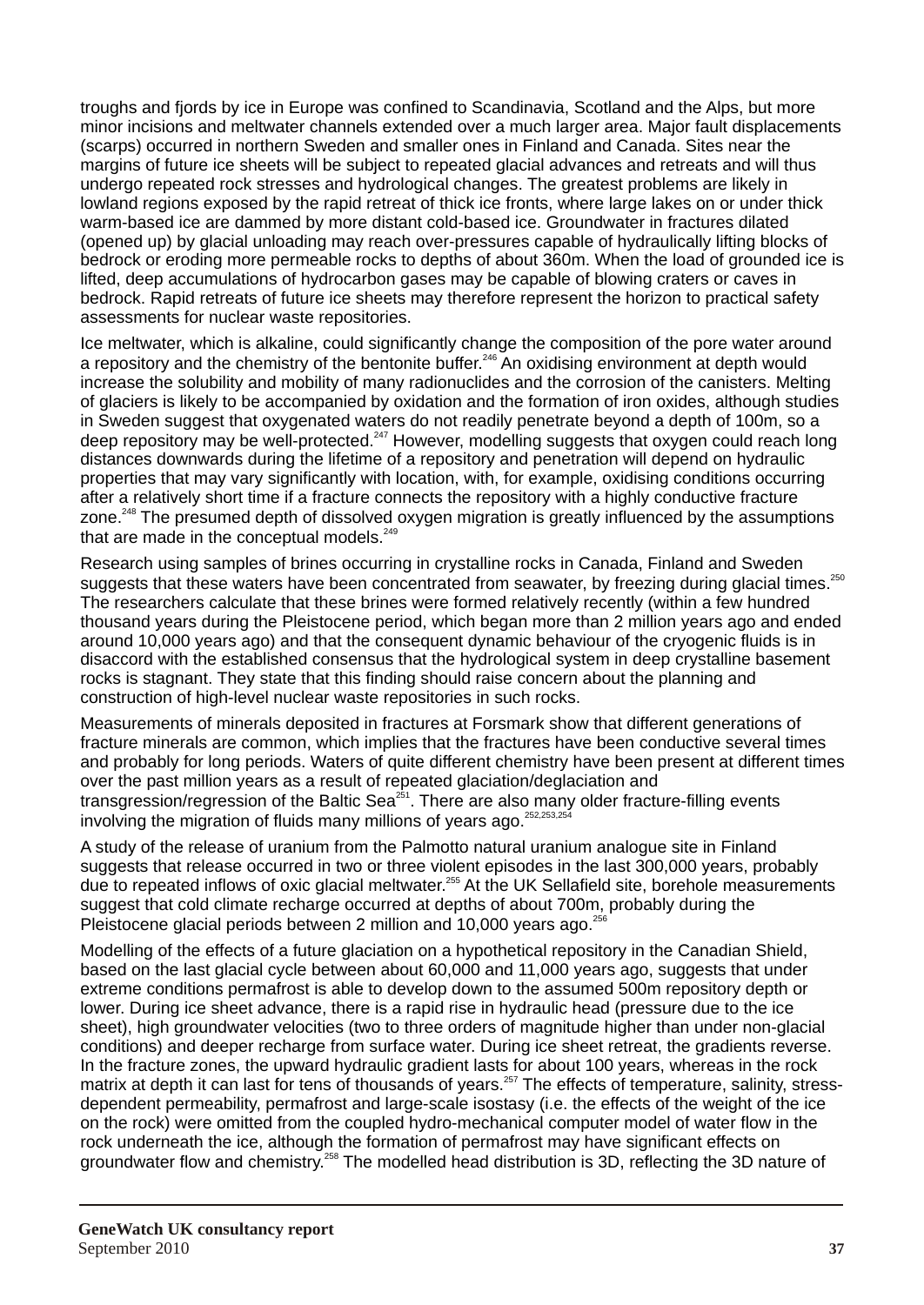the geometry of the fracture zones in the rock and the subglacial drainage channels.<sup>259</sup> The details of the fracture network modelled significantly affect the response.

A model of the effects of glacial cycles on the Bure potential repository site in France has identified a memory effect of the last glaciation at depth, where as much as 80% of the last glacial maximum head disturbance may remain.<sup>260</sup>

The long-term effects of glaciation on repository safety could be very serious, potentially involving a large release of radionuclides due to glacial flushing from a damaged repository zone. Future glaciations could cause faulting of the rock, rupture of containers and penetration of surface and/or saline waters to the repository depth, flushing out radionuclides as the ice melts. Future glaciations therefore place a serious limit on the predictability of containment of the buried wastes.

#### **4.7. Earthquakes**

Inactive faults may be reactivated during the lifetime of a repository and earthquakes could severely damage the containment system, including the canisters, backfill and the rock.

Networks of monitoring stations in north-west Europe have identified the positions of seismic events since the 1970s. In Britain, there are two regional-scale clusters of seismicity, one occupying the length of onshore western Britain and the southern North Sea, the other in the northern North Sea. However, this seismicity data only represents a few decades of observations and it could be argued that this length of historical record is not very relevant to earthquake hazard assessment over periods of tens of thousands of years. Seismic reflection data indicate that the fault density is as great in the areas of the UK that have been seismically quiet in the historical period as it is anywhere else; given the difficulty in declaring a fault extinct, such faults could become seismic hazards during the lifetime of a repository. $261$ 

The Pärvie Fault system in northern Sweden contains faults that have been reactivated since the Precambrian and which are strong candidates for future movement under suitable stress conditions.<sup>262</sup> In Finland and Sweden, changes in the mass of glacial ice sheets associated with periodic advances and retreats of ice are associated with very strong earthquakes. It is difficult to predict the extent to which faults may be reactivated by glaciations.

#### **4.8. Transport of radionuclides in the biosphere**

Once radionuclides reach the biosphere, they may expose humans to radiation in a variety of ways. As part of the safety assessment of a proposed repository, computer models are used to calculate expected doses to humans via pathways such as ingestion of radionuclides in drinking water and food, inhalation of radionuclides, and external radiation from radionuclides in soils.<sup>263</sup>

Computer models of the behaviour of relatively well-known radionuclides in scenarios such as a nuclear accident can give reasonable predictions. For example, a comparison of nine computer models of ecological transfer and thyroid doses resulting from the release of iodine-131 following the Chernobyl nuclear accident found agreement within a factor of ten with dose measurements.<sup>264</sup> However, different radionuclides move in different ways in the near-surface environment, including in soils, lakes and streams.<sup>265</sup> There may be multiple migration mechanisms involved, including transport by air, water, particulate matter and biota, which further complicate dose estimates. $^{266}$ Estimates of the effects of radionuclide exposure on health may also be revised in future as scientific understanding improves.<sup>267</sup>

The speciation of radionuclides is of great importance for biological uptake, accumulation and biomagnification.<sup>268</sup> Radionuclide transfer from soils to food crops can vary considerably with the radionuclides, plant species, soil types and times of deposition, and there is considerable uncertainty regarding these transfer factors.<sup>269</sup> Many data gaps also remain in factors governing the transfer of radionuclides in animal feedstuffs to domestic farm animals, which will contaminate the human food chain via meat and milk.<sup>270</sup> Repositories located near to the coast are expected to discharge some radionuclides into the marine environment and here too there are uncertainties regarding the bioaccumulation of radionuclides in different species of fish and shellfish, and particularly in the rates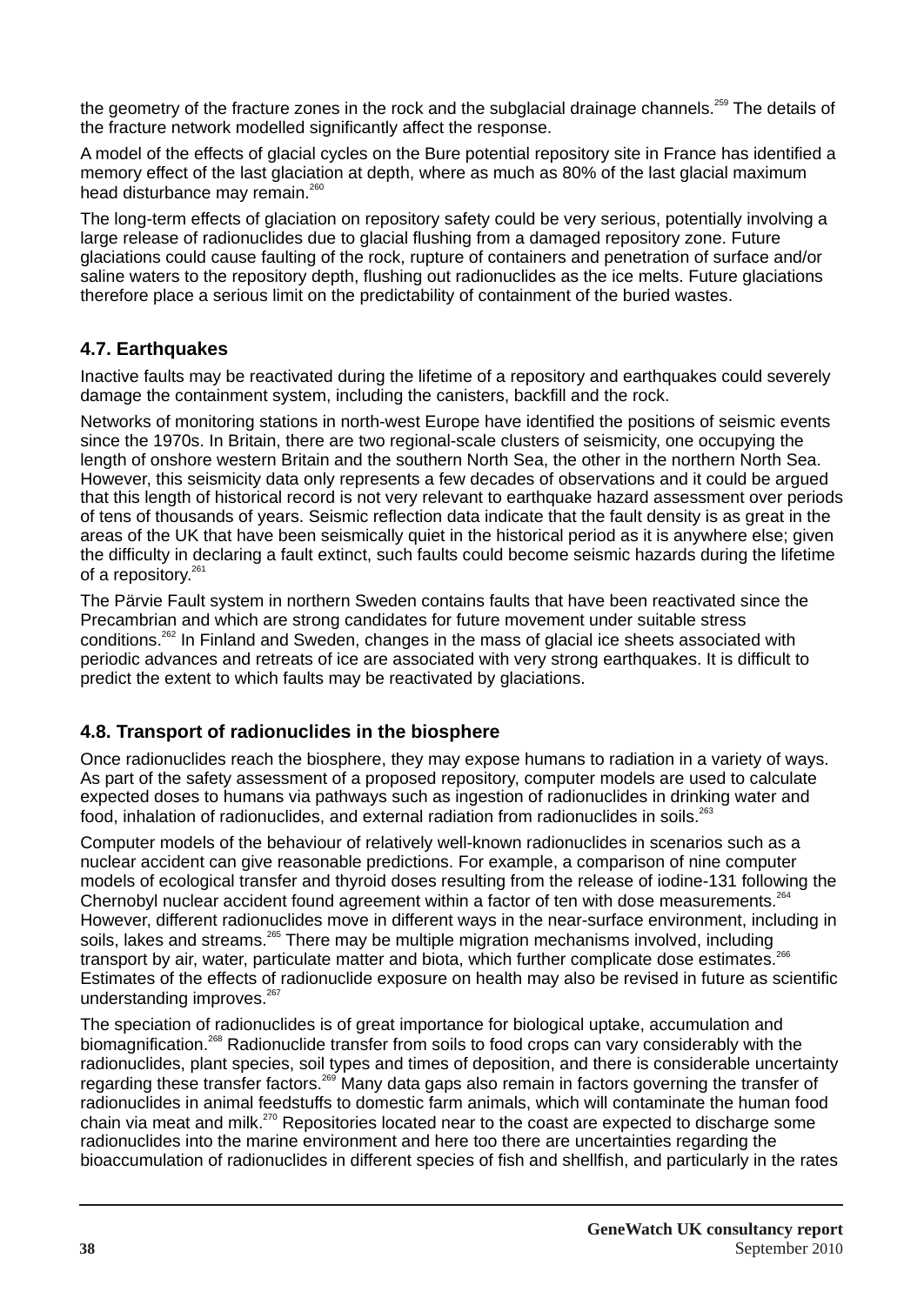of sorption and re-release (desorption) of radionuclides into and from seabed sediments over long timescales. $271$ 

Until recently, it was assumed that plants did not play an important role in the transport of actinides such as plutonium in the biosphere. However, studies of the US plutonium-contaminated site at Savannah River have shown that a large proportion of the buried plutonium has unexpectedly migrated upward. Simulations indicate that because plants create a large water flux, small concentrations taken up in plants over long periods may result in a measurable concentration of plutonium on the ground surface.<sup> $272$ </sup> This finding will not be relevant to repository safety if actinides are contained by sorption in the bentonite backfill deep in the repository. However, the concentration of plutonium by plants could be an issue of concern if it is transported to an aquifer faster than expected, perhaps in the form of colloids (see Section 4.3.2).

Plutonium has also been detected in groundwater in the prevailing flow direction in a borehole close to the vault at the Maišiagala shallow radioactive waste repository in Lithuania. Investigation of possible colloid-mediated transport is planned. The presence of tritium and carbon-14 in groundwater at the Maišiagala site (which operated from 1963 to 1989) also suggests possible uptake of these radionuclides in plants, with measurements confirming the transfer of tritium to plants.<sup>273</sup>

Other mechanisms of radionuclide transport and accumulation, as well as impacts, may be missed because the current approach to radiological protection is based on simplification of systems, rather than acknowledging and addressing complexity.<sup>274</sup> A more ecosystem-focused approach would recognise multiple feedbacks (such as the ways that organisms can affect environmental concentrations of radionuclides, as well as vice versa), the limitations of extrapolations and the potential importance of indirect and ecosystem effects over long timescales.<sup> $275$ </sup> One example of an area that is only just beginning to be studied is the accumulation of radionuclides in invertebrates, including beetles, ants, spiders and millipedes, which are a major dietary component of many animals and therefore one potential route into the human food chain.<sup>276</sup>

Climate change – including both global warming and future glaciation – will change ecosystems significantly, including drastic changes from aquatic to terrestrial systems and vice versa as sea levels rise or fall at a particular location. This prospect poses additional challenges for radiological protection.<sup>277</sup> Currently, different climate states are considered in safety assessments, but not the transitions between them: this means that some scenarios that might result in higher releases – such as the accumulation and then release of radionuclides below an ice shield during a glaciation event – are not included in the models.<sup>278</sup> Processes at the biosphere/geosphere transition zone (such as groundwater recharge rates) are also neglected, although they may be essential for modelling radionuclide mobility during climate transition phases.

A typical scenario for future exposures presumes the existence of a group of people living above a repository and deriving all its water from a well in the aquifer above the waste. The water is used for drinking by humans and animals, exposing people directly via the water and via meat, milk and eggs from the livestock; and also for irrigation, exposing people via soil contamination, plant uptake, and ultimate ingestion of soil and plants, as well as via external exposure and inhalation of suspended soil.<sup>279</sup> There are significant social uncertainties regarding future human behaviour, as well as uncertainties in the physical, chemical and biological behaviour of each radionuclide. Further, because radionuclides are assumed to be diluted in the well, the above scenario may not always be the highest exposure route for future generations, compared with, for example, consumption of fish or shellfish in which radionuclides have bioaccumulated.<sup>280</sup>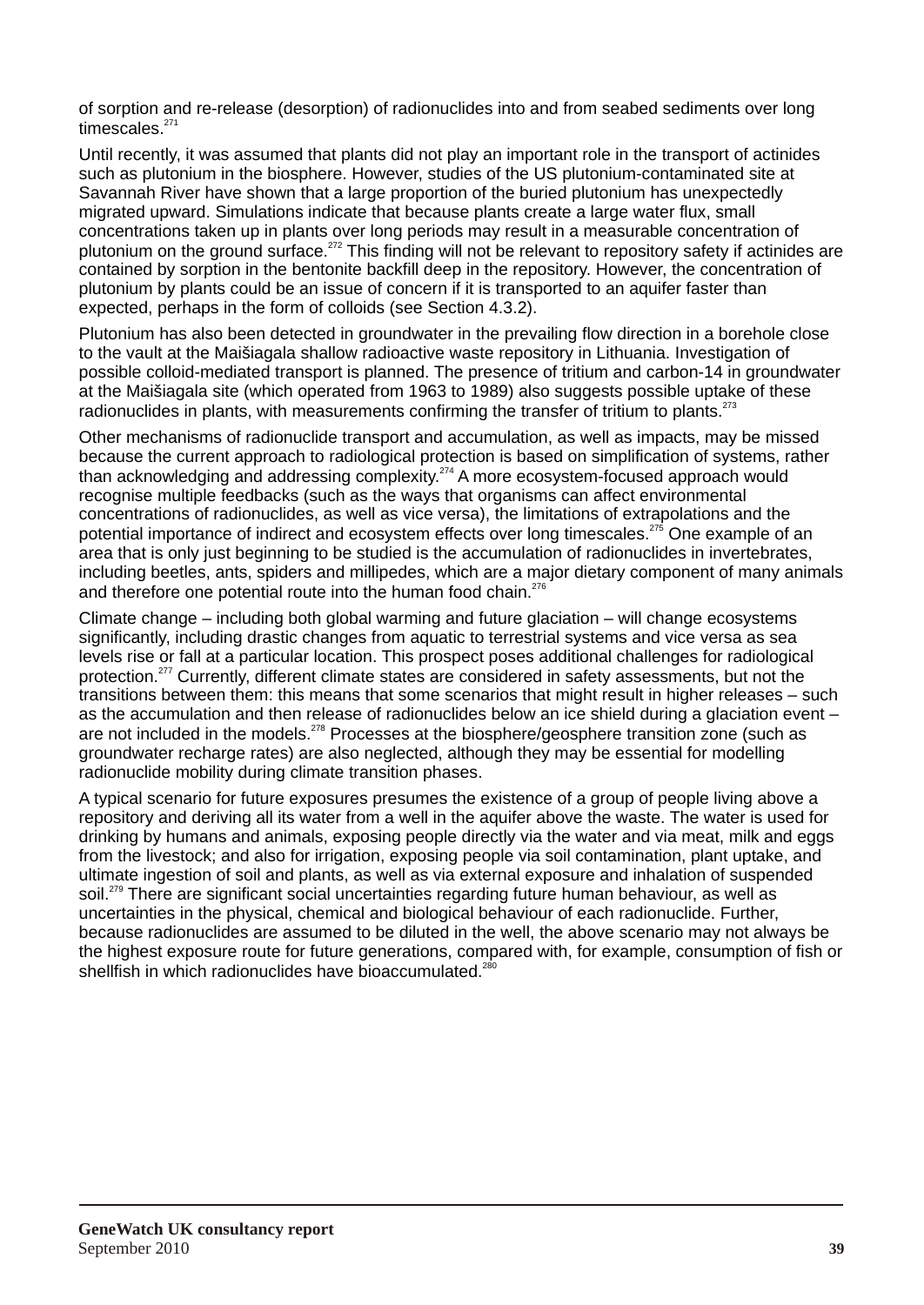# **5. Overarching unresolved issues**

#### **5.1. Safety assessment: the evidence base, the methodology and its limitations**

The literature review set out above suggests that significant releases of radioactivity from a deep underground repository could occur in a number of ways:

- Copper or steel canisters and overpacks containing spent nuclear fuel or high-level radioactive wastes could corrode more quickly than expected.
- The effects of intense heat generated by radioactive decay, and of chemical and physical disturbance due to corrosion, gas generation and biomineralisation, could impair the ability of backfill material to trap some radionuclides.
- Build-up of gas pressure in the repository, as a result of the corrosion of metals and/or the degradation of organic material, could damage the barriers and force fast routes for radionuclide escape through crystalline rock fractures or clay rock pores.
- Poorly understood chemical effects, such as the formation of colloids, could speed up the transport of some of the more radiotoxic elements such as plutonium.
- Unidentified fractures and faults, or poor understanding of how water and gas will flow through fractures and faults, could lead to the release of radionuclides in groundwater much faster than expected.
- Excavation of the repository will damage adjacent zones of rock and could thereby create fast routes for radionuclide escape.
- l Future generations, seeking underground resources or storage facilities, might accidentally dig a shaft into the rock around the repository or a well into contaminated groundwater above it.
- l Future glaciations could cause faulting of the rock, rupture of containers and penetration of surface waters or permafrost to the repository depth, leading to failure of the barriers and faster dissolution of the waste.
- Earthquakes could damage containers, backfill and the rock.

Although computer models of some of these processes have undoubtedly become more sophisticated, fundamental difficulties remain in predicting the relevant chemical and geochemical reactions and complex coupled processes (including the effects of heat, mechanical deformation, microbes and coupled gas and water flow through fractured crystalline rocks or clay) over the long timescales necessary.

To date, preliminary safety assessments have been produced for the selected sites in Forsmark, Sweden<sup>281</sup> and Olkiluoto, Finland<sup>282</sup> and the selected region of Bure, France.<sup>283</sup> All these assessments have been produced by the nuclear waste management organisations SKB (Sweden), Posiva (Finland) and Andra (France) themselves. Safety assessments have also been produced in the past for the Yucca Mountain site (now abandoned) and for the failed plan to bury long-lived radioactive wastes near Sellafield in the UK.<sup>284</sup>

According to the Finnish nuclear waste disposal company, Posiva, the following issues are still pending final resolution and will be addressed in future updates:<sup>285</sup>

- $\bullet$  the initial state of the site (e.g., in situ stresses, the fracture network, hydrogeochemical conditions at repository depth)
- $\bullet$  the impact of the EDZ and thermal spalling on the hydraulic evolution
- $\bullet$  the evolution of buffer/backfill saturation (e.g. time to reach full swelling pressure) and its consequences for the performance of the engineered barrier system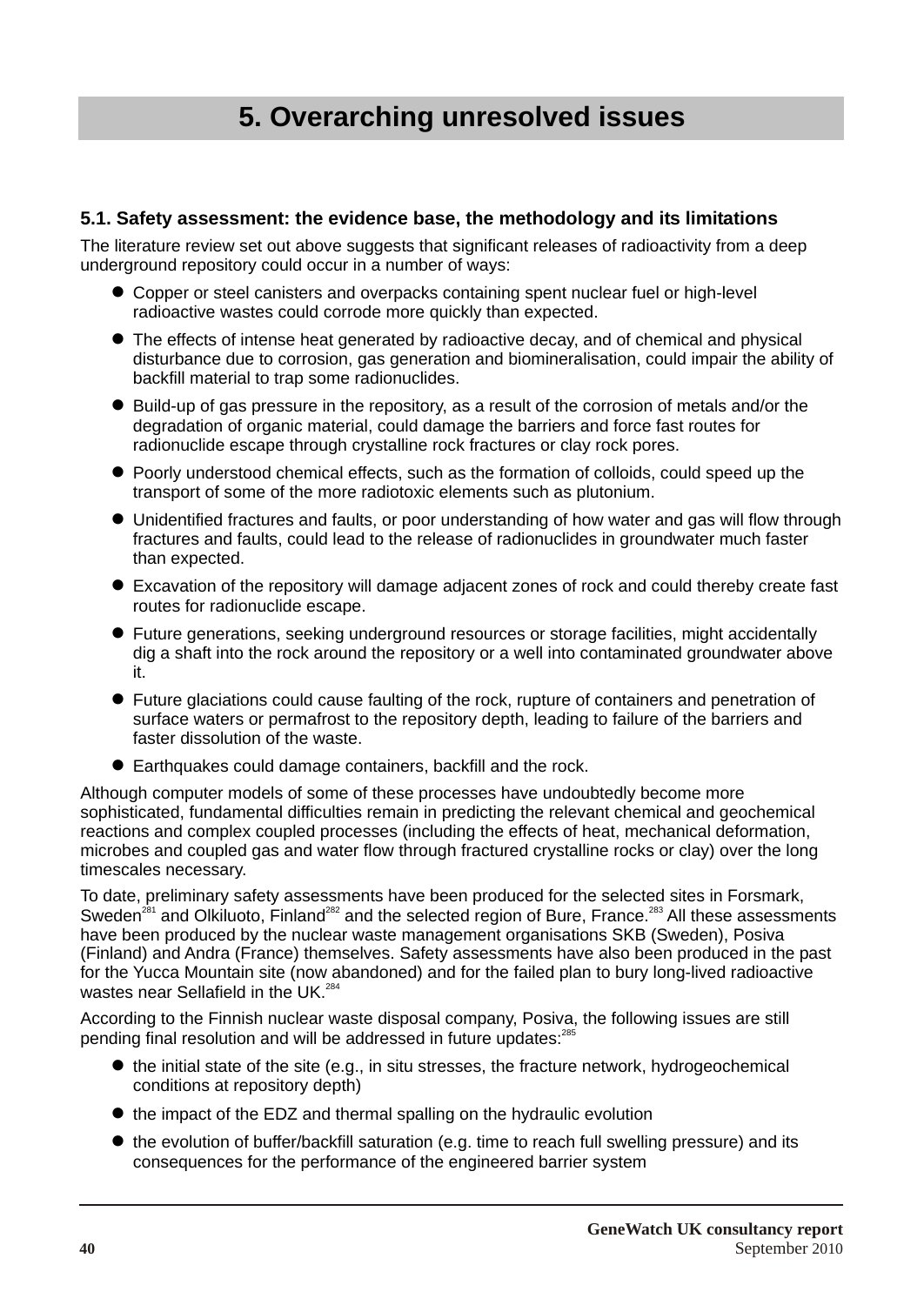- $\bullet$  flow paths to and from the repository (e.g. groundwater flows at canister scale, release paths for radionuclides)
- reaction rates and (experimental) evidence of the sequence of hydrogeochemical reactions in the near field, especially with respect to the reactions leading to the production of sulphide
- $\bullet$  the impact on the engineered barrier system of cementitious materials and other stray materials used in repository construction
- $\bullet$  the long-term performance of repository closing and sealing materials and the consequences for safety
- $\bullet$  the impact of external conditions related to glaciations e.g. taliks (unfrozen layers of ground in regions of permafrost) and glacial meltwater intrusion – on the long-term performance of the engineered barrier system.

However, there remain fundamental difficulties in resolving these issues, as discussed below.

#### **5.1.1. Unknowns, uncertainties and model validation**

A landmark paper published in 1994 argued that verification and validation of numerical models of natural systems is impossible.<sup>286</sup> This is because natural systems are never closed and because model results are always non-unique. Models can be confirmed by the demonstration of agreement between observation and prediction, but confirmation is inherently partial. Computer models can only be evaluated in relative terms, and their predictive value is always open to question.

The objective of site investigations for a nuclear waste repository is not primarily to produce a geoscientifically 'true' model, but rather to provide a basis for good decisions. Results are subject to uncertainty not only due to inherent variability but also due to 'lack of knowledge' (epistemic) uncertainties, including systematic bias, which can have a large influence on the results. It is usually assumed that the underlying physics or chemistry of the problem being modelled is fairly well understood and that there is no fundamental misunderstanding of the problem prior to investigation. However, there are situations where an investigation may provide surprising information, calling for a revised conceptual model of the problem.<sup>287</sup> Historic examples include collapses in fish stocks, the effects of CFCs on the ozone layer, and the harm to health caused by X-rays and asbestos.<sup>288</sup>

One problem is that many different models may be consistent with the available data.<sup>289</sup>

Therefore even perfectly calibrated models (e.g. those that fit the data at a particular site) may have limited or no predictive value (i.e. they may not adequately represent the necessary processes as conditions change with time).  $290$  Similarly, models that work well in the laboratory may not apply to real-world conditions. For example, the advection-diffusion equation is used to predict the transport of solutes in soils. However, it neglects the possibility of preferential fast transport routes, particularly on colloids, and therefore failed to predict the unexpected pollution of steams and groundwaters with pesticides and other contaminants.<sup>2</sup>

Another problem is the difficulty in finding a parameter set that adequately represents a given location, because places are unique in their characteristics and boundary conditions and their uniqueness is inevitably to some extent unknowable.<sup>292</sup> This means that a model that has been refined to be 'fit for purpose' at one location will not necessarily work at another, or in different future circumstances, if the parameters used to define the new site or circumstances are inadequate to represent important processes.

Theoretically, it should be possible to take a pragmatic approach which would allow researchers to consider all the possible models that might fit the data and, by hypothesis testing using experimental 203 data, rule out those models that breach safety requirements.<sup>293</sup> However, most safety assessment programmes remain wedded to the idea that there is a single 'best fit' model, rather than focusing on exploring possible alternative models of the site, some of which may show the proposed repository to breach safety requirements. Further, it is by no means clear that sufficient data can be collected, or sufficiently safe sites exist, to rule out scenarios which involve significant radiological releases.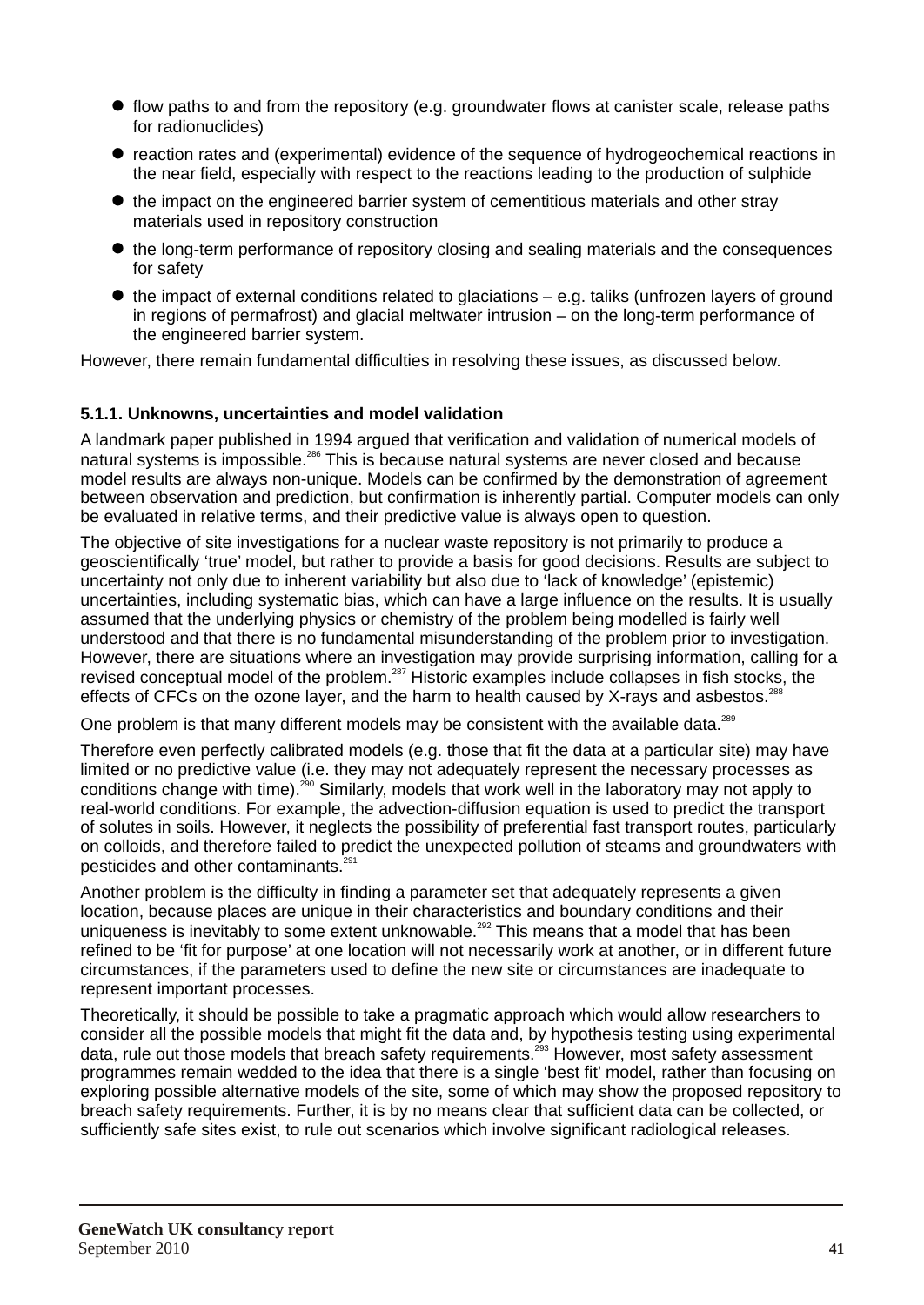#### **5.1.2. Potential for bias in the assessment process**

Scientific bias has been well studied in the medical research literature, where several types of interpretative bias (bias in the analysis of data, rather than in the measurements themselves) have been identified:<sup>294</sup>

- **confirmation bias** evaluating evidence that supports the scientist's preconceptions differently from evidence that challenges these convictions
- **rescue bias** discounting data by finding selective faults in the experiment in order to 'rescue' the original hypothesis
- **mechanism bias** being less sceptical when underlying science furnishes credibility for the data, meaning that the interpretation of results is in line with prior expectations
- **"time will tell" bias** the phenomenon whereby different scientists need different amounts of confirmatory evidence, because deciding when evidence is sufficient to make a decision is inevitably subjective
- **•** orientation bias the possibility that the hypothesis itself introduces prejudices and errors and becomes a determinate of experimental outcomes.

In the field of deep disposal, the likelihood of interpretative bias is high and the potential safety implications considerable, because the wastes involved remain highly dangerous for thousands to millions of years and there is no mechanism to validate computer model predictions over the long timescales involved. In systems whose properties are spatially and temporally heterogeneous (variable) at different scales the concept of the observer as an impartial, totally unbiased bystander becomes meaningless.<sup>295</sup> Models of environmental systems, including radioactive waste disposal, involve numerous subjective choices about system structure, boundary conditions, feasible values for parameters, characterisation of input data, scenarios for future predictions and how the performance of the model should be evaluated.<sup>296</sup> Environmental models are therefore mathematically ill-posed or ill-conditioned, meaning that the information content available to define a modelling problem does not allow a single mathematical solution.<sup>297</sup>

Failure to recognise this can easily lead to overconfidence in a particular computer model or the assumptions that underpin it. It is clear from historical and contemporary examples drawn from many fields – a recent example being the credit crunch of 2007 – that highly expert regulators and private risk modellers sometimes exhibit 'herd behaviour' and may fail to anticipate rare and unexpected events. Such dangers are greatest when the discussion of the issues and computer model-building are highly complex and are comprehended only by a highly expert group, because they are then less likely to be open to public scrutiny or challenge by outsiders. $298$ 

Numerous articles in the medical literature have also found that bias is strongly influenced by commercial interests.<sup>299,300,301,302,303,304</sup> This suggests that the selection of a particular computer model and set of parameters may be not only subjective, but also easily biased towards giving the preferred outcomes.

Availability of alternative expertise and funding can therefore strongly influence whether there are sufficient critical perspectives to identify problems with the safety case for a radioactive waste repository.

For example, at the UK Nirex planning inquiry, the objecting groups had a total budget one hundredth that of Nirex but nevertheless succeeded in demonstrating significant problems with the safety case by involving sufficient alternative expertise. Nirex produced seven expert witnesses to discuss the technical, geoscience and engineering issues: all except one were directly employed by Nirex.<sup>305</sup> For the objectors, Cumbria County Council produced five experts (one employed by it), focusing on site selection, hydrogeology and overall risk. Greenpeace presented five experts (one employed by it) to discuss site selection, geology, hydrogeology, flow modelling, geochemistry, and comparable investigations worldwide. Friends of the Earth fielded nine experts (two employed by it) to tackle government policy, geology, site 3-D structure, hydrogeology, fluid flow in fractures, engineering and geochemistry. In one example of the expert evidence presented, alternative groundwater flow modelling by researchers at the University of Glasgow, funded by the Greenpeace Environmental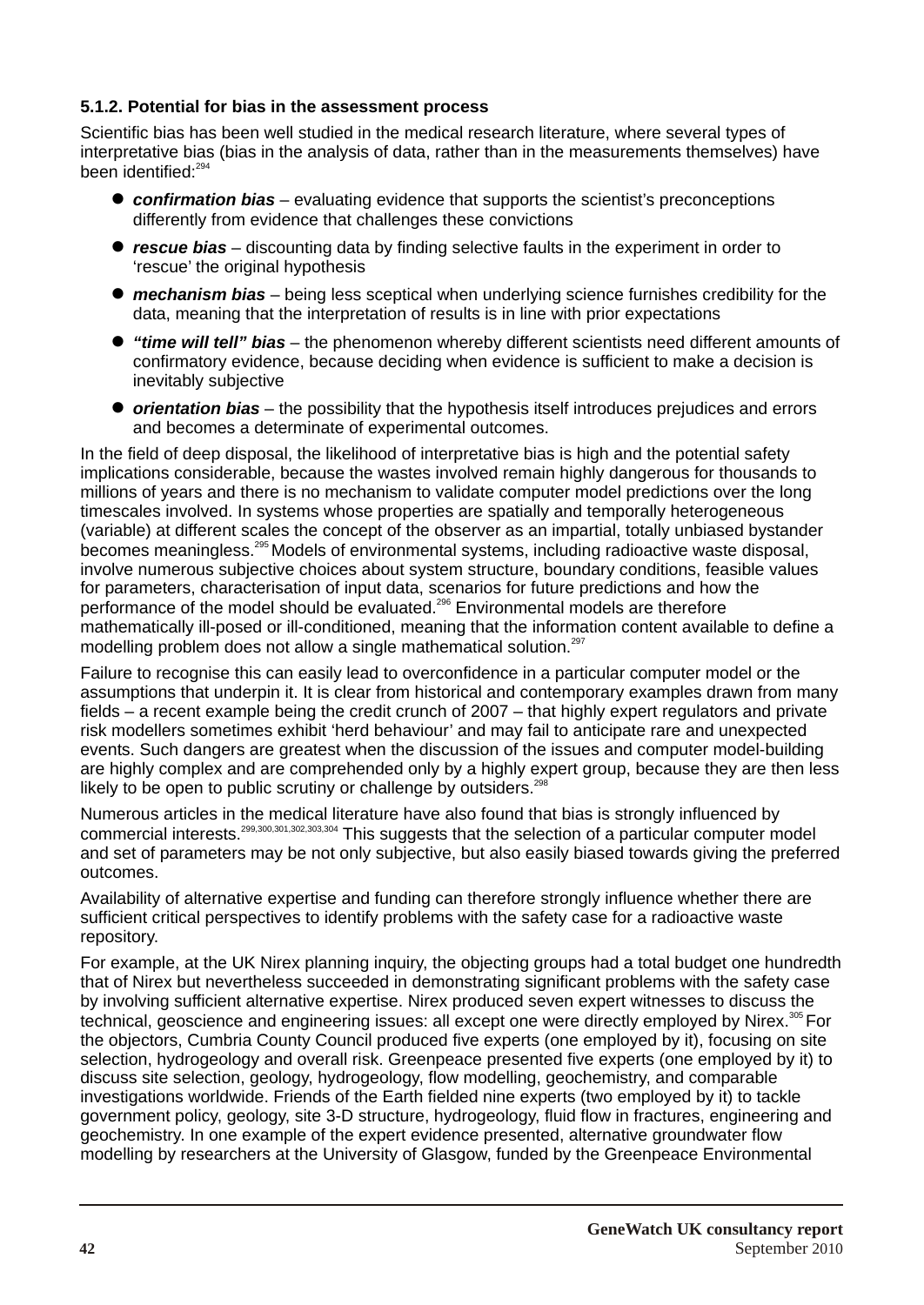Trust, suggested that much faster groundwater return flow times than those calculated by Nirex were more consistent with its borehole measurements, <sup>306</sup> implying that Nirex's risk calculations might be two orders of magnitude in error. $307$ 

Similarly, much of the work highlighting concerns about the potential for copper to corrode in water (see Section 4.1.2) has been unfunded. The official research programme did not identify this problem.

These examples suggest that other problems may remain unidentified due to lack of sufficient independent scrutiny.

Bias can be exacerbated by claims that deep disposal must be workable because 'road maps' towards its implementation exist in a number of countries, significant amounts of research have been done, and other alternatives have been discarded as technically or economically unfeasible or  $unsafe<sup>308,309</sup>$ 

In Finland, a Posiva researcher speaking anonymously to the Finnish Broadcasting Company in May 2010 expressed concerns about pressure on scientists to meet the schedule for approval of the Olkiluoto repository despite doubts about the reliability of the copper canisters, bentonite backfill and tunnel backfill. The researcher reportedly said: *"The results of research are decided beforehand. Then we find data that gives the desired result. If there is information that does not back up the*  result, it is *ignored*".<sup>310</sup>

It seems likely therefore that there could exist other serious problems with deep repository proposals, which have not been identified due to lack of resources and funds for independent scrutiny of data and assumptions. In each country with a deep disposal programme, regulators are responsible for reviewing safety cases and ultimately for licensing facilities.<sup>311</sup> Although this can include some independent research and development to support decision-making, regulators are in practice largely dependent on the data collection, analysis and computer modelling produced by the nuclear waste disposal companies.

The majority of the funding for research, development and demonstration (RD&D) in waste management comes from the nuclear industry and follows the research agenda set by the industry's implementing organisations.<sup>312</sup> Reliance on industry-funded research, although consistent with the principle that the polluter pays, is likely to introduce interpretative bias in repository safety assessments. On the other hand, significant sums of public money invested via Euratom are not being used to fund independent scrutiny. It is of particular concern that Europe's IGD-TP states that it is open only to stakeholders *"endorsing the vision and willing to contribute positively and constructively to the objectives and goals of the platform" –* in other words, critics of deep disposal are supposed to be excluded from the research programme and hence from Euratom funding.<sup>313</sup> Greenpeace has now joined the IGD-TP but only on condition that it is not required to subscribe to the vision. Members of the Executive Group consist of organisations either responsible for implementing a waste management programme or formally responsible for the RD&D programme needed for implementation.

It is difficult to see how adequate independent scrutiny of data and assumptions can take place in such circumstances.

#### **5.2. Site selection, public opinion and radioactive waste inventories**

Sweden has involved local communities in the decision-making process and given them a veto at each stage of the site selection process for a deep repository. Following the example set by Sweden and the past failures of site selection processes in many countries, there has been a shift in most countries since the 1980s away from finding the best geological site for disposal towards finding a site that is considered good enough and where repository construction is considered politically as well as technically achievable. The site selection process then takes more account of other factors, particularly acceptability to the local population and proximity to existing nuclear facilities.<sup>314</sup>

The UK and Canada have been particularly active in attempting to be seen to follow the Swedish approach by introducing new public participation and consultation programmes for nuclear waste  $d$  disposal decisions. $315$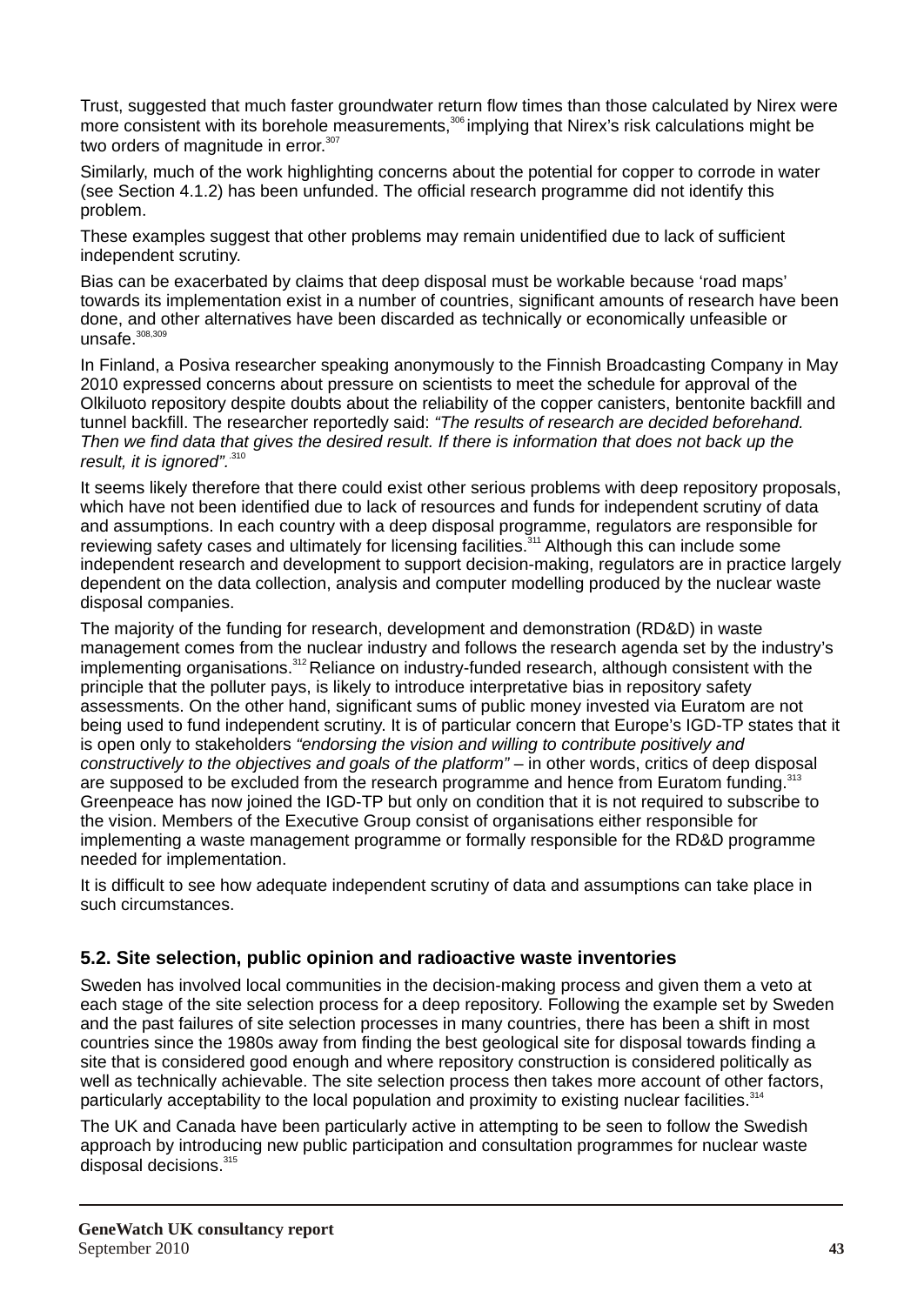The Canadian nuclear waste management programme settled on deep disposal as a solution by the mid-1970s, initially projecting site selection by the mid-1980s, construction of a repository by the late 1980s, and an operating repository by 2000. Intense public opposition thwarted this programme, which failed to gain popular acceptance at a public inquiry, but a new process of site selection is currently under way.<sup>316</sup> It remains to be seen whether technical problems and scientific uncertainties are truly open to public scrutiny, or whether official claims that deep disposal has been *"found to be safe from a technical perspective"* will remain unchallenged.

In the UK, proximity to existing nuclear facilities previously led to a focus of investigations on the suitability of Sellafield as a site for the planned Nirex intermediate-level waste repository, which was rejected in 1997. The new approach therefore differs little on one level in that the same area has now been shortlisted again; however, this time people living near the final site are expected to be offered compensation. On the other hand, planning law has been changed so that the scientific evidence cannot be cross-examined (see Box 6).

Site selection processes based on 'volunteerism' typically now involve some form of financial compensation for the local population and perhaps other benefits, such as employment and new roads or other infrastructure. For example, in Slovenia two communities close to the country's only nuclear power plant competed for the financial compensation available for hosting a repository for low- and intermediate-level waste.<sup>317</sup>

However, a voluntarist approach to site selection for a deep geological repository presumes that a number of sites that are both geologically suitable and publicly acceptable exist, and that safety will not be compromised by offering financial incentives to poor or marginalised communities. In practice, offering financial compensation risks undermining the requirement to 'optimise' radiological protection (i.e. to use the best available techniques to minimise radiation exposures in the future). Further, as the European Commission's JRC acknowledges, a suitable site might simply not exist in a given country seeking to implement the deep disposal option.<sup>318</sup>

A study of the siting of a low-level waste repository in South Korea identified four factors that influenced local acceptance: perceived economic benefit, risk perception (which has strong negative effects), trust and perceived competition for the facility.<sup>319</sup> In Sweden, one study has suggested that people in the two municipalities shortlisted for a spent nuclear fuel repository have less precautionary  $\frac{1}{2}$  attitudes to risk than the general population.<sup>320</sup> There is thus a danger that concerns about repository safety and impacts on future generations may be sidelined in communities which volunteer to host a repository, especially if they are economically dependent on the compensation, infrastructure or jobs offered to them.

A recent survey of public attitudes in Finland provides strong evidence that residents in the municipality of Eurajoki, where the Olkiluoto disposal site is to be situated, perceive a threat to the safety, health and well-being of future generations from the planned repository.<sup>321</sup> The site was shortlisted when the use of purely geological criteria had been abandoned, and was inserted onto a list of 101 potential sites as an 'exception', based on the short transport distance that would be required for the wastes already stored at the nearby nuclear reactors. The survey, based on 606 responses which qualified for analysis, found that 63% expected a positive effect on employment and economic development in the area, but that the facility was widely expected to have a harmful impact on rural non-farm livelihoods (fishing, hunting, forest product gathering etc.), the state of the environment near the facility and the image of the area (to outsiders). Nearly 60% of respondents agreed with the statement *"Nuclear waste poses a continuous threat to the lives of future generations"* and only 23% disagreed with it. A majority felt that the repository posed a threat to the safety of future generations (55%), the health of future generations (55%) and the well-being of future generations (52%).

The information provided by the survey is important because this is the first municipality in the world where the views of local residents have been able to be studied following a site selection decision for a deep underground repository for spent nuclear fuel. The survey suggests that, far from being convinced about the long-term safety of the proposed facility, residents have reservations and a high level of concern about future generations. However, these reservations have not led to the community vetoing the site, thanks to a package of economic benefits negotiated between the municipality and the nuclear industry in 1999–2000.<sup>322</sup>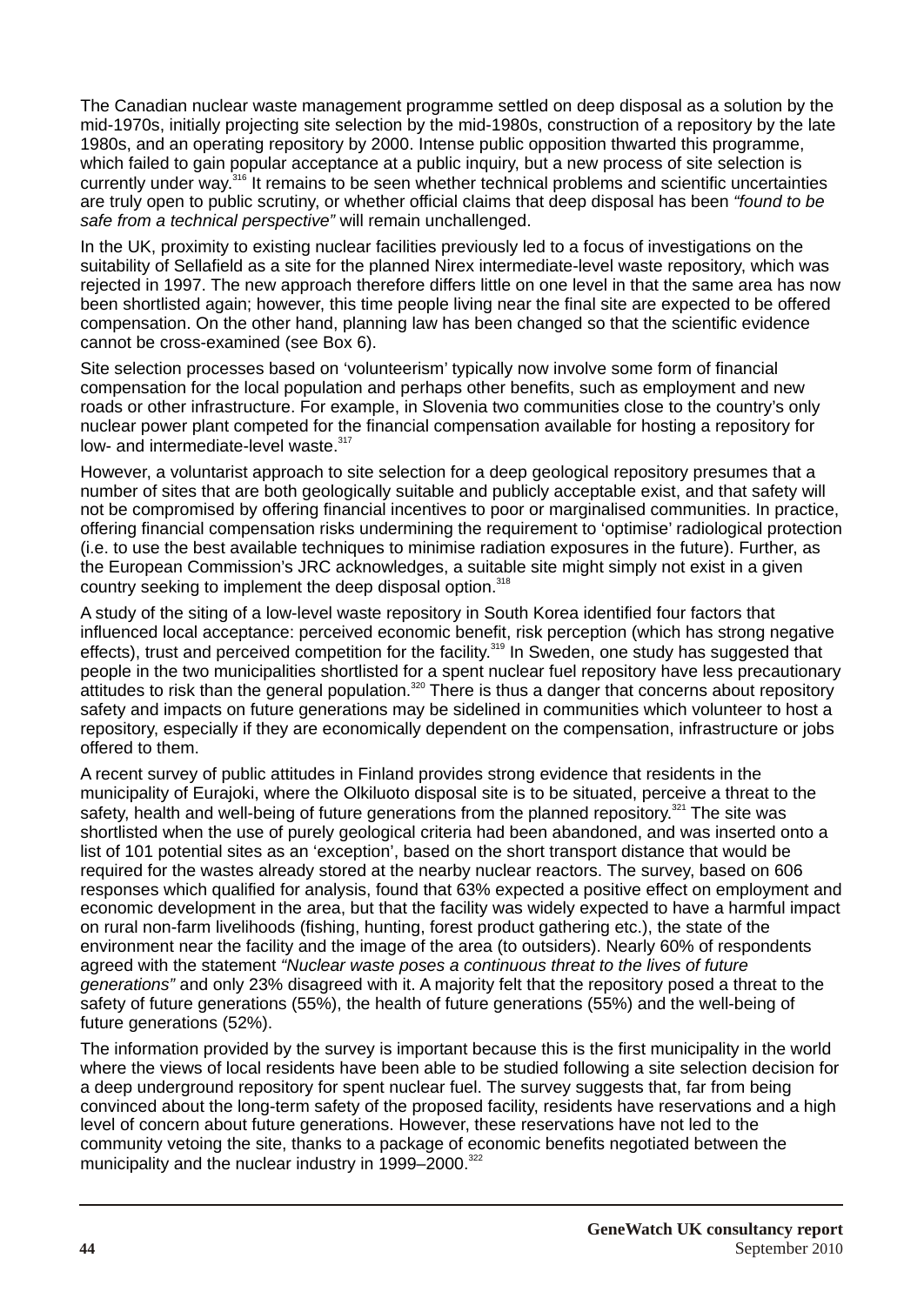This tension between long-term safety and short-term economic incentives has also been seen in the UK, where compensation is now being offered to communities that volunteer to host a repository. Selection of the Sellafield site in 1991 for a repository for long-lived intermediate-level waste involved a process which gave zero weighting to safety criteria on the grounds that all short-listed sites could meet regulatory requirements. However, the chosen site met none of the geological criteria or quidelines that had ever been developed to identify appropriate sites.<sup>323</sup> The rejection of planning permission for a Rock Characterisation Facility (the first phase of the planned repository) at this site in 1997 was the third time the then UK disposal company Nirex had its plans rejected.<sup>324</sup> A key issue at the inquiry was the site selection process and Nirex's failure to optimise radiological protection using best available techniques. The site was chosen for non-scientific reasons, in a decision-making process which concealed its true geological problems, leading geologists who gave evidence against the plans to conclude that the planning inspector's comprehensive dismissal of the site would make it hard to return to it.<sup>325,326</sup> Over a decade later, a new planning system has now been adopted to facilitate the construction of new nuclear reactors and the associated nuclear waste repositories. $327$ New geological criteria which do not exclude the Sellafield area have been developed, despite continued concerns that the area is geologically unsuitable.<sup>328,329</sup> Volunteer communities are being sought for a repository, to receive high-level as well as intermediate-level wastes from past and current reprocessing, plus spent nuclear fuel from new nuclear reactors, and three communities near Sellafield have expressed an interest.<sup>330,331</sup> The new planning system thus appears designed to allow construction of a repository to proceed at or near the previously rejected site. It remains to be seen whether this process is successful at building public confidence.

In several countries, including Canada, the UK, Sweden and Finland, the difficulties of implementing deep disposal have been exacerbated by government decisions to build new nuclear reactors, threatening to create new wastes before a solution has been agreed or implemented for existing wastes. Rather than reiterating the conclusion of the 1976 Flowers report that new reactors should not be constructed in the absence of a safe means of containing the wastes, the UK Government has adopted an active programme of new reactor construction, claiming that there is now a consensus that deep geological disposal is safe. In a sign of tension, the UK Committee on Radioactive Waste Management has clearly stated that its conclusions and recommendations regarding deep disposal are intended to apply only to committed wastes, not to wastes generated by new nuclear power stations.<sup>332</sup> Issues include the ethical concerns associated with producing new wastes before a solution has been demonstrated, and the increased difficulty of finding a suitable volume of rock.

In Finland, where a new reactor is currently under construction, the nuclear waste company Posiva has rejected the proposal that it dispose of waste from the new reactor, which is owned and managed by a different company.<sup>333</sup> The construction of new reactors will increase not only the volume of wastes to be disposed of but also the average level of radioactivity per rod of spent nuclear fuel, since next-generation reactors are likely to use higher burn-up fuel. This may have implications for repository safety cases. $334$ 

Thus, in addition to the tension between the economic benefits being offered to host communities and long-term repository safety, there is a tension between endorsement of deep disposal as a potentially 'least bad' option for existing wastes, if the scientific and technical difficulties can be resolved at some point in the future, and nuclear industry claims that deep repositories provide a safe solution which will allow the 'sustainable' expansion of the industry.

Yet there is little public support for the idea that the problem of high-level nuclear waste has been dealt with in the sense that it can now be 'got rid of' safely. According to a 2008 Eurobarometer survey, in Greece, Sweden, France, Germany and Finland around 80% of respondents "totally" or "tend to" agree that there is no safe way of getting rid of high-level radioactive waste.<sup>335</sup> Of EU residents as a whole, 41% totally agreed that there is no safe way of getting rid of such waste, while under a third (31%) tended to agree. Only 14% disagreed and a similar percentage did not know or had no opinion on the issue. The idea that there is no safe way of getting rid of high-level waste had slightly more support in Finland in 2008 than in 2005, while Cypriot, Lithuanian, Hungarian, Latvian and Dutch respondents seemed to have become more convinced by the opposite statement, i.e. that there is a safe way of getting rid of it.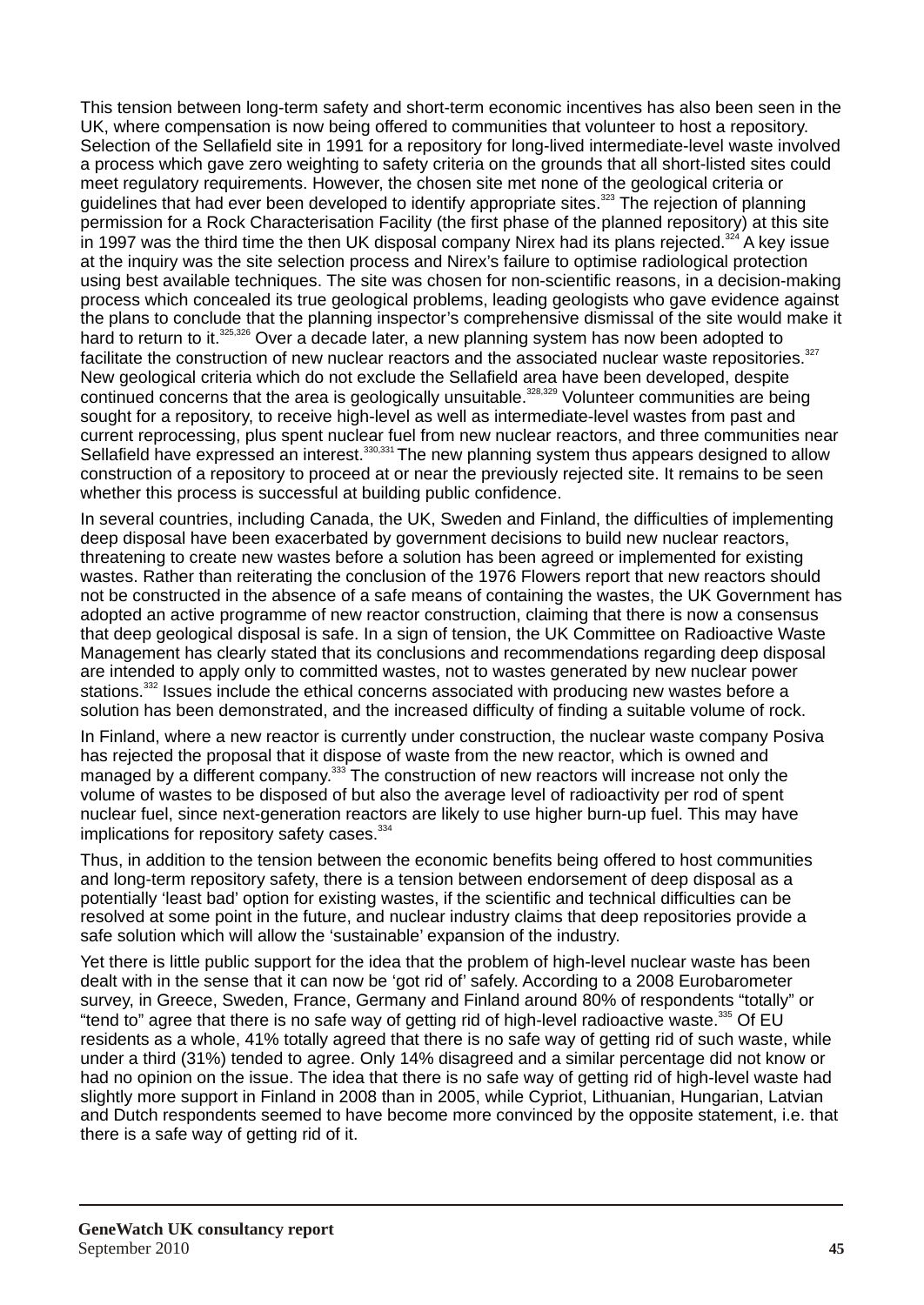The 2008 Eurobarometer survey also found that public opinion was rather divided across the EU over deep underground disposal of high-level waste. In Finland, Sweden and Hungary this idea received more support than anywhere else in the 27-member EU. Majorities in Luxembourg and Belgium did not agree that deep underground disposal represents the most appropriate solution and the largest single response in France, Poland, Italy and Latvia was also disagreement. In some countries very high proportions of citizens answered that they did not know whether deep underground disposal is the best solution.

The respondents were asked which things would worry them the most if a disposal site for radioactive waste was built in the area where they live. The main issues of concern were the possible effects on the environment and health (51%) and the risk of radioactive leaks (30%). Of all those surveyed, eight out of ten responded that one of these two issues would worry them the most. EU residents would clearly want to be directly consulted and would like to participate in the decision-making process, should this hypothetical situation take place – well over half of respondents (56%) indicated that they would want to be personally involved. Just over one in five (22%) indicated that they would prefer local non-governmental organisations to participate in the decision-making process, while 15% felt that they would rather let the responsible authorities decide.

The IGDTP Vision Document states that it is essential to develop dialogue with the general public so as to share the extensive scientific and engineering work underpinning the conclusions made by the OECD NEA that geological disposal is technically feasible and *"provides a unique level and duration of protection"*. This issue is being dealt with in the Forum on Stakeholder Confidence in the Radioactive Waste Management Committee of the NEA<sup>336</sup>.

This suggests that, rather than genuinely seeking to address scientific and technical concerns, the nuclear industry and advocates of new nuclear reactors, such as Euratom and the NEA, are actively engaged in a public relations exercise focused on the claim that no major issues remain to be resolved. One example of such advocacy is a web-based communication system funded by the Japan Nuclear Safety Organisation to seek 'social consensus' on high-level waste disposal. 337

#### **5.3. Costs**

The global market for nuclear decommissioning and clean-up is estimated at £300 billion (€360 billion) over the next 30 years.<sup>338</sup> The costs of deep geological disposal are significant: for example, South Korea has estimated the cost of its proposed spent fuel repository as 2.6 billion euros.<sup>33</sup>

The cost of the copper canisters is one of the key components of the cost of a nuclear waste repository built according to the Swedish concept. In South Korea, 14,210 canisters will be needed to dispose of spent fuel consisting of 36,000 tonnes of uranium from the two existing reactor types (11,375 pressurised water reactor (PWR) canisters and 2,835 CANDU canisters). As part of a costestimation exercise in Korea, the cost of a CANDU canister consisting of a 5cm copper outer shell with a cast iron insert was calculated at €171,415 and the cost of a PWR copper canister produced using the cheapest method at €156,776 (2006 prices). In these calculations, the material cost was about 43% of a canister's total manufacturing cost (the rest being mainly labour costs), and the manufacturing cost of the canisters represented about 32% of the total disposal costs.<sup>340</sup> South Korea accordingly plans to use a thinner (1cm rather than 5cm) copper canister to reduce costs;<sup>341</sup> however, this will impact on containment and hence on safety. There is uncertainty regarding the future costs of both the main materials needed to implement the Swedish deep disposal concept: copper powder for the canisters and bentonite for the backfill. $342$ 

The repository layout will also influence costs due to the cost of constructing and backfilling the tunnels and the costs of the bentonite needed for the disposal holes.<sup>343</sup> For example, placing several spent fuel canisters in long horizontal disposal drifts is cheaper than excavating individual vertical disposal holes accessed via tunnels. However, this option is more sensitive to the site geology because a single large fracture zone in a long disposal drift could destroy the whole drift.<sup>344</sup> The design of a repository in fractured rock may need to be optimised to minimise the number of locations where water-conducting fractures are intersected.<sup>345</sup>

Some of the concerns highlighted in the literature review above could be mitigated by changes to the repository design. However, major changes would have significant impacts on projected costs.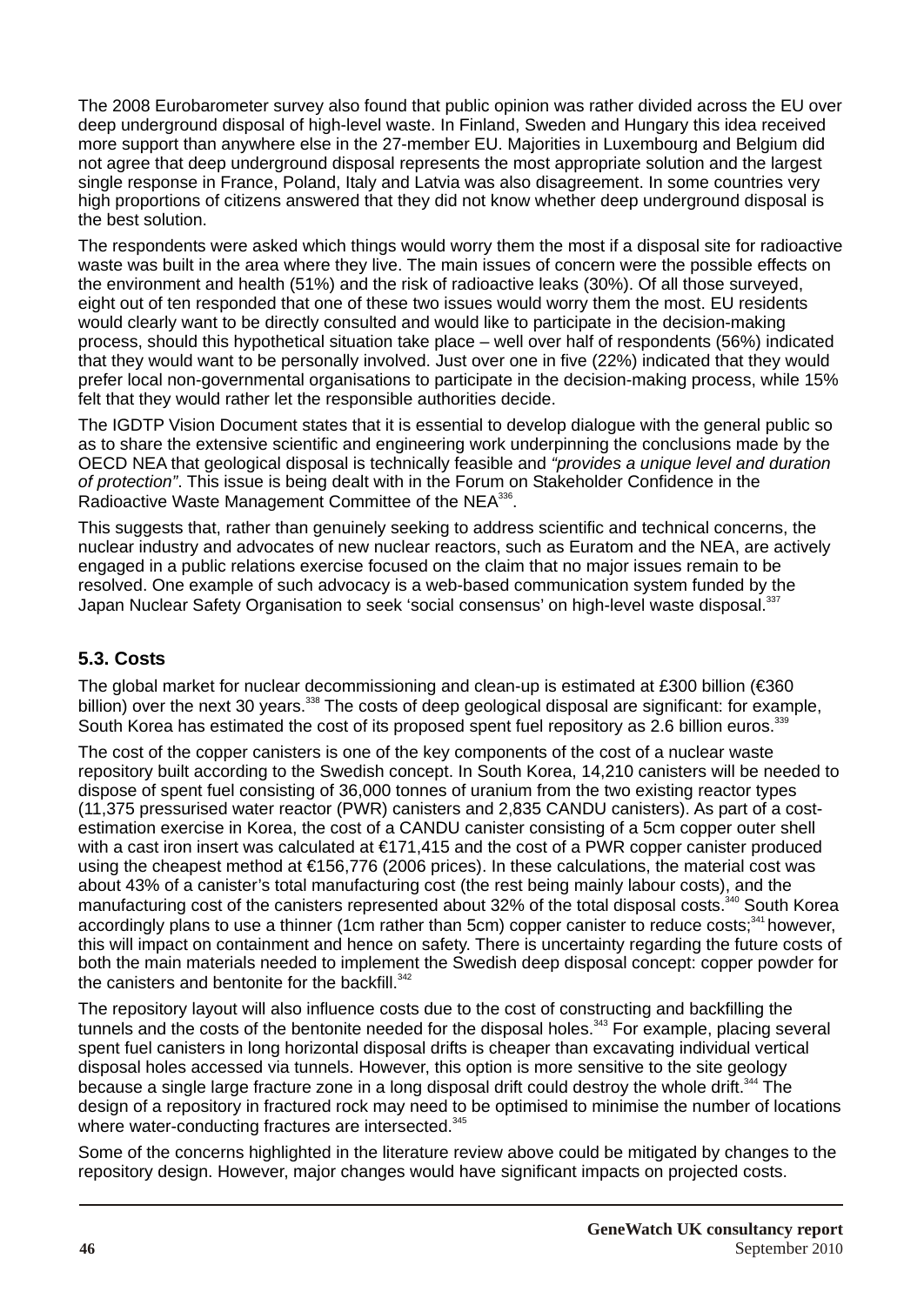Examples of proposed changes identified in the literature search include:

- $\bullet$  thicker copper canisters
- $\bullet$  wider spacing between canisters (to reduce the adverse impacts of high temperatures on bentonite, or to seek to avoid water-conducting fracture zones)
- $\bullet$  purer bentonite (to limit mineral changes with heat)
- $\bullet$  increased excavation depth (to limit gas bubbles through higher pressure, increase groundwater flow return times, give greater protection from glaciation and reduce microbial activity).

All of the above would increase costs significantly. Increasing depth would also increase the risk of rock bursts (localised earthquakes) due to the high pressures at depth.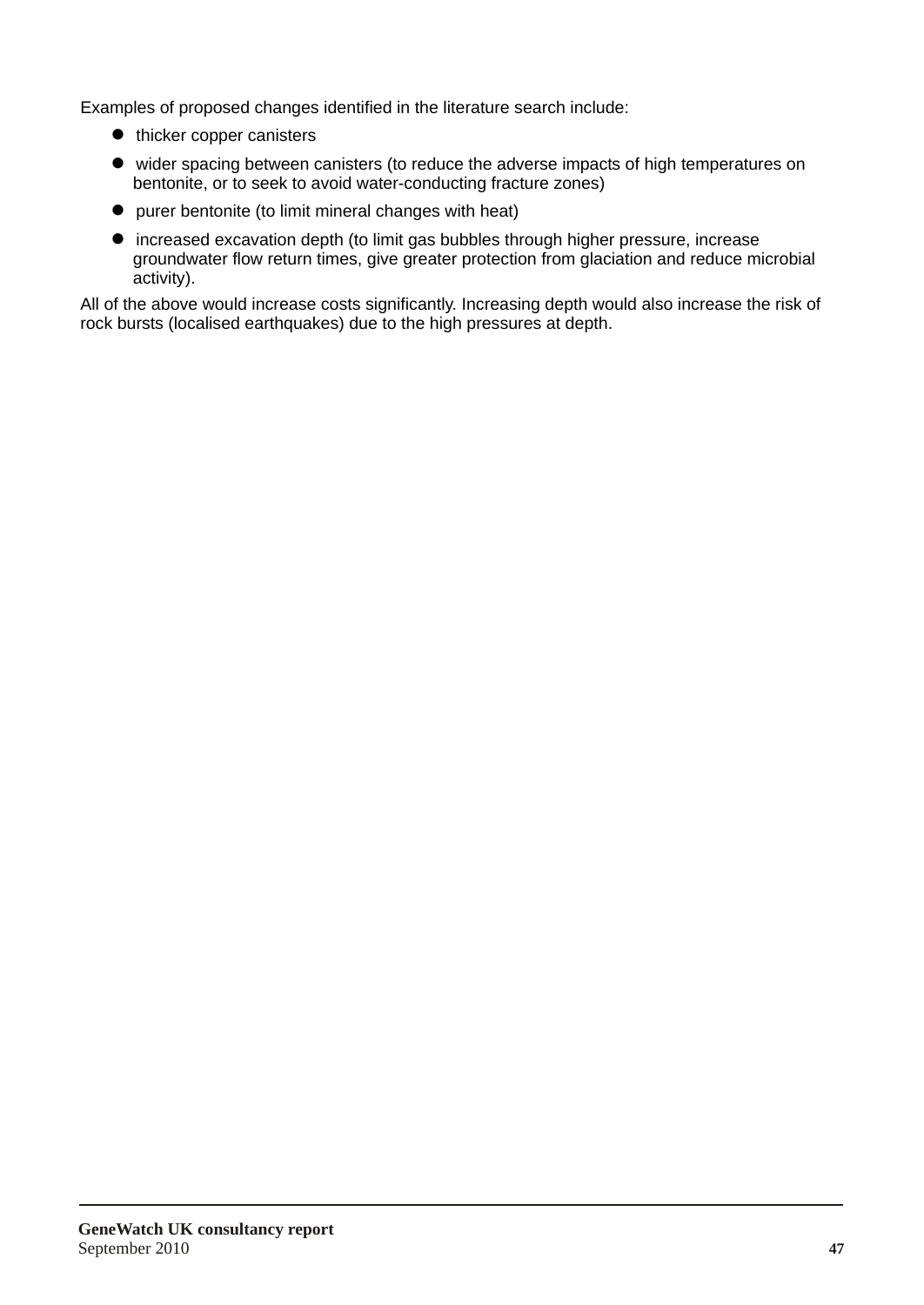# **6. Conclusion**

#### **A scientific consensus on deep disposal?**

The European Commission Joint Research Centre's report bases its claim that there is a scientific consensus on the deep disposal of high-level radioactive wastes on the existence of 'road maps' towards implementing this option in Finland and Sweden.<sup>346</sup>

The Implementing Geological Disposal of Radioactive Waste Technology Platform states that the recommendation of the OECD Nuclear Energy Agency's Radioactive Waste Management Committee is based on work over several decades by the international scientific and technical community in which alternatives such as launching nuclear waste into space, ocean dumping, disposal under continental glaciers, sub-seabed disposal and long-term supervised storage were carefully studied and discarded.<sup>347</sup>

However, the existence of road maps and the rejection of other options do not automatically mean that deep disposal of highly radioactive wastes is safe.

On the contrary, the present report's review of papers published in peer-reviewed scientific journals has identified a number of scenarios in which a significant release of radioactivity could occur, with serious implications for the health and safety of future generations.

The following phenomena could compromise containment in a deep repository:

- l Copper or steel canisters and overpacks containing spent nuclear fuel or high-level radioactive wastes could corrode more quickly than expected.
- The effects of intense heat generated by radioactive decay, and of chemical and physical disturbance due to corrosion, gas generation and biomineralisation, could impair the ability of backfill material to trap some radionuclides.
- Build-up of gas pressure in the repository, as a result of the corrosion of metals and/or the degradation of organic material, could damage the barriers and force fast routes for radionuclide escape through crystalline rock fractures or clay rock pores.
- l Poorly understood chemical effects, such as the formation of colloids, could speed up the transport of some of the more radiotoxic elements such as plutonium.
- $\bullet$  Unidentified fractures and faults, or poor understanding of how water and gas will flow through fractures and faults, could lead to the release of radionuclides in groundwater much faster than expected.
- Excavation of the repository will damage adjacent zones of rock and could thereby create fast routes for radionuclide escape.
- l Future generations, seeking underground resources or storage facilities, might accidentally dig a shaft into the rock around the repository or a well into contaminated groundwater above it.
- l Future glaciations could cause faulting of the rock, rupture of containers and penetration of surface waters or permafrost to the repository depth, leading to failure of the barriers and faster dissolution of the waste.
- **Earthquakes could damage containers, backfill and the rock.**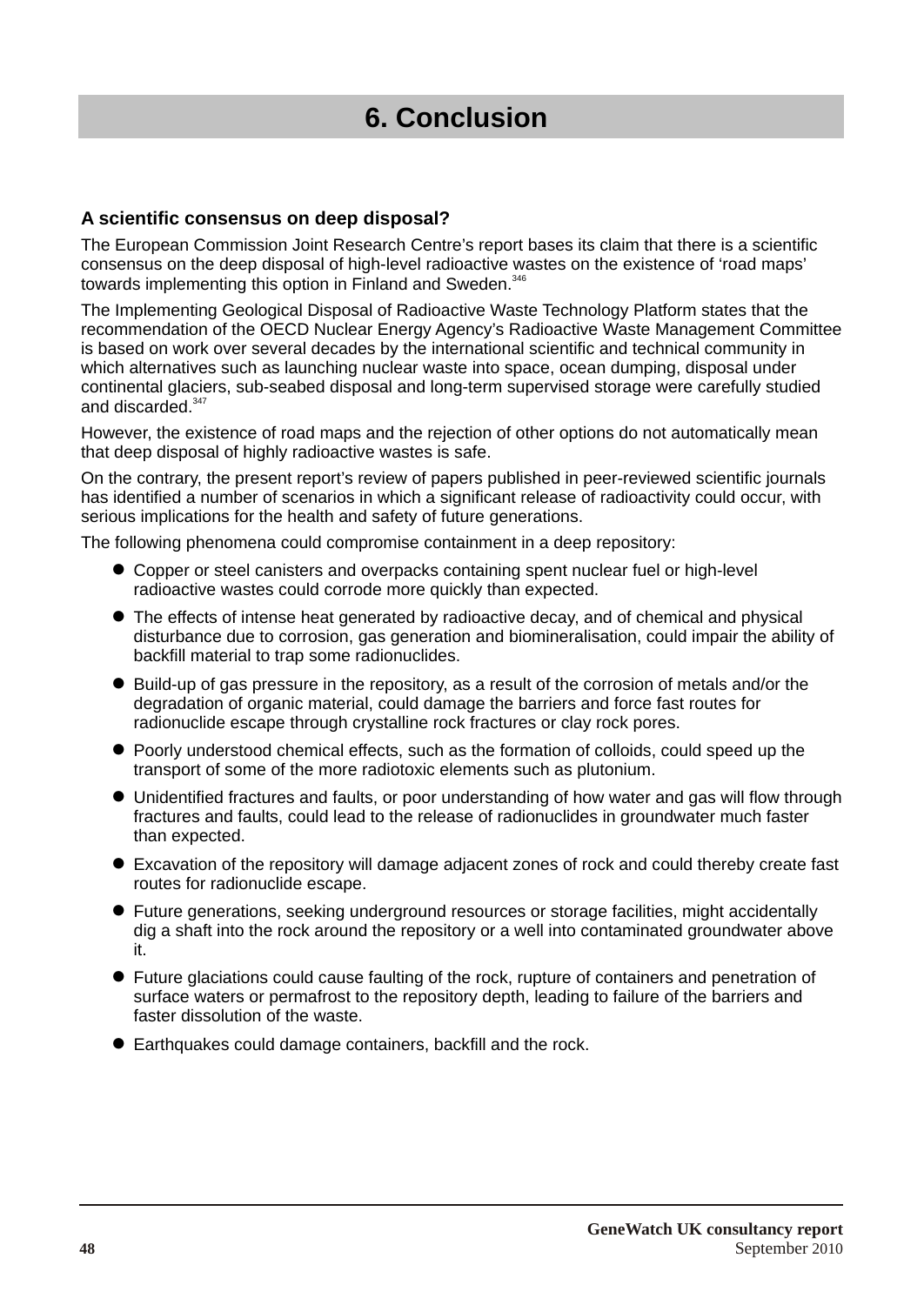### **References**

- 1 European Commission. 2009. Implementing Geological Disposal of Radioactive Waste Technology Platform: Vision Document. October 2009. http://www.igdtp.eu/Documents/VisionDoc\_Final\_Oct24.pdf
- 2 Rogers, K.A. 2009. Fire in the hole: A review of national spent nuclear fuel disposal policy. *Progress in Nuclear Energy* **51**: 281-289.
- 3 European Commission. 2009. Implementing Geological Disposal of Radioactive Waste Technology Platform: Vision Document. October 2009. http://www.igdtp.eu/Documents/VisionDoc\_Final\_Oct24.pdf
- 4 Falck, W.E., Nilsson, K. –F. 2009. Geological disposal of radioactive waste. European Commission Joint Research Centre. JRC Reference Report EUR 23925 EN. http://ie.jrc.ec.europa.eu/publications/scientific\_publications/2009/LR-JRC\_Reference\_Report\_IE\_Geological%20Disposal.pdf
- 5 European Commission. 2009. Implementing Geological Disposal of Radioactive Waste Technology Platform: Vision Document. October 2009. http://www.igdtp.eu/Documents/VisionDoc\_Final\_Oct24.pdf
- 6 OECD/NEA, 2008. Moving forward with geological disposal of radioactive waste: An NEA RWMC collective statement. NEA/RWM(2008)5/REV2. http://www.nea.fr/html/rwm/docs/2008/rwm2008-5 rev2.pdf
- 7 European Nuclear Energy Forum. 2008. Developing a roadmap to comprehensive long term radioactive waste management in the EU. Memo from Working Group "Risk", 23rd January 2008, Brussels. http://ec.europa.eu/energy/nuclear/forum/bratislava\_prague/working\_groups/risks/radio\_waste\_en.pdf
- 8 Falck, W.E., Nilsson, K. –F. 2009. Geological disposal of radioactive waste. European Commission Joint Research Centre. JRC Reference Report EUR 23925 EN. http://ie.jrc.ec.europa.eu/publications/scientific\_publications/2009/LR-JRC\_Reference\_Report\_IE\_Geological%20Disposal.pdf
- 9 International Atomic Energy Agency (IAEA). 2010. Power Reactor Information System. Accessed 07. June, 2010. Available at: http://nucleus.iaea.org/sso/NUCLEUS.html?exturl=http://www.iaea.or.at/programmes/a2/
- 10 International Atomic Energy Agency (IAEA). 2010. Power Reactor Information System. Accessed 07.June, 2010. Available at: http://www.iaea.org/programmes/a2/index.html
- 11 International Atomic Energy Agency (IAEA). 2010. Power Reactor Information System. Accessed 07.June, 2010. Available at: http://www.iaea.org/programmes/a2/index.html
- 12 US Energy Information Administration. 2009. Nuclear consumption forecast. http://www.eia.doe.gov/oiaf/ieo/pdf/ieoecgtab\_h5.pdf. Accessed: 13 June 2010.
- 13 IAEA. 2008. Estimation of global inventories of radioactive waste and other radioactive materials. IAEA-TECDOC-1591. http://www-pub.iaea.org/MTCD/publications/PDF/te\_1591\_web.pdf
- 14 Resnikoff, M., Travers, J., Alexandrova, E. 2010. The hazards of generation III reactor fuel wastes. Greenpeace Canada. May 2010.
- 15 Chandler J., Hertel, N. 2009. Choosing a reprocessing technology requires focusing on what we value. *Progress in Nuclear Energy* **51**: 701-708.
- 16 Högselius, P. 2009. Spent nuclear fuel policies in historical perspective: An international comparison. *Energy Policy* **37**: 254-263.
- 17 Beken T.V., Dorn, N., Daele, S.V. 2010. Security risks in nuclear waste management: Exceptionalism, opaqueness and vulnerability. *Journal of Environmental Management* **91**: 940-948.
- 18 Högselius, P. 2009. Spent nuclear fuel policies in historical perspective: An international comparison. *Energy Policy* **37**: 254-263.
- 19 IAEA. 2008. Estimation of global inventories of radioactive waste and other radioactive materials. IAEA-TECDOC-1591. http://www-pub.iaea.org/MTCD/publications/PDF/te\_1591\_web.pdf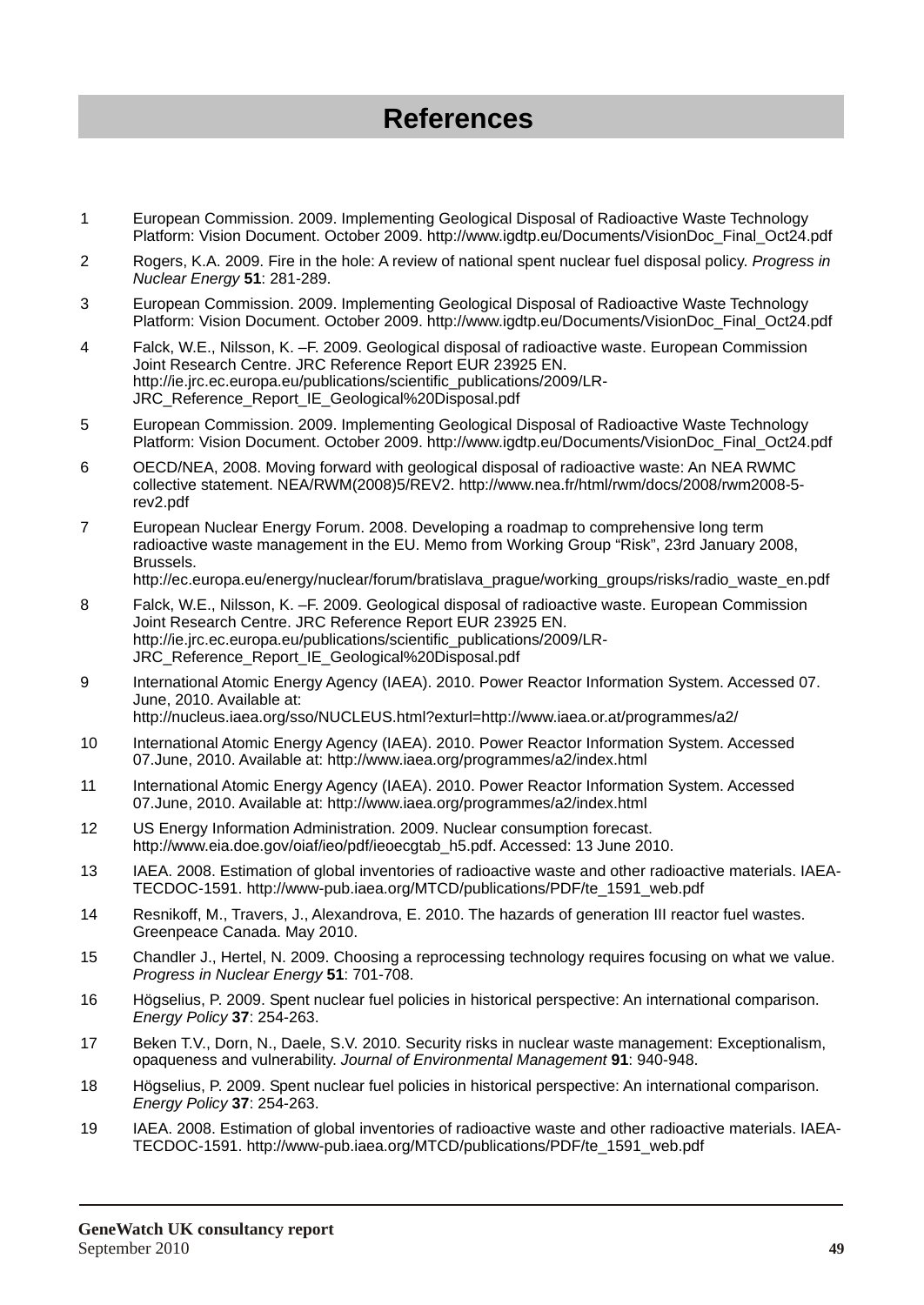- 20 Högselius, P. 2009. Spent nuclear fuel policies in historical perspective: An international comparison. *Energy Policy* **37**: 254-263.
- 21 Gleizon, P., McDonald, P. 2010. Modelling radioactivity in the Irish Sea: From discharge to dose. *Journal of Environmental Radioactivity* **101**: 403-413.
- 22 OSPAR Commission. Radioactive Substances. Available on: http://www.ospar.org/content/content.asp?menu=00220306000000\_000000\_000000
- 23 OSPAR Decision 2000/1 on Substantial Reductions and Elimination of Discharges, Emissions and Losses of Radioactive Substances, with Special Emphasis on Nuclear Reprocessing. Copenhagen, 2000.
- 24 DECC (2009) UK strategy for radioactive discharges. July 2009. http://www.decc.gov.uk/assets/decc/What%20we%20do/UK%20energy%20supply/Energy%20mix/Nucl ear/radioactivity/1\_20090722135916\_e\_@@\_dischargesstrategy.pdf
- 25 Rogers KA 2009. Fire in the hole: A review of national spent nuclear fuel disposal policy. *Progress in Nuclear Energy* **51**: 281-289.
- 26 IAEA. 2007. Operation and Maintenance of Spent Fuel Storage and Transportation Casks/Containers. pp.1 IAEA-TECDOC-1532. Available at http://wwwpub.iaea.org/MTCD/publications/PDF/te\_1532\_web.pdf
- 27 Rogers KA 2009. Fire in the hole: A review of national spent nuclear fuel disposal policy. *Progress in Nuclear Energy* **51**: 281-289.
- 28 European Commission. 2009. Implementing Geological Disposal of Radioactive Waste Technology Platform: Vision Document. October 2009. http://www.igdtp.eu/Documents/VisionDoc\_Final\_Oct24.pdf
- 29 DEFRA/NDA. 2007. Radioactive materials not reported in the UK radioactive waste inventory. Department of Environment, Food and Rural Affairs (DEFRA) and the Nuclear Decommissioning Authority (NDA). March 2008.
- 30 Lee, C.-M. 2010. Assessment of radiological safety of Wolsung site at site boundary considering crack impact. *Progress in Nuclear Energy* **52**: 374-378.
- 31 Rogers KA 2009. Fire in the hole: A review of national spent nuclear fuel disposal policy. *Progress in Nuclear Energy* **51**: 281-289.
- 32 US Environmental Protection Agency. Commonly encountered radionuclides. http://www.epa.gov/radiation/radionuclides/index.html
- 33 Report of the Committee Examining Radiation Risks of Internal Emitters (CERRIE) 2004. www.cerrie.org
- 34 www.icrp.org
- 35 Altman, S. 2008. 'Geo'chemical research: A key building block for nuclear waste disposal safety cases. *Journal of Contaminant Hydrology* **102** (3-4): 174-179.
- 36 Gleizon, P., McDonald, P. 2010. Modelling radioactivity in the Irish Sea: From discharge to dose. *Journal of Environmental Radioactivity* **101**: 403-413.
- 37 UK Nirex Ltd. 2006. C-14: How we are addressing the issues. February 2006. No. 498808.
- 38 Bomboni, E., Cerullo, N., Lomonaco, G. 2009. Assessment of LWR-HTR-GCFR Integrated Cycle. *Science and Technology of Nuclear Installations* **2009**: Article ID 193594, 14 pages. doi:10.1155/2009/193594. Available on: http://www.hindawi.com/journals/stni/2009/193594.cta.html
- 39 Bomboni, E., Cerullo, N., Lomonaco, G. 2009. Assessment of LWR-HTR-GCFR Integrated Cycle. *Science and Technology of Nuclear Installations* **2009**: Article ID 193594, 14 pages. doi:10.1155/2009/193594. Available on: http://www.hindawi.com/journals/stni/2009/193594.cta.html
- 40 Royal Commission on Environmental Pollution Sixth Report (1976); Chairman Sir Brian (now Lord) Flowers: Nuclear Power and the Environment.
- 41 Solomon, B.D., Andrén, M. , Strandberg, U. 2009. Thirty years of social science research on high-level nuclear waste. Conference on Managing Radioactive Waste: Problems and Challenges in a Globalized World. University of Gothenburg, Sweden, December 15-17, 2009. http://www.cefos.gu.se/digitalAssets/1291/1291675\_Solomon\_\_paper\_.pdf
- 42 Solomon, B.D., Andrén, M. , Strandberg, U. 2009. Thirty years of social science research on high-level nuclear waste. Conference on Managing Radioactive Waste: Problems and Challenges in a Globalized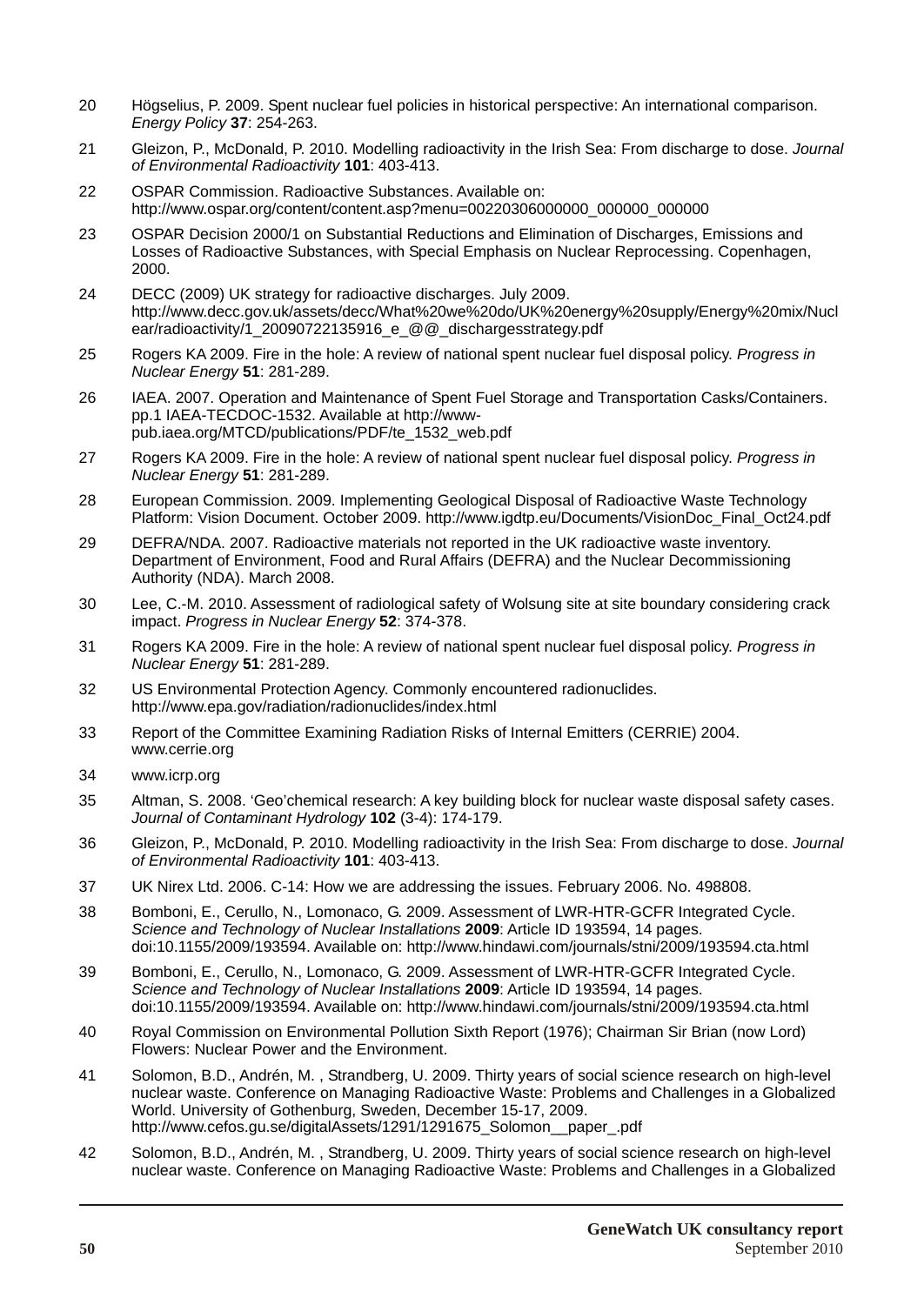World. University of Gothenburg, Sweden, December 15-17, 2009. http://www.cefos.gu.se/digitalAssets/1291/1291675\_Solomon\_\_paper\_.pdf

- 43 See IAEA http://www-ns.iaea.org/conventions/waste-jointconvention.htm
- 44 IAEA. 2004. Siting of Geological Disposal Facilities Safety Series No. 111-G-4.1. http://wwwpub.iaea.org/MTCD/publications/PDF/Pub952e\_web.pdf
- 45 AEA Safety Standards. 2006. Geological Disposal of Radioactive Waste. Safety Requirements, No. WS-R-4, 2006. http://www-pub.iaea.org/MTCD/publications/PDF/Pub1231\_web.pdf
- 46 OECD/NEA, 2004. Post-closure Safety Case for Geological Repositories. OECD, NEA, Paris www.nea.fr/ html/rwm/reports/2004/nea3679-closure.pdf
- 47 Wrixon, AD. 2008. New ICRP recommendations. *Journal of Radiological Protection* **28**: 161-168.
- 48 Lindell, B. 2000. [Editorial]. On collective dose. *Journal of Radiological Protection* **20**(1):1.
- 49 Wrixon, AD. 2008. New ICRP recommendations. *Journal of Radiological Protection* **28**: 161-168.
- 50 Larsson, C-M. 2009. Waste disposal and the recommendations of the International Commission on Radiological Protection – Challenges for radioecology and environmental radiation protection. *Journal of Environmental Radioactivity* **100**: 1053-1057.
- 51 OECD-Nuclear Energy Agency. 2007. The long-term regulatory criteria for radioactive waste disposal: Towards a common understanding of the objectives, challenges and practical issues. NEA/RWMC/RF(200)1/ROV. OECD-NEA, Paris. http://www.nea.fr/rwm/reports/2007/nea6182 regulating.pdf
- 52 Falck, W.E., Nilsson, K. –F. 2009. Geological disposal of radioactive waste. European Commission Joint Research Centre. JRC Reference Report EUR 23925 EN. http://ie.jrc.ec.europa.eu/publications/scientific\_publications/2009/LR-JRC\_Reference\_Report\_IE\_Geological%20Disposal.pdf
- 53 Pentreath, R.J. 2009. Radioecology, radiobiology, and radiological protection: frameworks and fractures. *Journal of Environmental Radioactivity* **100**: 1019-1026.
- 54 Oreskes, N., Schrader-Frechette, K., Belitz. K. 1994. Verification, validation and confirmation of numerical models in the Earth sciences. *Science* **263**: 641-646.
- 55 Beven, K. 2002. Towards a coherent philosophy for modelling the environment. Proceedings of the *Royal Society of London* **458**: 2465-2484.
- 56 Tsang, C. -F., Stephansson, O., Hudson, J.A. 2000. A discussion of thermo-hydro-mechanical (THM) processes associated with nuclear waste repositories. I*nternational Journal of Rock Mechanics and Mining Sciences* **37**(1-2):397-402.
- 57 Mulligan, C.N., Yong, R.N., Fukue, M. 2009. Some effects of microbial activity on the evolution of claybased buffer properties in underground repositories. *Applied Clay Science* **42**: 331-335.
- 58 Montarnal, Ph., Mugler, C., Descostes, M., Dimier, A., Jacquot, E. Presentation and use of a reactive transport code in porous media. *Physics and Chemistry of the Earth* **32**: 507-517.
- 59 Metz, V., Kienzler, B., Schüssler, W. 2003. Geochemical evaluation of different groundwater-host rock systems for radioactive waste disposal. *Journal of Contaminant Hydrology* **61**: 265-279.
- 60 Tsang, C. -F., Stephansson, O., Hudson, J.A. 2000. A discussion of thermo-hydro-mechanical (THM) processes associated with nuclear waste repositories. *International Journal of Rock Mechanics and Mining Sciences* **37**(1-2):397-402.
- 61 Protopopoff, E., Marcus, P. 2005. Potential-pH diagrams for hydroxyl and hydrogen adsorbed on a copper surface. *Electrochimica Acta* **51**: 408-417.
- 62 Takeno, N. 2005. Atlas of Eh-pH diagrams. Geological Survey of Japan Open File Report No. 419. http://www.gsj.jp/GDB/openfile/files/no0419/openfile419e.pdf
- 63 Pentreath, R.J. 2009. Radioecology, radiobiology, and radiological protection: frameworks and fractures. *Journal of Environmental Radioactivity* **100**: 1019-1026.
- 64 Report of the Committee Examining Radiation Risks of Internal Emitters (CERRIE) 2004. www.cerrie.org
- 65 Fyfe, W.S.. 1999. Nuclear waste isolation: an urgent international responsibility. *Engineering Geology* **52**: 159-161.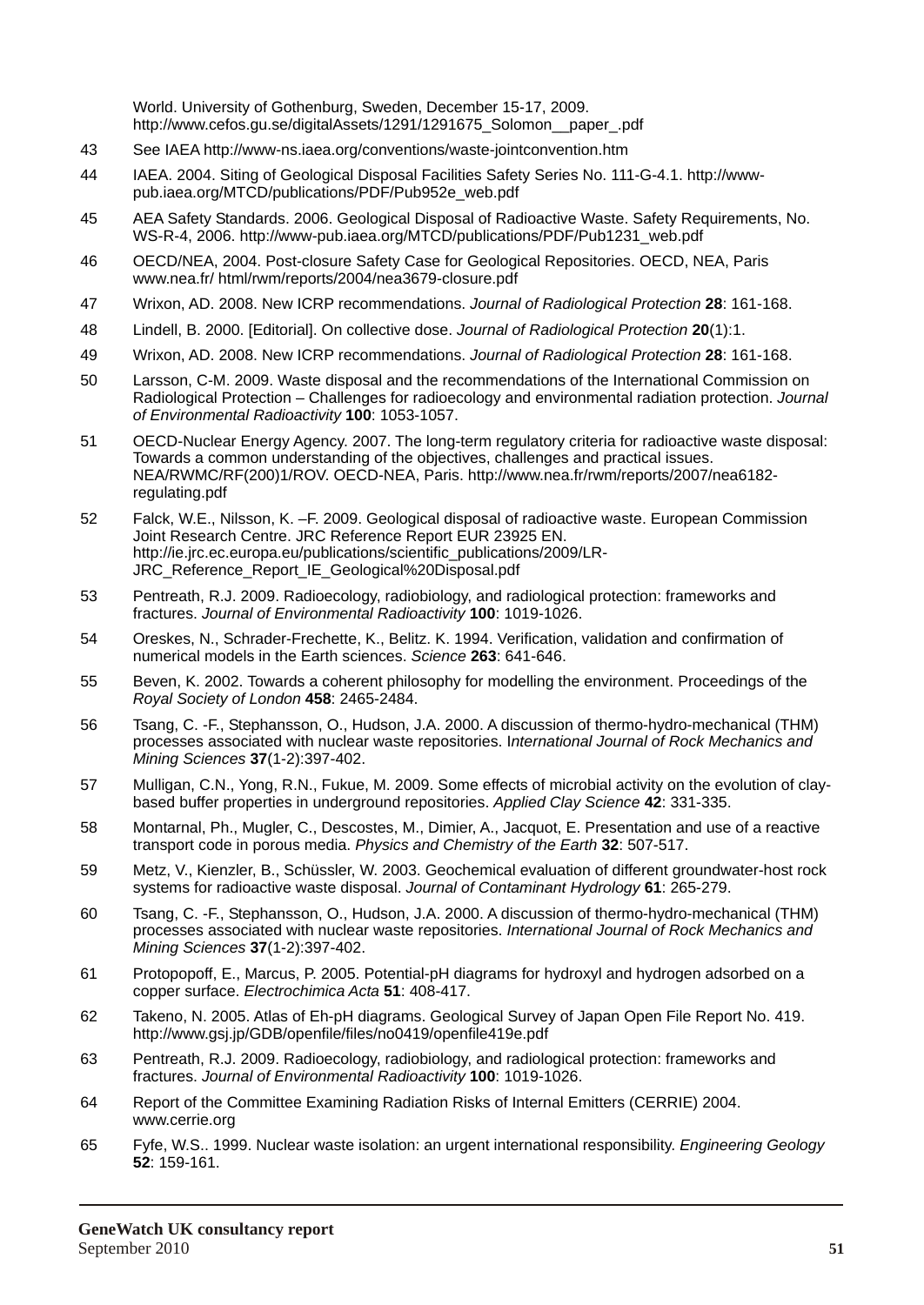- 66 Resnikoff, M., Travers, J., Alexandrova, E. 2010. The hazards of generation III reactor fuel wastes. Greenpeace Canada. May 2010.
- 67 Rogers, K.A. 2009. Fire in the hole: A review of national spent nuclear fuel disposal policy. *Progress in Nuclear Energy* **51**: 281-289.
- 68 Haszeldine, S., Smythe, D. 1997. Why was Sellafield rejected as a disposal site for radioactive waste? *Geoscientist* **7**(7): 18-20.
- 69 McDonald, C.S., Jarvis, C., Knipe, C.V. 1996. RCF planning appeal by UK Nirex Ltd. Report No. APP/HO900/A/94/247019, DOE.
- 70 McDonald, C. 2007. Letter: Flaws in search for nuclear waste site. The Guardian. 28th June 2007. http://www.guardian.co.uk/world/2007/jun/28/nuclear.uk
- 71 House of Lords Science and Technology Committee. 1999. Management of Nuclear Waste. 24 March 1999. 3rd Report of Session 1998-99 HL 41 ISBN 0 10 404199 4 http://www.publications.parliament.uk/pa/ld199899/ldselect/ldsctech/41/4109.htm#n51
- 72 Irving, A. 1999. Gosforth will fight dump. Whitehaven News. 8th April 1999.
- 73 HM Government. 2009. Infrastructure planning: How will it work? Can I have my say? http://www.communities.gov.uk/documents/planningandbuilding/pdf/infrastructureplanningwork.pdf
- 74 Asse II. Website on: http://www.endlager-asse.de/cln\_094/EN/1\_Home/home\_node.html
- 75 European Commission. 2009. Implementing Geological Disposal of Radioactive Waste Technology Platform: Vision Document. October 2009. http://www.igdtp.eu/Documents/VisionDoc\_Final\_Oct24.pdf
- 76 Bundesministerium für Umwelt, Naturschutz und Reaktorsicherheit (BUMF). 2010. Bundesumweltminister Norbert Röttgen Wir müssen uns der Verantwortung für die Entsorgung radioaktiver Abfälle endlich stellen, Pressemitteilung Nr. 037/10, Berlin, 15.03.2010. Available at http://www.bmu.de/pressemitteilungen/aktuelle\_pressemitteilungen/pm/45767.php
- 77 Rogers, K.A. 2009. Fire in the hole: A review of national spent nuclear fuel disposal policy. *Progress in Nuclear Energy* **51**: 281-289.
- 78 Pickard, W.F. 2010. Finessing the fuel: Revisiting the challenge of radioactive waste disposal. *Energy Policy* **38**: 709-714.
- 79 Ström, A., Andersson, J., Skagius, K., Winberg, A. 2008. Site descriptive modelling during characterization for a geological repository for nuclear waste in Sweden. *Applied Geochemistry* **23**: 1747-1760.
- 80 Altmann, S. 2008. 'Geo'chemical research: A key building block for nuclear waste disposal safety cases. *Journal of Contaminant Hydrology* **102** (3-4): 174-179.
- 81 Rogers, K.A. 2009. Fire in the hole: A review of national spent nuclear fuel disposal policy. *Progress in Nuclear Energy* **51**: 281-289.
- 82 http://www.dounreay.com/decommissioning/shaft-and-silo
- 83 ACRO. 2009. Gestion des déchets radioactifs: les leçons du Centre de Stockage de la Manche. Centre sans mémoire, centre sans avenir? Greenpeace France 25th June 2009. http://www.greenpeace.org/raw/content/france/presse/dossiers-documents/rapport-gestion-desdechets-radioactifs.pdf
- 84 Asse II. Website on: http://www.endlager-asse.de/cln\_094/EN/1\_Home/home\_node.html
- 85 Rempe, N.T. 2007. Permanent underground repositories for radioactive waste. *Progress in Nuclear Energy* **49**(5): 365-374.
- 86 Rempe, N.T. 2007. Permanent underground repositories for radioactive waste. *Progress in Nuclear Energy* **49**(5): 365-374.
- 87 Tsang, C. -F., Stephansson, O., Hudson, J.A. 2000. A discussion of thermo-hydro-mechanical (THM) processes associated with nuclear waste repositories. *International Journal of Rock Mechanics and Mining Sciences* **37**(1-2):397-402.
- 88 Nuclear Waste Advisory Associates. 2010. NWAA Issues Register. March 2010. www.nuclearwasteadvisory.co.uk
- 89 King, F., Kolar, M., Kessler, J.H., Apted, M. 2008. Yucca Mountain engineered barrier system corrosion model (EBSCOM). *Journal of Nuclear Materials* **379**: 59-67.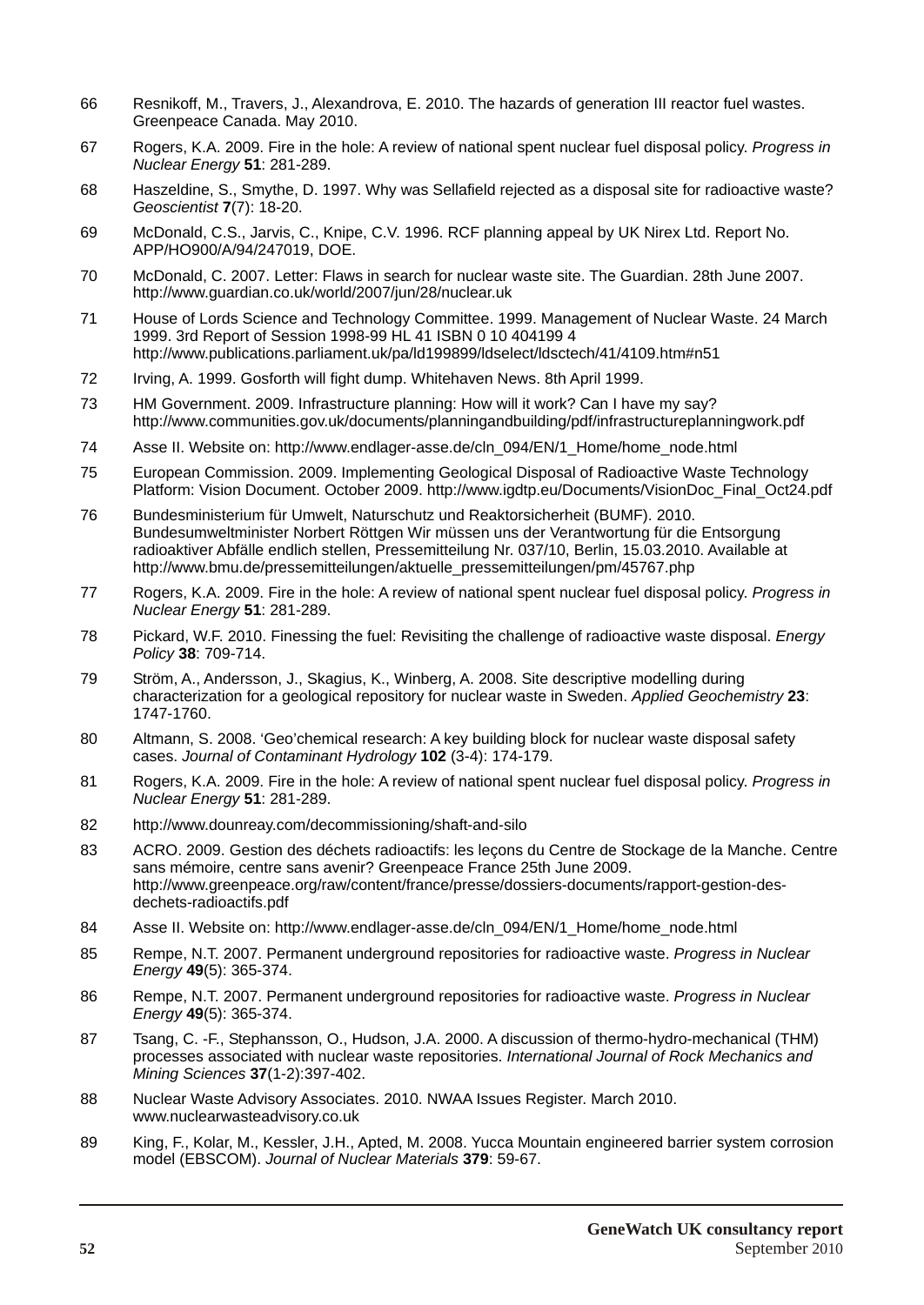- 90 Qin, Z., Shoesmith, D.W. 2008. Failure model and Monte Carlo simulations for titanium (grade-7) drip shields under Yucca Mountain repository conditions. *Journal of Nuclear Materials* **379**: 169-173.
- 91 Hultquist, G., Szakálos, P., Graham, M.J., Belonoshko, A.B., Sproule, G.I., Gråsjo, L., Dorogokupets, P., Danilov, B., AAstrup, T., Wikmark, G., Chuah, G.-K., Eriksson, J.,-C., Rosengren, A. 2009. Water corrodes copper. *Catalysis Letters* **132**: 311-316.
- 92 Johnson, L., King, F. 2008. The effect of the evolution of environmental conditions on the corrosion evolutionary path in a repository for spent fuel and high-level waste in Opalinus Clay. *Journal of Nuclear Materials* **379**: 9-15.
- 93 Puig, F., Dies, J., de Pablo, J., Martínez-Espara, A. 2008. Spent fuel canister for geological repository: Inner material requirements and candidates evaluation. *Journal of Nuclear Materials* **376**: 181-191.
- 94 Graham, J., Halayko, K.,G., Hume, H., Kirkham, T., Gray, M., Oscarson, D. 2002. A capillarity-advective model for gas break-through in clays. *Engineering Geology* **64**: 273-286.
- 95 King, F., Kolar, M., Maak, P. 2008. Reactive-transport model for the prediction of the uniform corrosion behaviour of copper used fuel containers. *Journal of Nuclear Materials* **379**: 133-141.
- 96 Mortley, A., Bonin, H.W., Bui, V.T. 2008. Radiation effects on polymers for coatings on copper canisters used for the containment of radioactive materials. *Journal of Nuclear Materials* **376**: 192-200.
- 97 Bennett, D.G., Gens, R. 2008. Overview of European concepts for high-level waste and spent fuel disposal with special reference waste container corrosion. *Journal of Nuclear Materials* **379**: 1-8.
- 98 Taniguchi, N., Kawasaki, M. 2008. Influence of sulphide concentration on the corrosion behaviour of pure copper in synthetic seawater. *Journal of Nuclear Materials* **379**: 154-161.
- 99 Hwang, Y. 2009. Copper canister lifetime limited by a sulphide intrusion in a deep geologic repository. *Progress in Nuclear Energy* **51**: 695-700.
- 100 King, F., Kolar, M., Maak, P. 2008. Reactive-transport model for the prediction of the uniform corrosion behaviour of copper used fuel containers. *Journal of Nuclear Materials* **379**: 133-141.
- 101 Rosborg, B., Werme, L. 2008. The Swedish nuclear waste program and the long-term corrosion behaviour of copper. *Journal of Nuclear Materials* **379**: 142-153.
- 102 Posiva Oy. 2007. Expected evolution of a spent nuclear fuel repository at Olkiluoto. Revised October 2007. http://www.posiva.fi/files/346/Posiva2006-05\_revised\_081107web.pdf
- 103 Hultquist, G. 1986. Hydrogen evolution in corrosion of copper in pure water. *Corrosion Science* **26**: 173- 177.
- 104 Hultquist, G., Chuah, G.K., Tan, K.L. 1989. Comments on hydrogen evolution from the corrosion of pure copper. *Corrosion Science* **29**: 1371-1377.
- 105 Szakálos, P., Hultquist, G., Wikmark, G. 2007. Corrosion of copper by water. *Electrochemical and Solid-State Letters* **10**(11): C63-C67.
- 106 Hultquist, G., Szakálos, P., Graham, M.J., Sproule, G.I., Wikmark, G. 2008. Detection of hydrogen in corrosion of copper in pure water. Presented at the International Corrosion Congress 2008.Paper No. 3384. NACE International, Houston, USA.
- 107 Hultquist, G., Szakálos, P., Graham, M.J., Belonoshko, A.B., Sproule, G.I., Gråsjo, L., Dorogokupets, P., Danilov, B., AAstrup, T., Wikmark, G., Chuah, G.-K., Eriksson, J.,-C., Rosengren, A. 2009. Water corrodes copper. *Catalysis Letters* **132**: 311-316.
- 108 Johansson, L.-G. 2008. Comment on "Corrosion of Copper by Water". *Electrochemical and Solid-State Letters* **11**(4): S1-S1.
- 109 Werme, L.O., Korzhavyi, C. 2010. Comment on Hultquist et al. "Water corrodes copper". *Catalysis Letters* **135**:165-166.
- 110 Szakálos, P., Hultquist, G., Wikmark, G. 2008. Response to the Comment on "Corrosion of Copper by Water". *Electrochemical and Solid-State Letters* **11**(4): S2-S2.
- 111 Hultquist, G., Szakalos, P., Graham, M.J., Belonoshko, A.B., Rosengren, A. 2010. Reply to Lars O. Werme et. al.: "Comments on Water Corrodes Copper". *Catalysis Letters* **135**: 167-168.
- 112 Protopopoff, E., Marcus, P. 2005. Potential-pH diagrams for hydroxyl and hydrogen adsorbed on a copper surface. *Electrochimica Acta* **51**: 408-417.
- 113 Swedish National Council for Nuclear Waste (Kärnavfallsrådet). 2009. Mechanisms of copper corrosion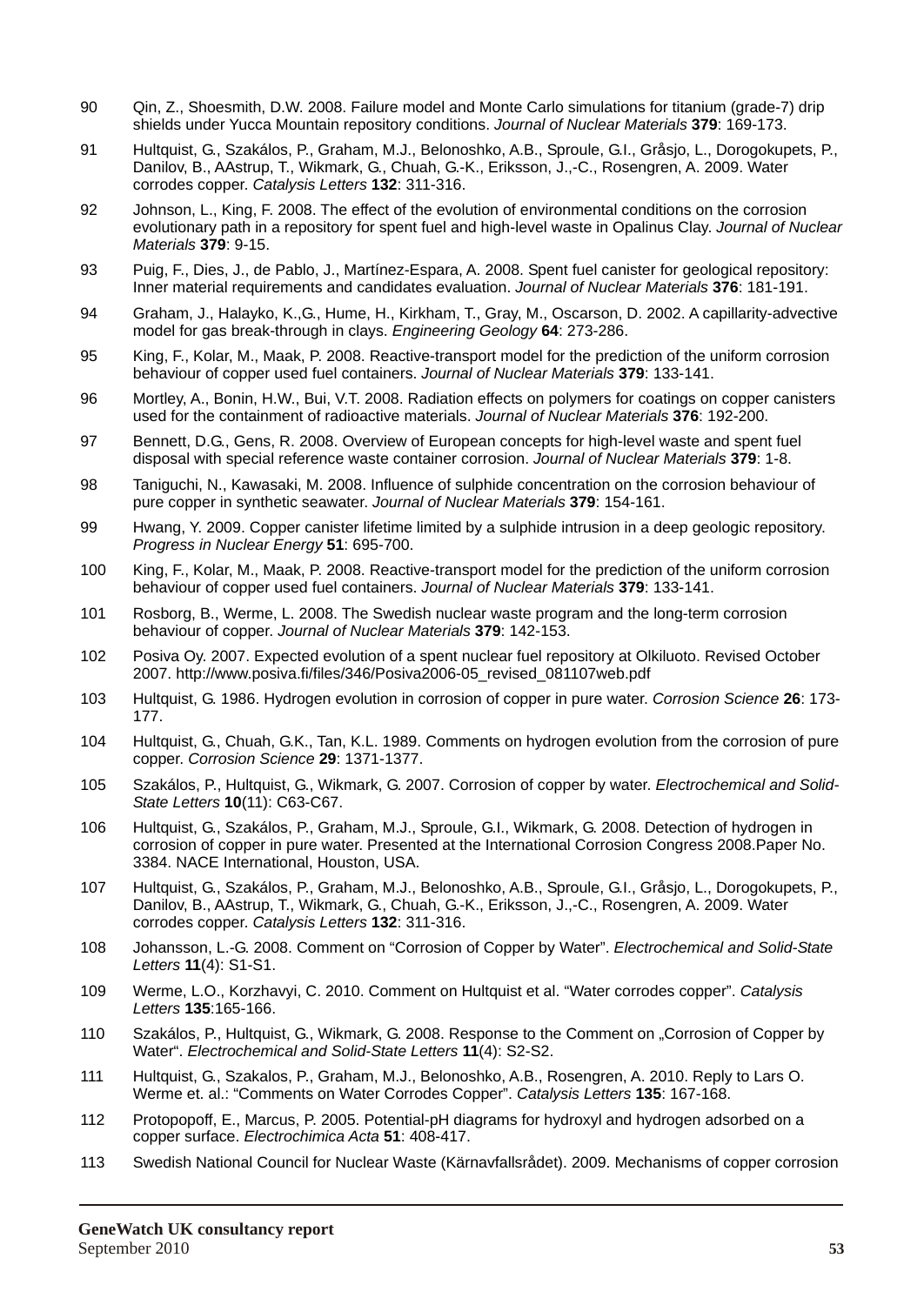in aqueous environments. A report from the Swedish Council for Nuclear Waste's Scientific Workshop on 16th November 2009. Report 2009: 4e. http://www.karnavfallsradet.se/sites/default/files/dokument/287588\_Engelsk\_Rapport\_2009\_4\_W.pdf

- 114 Merroun, M.L., Selenska-Pobell, S. 2008. Bacterial interactions with uranium: An environmental perspective. *Journal of Contaminant Hydrology* **102** (3-4): 285-295.
- 115 Pedersen, K. 1999. Subterranean microorganisms and radioactive waste disposal in Sweden. *Engineering Geology* **52**: 163-176.
- 116 Stroes-Gascoyne, S. 2010. Microbial occurrence in bentonite-based buffer, backfill and sealing materials from large-scale experiments at AECL's Underground Research Laboratory. *Applied Clay Science* **47**: 36-42.
- 117 Stroes-Gascoyne, S. 2010. Microbial occurrence in bentonite-based buffer, backfill and sealing materials from large-scale experiments at AECL's Underground Research Laboratory. *Applied Clay Science* **47**: 36-42.
- 118 Stroes-Gascoyne, S. 2010. Microbial occurrence in bentonite-based buffer, backfill and sealing materials from large-scale experiments at AECL's Underground Research Laboratory. *Applied Clay Science* **47**: 36-42.
- 119 Masurat, P., Eriksson, S., Pedersen, K. 2010. Evidence of indigenous sulphate-reducing bacteria in commercial Wyoming bentonite. *Applied Clay Science* **47**: 51-57.
- 120 Mauclaire, L., McKenzie, J.A., Schwyn, B., Bossart, P. 2007. Detection and cultivation of indigenous microorganisms in Mesozoic claystone core samples from the Opalinus Clay Formation (Mont Terri Rock Laboratory). *Physics and Chemistry of the Earth* **32**: 232-240.
- 121 Masurat, P., Eriksson S., Pedersen K. 2010. Microbial sulphide production in compacted Wyoming bentonite MX-80 under in situ conditions relevant to a repository for high-level radioactive waste. *Applied Clay Science* **47**: 58-64.
- 122 West, J.M., McKinley, I.G., Neall, F.B., Rochelle, C.A., Bateman, K., Kawamura, H. 2006. Microbiological effects of the Cavern Extended Storage (CES) repository for radioactive waste – A quantitative evaluation. *Journal of Geochemical Exploration* **90**: 114-122.
- 123 Szakálos, P., Hultquist, G., Wikmark, G. 2007. Corrosion of copper by water. *Electrochemical and Solid-State Letters* **10**(11): C63-C67.
- 124 Smart, N.R., Rance, A.P., Werme, L.O. 2008. The effect of radiation on the anaerobic corrosion of steel. *Journal of Nuclear Materials* **379**: 97-104.
- 125 Bonin, B., Colin, M., Dutfoy, A. 2000. Pressure building during the early stages of gas production in a radioactive waste repository. *Journal of Nuclear Materials* **281**(1): 1-14.
- 126 Féron, D., Crusset, D., Gras, J-M. 2008. Corrosion issues in nuclear waste disposal. *Journal of Nuclear Materials* **379**: 16-23.
- 127 Lai-Zhe Jin, L.-Z., Sandström, R. 2009. Non-stationary creep simulation with a modified Armstrong-Frederick relation applied to copper canisters. *Computational Materials Science* **46**(2):339-346.
- 128 Bourg, I.C., Bourg, A.C.M., Sposito, G. 2003. Modeling diffusion and adsorption in compacted bentonite: a critical review. *Journal of Contaminant Hydrology* **61**: 293-302.
- 129 Tsang, C. -F., Stephansson, O., Hudson, J.A. 2000. A discussion of thermo-hydro-mechanical (THM) processes associated with nuclear waste repositories. *International Journal of Rock Mechanics and Mining Sciences* **37**(1-2):397-402.
- 130 Tsang, C.-F., Jing, L., Stephansson, O., Kautsky, F. 2005. The DECOVALEX III project: A summary of activities and lessons learned. *International Journal of Rock Mechanics and Mining Sciences* **42**: 593- 610.
- 131 Chen, Y., Zhou, C., Jing, L. 2009. Modeling coupled THM processes of geological porous media with multiphase flow: Theory and validation against laboratory and field scale experiments. *Computers and Geotechnics* **36**: 1308-1329.
- 132 Tsang, C. -F., Stephansson, O., Hudson, J.A. 2000. A discussion of thermo-hydro-mechanical (THM) processes associated with nuclear waste repositories. *International Journal of Rock Mechanics and Mining Sciences* **37**(1-2):397-402.
- 133 Lai-Zhe Jin, L.-Z., Sandström, R. 2009. Non-stationary creep simulation with a modified Armstrong-Frederick relation applied to copper canisters. *Computational Materials Science* **46**(2):339-346.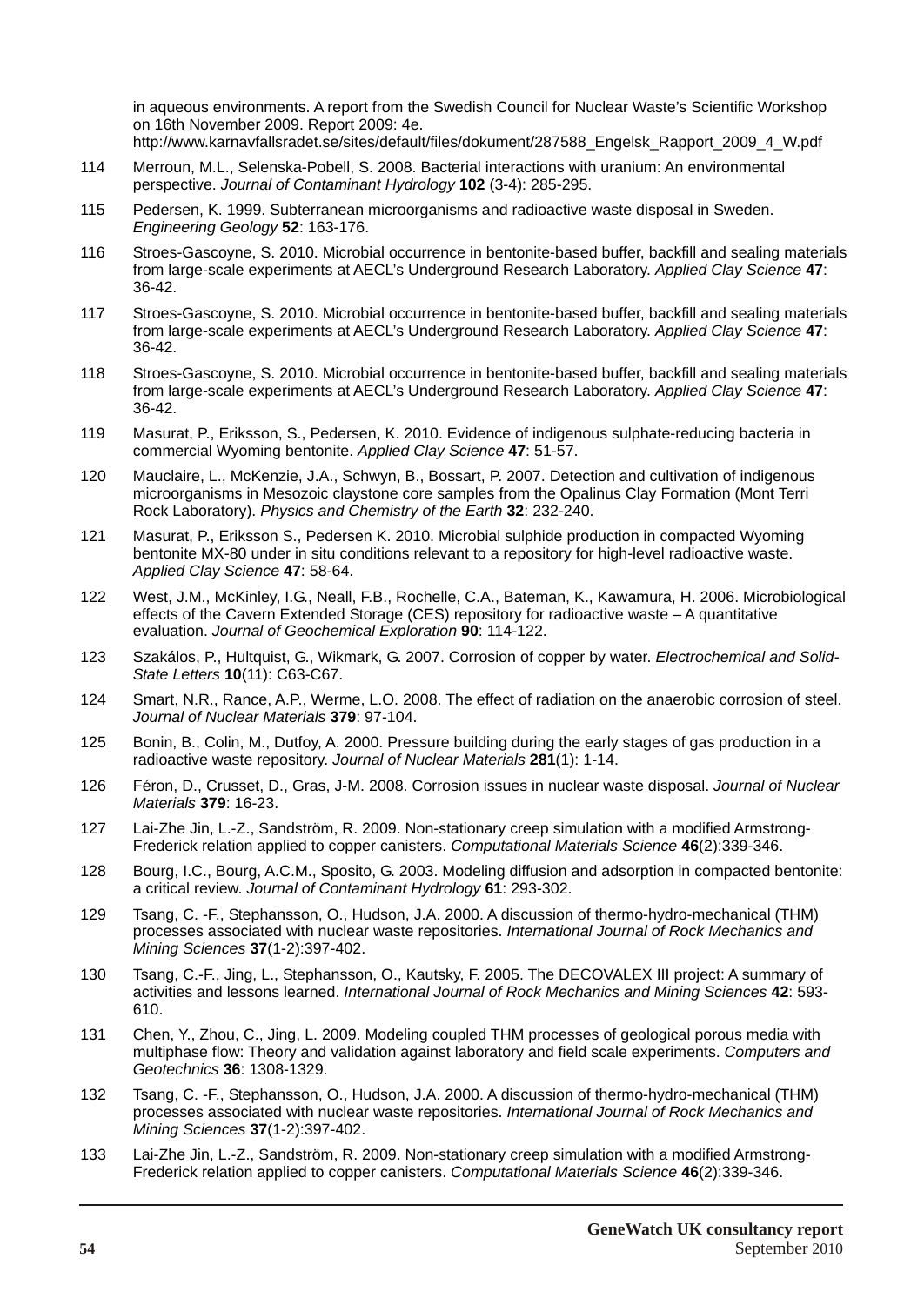- 134 Lee, J.O., Kang, I.M., Cho, W.J. 2010. Smectite alteration and its influence on the barrier properties of smectite clay for a repository. *Applied Clay Science* **47**: 99-104.
- 135 Lee, J.O., Kang, I.M., Cho, W.J. 2010. Smectite alteration and its influence on the barrier properties of smectite clay for a repository. *Applied Clay Science* **47**: 99-104.
- 136 Pusch R., Kasbohm, J., Thao, H.T.M. 2010. Chemical stability of montmorillonite buffer clay under repository-like conditions – A synthesis of relevant experimental data. *Applied Clay Science* **47**: 113- 119.
- 137 Pusch R., Kasbohm, J., Thao, H.T.M. 2010. Chemical stability of montmorillonite buffer clay under repository-like conditions – A synthesis of relevant experimental data. *Applied Clay Science* **47**: 113- 119.
- 138 Prikryl, R., Weishauptová, Z. 2010. Hierarchical porosity of bentonite-based buffer and its modification due to increased temperature and hydration. *Applied Clay Science* **47**: 163-170.
- 139 Pusch R., Zhang, L., Adey, R., Kasbohm, J. 2010. Rheology of an artificial smectitic clay. *Applied Clay Science* **47**: 120-126.
- 140 Sundberg, J., Back, P-E, Christiansson, R., Hökmark, H., Ländell, M., Wrafter, J. 2009. Modelling of thermal rock mass properties at the potential sites of a Swedish nuclear waste repository. *International Journal of Rock Mechanics and Mining Sciences* **46**: 1042-1054.
- 141 Sundberg, J., Hellström, G. 2009. Inverse modelling of thermal conductivity from temperature measurements at the Prototype Repository, Äspö HRL *International Journal of Rock Mechanics and Mining Sciences* **46**: 1029-1041.
- 142 Yang, S.-Y., Yeh, H-D. 2009. Modeling transient heat transfer in nuclear waste repositories, *Journal of Hazardous Materials* **169** (1-3), 108-112.
- 143 Jockwer, N., Wieczorek, K., Fernández, A.M. 2007. Measurements of gas generation, water content and change in the water distribution in a heater experiment in the underground laboratory Mont Terri. *Physics and Chemistry of the Earth* **32**: 530-537.
- 144 Suzuki, S., Sazarashi, M., Akimoto, T., Haginuma, M., Suzuki, K. 2008. A study of the mineralogical alteration of bentonite in saline water. *Applied Clay Science* **41**: 190-198.
- 145 Mokni, N., Olivella, S., Alonso, E.E. 2010. Swelling in clayey soils induced by the presence of salt crystals. *Applied Clay Science* **47**: 105-112.
- 146 Fukue, M., Fujimori, Y., Sato, Y., Nakagawa, T., Mulligan, C.N. 2010. Evidence of the production and dissolution of carbonate phases in bentonite formations. *Applied Clay Science* **47**: 133-138
- 147 Wersin, P. 2003. Geochemical modeling of bentonite porewater in high-level waste repositories. *Journal of Contaminant Hydrology* **61**: 405-422.
- 148 Marty, N.C.M., Fritz, B., Clément, A., Michau, N. 2010. Modelling the long term alteration of the engineered bentonite barrier in an underground radioactive waste repository. *Applied Clay Science* **47**: 82-90.
- 149 Savage, D., Watson, C., Benbow, S., Wilson, J. 2010. Modelling iron-bentonite interactions. *Applied Clay Science* **47**: 91-98.
- 150 Carlson, L., Karnland, O., Oversby, V.M., Rance, A.P., Smart, N.R., Snellman, M., Vähänen, M., Werme, L.O. 2007. Experimental studies of the interactions between anaerobically corroding iron and bentonite. *Physics and Chemistry of the Earth* **32**: 334-345.
- 151 Karnland, O., Olsson, S., Nilsson, U., Sellin, P. 2007. Experimentally determined swelling pressures and geochemical interactions of compacted Wyoming bentonite with highly alkaline solutions. *Physics and Chemistry of the Earth* **32**: 275-286.
- 152 Savage, D., Walker, C., Arthur, R., Rochelle, C., Oda, C., Takase, H. 2007. Alteration of bentonite by hyperalkaline fluids: A review of the role of secondary minerals. *Physics and Chemistry of the Earth* **32**: 287-297.
- 153 Yamaguchi, T., Sakamoto, Y., Akai, M., Takazawa, M., Iida, Y., Tanaka, T., Nakayama, S. 2007. Experimental and modeling study on long-term alteration of compacted bentonite with alkaline groundwater. *Physics and Chemistry of the Earth* **32**: 298-310.
- 154 Trotignon, L., Devallois, V., Peycelon, H., Tiffreau, C., Bourbon, X. 2007. Predicting the long term durability of concrete engineered barriers in a geological repository for radioactive waste. *Physics and Chemistry of the Earth* **32**: 259-274.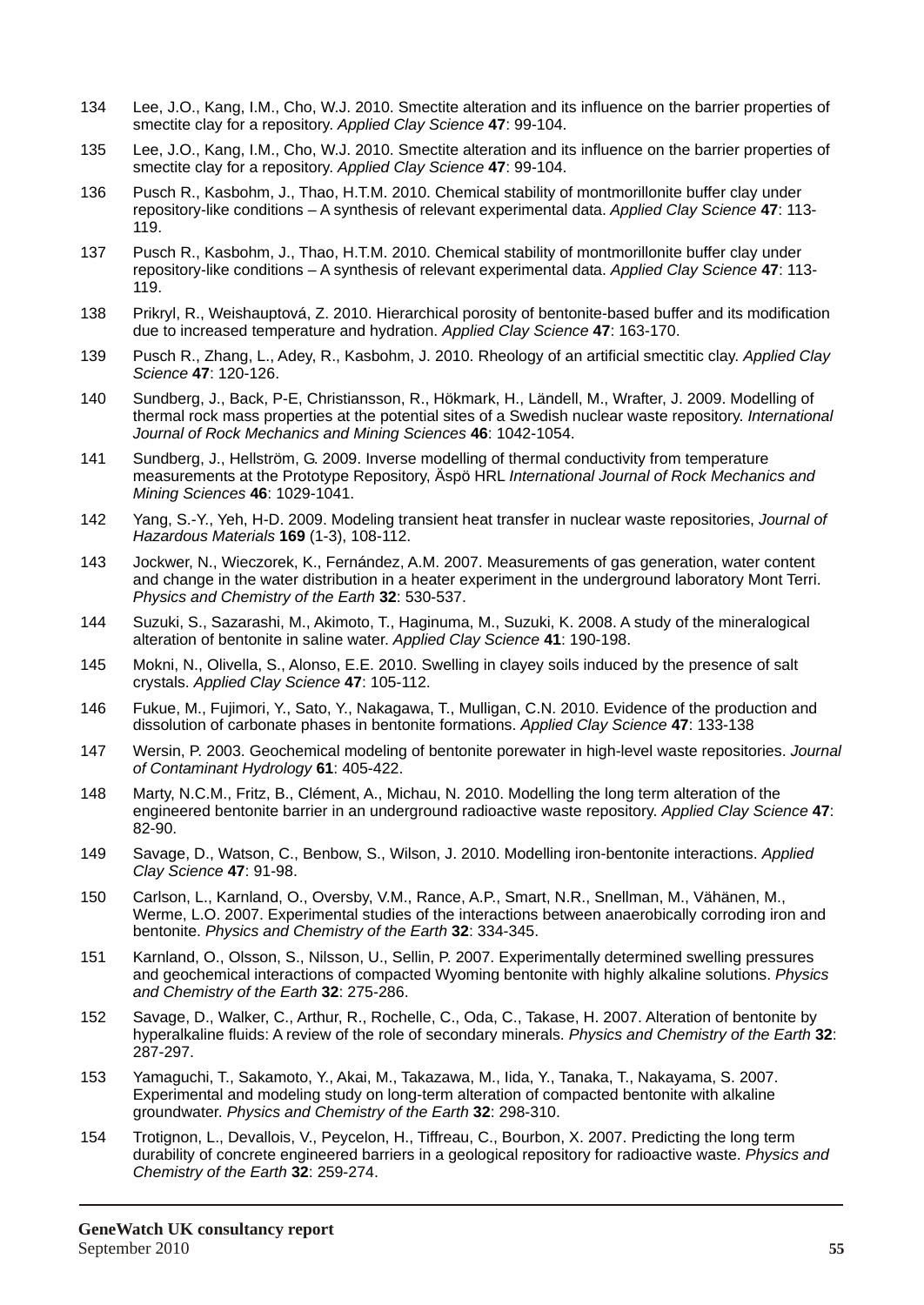- 155 Graham, J., Halayko, K.,G., Hume, H., Kirkham, T., Gray, M., Oscarson, D. 2002. A capillarity-advective model for gas break-through in clays. *Engineering Geology* **64**: 272-286.
- 156 Graham, J., Halayko, K.,G., Hume, H., Kirkham, T., Gray, M., Oscarson, D. 2002. A capillarity-advective model for gas break-through in clays. *Engineering Geology* **64**: 272-286.
- 157 Gallé, C. 2000. Gas breakthrough pressure in compacted Fo-Ca clay and interfacial gas overpressure in waste disposal context. *Applied Clay Science* **17**: 85-97.
- 158 Ortiz, L., Volckaert, G., Mallants, D. 2002. Gas generation and migration in Boom Clay, a potential host rock formation for nuclear waste storage. *Engineering Geology* **64**: 287-296.
- 159 Xu, T., Senger, R., Finsterle, S. 2008. Corrosion-induced gas generation in a nuclear waste repository: Reactive geochemistry and multiphase flow effects. *Applied Geochemistry* **23**(12): 3423-3433.
- 160 Falck, W.E., Nilsson, K. –F. 2009. Geological disposal of radioactive waste. European Commission Joint Research Centre. JRC Reference Report EUR 23925 EN. http://ie.jrc.ec.europa.eu/publications/scientific\_publications/2009/LR-JRC\_Reference\_Report\_IE\_Geological%20Disposal.pdf
- 161 Nakano, M., Kawamura, K. 2010. Estimating the corrosion of compacted bentonite by a conceptual model based on microbial growth dynamics. *Applied Clay Science* **47**: 43-50.
- 162 Fukue, M., Fujimori, Y., Sato, Y., Nakagawa, T., Mulligan, C.N. 2010. Evidence of the production and dissolution of carbonate phases in bentonite formations. *Applied Clay Science* **47**: 133-138.
- 163 Mulligan, C.N., Yong, R.N., Fukue, M. 2009. Some effects of microbial activity on the evolution of claybased buffer properties in underground repositories. *Applied Clay Science* **42**: 331-335.
- 164 Merroun, M.L., Selenska-Pobell, S. 2008. Bacterial interactions with uranium: An environmental perspective. *Journal of Contaminant Hydrology* **102** (3-4): 285-295.
- 165 Mulligan, C.N., Yong, R.N., Fukue, M. 2009. Some effects of microbial activity on the evolution of claybased buffer properties in underground repositories. *Applied Clay Science* **42**: 331-335.
- 166 Nazina, T.N., Kosareva, I.M., Petrunyaka, V.V., Savushkina, M.K., Kudriavtsev, E.G., Lebedev, V.A., Ahunov, V.D., Revenko, Y.A., Khafizov, R.R., Osipov, G.A., Belyaev, S.S., Ivanov, M.V. 2004. Microbiology of formation waters from the deep repository of liquid radioactive wastes Severnyi. *FEMS Microbiology Ecology* **49**: 97-107.
- 167 Stroes-Gascoyne, S. 2010. Microbial occurrence in bentonite-based buffer, backfill and sealing materials from large-scale experiments at AECL's Underground Research Laboratory. *Applied Clay Science* **47**: 36-42.
- 168 Mulligan, C.N., Yong, R.N., Fukue, M. 2009. Some effects of microbial activity on the evolution of claybased buffer properties in underground repositories. *Applied Clay Science* **42**: 331-335.
- 169 Mulligan, C.N., Yong, R.N., Fukue, M. 2009. Some effects of microbial activity on the evolution of claybased buffer properties in underground repositories. *Applied Clay Science* **42**: 331-335.
- 170 Fukue, M., Fujimori, Y., Sato, Y., Nakagawa, T., Mulligan, C.N. 2010. Evidence of the production and dissolution of carbonate phases in bentonite formations. *Applied Clay Science* **47**: 133-138.
- 171 Mulligan, C.N., Yong, R.N., Fukue, M. 2009. Some effects of microbial activity on the evolution of claybased buffer properties in underground repositories. *Applied Clay Science* **42**: 331-335.
- 172 Mulligan, C.N., Yong, R.N., Fukue, M. 2009. Some effects of microbial activity on the evolution of claybased buffer properties in underground repositories. *Applied Clay Science* **42**: 331-335.
- 173 Malekifarsani, A., Skachek, M.A. 2009. Effect of precipitation, sorption and stable of isotope on maximum release rates of radionuclides from engineered barrier system (EBS) in deep repository. *Journal of Environmental Radioactivity* **100**: 807-814.
- 174 Altman, S. 2008. 'Geo'chemical research: A key building block for nuclear waste disposal safety cases. *Journal of Contaminant Hydrology* **102** (3-4): 174-179.
- 175 Malekifarsani, A., Skachik, M.A. 2009. Calculation of maximum release rates in alternative design changes in the thickness of the buffer for the engineered barrier system (EBS) in deep repository by using Amber code. *Progress in Nuclear Energy* **51**: 355-360.
- 176 Salbu, B., Skipperud, L. 2009. Speciation of radionuclides in the environment. *Journal of Environmental Radioactivity* **100**: 281-282.
- 177 Darban, A.K., Yong, R.N., Ravaj, S. 2010. Coupled chemical speciation-solute transport model for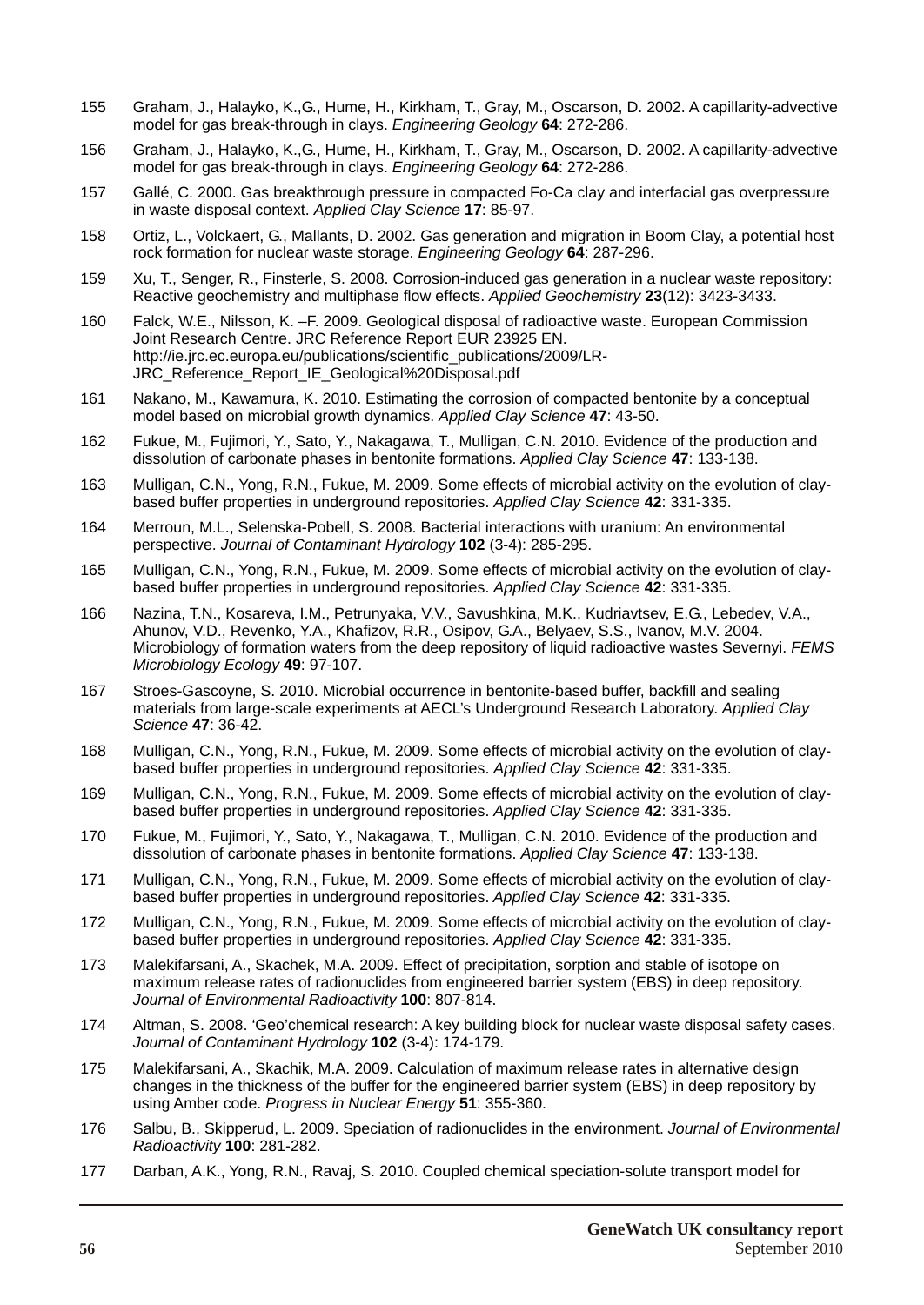prediction of solute transport in clay buffers. *Applied Clay Science* **47**: 127-132

- 178 Montarnal, Ph., Mugler, C., Descostes, M., Dimier, A., Jacquot, E. Presentation and use of a reactive transport code in porous media. *Physics and Chemistry of the Earth* **32**: 507-517.
- 179 Metz, V., Kienzler, B., Schüssler, W. 2003. Geochemical evaluation of different groundwater-host rock systems for radioactive waste disposal. *Journal of Contaminant Hydrology* **61**: 265-279.
- 180 Aggarwal, M., Ndiaye, M.C.A., Carrayrou, J. 2007. Parameters estimation for reactive transport: A way to test the validity of a reactive model. *Physics and Chemistry of the Earth* **32**: 518-529.
- 181 Truche, L.,Berger, G. Destrigneville, C., Pages, A., Guillaume, D., Giffaut, E., Jacquot, E. 2009. Experimental reduction of aqueous sulphate by hydrogen under hydrothermal conditions: Implication for the nuclear waste storage. *Geochimica et Cosmochimica Acta* **73**(16): 4824-4835.
- 182 Alonso, U., Missana, T., Patelli, A., Rigato, V. 2007. Bentonite colloid diffusion through the host rock of a deep geological repository. *Physics and Chemistry of the Earth* **32**: 469-476.
- 183 Kersting, A.B., Eferd, D.W., Finnegan, D.L., Rokop, D.J., Smith, D.K., Thompson, J.L. 1999. Migration of plutonium in groundwater at the Nevada test site. *Nature* **397**: 56-59.
- 184 Geckeis, H., Rabung, T. 2008. Actinide geochemistry: From molecular level to the real system. *Journal of Contaminant Hydrology* **102** (3-4): 187-195.
- 185 Kunze, P., Seher, H., Hauser, W., Panak, P.J. 2008. The influence of colloid formation in a granite groundwater bentonite porewater mixing zone on radionuclide speciation. *Journal of Contaminant Hydrology* **102** (3-4): 263-272.
- 186 Wold, S., Eriksen, T. 2007. Diffusion of humic colloids in compacted bentonite. *Physics and Chemistry of the Earth* **32**: 477-484.
- 187 Filby, A., Plascke, M., Geckeis, H., Fanghänel, Th. 2008. Interaction of latex colloids with mineral surfaces and Grimsel granodiorite. *Journal of Contaminant Hydrology* **102** (3-4): 273-284.
- 188 Heberling, F., Brendebach, B., Bosbach, D. 2008. Neptunium(V) adsorption to calcite. *Journal of Contaminant Hydrology* **102** (3-4): 246-252.
- 189 Finck, N., Stumpf, T., Walther, C., Bosbach, D. 2008. TRLFS characterization of Eu(III)-doped synthetic organo-hectorite. *Journal of Contaminant Hydrology* **102** (3-4): 253-262.
- 190 Alonso, U., Missana, T., Patelli, A., Rigato, V. 2007. Bentonite colloid diffusion through the host rock of a deep geological repository. *Physics and Chemistry of the Earth* **32**: 469-476.
- 191 Missana, T., Alonso, U., Turrero, J.M. 2003. Generation and stability of bentonite colloids at the bentonite/grantite interface of a deep geological radioactive waste repository. *Journal of Contaminant Hydrology* **61**: 17-31.
- 192 Rönnback, P., Åström, M., Gustafsson, J.-P. 2008. Comparison of the behaviour of rare earth elements in surface waters, overburden groundwaters and bedrock groundwaters in two granitoidic settings, Eastern Sweden. *Applied Geochemistry* **23**: 1862-1880.
- 193 Geckeis, H., Rabung, T. 2008. Actinide geochemistry: From molecular level to the real system. *Journal of Contaminant Hydrology* **102** (3-4): 187-195.
- 194 Gaona, X., Montoya, V., Colàs, E., Grivé, M., Duro, L. 2008. Review of the complexation of tetravalent actinides by ISA and gluconate under alkaline to hyperalkaline conditions. *Journal of Contaminant Hydrology* **102** (3-4): 217-227.
- 195 Hallbeck, L., Pedersen, K. 2008. Characterization of microbial processes in deep aquifers of the Fennoscandian Shield. *Applied Geochemistry* **23**: 1796-1819.
- 196 Auqué, L., Gimeno, M.J., Gómez, J., Nilsson, A.-C. 2008. Potentiometrically measured Eh in groundwaters from the Scandanavian Shield. *Applied Geochemistry* **23**: 1820-1833.
- 197 Merroun, M.L., Selenska-Pobell, S. 2008. Bacterial interactions with uranium: An environmental perspective. *Journal of Contaminant Hydrology* **102** (3-4): 285-295.
- 198 Pedersen, K. 1999. Subterranean microorganisms and radioactive waste disposal in Sweden. *Engineering Geology* **52**: 163-176.
- 199 Yim, M.-S., Caron, F. 2006. Life cycle and management of carbon-14 from nuclear power generation. *Progress in Nuclear Energy* **48**: 2-36.
- 200 Bracke, G., Müller, W. 2008. Contribution to a more realistic approach in assessing the release of C-14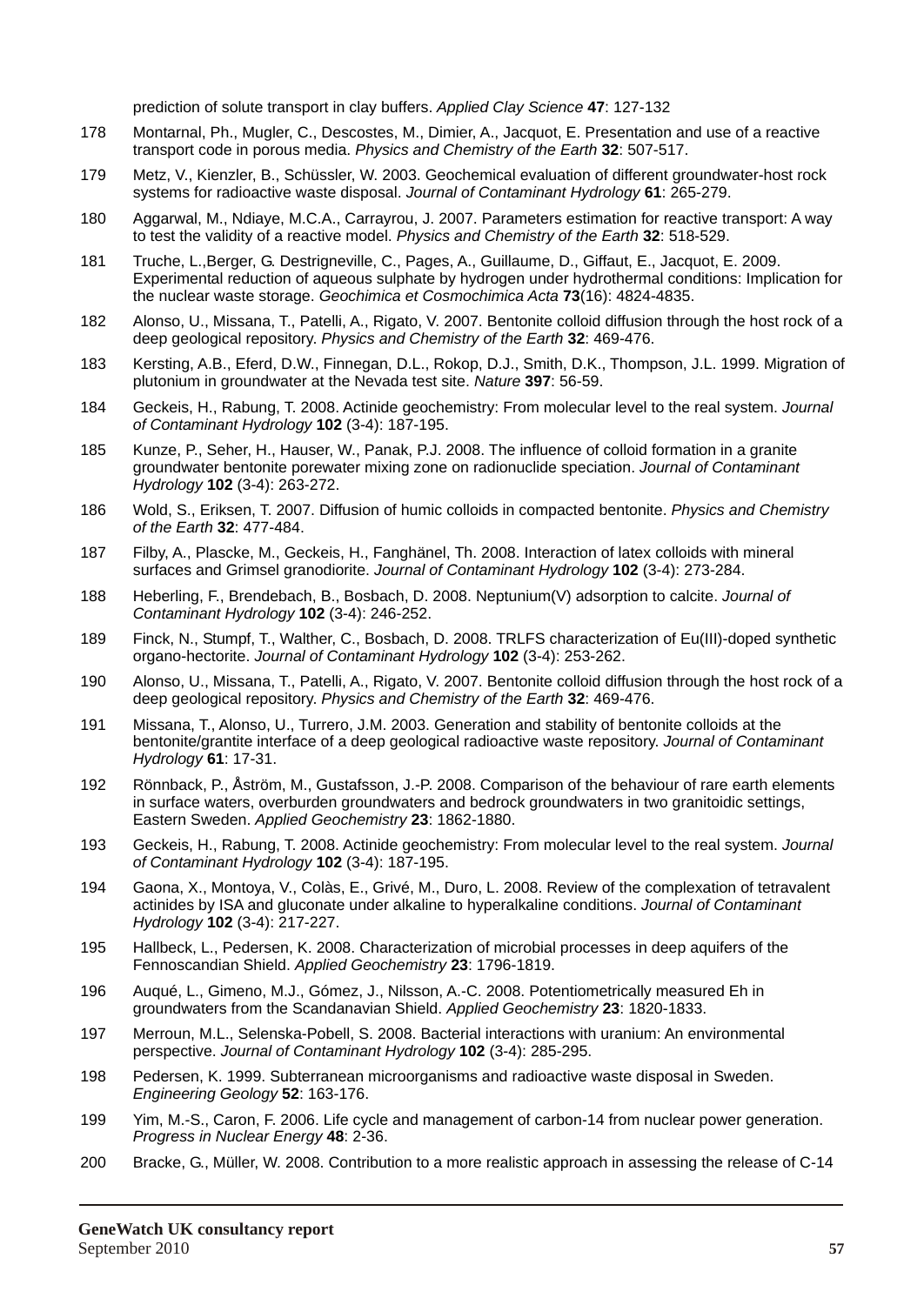from low-level radioactive waste repositories. *Journal of Contaminant Hydrology* **102** (3-4): 210-216.

- 201 Bracke, G., Müller, W. 2008. Contribution to a more realistic approach in assessing the release of C-14 from low-level radioactive waste repositories. *Journal of Contaminant Hydrology* **102** (3-4): 210-216.
- 202 Yim, M.-S. 2006. Life cycle and management of carbon-14 from nuclear power generation. *Progress in Nuclear Energy* **48**: 2-36.
- 203 Grambow, B. 2008. Mobile fission and activation products in nuclear waste disposal. *Journal of Contaminant Hydrology* **102** (3-4): 180-186.
- 204 Tsang, C. -F., Stephansson, O., Hudson, J.A. 2000. A discussion of thermo-hydro-mechanical (THM) processes associated with nuclear waste repositories. *International Journal of Rock Mechanics and Mining Sciences* **37**(1-2):397-402.
- 205 Tsang, C.-F., Jing, L., Stephansson, O., Kautsky, F. 2005. The DECOVALEX III project: A summary of activities and lessons learned. *International Journal of Rock Mechanics and Mining Sciences* **42**: 593- 610.
- 206 Dowd, P.A., Martin, J.A., Xu, C., Fowell, R.J., Mardia, K.V. 2009. A three-dimensional fracture network data set for a block of granite. *International Journal of Rock Mechanics and Mining Sciences* **46**: 811- 818.
- 207 Ström, A., Andersson, J., Skagius, K., Winberg, A. 2008. Site descriptive modelling during characterization for a geological repository for nuclear waste in Sweden. *Applied Geochemistry* **23**: 1747-1760.
- 208 Follin, S., Stephens, M.B., Laaksoharju, M., Nilsson, A.-C., Smellie, J.A.T., Tullborg, E.-L. 2008. Modelling the evolution of hydrochemical conditions in the Fennoscandian Shield during Holocene time using multidisciplinary information. *Applied Geochemistry* **23**: 2004-2020.
- 209 Laaksoharju, M., Smellie, J., Tullborg, E.-L., Gimeno, M., Molinero, J., Gurban, I., Hallbeck, L. 2008. Hydrogeochemical evaluation and modeling performed within the Swedish site investigation programme. *Applied Geochemistry* **23**: 1761-1795.
- 210 Waber, H.N., Smellie, J.A.T. 2008. Characterisation of pore water in crystalline rocks. *Applied Geochemistry* **23**: 1834-1861.
- 211 Laaksoharju, M., Gascoyne, M., Gurban, I. 2008. Understanding groundwater chemistry using mixing models. *Applied Geochemistry* **23**: 1921-1940.
- 212 Molinero, J., Raposo, J.R., Galíndez, J.M., Arcos, D., Guimerá, J. 2008. Coupled hydrogeological and reactive transport modeling of the Simpevarp area (Sweden). *Applied Geochemistry* **23**: 1957-1981.
- 213 Gómez, J.B., Auqué, L.F., Gimeno, M.J. 2008. Sensitivity and uncertainty analysis of mixing and mass balance calculations with standard and PCA-based geochemical codes. *Applied Geochemistry* **23**: 1941-1956.
- 214 Hunter, F.M.I., Hartley, L.J., Hoch, A., Jackson, C.P., McCarthy, R., Marsic, N., Gylling, B. 2008. Calibration of regional palaeohydrogeology and sensitivity analysis using hydrochemistry data in site investigations. *Applied Geochemistry* **23**: 1982-2003.
- 215 Yoshida, H., Metcalfe, R., Seida, Y., Takahashi, H., Kikuchi, T. 2008. Retardation capacity of altered granitic rock distributed along fractured and faulted zones in the orogenic belt of Japan. *Engineering Geology* **106**: 116-122.
- 216 Kienzler, B., Vejmelka, P., Romer, J., Fanghanel, E., Jansson, M., Eriksen, T.E., Wikberg, P. 2003. Swedish-German actinide migration experiment at ÄSPÖ hard rock laboratory. *Journal of Contaminant Hydrology* **61**: 219-233.
- 217 Lavastre, V., La Salle, C.L.G., Michelot, J.-L., Giannesini, S., Benedetti, L., Lancelot, J., Lavielle, B., Massault, M., Thomas, B., Gilabert, E., Bourlès, D., Clauer, N., Agrinier, P. 2010. Establishing constraints on groundwater ages with 36Cl, 14C, 3H, and noble gases: A case study in the eastern Paris basin, France. *Applied Geochemistry* **25**: 123-142.
- 218 Delay, J., Rebours, H., Vinsot, A., Robin, P. 2007. Scientific investigation in deep weels for nuclear waste disposal studies at the Meuse/Haute Marne underground research laboratory, Northeastern France. *Physics and Chemistry of the Earth* **32**: 42-57.
- 219 Distinguin, M., Lavanchy, J.-M. 2007. Determination of hydraulic properties of the Callovo-Oxfordian argillite at the bure site: Synthesis of the results obtained in deep boreholes using several in situ investigation techniques. *Physics and Chemistry of the Earth* **32**: 379-392.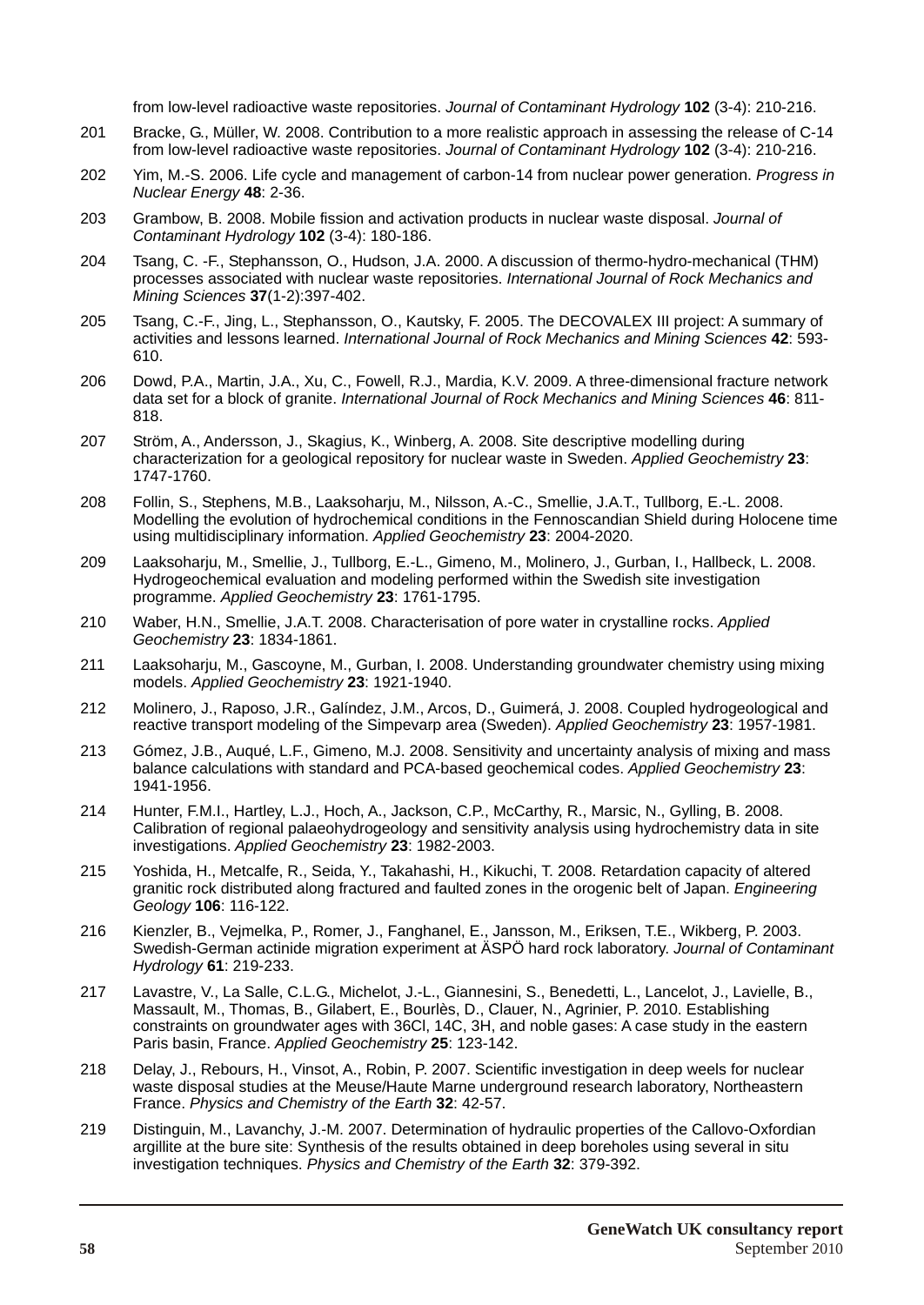- 220 Delay, J., Distinguin, M., Dewonck, S. 2007. Characterization of a clay-rich rock through development and installation of specific hydrogeological and diffusion test equipment in deep boreholes. *Physics and Chemistry of the Earth* **32**: 393-407.
- 221 Horseman, S.T., Harrington, J.F., Noy, D.J. 2007. Swelling and osmotic flow in a potential host rock. *Physics and Chemistry of the Earth* **32**: 408-420.
- 222 Tsang, C. -F., Stephansson, O., Hudson, J.A. 2000. A discussion of thermo-hydro-mechanical (THM) processes associated with nuclear waste repositories. *International Journal of Rock Mechanics and Mining Sciences* **37**(1-2):397-402.
- 223 Bäckblom, G., Martin, C.D. 1999. Recent experiments in hard rocks to study the excavation response: implications for the performance of a nuclear waste geological repository. *Tunnelling and Underground Space Technology* **14**: 377-394.
- 224 Martin, C.D., Christiansson, R. 2009. Estimating the potential for spalling around a deep nuclear waste repository in crystalline rock. *International Journal of Rock Mechanics and Mining Sciences* **46**: 219- 228.
- 225 Andersson, J.C., Martin, C.D. 2009. The Äspö Pillar Stability Experiment: Part I Experiment design. *International Journal of Rock Mechanics and Mining Sciences* **46**: 865-878.
- 226 Andersson, J.C., Martin, C.D., Stille, H. 2009. The Äspö Pillar Stability Experiment: Part II Rock mass response to coupled excavation-induced and thermal-induced stresses. *International Journal of Rock Mechanics and Mining Sciences* **46**: 879-895.
- 227 Lin, Q.X., Liu, Y.M., Tham, L.G., Tang, C.A., Lee, P.K.K., Wang, J. 2009. Time-dependent strength degradation of granite. *International Journal of Rock Mechanics and Mining Sciences* **46**: 1103-1114.
- 228 Delay, J., Vinsot, A., Krieguer, J.-M., Rebours, H., Armand, G. 2007. Making use of the underground scientific experimental programme at the Meuse/Haute-Marne underground research laboratory, North Eastern France. *Physics and Chemistry of the Earth* **32**: 2-18.
- 229 Sugita, Y., Fujita, T., Takahashi, Y., Kawakami, S., Umeki, H. Yui, M., Uragami, M., Kitayama, K. 2007. The Japanese approach to developing clay-based repository concepts – An example of design studies for the assessment of sealing strategies. *Physics and Chemistry of the Earth* **32**: 32-41.
- 230 Martino, J.B., Dixon, D.A., Kozak, E.T., Gascoyne, M., Vignal, B., Sugita, Y., Fujita, T., Masumoto, K. 2007. The tunnel sealing experiment: An international study of full-scale seals. *Physics and Chemistry of the Earth* **32**: 93-107.
- 231 Van Geet, M., Volckaert, G., Bastiaens, W., Maes, N., Weetjens, E., Sillen, X., Vallejan, B., Gens, A. 2007. Efficiency of a borehole seal by means of pre-compacted bentonite blocks. *Physics and Chemistry of the Earth* **32**: 123-134.
- 232 Wileveau, Y., Bernier, F. 2008. Similarities in the hydromechanical response of Callovo-Oxfordian clay and Boom clay during gallery excavation. *Physics and Chemistry of the Earth* **33**: S343-S349.
- 233 Klubertanz, G., Folly, M., Hufschmied, P., Frank, E. 2008. Impact of the thermal load on the farfield and galleries of a HLW-repository. *Physics and Chemistry of the Earth* **33**: S457-S461.
- 234 Smai, F. 2009. A model of multiphase flow and transport in porous media applied to gas migration in underground nuclear waste repository. *Comptes Rendus Mathematique* **347**(9-10), 527-532.
- 235 Bourgeat, A., Jurak, M. 2010. A two level scaling-up method for multiphase flow in porous media: numerical validation and comparison with other methods. *Computational Geoscience* **14**: 1-14.
- 236 Aquino, J., Francisco, A.S., Pereira, F., Souto, H.P.A. 2008. An overview of Eulerian-Lagrangian schemes applied to radionuclide transport in unsaturated porous media. *Progress in Nuclear Energy* **50**: 774-787.
- 237 Javeri, V. 2008.Three dimensional analysis of combined gas, heat and nuclide transport in a repository in clay rock including coupled thermo-hydro-geomechanical processes. *Physics and Chemistry of the Earth* **33**: S252-S259.
- 238 Alkan, H., Muller, W. 2008. Approaches for modeling gas flow in clay formations as repository systems. *Physics and Chemistry of the Earth* **33**: S260-S268.
- 239 Lee Y.-M., Hwang, Y. 2009. A GoldSim model for the safety assessment of an HLW respository. *Progress in Nuclear Energy* **51**: 746-759.
- 240 Evans, D., Stephenson, M., Shaw, R. 2008. The present and future use of 'land' below ground. *Land Use Policy* **26S**: S302-S316.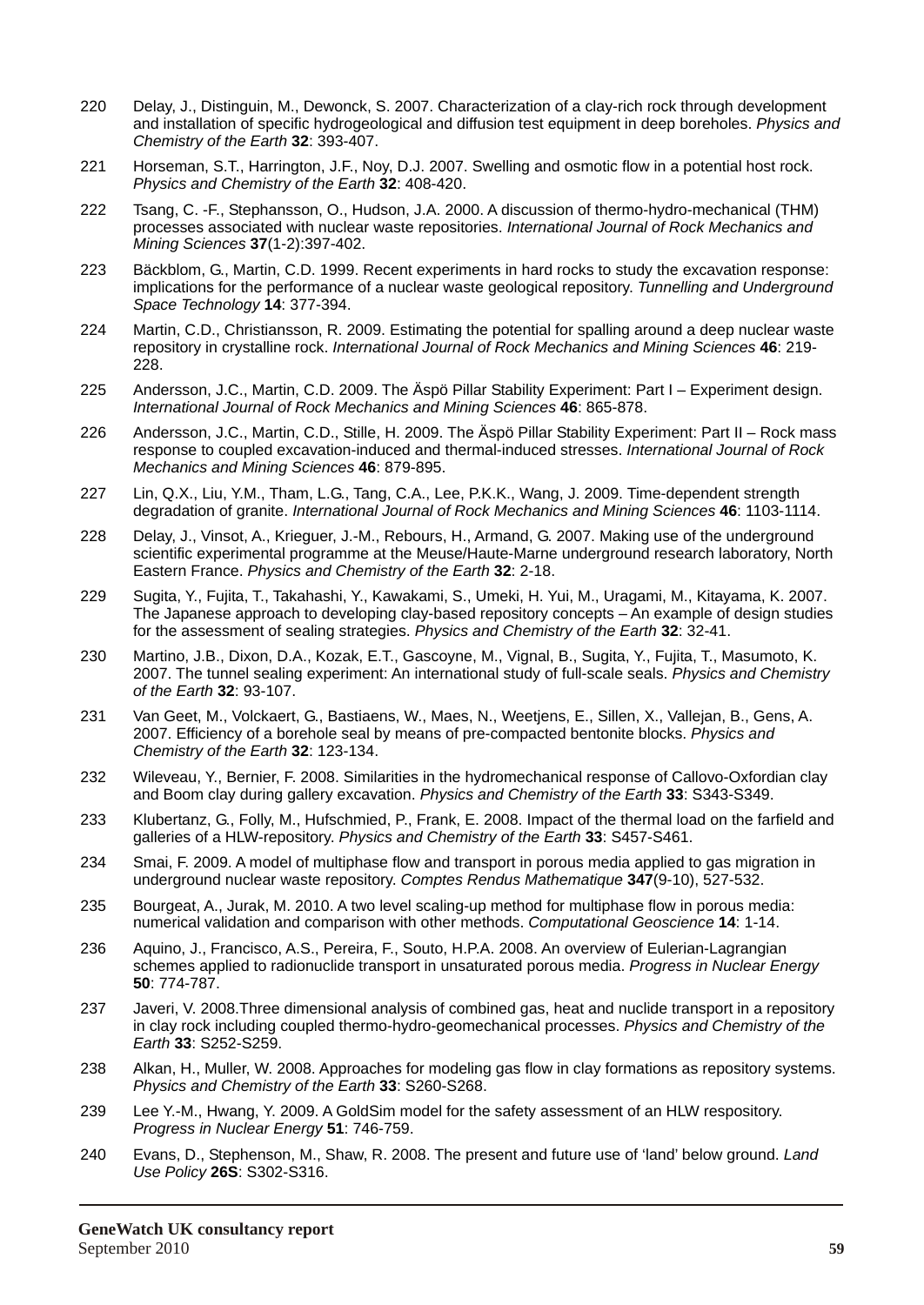- 241 Falck, W.E., Nilsson, K. –F. 2009. Geological disposal of radioactive waste. European Commission Joint Research Centre. JRC Reference Report EUR 23925 EN. http://ie.jrc.ec.europa.eu/publications/scientific\_publications/2009/LR-JRC\_Reference\_Report\_IE\_Geological%20Disposal.pdf
- 242 Knowles, M.K., Hansen, F.D., Thompson, T.W., Schatz, J.F., Gross, M. 2000. Review and perspectives on spallings release models in the 1996 performance assessment for the Waste Isolation Pilot Plant. *Reliability Engineering and System Safety* **69**: 331-341.
- 243 Calic, D., Ravnik, M. 2010. Criticality calculations of spent fuel in deep geological respository. *Nuclear Engineering and Design* **240**: 668-671.
- 244 Chan, T., Christiansson, R., Boulton, G.S., Ericsson, L.O., Hartikainen, J., Jensen, M.R., Ivars, D.M., Stanchell, F.W., Vistrand, P., Wallroth, T. 2005. DECOVALEX III BMT3/BENCHPAR WP4: The thermohydro-mechanical responses to a glacial cycle and their potential implications for deep geological disposal of nuclear fuel waste in a fractured crystalline rock mass. *International Journal of Rock Mechanics and Mining Sciences* **42**: 805-827.
- 245 Talbot, C.J. 1999. Ice ages and nuclear waste isolation. *Engineering Geology* **52**: 177-192.
- 246 Arcos, D., Grandia, F., Domenech, C., Fernández, A. M., Villar, M.V., Muurinen, A., Carlsson, T., Sellin, P. Hernan, P. 2008. Long-term geochemical evolution of the near field repository: Insights from reactive transport modelling and experimental evidences. *Journal of Contaminant Hydrology* **102** (3-4): 196-209.
- 247 Dideriksen, K., Christiansen, B.C., Frandsen, C., Balic-Zunic, T., Mørup, S., Stipp, S.L.S. 2010. Paleoredox boundaries in fractured granite. *Geochimica et Cosmochimica Acta* **74**: 2866-2880.
- 248 Sidborn M., Neretnieks, I. 2008. Long-term oxygen depletion from infiltrating groundwaters: Model development and application to intra-glaciation and glaciation conditions. *Journal of Contaminant Hydrology* **100**: 72-89.
- 249 MacQuarrie, K.T.B., Mayer, K.U., Jin, B., Spiessl, S.M. 2010. The importance of conceptual models in the reactive transport simulation of oxygen ingress in sparsely fractured crystalline rock. *Journal of Contaminant Hydrology* **112**: 64-76.
- 250 Starinsky, A., Katz, A. 2003. The formation of natural cryogenic brines. *Geochimica et Cosmochimica Acta* **67**(8): 1475-1484.
- 251 Tullborg, E.-L., Drake, H., Sandström, B. 2008. Palaeohydrogeology: A methodology based on fracture mineral studies. *Applied Geochemistry* **23**: 1881-1897.
- 252 Sandström, B., Tullborg, E.-L. 2009. Episodic fluid migration in the Fennoscandian Shield recorded by stable isotopes, rare earth elements and fluid inclusions in fracture minerals at Forsmark, Sweden. *Chemical Geology* **266**: 135-151.
- 253 Drake, H., Tullborg, E.-L., Page, L. 2009. Distinguished multiple events of fracture mineralization related to far-field orogenic effects in Paleoproterozoic crystalline rocks, Simpevarp area, SE Sweden. *Lithos* **110**: 37-49.
- 254 Sandström, B., Tullborg, E.-L., Larson, S.A., Page, L. 2009. Brittle tectonothermal evolution in the Forsmark area, central Fennoscandian Shield, recorded by paragenesis, orientation and 40Ar/39Ar geochronology of fracture minerals. *Tectonophysics* **478**: 158-174.
- 255 Rasilainen, K., Suksi, J., Ruskeeniemi, T., Pitkanen, P., Poteri, A. 2003. Release of uranium from rock matrix – a record of glacial meltwater intrusions? *Journal of Contaminant Hydrology* **61**: 235-246.
- 256 Bath A., Richards, H., Metcalfe, R., McCartney, R., Degnan, P., Littleboy, A. 2006. Geochemical indicators of deep groundwater movements at Sellafield, UK. *Journal of Geochemical Exploration* **90**: 24-44.
- 257 Chan, T., Christiansson, R., Boulton, G.S., Ericsson, L.O., Hartikainen, J., Jensen, M.R., Ivars, D.M., Stanchell, F.W., Vistrand, P., Wallroth, T. 2005. DECOVALEX III BMT3/BENCHPAR WP4: The thermohydro-mechanical responses to a glacial cycle and their potential implications for deep geological disposal of nuclear fuel waste in a fractured crystalline rock mass. *International Journal of Rock Mechanics and Mining Sciences* **42**: 805-827.
- 258 Stotler, R.L., Frape, S.K., Ruskeeniemi, T., Ahonen, L., Onstott, T.C., Hobbs, M.Y. 2009. Hydrogeochemistry of groundwaters in and below the base of thick permafrost at Lupin, Nunavut, Canada. *Journal of Hydrology* **373**: 80-95.
- 259 Chan, T., Stanchell, F.W. 2005. Subsurface hydro-mechanical (HM) impacts of glaciation: Sensitivity to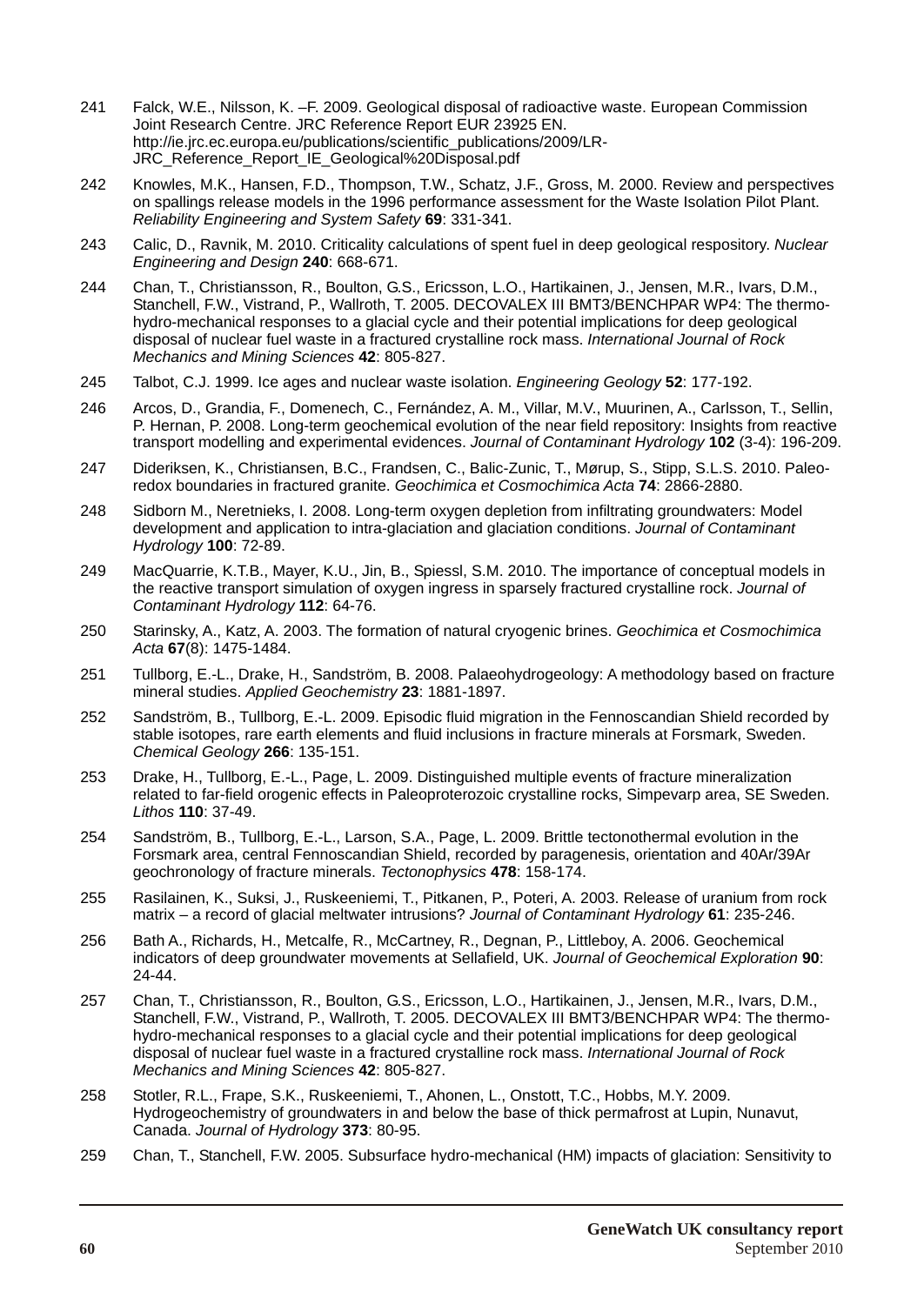transient analysis, HM coupling, fracture zone connectivity and model dimensionality. *International Journal of Rock Mechanics and Mining Sciences* **42**: 828-849.

- 260 Jost, A., Violette, S., Goncalves, J., Ledoux, E., Guyomard, Y., Guillocheau, F., Kageyama, M., Ramstein, G., Suc, J.-P. 2007. Long-term hydrodynamic response induced by past climatic and geomorphic forcing: The case of the Paris basin, France. *Physics and Chemistry of the Earth* **32**: 368- 378.
- 261 Stewart, S. 2002. Exploring the continental shelf for low geological risk nuclear waste respository sites using petroleum industry databases: a UK case study. *Engineering Geology* **67**: 139-168.
- 262 Juhlin, C., Dehghannejad, M., Lund, B., Malehmir, A., Pratt, G. 2010. Reflection seismic imaging of the end-glacial Pärvie Fault system, northern Sweden. *Journal of Applied Geophysics* **70**: 307-316.
- 263 Brennwald, M.S., van Dorp, F. 2009. Radiological risk assessment and biosphere modelling for radioactive waste disposal in Switzerland. *Journal of Environmental Radioactivity* **100**: 1058-1061.
- 264 Zvonova, I., Krajewski, P., Berkovsky, V., Amman, M., Duffa, C., Filistovic, V., Homma, T., Kanyar, B., Nedveckaite, T., Simon, S.L., Vlasov, O., Webbe-Wood, D. 2010. Validation of 131I ecological transfer models and thyroid dose assessments using Chernobyl fallout data from the Plavsk district, Russia. *Journal of Environmental Radioactivity* **101**: 8-15.
- 265 Rönnback, P., Åström, M. 2007. Hydrochemical patterns of a small lake and a stream in an uplifting area proposed as a repository site for spent nuclear fuel Sweden. *Journal of Hydrology* **344**: 223-235.
- 266 Monte, L. 2010. Modelling multiple dispersion of radionuclides through the environment. *Journal of Environmental Radioactivity* **101**: 134-139.
- 267 Report of the Committee Examining Radiation Risks of Internal Emitters (CERRIE) 2004. www.cerrie.org
- 268 Salbu, B., Skipperud, L. 2009. Speciation of radionuclides in the environment. *Journal of Environmental Radioactivity* **100**: 281-282.
- 269 Choi, Y.-H., Lim, K.-M., Jun, I., Park, D-W, Keum, D.-K., Lee, C.W. 2009. Root uptake of radionuclides following their acute soil depositions during the growth of selected food crops. *Journal of Environmental Radioactivity* **100**: 746-751.
- 270 Howard, B.J., Beresford, N.A., Barnett, C.L., Fesenko, S. 2009. Quantifying the transfer of radionuclides to food products from domestic farm animals. *Journal of Environmental Radioactivity* **100**: 767-773.
- 271 Gleizon, P., McDonald, P. 2010. Modelling radioactivity in the Irish Sea: From discharge to dose. *Journal of Environmental Radioactivity* **101**: 403-413.
- 272 Kaplan, D.J., Demirkanli, D.I., Molz, F.J., Beals, D.M., Cadieux Jr., J.R., Halverson, J.E. 2010. Upward movement of plutonium to surface sediments during an 11-year field study. *Journal of Environmental Radioactivity* **101**: 338-344.
- 273 Gudelis, A., Gvozdaite, R., Kubareviciene, R., Lukoševicius, S., Šutas, A. 2010. On radiocarbon and plutonium leakage to groundwater in the vicinity of a shallow-land radioactive repository. *Journal of Environmental Radioactivity* **101**: 443-445.
- 274 Brèchignac, F., Doi, M. 2009. Challenging the current strategy of radiological protection of the environment: arguments for an ecosystem approach. *Journal of Environmental Radioactivity* **100**: 1125- 1134.
- 275 Brèchignac, F., Doi, M. 2009. Challenging the current strategy of radiological protection of the environment: arguments for an ecosystem approach. *Journal of Environmental Radioactivity* **100**: 1125- 1134.
- 276 Mietelski, J.W., Maksimova, S., Szwalko, P., Wnuk, K., Zagrodzki, P. Blazej, S., Gaca, P., Tomankiewicz, E., Orlov, O. 2010. Plutonium, 137Cs and 90Sr in selected invertebrates from some areas around Chernobyl nuclear power plant. *Journal of Environmental Radioactivity* **101**: 488-493.
- 277 Larsson, C-M. 2009. Waste disposal and the recommendations of the International Commission on Radiological Protection – Challenges for radioecology and environmental radiation protection. *Journal of Environmental Radioactivity* **100**: 1053-1057.
- 278 Kirchner, G. 2010. Use of reference biospheres for proving the long-term safety of radioactive waste repositories. *Journal of Environmental Radioactivity* **101**: 435-437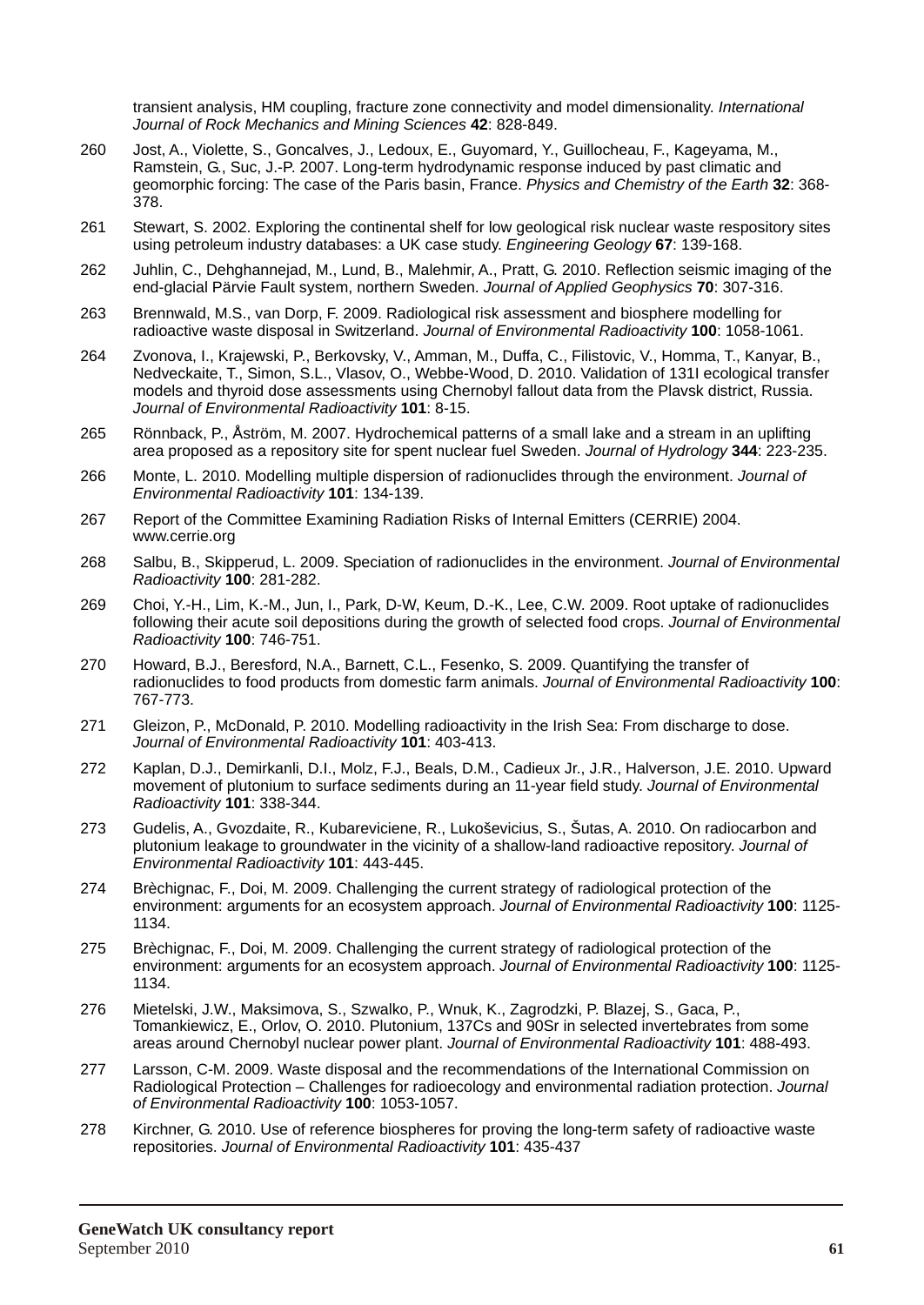- 279 Albrecht, A., Miquel, S. 2010. Extension of sensitivity and uncertainty analysis for long term dose assessment of high level nuclear waste disposal sites to uncertainties in the human behaviour. *Journal of Environmental Radioactivity* **101**: 55-67.
- 280 Kirchner, G. 2010. Use of reference biospheres for proving the long-term safety of radioactive waste repositories. *Journal of Environmental Radioactivity* **101**: 435-437.
- 281 SKB. 2006. Long-term safety for KBS-3 repositories at Forsmark and Laxemar a first evaluation. Main report of the SR-Can project. November 2006. http://www.skb.se/upload/publications/pdf/TR-06- 09webb.pdf
- 282 Posiva Oy. 2007. Expected evolution of a spent nuclear fuel repository at Olkiluoto. Revised October 2007. http://www.posiva.fi/files/346/Posiva2006-05\_revised\_081107web.pdf
- 283 Andra. 2005. Dossier 2005 Argile. Safety evaluation of a geological repository. http://www.andra.fr/download/andra-international-en/document/editions/270va.pdf
- 284 Baker, A.J., Chambers, A.V., Jackson, C.P., Porter, J.D., Sinclair, J.E., Sumner, P.J., Thorne, M.C., Watson, S.P. 1997. Nirex 97: An Assessment of the Post-closure Performance of a Deep Waste Repository at Sellafield. Volume 3: The Groundwater Pathway. http://www.nda.gov.uk/documents/biblio/detail.cfm?fuseaction=search.view\_doc&doc\_id=2388
- 285 Posiva Oy. 2007. Expected evolution of a spent nuclear fuel repository at Olkiluoto. Revised October 2007. http://www.posiva.fi/files/346/Posiva2006-05\_revised\_081107web.pdf
- 286 Oreskes, N., Schrader-Frechette, K., Belitz. K. 1994. Verification, validation and confirmation of numerical models in the Earth sciences. *Science* **263**: 641-646.
- 287 Back, P.-E., Christiansson, R. 2009. Value of information analysis for site investigation programs accounting for variability, uncertainty and scale effects with the Äspö HRL prototype repository as an example. *International Journal of Rock Mechanics and Mining Sciences* **46**: 896-904.
- 288 European Environment Agency. 2001. Late lessons from early warnings: the precautionary principle 1896-2000. Environmental Issue Report No. 22. Luxembourg.
- 289 Beven, K. 2002. Towards a coherent philosophy for modelling the environment. Proceedings of the *Royal Society of London* **458**: 2465-2484.
- 290 Carter, J.N., Ballester, P.J., Tavassoli, Z., King, P.R. 2006. Our calibrated model has no predictive value: An example from the petroleum industry. *Reliability Engineering & System Safety,* **91**(10-11), 1373- 1381.
- 291 Beven, K. 2002. Towards a coherent philosophy for modelling the environment. Proceedings of the *Royal Society of London* **458**: 2465-2484.
- 292 Beven, K. 2002. Towards a coherent philosophy for modelling the environment. Proceedings of the *Royal Society of London* **458**: 2465-2484.
- 293 Beven, K. 2002. Towards a coherent philosophy for modelling the environment. Proceedings of the *Royal Society of London* **458**: 2465-2484.
- 294 Kaptchuk, T.J. 2003. Effect of interpretative bias on research evidence. *British Medical Journal* **326**: 1453-1455.
- 295 Baveye, P. 2003. The emergence of a new kind of relativism in environmental modelling: a commentary. Proceedings of the *Royal Society of London. A*. **460**: 2141-2146.
- 296 Beven, K. 2003. Reply to: The emergence of a new kind of relativism in environmental modelling: a commentary' by Philippe Baveye. Proceedings of the *Royal Society of London A*. **460**: 2147-2151.
- 297 Beven, K.J. 2006. A Manifesto for the Equifinality Thesis. *Journal of Hydrology* **320** (1-2): 8-36.
- 298 Beken,T.V., Dorn, N., Daele, S.V. 2010. Security risks in nuclear waste management: Exceptionalism, opaqueness and vulnerability. *Journal of Environmental Management* **91**: 940-948.
- 299 Stelfox, H., Chua G., O'Rourke, K., Detsky, A. 1998 Conflict of interest in the debate over calciumchannel antagonists. *New England Journal of Medicine* **2**: 101-106.
- 300 Bhandari, M. Busse, J.W., Jackowski, D.,et al., 2004. Association between industry funding and statistically significant pro-industry findings in medical and surgical randomized trials. *Canadian Medical Association Journal* **170**(4):477-80.
- 301 Friedman, L., Richter, E. 2004. Relationship between conflicts of interest and research results. *Journal of General Internal Medicine* **19**: 51–56.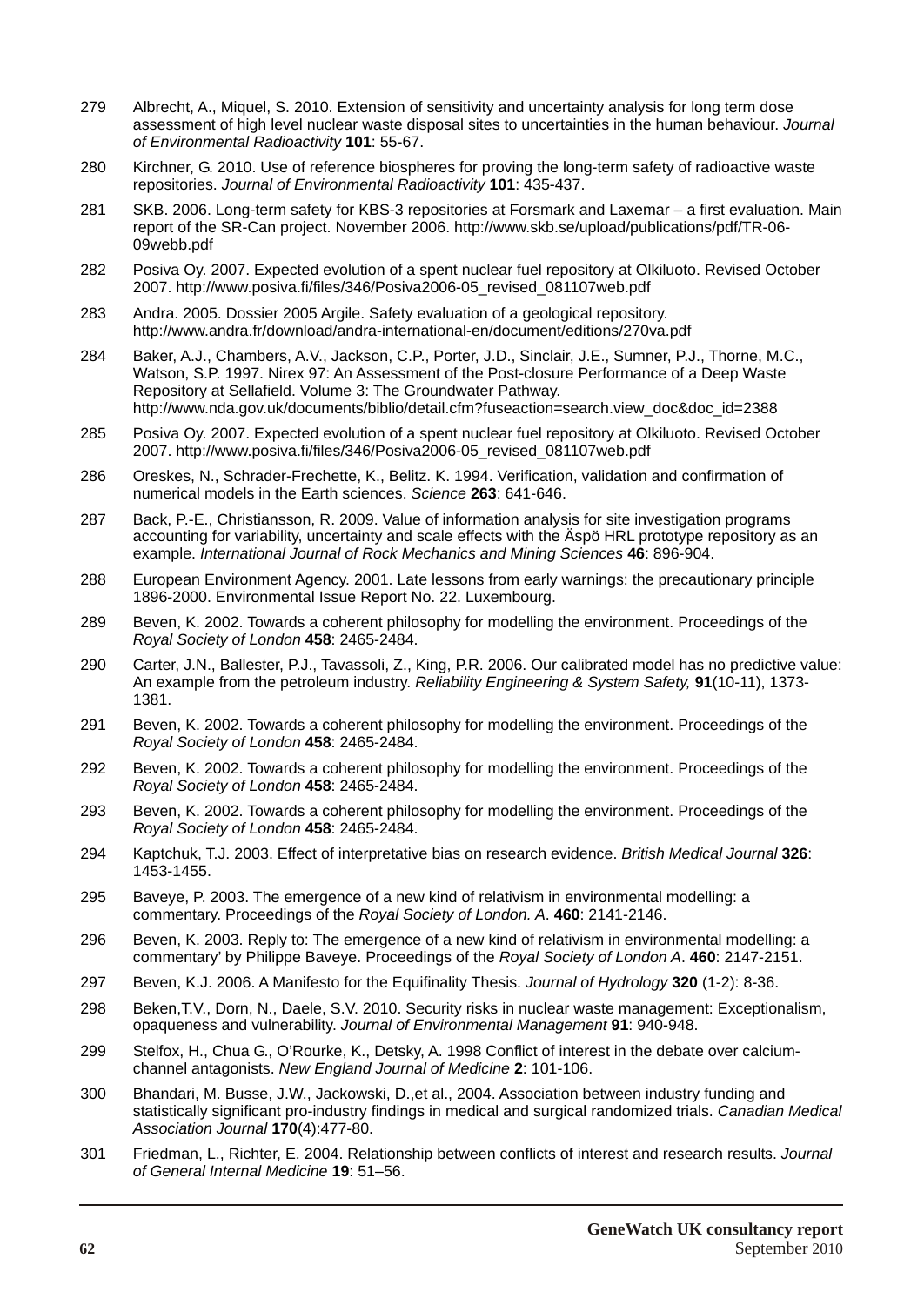- 302 Lexchin, J., Bero, L.A., Djulbegovic, B., Clark, O. 2003. Pharmaceutical industry sponsorship and research outcome and quality: systematic review. *British Medical Journal* **326**: 1167-1170.
- 303 Hartmann, M., Knoth, H., Schulz, D., Knoth, S. 2003. Industry sponsored studies in oncology vs. studies sponsored by nonprofit organisations. *British Journal of Cancer* **89**: 1405-1408.
- 304 Katan, M.B. 2007. Does Industry Sponsorship Undermine the Integrity of Nutrition Research? *PLoS Medicine* **4**(1): e6 doi:10.1371/journal.pmed.0040006
- 305 Haszeldine, S., Smythe, D. 1997. Why was Sellafield rejected as a disposal site for radioactive waste? *Geoscientist* **7**(7): 18-20.
- 306 McKeown, C., Haszeldine, R.S., Couples, G.D. 1999. Mathematical modelling of groundwater flow at Sellafield, UK. *Engineering Geology* **52**: 231-250.
- 307 Haszeldine, S., Smythe, D. 1997. Why was Sellafield rejected as a disposal site for radioactive waste? *Geoscientist* **7**(7): 18-20.
- 308 Falck, W.E., Nilsson, K. –F. 2009. Geological disposal of radioactive waste. European Commission Joint Research Centre. JRC Reference Report EUR 23925 EN. http://ie.jrc.ec.europa.eu/publications/scientific\_publications/2009/LR-JRC\_Reference\_Report\_IE\_Geological%20Disposal.pdf
- 309 European Commission. 2009. Implementing Geological Disposal of Radioactive Waste Technology Platform: Vision Document. October 2009. http://www.igdtp.eu/Documents/VisionDoc\_Final\_Oct24.pdf
- 310 Finnish Broadcasting Company YLE. 2010. Ydinjätteen loppusijoittamisen lupa-aikataulu liian kireä. 26 May 2010. http://yle.fi/uutiset/kotimaa/2010/05/ydinjatteen\_loppusijoittamisen\_lupaaikataulu\_liian\_kirea\_1708124.html
- 311 Vuorinen, A. 2008. Regulators' role in development of Finnish nuclear waste disposal program. *Progress in Nuclear Energy* **50**: 674-679.
- 312 CARD Project. 2008. A Co-ordination Action on Research, Development and Demonstration Priorities and Strategies for Geological Disposal. Final Report May 2008.
- 313 European Commission. 2009. Implementing Geological Disposal of Radioactive Waste Technology Platform: Vision Document. October 2009.
- 314 Solomon, B.D., Andrén, M. , Strandberg, U. 2009. Thirty years of social science research on high-level nuclear waste. Conference on Managing Radioactive Waste: Problems and Challenges in a Globalized World. University of Gothenburg, Sweden, December 15-17, 2009. http://www.cefos.gu.se/digitalAssets/1291/1291675\_Solomon\_\_paper\_.pdf
- 315 Durant, D. 2009. Responsible action and nuclear waste disposal. *Technology in Society* **31**: 150-157.
- 316 Durant, D. 2009. Responsible action and nuclear waste disposal. *Technology in Society* **31**: 150-157.
- 317 Slovenia: Agreement on a site for LILW repository reached. ENS News, Issue 27. Winter 2010. http://www.euronuclear.org/e-news/e-news-27/slovenia.htm
- 318 Falck, W.E., Nilsson, K. –F. 2009. Geological disposal of radioactive waste. European Commission Joint Research Centre. JRC Reference Report EUR 23925 EN. http://ie.jrc.ec.europa.eu/publications/scientific\_publications/2009/LR-JRC\_Reference\_Report\_IE\_Geological%20Disposal.pdf
- 319 Chung, J.B., Kim, H.-K. 2009. Competition, economic benefits, and risk perception in siting a potentially hazardous facility. *Landscape and Urban Planning* **91**: 8-16.
- 320 Sjöberg, L. 2009. Precautionary attitudes and the acceptance of a local nuclear waste repository. *Safety Science* **47**: 542-546.
- 321 Kojo, M., Kari, M., Litmanen, T. 2010. The socio-economic and communication challenges of spent nuclear fuel management in Finland. The post site selection phase of the repository project in Eurajoki. *Progress in Nuclear Energy* **52**: 168-176.
- 322 Kojo, M., Kari, M., Litmanen, T. 2010. The socio-economic and communication challenges of spent nuclear fuel management in Finland. The post site selection phase of the repository project in Eurajoki. *Progress in Nuclear Energy* **52**: 168-176.
- 323 Mather, J. 1997. The history of research into radioactive waste disposal in the United Kingdom and the selection of a site for detailed investigation. *Environmental Policy and Practice* **6**: 167-177.
- 324 Kelling, G., Knill, J. 1997. The Nirex story: a geological perspective. *Geoscientist* **7**(7): 10-13.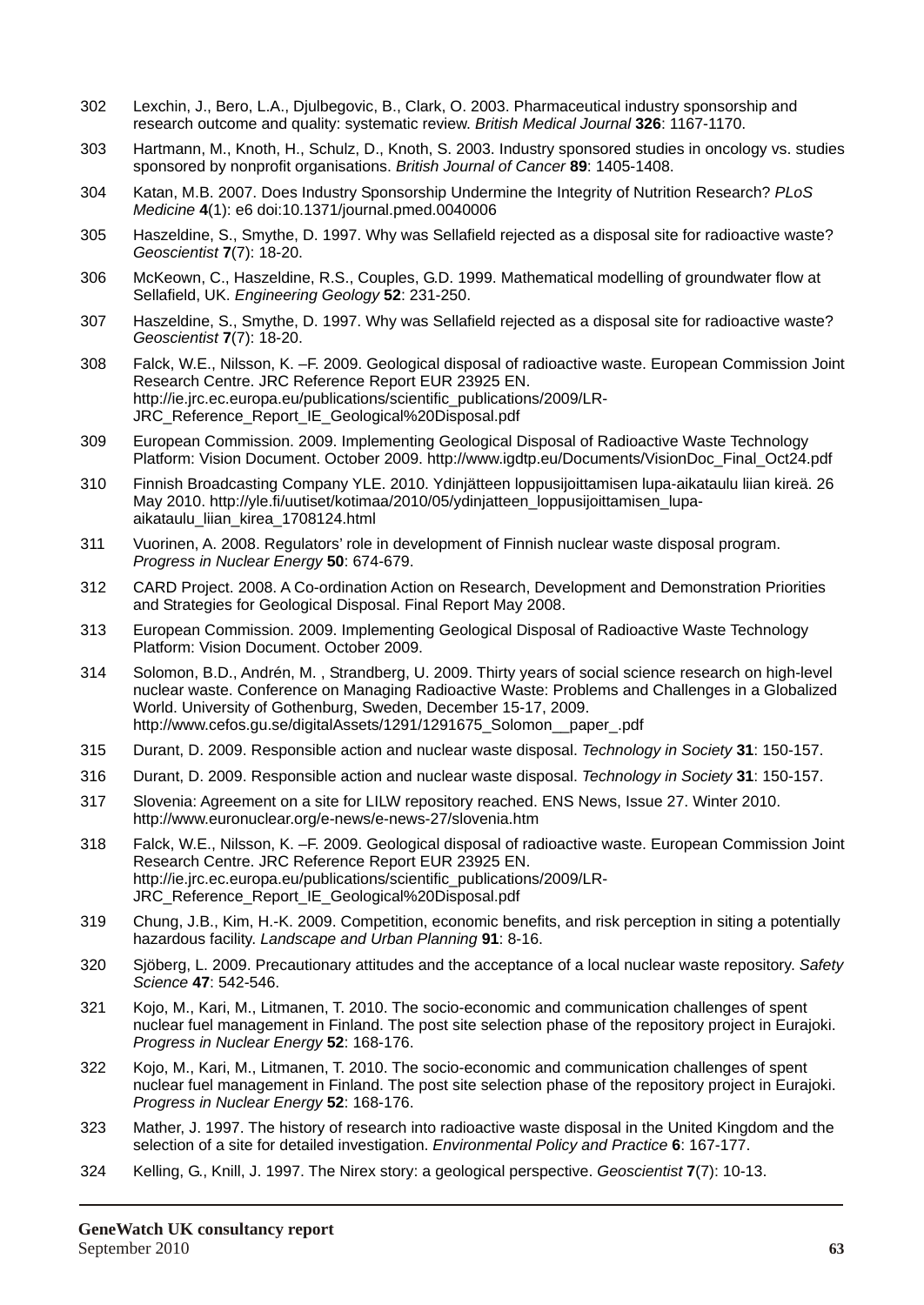- 325 Haszeldine, S., Smythe, D. 1997. Why was Sellafield rejected as a disposal site for radioactive waste? *Geoscientist* **7**(7), 18-20.
- 326 McKeown, C., Haszeldine, R.S., Couples, G.D. 1999. Mathematical modelling of groundwater flow at Sellafield, UK. *Engineering Geology* **52**: 231-250.
- 327 Greenhalgh, C., Azapagic, A. 2009. Review of drivers and barriers for nuclear power in the UK. *Environmental Science & Policy* **12**: 1052-1067.
- 328 Macalister, T. 2007. Sellafield 'not fit' for nuclear waste disposal. The Guardian. 2nd November 2007. http://www.guardian.co.uk/business/2007/nov/02/nuclearindustry.greenpolitics
- 329 McDonald, C. 2007. Letter: Flaws in search for nuclear waste site. The Guardian. 28th June 2007. http://www.guardian.co.uk/world/2007/jun/28/nuclear.uk
- 330 Allerdale might host N-waste dump. Whitehaven News. 10th December 2008.
- 331 http://westcumbriamrws.org.uk/
- 332 CoRWM. 2007. Re-iteration of CoRWM's Position on Nuclear New Build. September 2007 http://www.corwm.org.uk/pdf/2162%202%20-

%20CoRWM%20position%20on%20new%20build%20reiterated.pdf

- 333 Kojo, M., Kari, M., Litmanen, T. 2010. The socio-economic and communication challenges of spent nuclear fuel management in Finland. The post site selection phase of the repository project in Eurajoki. *Progress in Nuclear Energy* **52**: 168-176.
- 334 Resnikoff, M., Travers, J., Alexandrova, E. 2010. The hazards of generation III reactor fuel wastes. Greenpeace Canada. May 2010.
- 335 EC. 2008. Attitudes towards radioactive waste. Special Eurobarometer 297. June 2008. European Commission. http://ec.europa.eu/public\_opinion/archives/ebs/ebs\_297\_en.pdf
- 336 www.nea.fr/html/rwm/fsc.html
- 337 Kugo, A., Yoshikawa, H., Wakabayashi, Y. Shimoda, H., Ito, K., Uda, A. 2008. Study on risk communication by using Web system for the social consensus toward HLW final disposal. *Progress in Nuclear Energy* **50**: 700-708.
- 338 Beken T.V., Dorn, N., Daele, S.V. 2010. Security risks in nuclear waste management: Exceptionalism, opaqueness and vulnerability. *Journal of Environmental Management* **91**: 940-948.
- 339 Kim, S.K., Lee, M.S., Choi, H.J., Kwak, T.-W. 2009. Progress of a cost optimization for an HLW repository in Korea. *Progress in Nuclear Energy* **51**: 401-408.
- 340 Kim, S.K., Chun, K.S., Choi, H.J., Choi, J.W., Kwak, T.-W. 2007. Cost estimation of the canisters for an HLW repository in Korea. *Progress in Nuclear Energy* **49**: 555-566.
- 341 Kim, S.K., Lee, M.S., Choi, H.J., Kwak, T.-W. 2009. Progress of a cost optimization for an HLW repository in Korea. *Progress in Nuclear Energy* **51**: 401-408.
- 342 Kim, S.K., Lee, M.S., Choi, H.J., Choi, J.W., Revankar, S.T. 2009. Availability of a probabilistic cost estimation for the price effect of Cu powder and bentonite on a HLW disposal cost in Korea. *Progress in Nuclear Energy* **51**: 649-657.
- 343 Kim, S.K., Lee, M.S., Choi, H.J., Kwak, T.-W. 2009. Progress of a cost optimization for an HLW repository in Korea. *Progress in Nuclear Energy* **51**: 401-408.
- 344 Kim, S.K., Lee, Y., Choi, J.W., Hahn, P.S., Kwak, T.-W. 2007. A comparison of the HLW underground repository cost for the vertical and horizontal emplacement options in Korea. *Progress in Nuclear Energy* **49**: 79-92.
- 345 Suyama, Y., Toida, M., Yanagizawa, K. 2009. Study of an optimization approach for a disposal tunnel layout, taking into account the geological environment with spatially heterogeneous characteristics. *Nuclear Engineering and Design* **239**: 1693-1698.
- 346 Falck, W.E., Nilsson, K. –F. 2009. Geological disposal of radioactive waste. European Commission Joint Research Centre. JRC Reference Report EUR 23925 EN. http://ie.jrc.ec.europa.eu/publications/scientific\_publications/2009/LR-JRC\_Reference\_Report\_IE\_Geological%20Disposal.pdf
- 347 European Commission. 2009. Implementing Geological Disposal of Radioactive Waste Technology Platform: Vision Document. October 2009. Http://www.igdtp.eu/Documents/VisionDoc\_Final\_Oct24.pdf